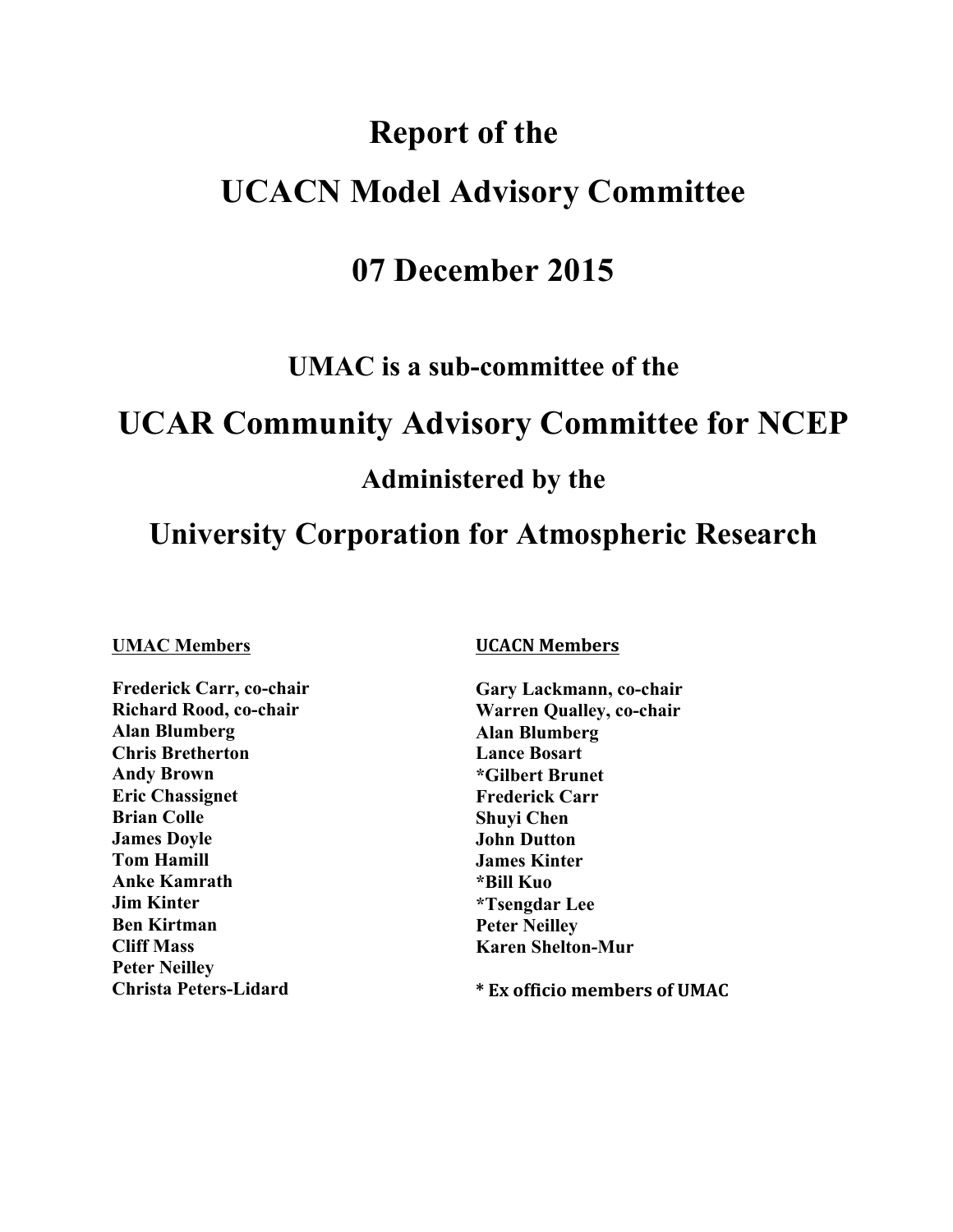## **Acknowledgments:**

 The UMAC greatly appreciates the complete cooperation by all members of the NCEP, NWS and NOAA management and staff that facilitated the review and provided it with a wealth of information. The UMAC also wishes to thank the UCAR Visiting Scientist Programs office, especially Ms. Kendra Greb, who provided excellent logistical support to UMAC members prior to the meeting and to all attendees during the meeting.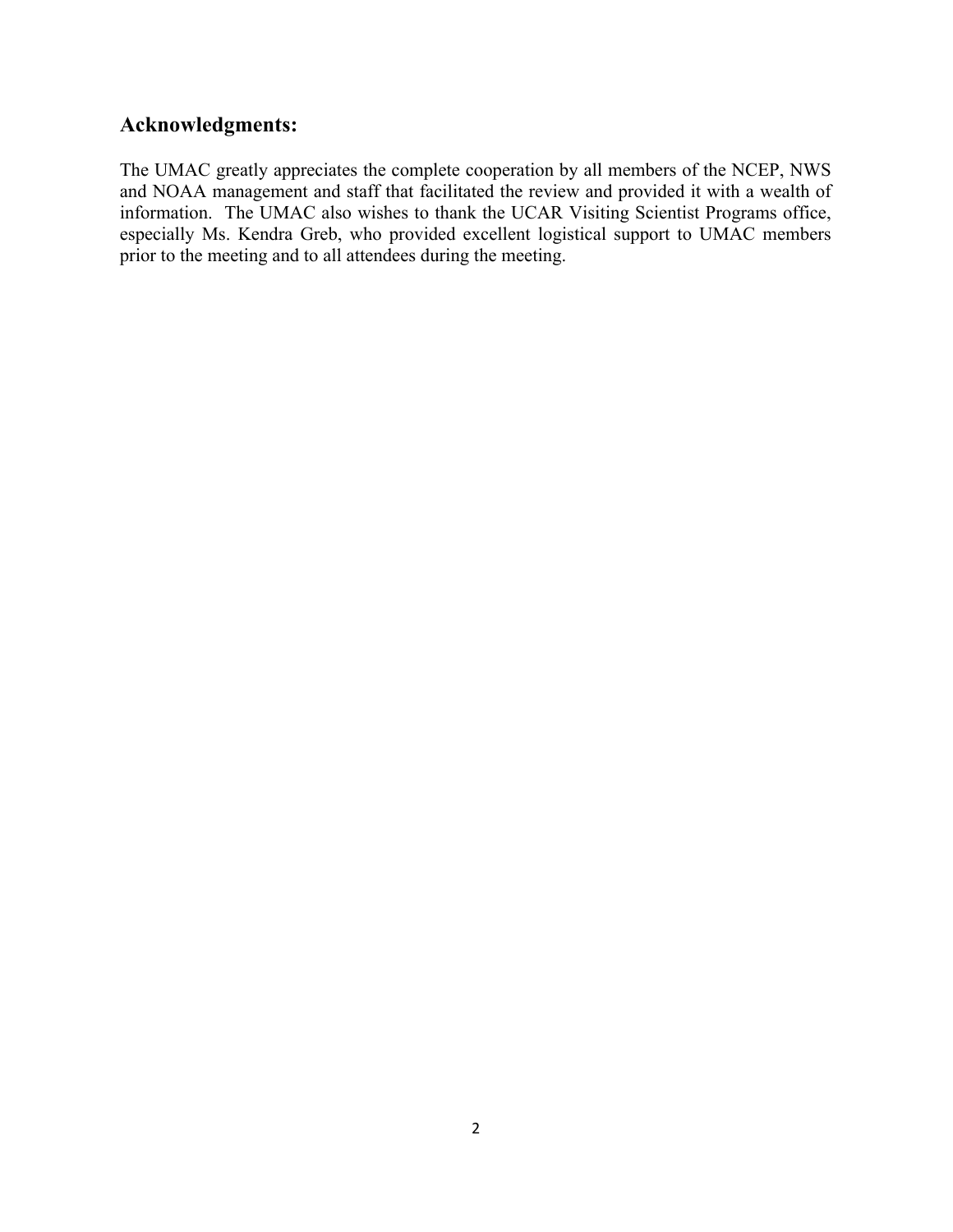## **Executive Summary**

 U.S. numerical environmental prediction is at a crossroads. Based on a number of measures, such as skill in global modeling or the use of high-resolution probabilistic prediction, American operational environmental prediction is no longer a world leader. In contrast, the U.S. has huge assets in environmental prediction, including the largest associated research community in the world, an open data policy, and a robust private sector community. Thus, a key finding of the UMAC committee is an optimistic one: U.S. environmental prediction, although lagging, has the potential to progress rapidly to world leadership. But this will only occur if fundamental changes are made in NOAA/NWS/NCEP operations, how research and development in NOAA operational environmental prediction is organized, and how NOAA works with the outside research community.

 This report makes recommendations on a number of major issues that require rapid and effective attention:

 **Reduce the complexity of the NCEP Production Suite.** The large number of modeling systems maintained by NCEP is overwhelming NCEP personnel, computer resources and stakeholders. It greatly reduces the ability of individual NCEP modeling systems to achieve excellence. A strategy for the phasing out of redundant or obsolescent models needs to be put in place.

 **The NOAA environmental modeling community requires a rational, evidence-driven approach towards decision-making and modeling system development.** The NGGPS effort is a good start in this direction. Similar efforts are needed for regional modeling and waterrelated modeling systems.

 **A unified, collaborative strategy for model development across NOAA is needed.** This will require a new management structure, in which priorities and resource trade-offs are made clear, communication is enhanced, and proper attention is paid to established governance and project management practices.

 **Essential to effective planning and execution is the creation of a Chief Scientist position for Numerical Environmental and Weather Prediction (NEWP).** This individual is needed at the NOAA HQ level, in order to have coordinating authority for environmental modeling across NOAA. This person will lead the strategic planning effort, be responsible for the prioritization of requirements, and develop complementary and strategic partnerships (e.g., with stakeholders, NCAR, ECMWF, CMC, Met Office, NRL, academic and climate communities, etc.).

 **NOAA needs to better leverage the capabilities of the external community**. This includes not only its Cooperative Institutes but also the academic and private sectors, through visiting scientist programs, extramural funding, national workshops, and other approaches.

 **NOAA must continue to enhance High Performance Computing (HPC) capabilities**. Recent enhancements are welcome, but computer resources available to EMC are still profoundly below what is needed to realize U.S. potential for world leadership across the full suite of its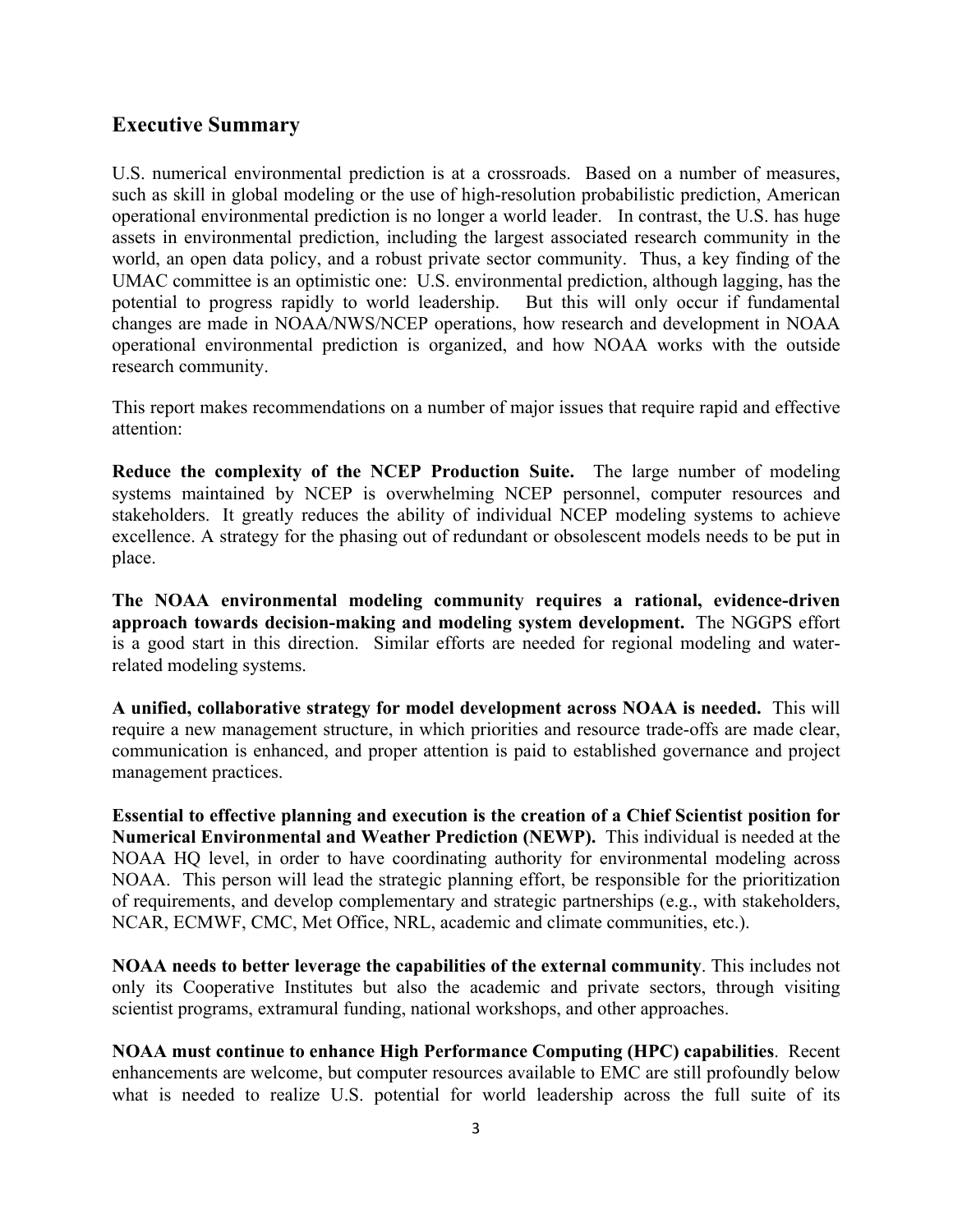environmental prediction responsibilities. Attention must also be given to more efficient use of existing HPC, storage and bandwidth, and research computing resources, as well as the application of new hardware and software technologies.

## **NOAA must develop a comprehensive and detailed vision document and strategic plan that maps out future development of national environmental prediction capabilities**.

 **Execute strategic and implementation plans based on stakeholder requirements**. In the past, major model and system development decisions have not been based on a comprehensive set of user and national requirements. NCEP should collect and document stakeholder requirements and prioritize them to balance stakeholder requirements, scientific excellence, and cost.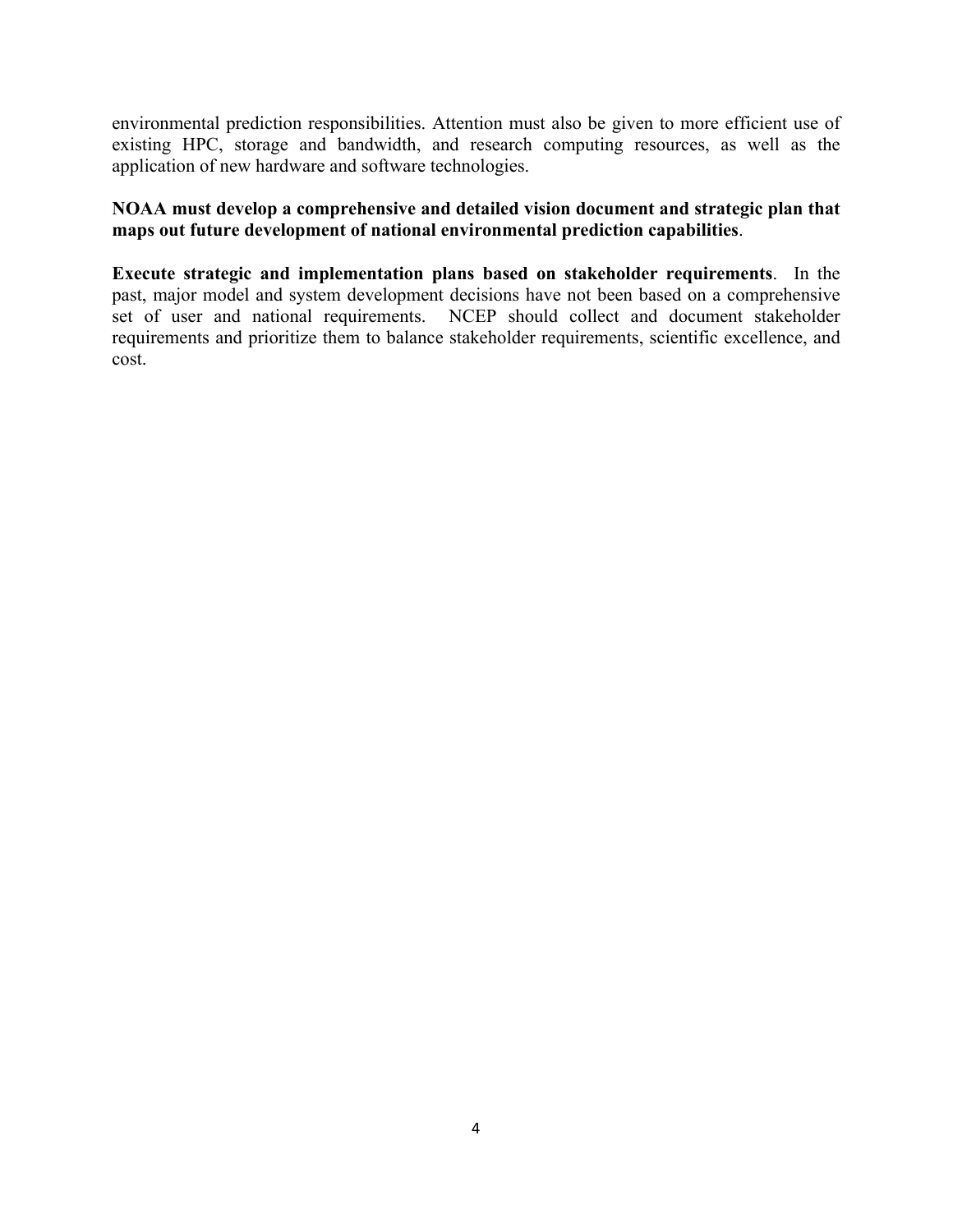## **1. Introduction**

### **1.1 Background and Charge**

 This document is the inaugural report of the UCACN Modeling Advisory Committee (UMAC), a sub-committee of the UCAR Community Advisory Committee for NCEP (UCACN), which is administered by the University Corporation for Atmospheric Research (UCAR).

 In November 2008 UCAR was requested by the National Centers for Environmental Prediction (NCEP) to conduct a thorough review of the nine Centers that comprise NCEP, as well as the NCEP Office of the Director (OD). An Executive Committee plus five panels conducted the reviews, which are collectively referred to as the 2009 Review. The reports available http://www.vsp.ucar.edu/UCACN/index.html. One of the major recommendations of the 2009 Review was that NCEP should establish a permanent external advisory committee to provide guidance on improvement of products and services based on the latest advances in science and technology. As a result, UCACN was established by UCAR in March 2011; its primary were completed in early 2010 and are available at responsibilities are:

- *1. To conduct a comprehensive review of NCEP (the nine Centers and the Office of the Director) every five years, starting in the year 2015.*
- *2. In the years between the comprehensive reviews, to:* 
	- *a. Monitor progress of the Centers in the context of the NCEP strategic plan and previous UCACN recommendations, and provide informal updates and advice to NCEP leadership through the UCAR President (or designate).*
	- *b.* Provide input to the strategic planning and long-range goals of the Centers and *NCEP as a whole.*

 As a result of UCACN discussions with NCEP Director, William Lapenta, during fall 2014, a consensus emerged that it would be of more value to NCEP to have a holistic strategic review of the entire NCEP Production Suite (NPS) in 2015 rather than a comprehensive review of all the individual centers. Thus the comprehensive review would be postponed to 2016. A sub- committee of the UCACN was formed to conduct the NPS review, the UCACN Modeling Advisory Committee (UMAC), that is comprised of 7 current members of UCACN (3 *ex officio*) and 11 new members from the U.S. and international modeling community. In essence, the UMAC was charged with developing the first unified NOAA modeling strategy to advance the U.S. to world leadership in numerical modeling capabilities. The full "Request for Review" is provided in Appendix I. The "Terms of Reference" for UMAC and its specific charge are:

#### *1) Charge to UCACN in 2015: Review of the NCEP Production Suite*

 *NOAA is a science based agency with an operational mission to provide environmental delivery of operational products and services. As described above, there is a predictions. Therefore, NOAA leadership is striving to align its research portfolio with*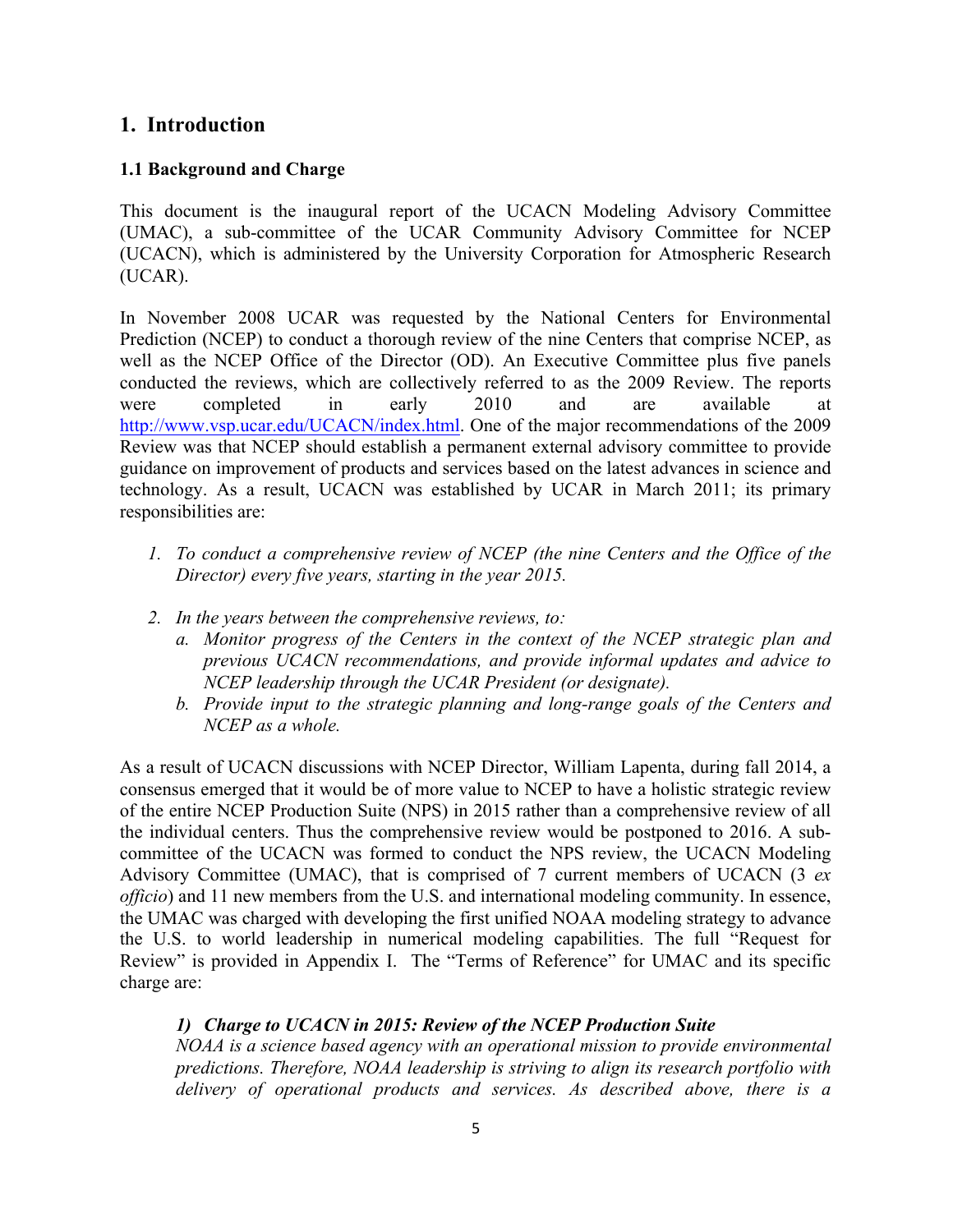*significant amount of NOAA research being devoted to numerical modeling that should*  advance the skill of the NPS components. In addition, a unified message from NCEP  *stakeholders obtained during the development of the strategic plan was the need to systematically obtain user requirements and incorporate them into the decision-making process that drives the NPS evolution.* 

 *The NCEP Director requests the formation of a UCACN Modeling Advisory Committee (UMAC) to provide a comprehensive, technical review of the NPS strategy for development. The proposed terms of reference of the UMAC are provided below:* 

*Structure:* 

- a. The UMAC will be established no later than March 2015 and will exist for a *minimum of three years.*
- *b. The first review of the NPS will occur between June and August 2015 in College Park MD.*
- *c. The UMAC will consist of approximately 12-14 members who are established*  subject matter experts in numerical modeling, drawn from academia, non*governmental organizations, the private sector and Federal and state agencies.*
- *d. The Chair(s) of the UCACN and the Director of NCEP will select the members of the UMAC.*
- *e. Members of the UCACN may be asked to also serve on the UMAC.*
- *f. The UMAC will meet at least annually and provide a written report of its*  findings and recommendations to the UCAR Authority, who will then transmit *the report to the Director of NCEP.*

#### *2) UMAC Scope:*

 *The NPS is operated by NCEP Central Operations and currently contains more than 20*  hurricane, continental ensembles, global ensembles and seasonal. It has systems for near shore coastal, global ocean, surge, space weather, and waves. Soon we will be adding ondemand tsunami and coupled terrestrial-ionosphere space weather capabilities. The future  *production suite will become even more complicated as we move towards complex earth end-to-end operational modeling systems ranging from on-demand dispersion, regional system modeling systems across a wide time and space paradigm.* 

 *This will be the first ever holistic technical review of the NPS. All major model developers*  will provide input to the review to ensure communication takes place across all scales and  *components. Participants will also include representatives of the stakeholder community from NOAA (i.e., SPC, WPC, the NWS regions, NWC, OAR, NOS), public, private and academia.*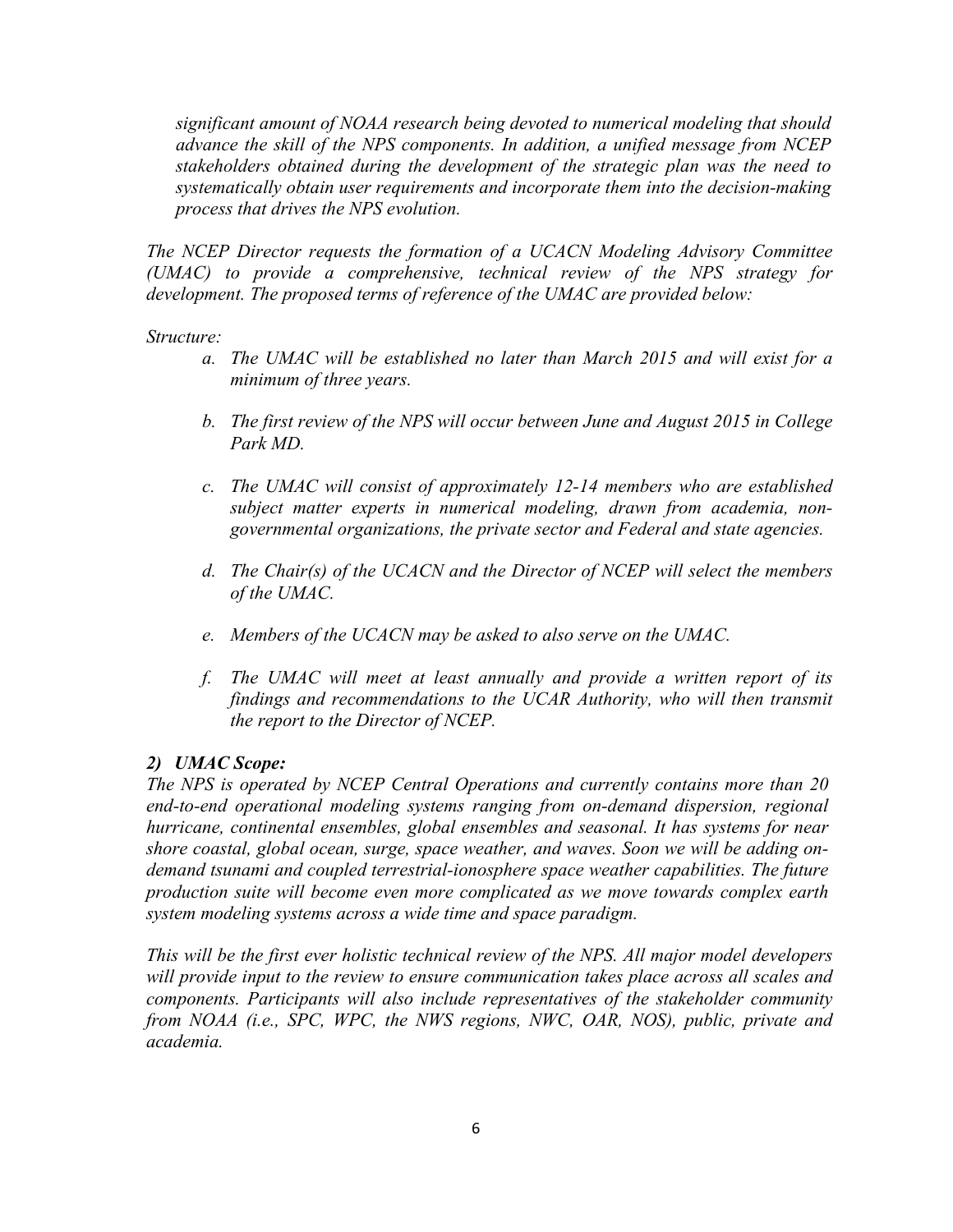## **1.2 Procedures, Stakeholder Survey and Agenda**

 UCACN Co-chairs Carr and Kinter worked with Lapenta on the early planning for the NPS Review and recruiting members for UMAC. The UMAC committee was constituted in March 2015. Several conference calls occurred between UMAC members and NCEP leaders to discuss the background, motivation and scope of the review, the stakeholder survey, current information on all modeling systems and other resource material for UMAC, and the agenda. A COG website was created for UMAC by Co-chair Rood which stored all the resource and other useful material: https://www.earthsystemcog.org/projects/umac\_model\_advisory/. Much attention was paid to the development of a useful Stakeholder Survey, including convening two focus group telecons and involving NOAA social scientists as well as UMAC members to create well- posed questions. Unfortunately, we did not learn until June that the survey had to undergo an Office of Management and Budget (OMB) review, which eventually approved the survey after the meeting. It was then decided not to distribute the survey. Thus UMAC did not get the benefit of a stakeholder survey for this report, but plans to do one in the future. However, 27 stakeholders from the academic, public and private sectors were invited to the meeting and 18 attended. In addition, 23 "Observers" from NWS and NOAA leadership were members and the NCEP and NOAA modelers who made the presentations; the complete list of invited to participate, with 19 attending. The stakeholders and observers joined UMAC attendees is given in Appendix II.

 An agenda was created that minimized the number of Powerpoint presentation slides (they were provided in advance) and maximized discussion time. All modeling systems run on the NCEP Weather and Climate Operational Supercomputing System (WCOSS) were discussed. The agenda is provided in Appendix III. Note that the links following a topic are associated with background materials for that topic and remain active (in the Word document version.)

## **1.3 UMAC Meeting**

 The inaugural UMAC meeting was held in NCEP's National Center for Weather and Climate Prediction (NCWCP) building on Aug. 4-7. The UMAC committee met on the evening of Aug. 3 to go over final preparations. The meeting proceeded as shown on the Agenda (Appendix IV), with some members participating online via Go-To-Meeting. The executive sessions at the end of each day were useful in beginning the process of developing our Findings and Recommendations (F&R), and determining what questions remained to be asked. On Friday, we provided an outbrief on our preliminary F&Rs to VADM Manson Brown (Assistant Secretary for Environmental Observation and Prediction), Louis Uccellini (NWS Cooperative Institutes) and a representative from Rick Spinrad's office (NOAA Chief Scientist). UMAC plans to produce the final report in November. A follow-up meeting in which NCEP will provide their initial response to the report is planned for the AMS Annual Director), Stephen Fine (Deputy Assistant Administrator of OAR for Laboratories and Meeting in January.

A complete list of acronym definitions appears in Appendix IV.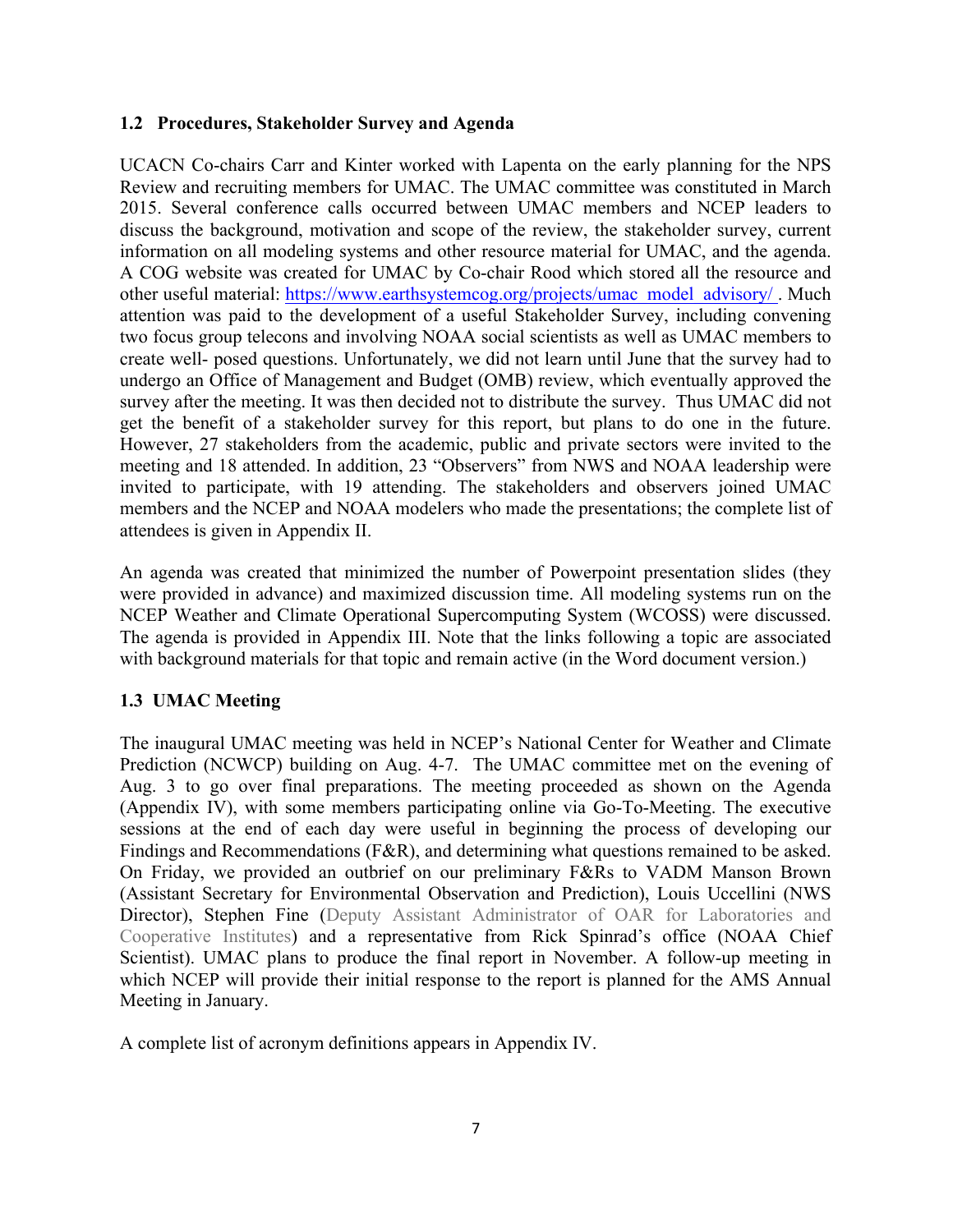## **2. Overarching Findings and Recommendations**

#### **2.1 Introduction**

 UMAC's charge was to produce a holistic technical review of NCEP's Production Suite (NPS), and provide a report to the Director of NCEP. However, the committee recognizes that while NCEP is NOAA's operational facility for numerical environmental and weather prediction (NEWP) guidance, it can not accomplish its mission without leveraging developments from NOAA research labs and from the broader enterprise. In fact, a majority of NOAA's model R&D is performed in OAR labs, notably ESRL and GFDL, but also in AOML, ARL and NSSL, and the associated cooperative institutes. Thus, while UMAC's charge did not include a review of these organizations, it is difficult for NCEP to significantly enhance its NEWP capabilities without the full cooperation of all of NOAA.

 UMAC notes that NOAA's organization of NEWP is unusual in many respects. No other peer environmental prediction service has chosen to separate its basic research and development from its applied, operational model implementation. No other national prediction service has produced such a diversity of prediction systems, most without the critical mass of resources to make each of them world-best. No other prediction service lacks top-level oversight spanning resources commonly produce more accurate guidance (for example, ECMWF), and some peer organizations with less total resources (UK Met Office, Canadian Meteorological Centre) are the research to the applied development. Not coincidentally, peer organizations with similar competitive or superior to NCEP. $<sup>1</sup>$ </sup>

 Accordingly, following this worldwide best practice, while UMAC has many additional findings and recommendations intended to ensure that NCEP and other NOAA line offices, research labs, cooperative institutes, and the external U.S. weather and climate research community work seamlessly together to achieve a unified model development strategy. We will recommend that NOAA management/administrative structures must also recommendations focused on changes needed within NCEP, UMAC will also suggest align to those goals to ensure success.

 Therefore, in the two sections below, we will first provide the overarching recommendations that will require NCEP, NWS and NOAA leadership to work together in order to achieve its "Weather-Ready Nation" and "Second-to-None" goals. Then we will provide the most important recommendations from each of the five thematic areas (Global, Regional, Water, Ensembles/Post-Processing and NCEP as an End-to-End System). We also note here that UMAC regrets that it lacked expertise on air quality and space weather modeling, and thus has little to say about these areas.

<sup>&</sup>lt;sup>1</sup> Resources are difficult to compare. The majority of NCEP's resources go to its seven forecast service centers (AWC, CPC, NHC, OPC, SPC, SWPC, WPC), with EMC and NCO accomplishing the numerical prediction function. It is safe to say that ECMWF (and perhaps other national prediction centers) have superior resources to EMC and NCO alone, but no national center has the combined resources of EMC, NCO and all the NOAA labs and institutes. This gives us confidence that a unified effort can move the U.S. to world-best status.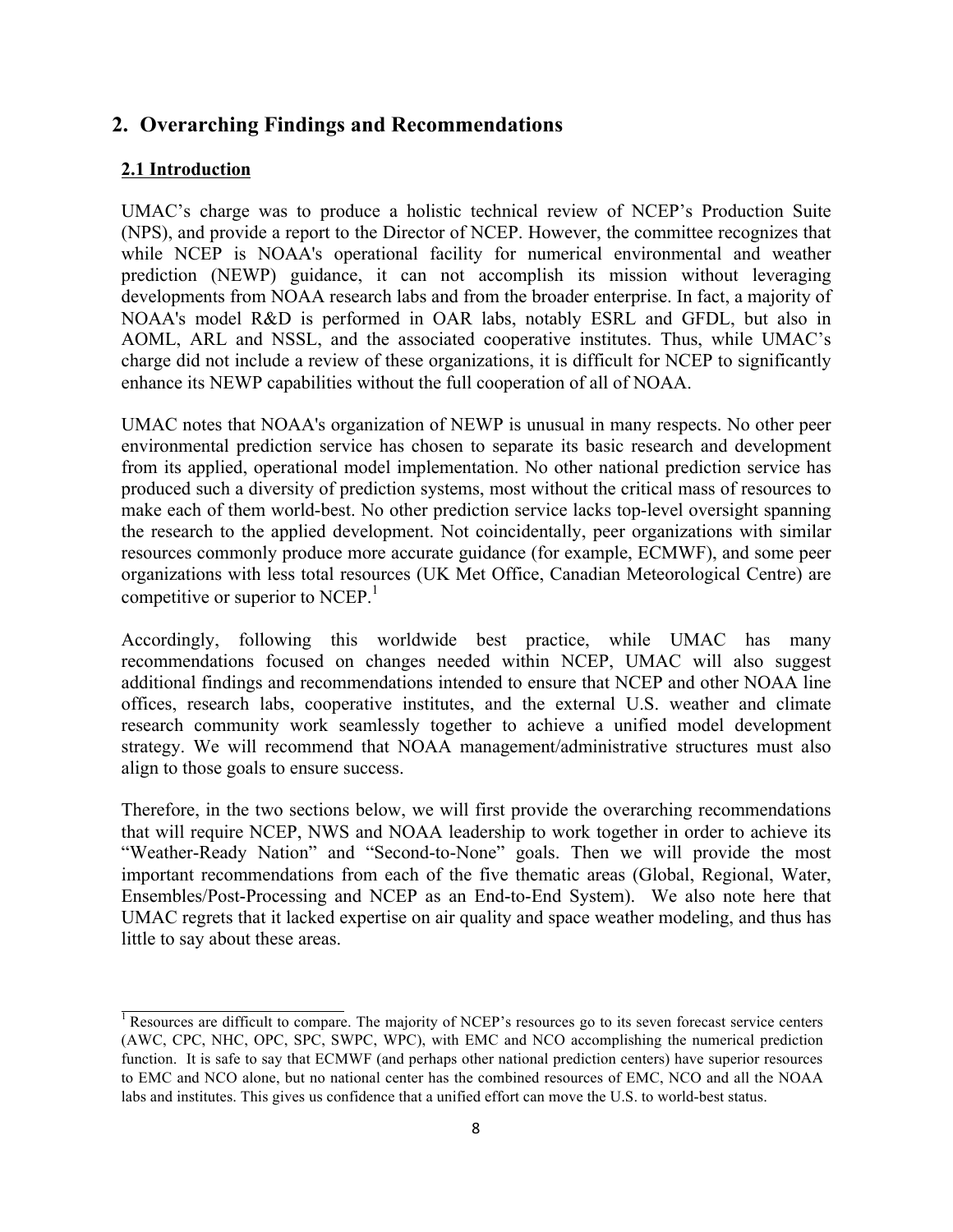## **2.2 Findings and Recommendations for NCEP, NWS and NOAA Leadership**

 The **key finding** is an optimistic one: **U.S. Environmental Prediction has the potential to progress rapidly to world leadership.** This requires a new level of organization and bold, evidence-driven decision-making. The **recommended actions** to achieve this potential are:

- ● **Reduce the complexity of the NCEP Production Suite.** The large number of modeling systems maintained by NCEP is overwhelming NCEP personnel, computer resources and stakeholders. It greatly reduces the ability of individual NCEP modeling systems to achieve excellence. A strategy for identifying and phasing out redundant or obsolescent models needs to be put in place.
- **•** The NOAA environmental modeling community requires a rational, evidence- **driven approach towards decision-making and end-to-end modeling system development.** The NGGPS effort is a good start in this direction. Similar efforts are needed for regional modeling and water-related modeling systems.
- ● **A unified, collaborative strategy for model development across NOAA is needed.**  This will require a new management structure, in which priorities and resource trade- offs are made clear, communication is paramount, and proper attention is paid to established governance and project management practices.
- ● **Essential to this planning (and execution) effort is the creation of a Chief Scientist position for Numerical Environmental and Weather Prediction (NEWP).** This individual is needed at the NOAA HQ level, in order to have coordinating authority for environmental modeling across NOAA. This person will lead a strategic planning effort for future U.S. NEWP capabilities, be responsible for the prioritization of requirements and develop complementary and strategic partnerships (e.g., with stakeholders, NCAR, ECMWF, CMC, Met Office, NRL, academic and climate communities, etc.).
- ● **NOAA needs to better leverage the capabilities of the external community**. This includes not only its Cooperative Institutes but also the academic and private sectors, via visiting scientist programs, extramural funding, etc.
- ● **Continue to enhance HPC capabilities**. Note that concomitant attention must be given to more efficient use of existing HPC, storage and bandwidth requirements, and research computing needs, as well as the application of new hardware and software technologies.
- ● **Execute strategic and implementation plans based on vetted, stakeholder requirements**. Major model and system development decisions are not based on a comprehensive and vetted set of requirements. NCEP should collect and document stakeholder requirements and then manage, vet, and prioritize requirements to balance stakeholder requirements, scientific excellence, and cost.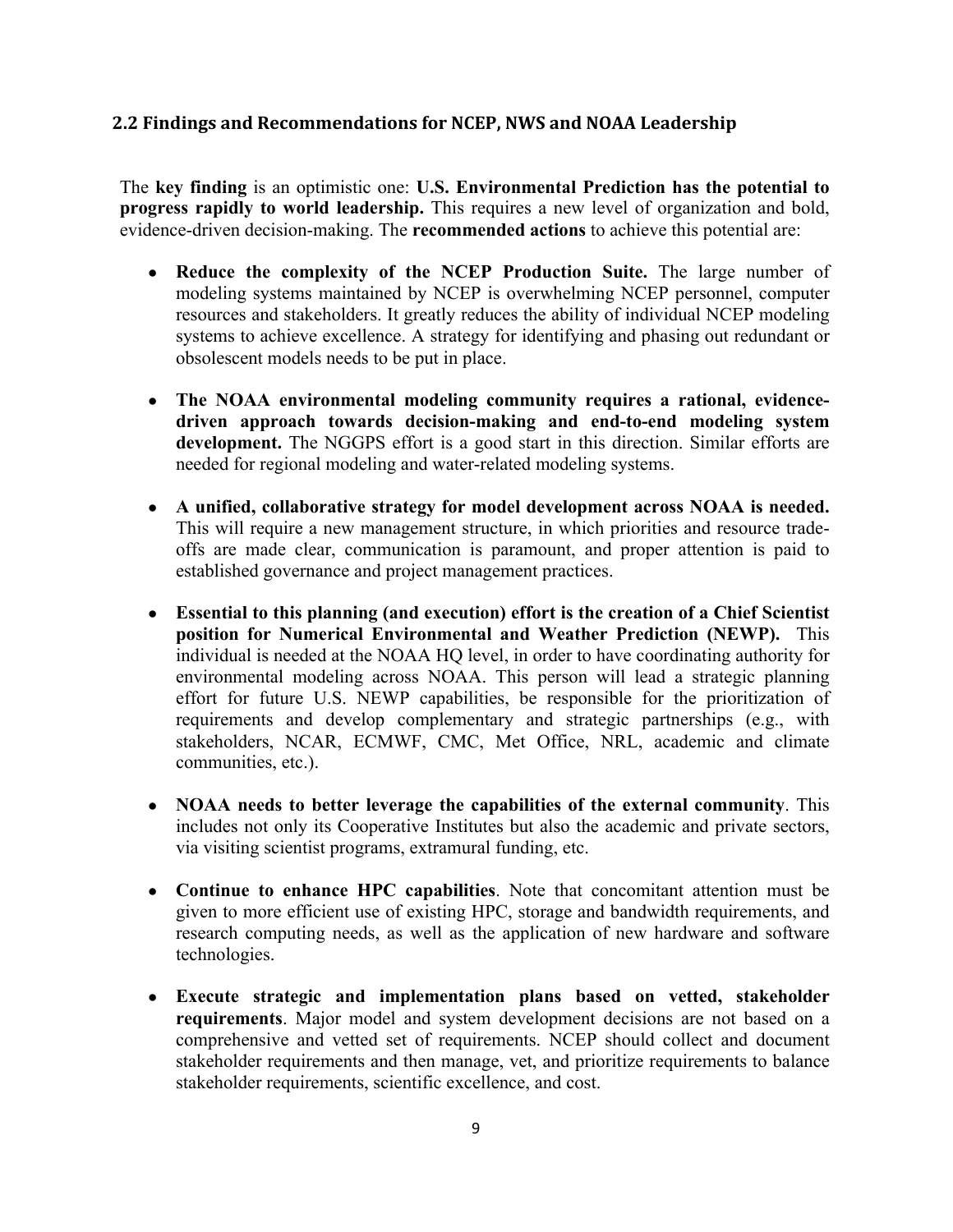## **2.3 Major Recommendations for Specific Modeling Themes**

## **A. Global Modeling Systems**

- 1. A core goal of NOAA and NWS should be attaining world leadership in global environmental prediction within five years. This will require large sustained investments in the development and testing of global prediction systems as has begun with the NGGPS initiative. NCEP should revise its mission statement to reflect this core goal.
- 2. NCEP should devise and execute a strategy for transition to a unified modeling system, including a strong emphasis on improving model physics and data assimilation, and improved verification and diagnostic methods, at all scales, within a decade.
- 3. NCEP should increase its use of an evidence-based approach towards model development and implementation, including rigorous, systematic testing, process-based diagnosis, and improved model verification and evaluation approaches to reduce systematic model errors.
- 4. NCEP should direct resources towards the development of NGGPS, transition resources away from the development of modeling components not likely to be included in the NGGPS, and develop a clear, detailed plan to implement and operationalize NGGPS.

## **B. Regional Modeling Systems**

- 1. NCEP's regional modeling efforts should be increasingly guided by an evidence-based approach in which verification and testing precedes decisions regarding deployment of modeling. Best practices of successful modeling efforts of other major operational centers new modeling systems, major modeling changes, or strategic planning for regional can also provide useful guidance.
- 2. To reduce complexity and to facilitate more effective model development, NCEP should strive towards using one model dynamical core for all regional modeling applications, and in the long term adopt one core for both global and regional applications. Because of its effectiveness in promoting rapid progress, a unified approach has become standard operating procedure at other major operational centers.
- 3. NCEP should develop a convection-allowing ensemble over the United States. Such an ensemble is a clear national need and recommended in numerous NRC reports and national workshops.
- ensemble prediction, rapid refresh modeling, and mesoscale data assimilation together into a single software framework. 4. NCEP should strive to bring high-resolution deterministic prediction, high-resolution

## **C. Water Modeling Systems**

- 1. Close coordination among EMC, NOS and the National Water Center (NWC) is critical, including shared plans for how requirements will be met through hiring personnel, prediction system developments, data assimilation and verification capabilities.
- 2. External factors to NCEP are driving requirements for NCO to execute prediction system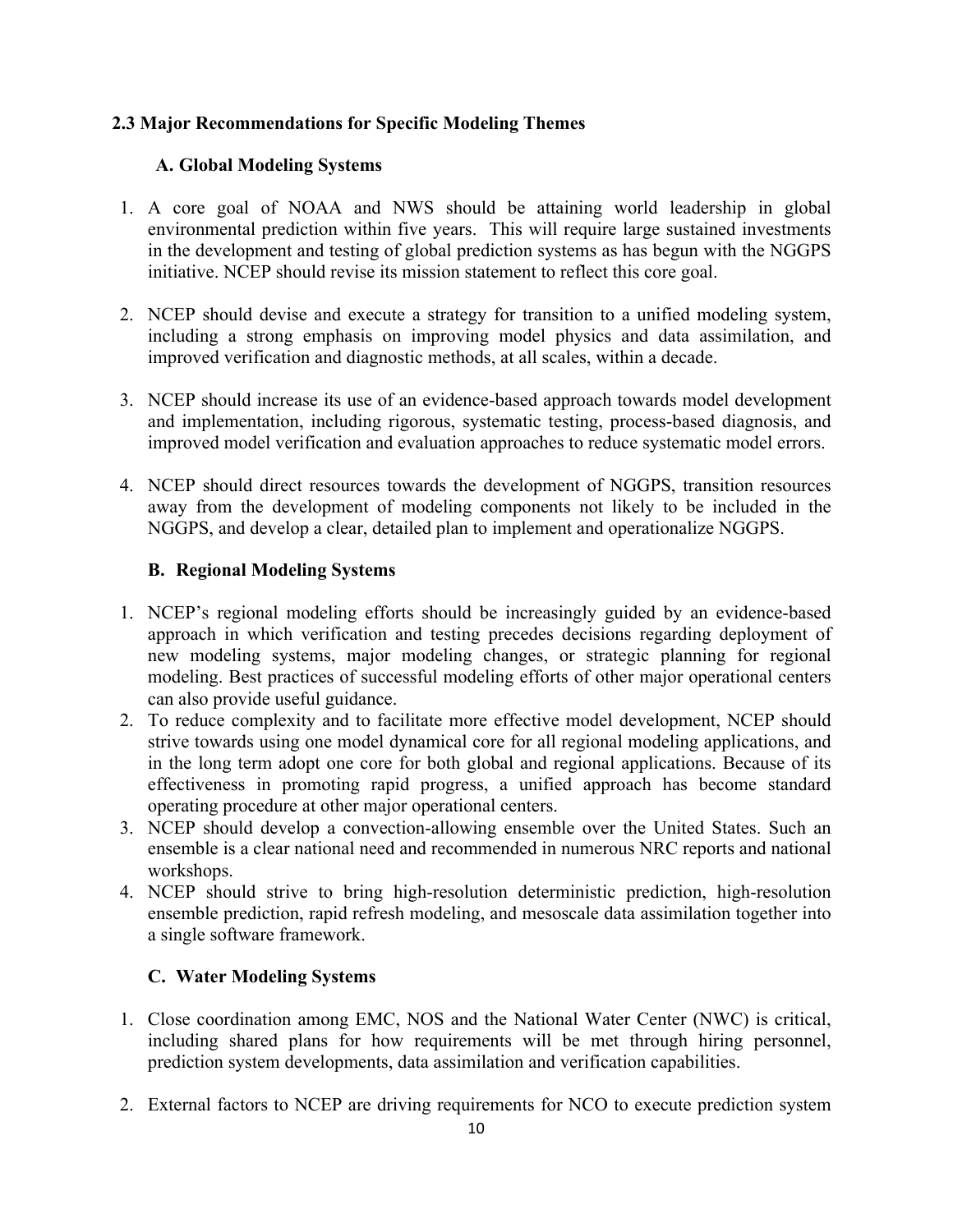such as from NOS and NWC. There needs to be an objective, standardized process for reviewing, prioritizing, and allocating NCO resources.

- 3. The external review process at NOS seems to be a positive model first step that should be enhanced and integrated with and implemented at EMC.
- 4. The newly established National Water Center requires a well thought out stepwise plan to find the best path for water modeling and forecasting. Many conflicting choices are presenting themselves now.
- 5. It is important for the modelers in the NOAA water arena to be more visible in the community, e.g., appearing at conferences and submitting manuscripts for publishing in the peer reviewed literature.
- 6. Hydrologic prediction is inherently uncertain, in part because of precipitation uncertainty, in part because of significant uncertainty of the land-surface state and hydrologic prediction systems. For hydrologic forecasting beyond lead times of 48-72 hours, the computational approach should be inherently probabilistic.

#### **D. Ensembles and Post-Processing**

- 1. NCEP should consolidate its ensemble prediction under a unified dynamical core using physically-based stochastic parameterizations to treat model uncertainty in the ensembles. Ideally, one core would be used for both global and regional, but in the intermediate timeframe, separate regional and global cores may be inevitable.
- 2. The allocation of production-suite resources for ensemble prediction systems must be balanced with other uses based on a careful analysis of requirements.
- 3. Ensemble product generation from the SREF should be moved over to the GEFS, and the SREF should be discontinued after careful evaluation of GEFS for providing useful shorter range regional ensemble information.
- 4. If data from other mature ensemble prediction systems are available at little or no cost to NOAA from national or international partners, then their use should be evaluated by NOAA. However, the primary goal for NOAA's ensemble prediction development should be to produce numerical guidance of such quality that little is gained from leveraging other centers' outputs.
- 5. NOAA climate prediction resources should be used to fund the improvement of NOAA models, not external models.
- 6. NOAA's ensemble prediction community should work with the UMAC-recommended Chief Scientist for NEWP to produce plans that clarify objectives, resources, and infrastructures needed, and implement these plans with modern project management concepts and systems-engineering oversight.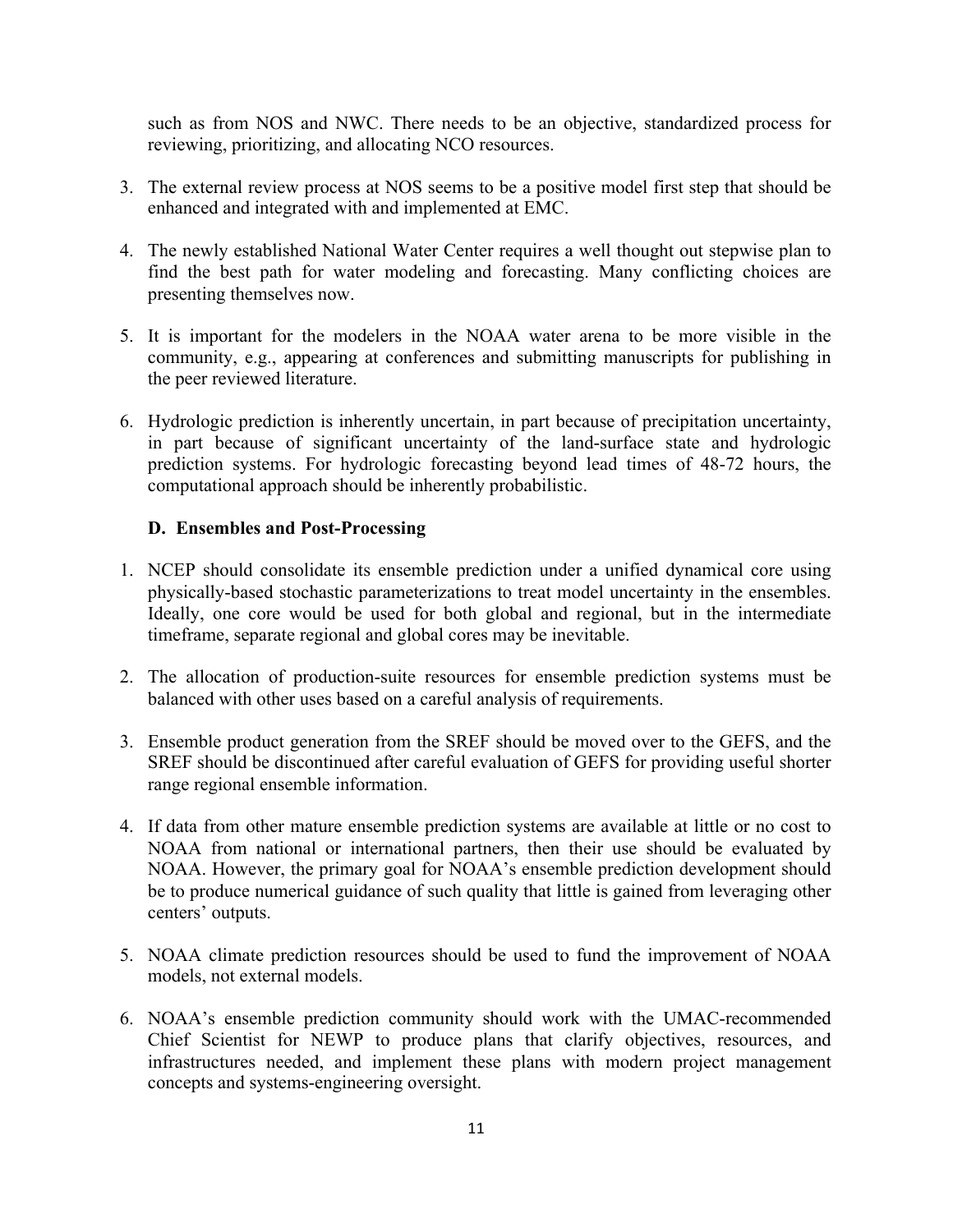- 7. Decisions on what computational and storage resources are allocated to reanalyses and reforecasts (R/R) should be done in a systematic manner, based on how they help NOAA meet its requirements, as recommended elsewhere by UMAC.
- 8. Nonetheless, given the demonstrated value of carefully constructed reforecast data sets, post processing and the production of supporting data sets (R/R) should be considered an integral part of NCEP's future production suite and resourced accordingly.
- 9. NCEP should ensure that future requirements for high-performance computing systems and associated disk space include the regular production of R/R.
- 10. NCEP and its partners should proceed to generate global R/R's on a regular basis rather than as one-off projects.
- 11. NWS should migrate its post-processing development resources from MOS, NAEFS, and other legacy systems toward the National Blend.

## **E. Air Quality, Dispersion Modeling, and Space Weather**

- 1. The UMAC were presented materials and requests in Air Quality, Dispersion Modeling, and Space Weather. The UMAC does not, presently, have the expertise to comment substantially on discipline-specific issues for these forecast products. A number of the questions raised, however, are more in line with how these forecast products fit into the suite of forecast products and the end-to-end system.
- 2. The UMAC notes that the Air Quality, Dispersion Modeling, and Space Weather applications have relationships to both global and regional atmospheric modeling systems. There are relationships to both the dynamical and physical formulations of global and regional models, as well as to the data assimilation capabilities. The UMAC recommends that the requirements for these applications be documented and enter into the requirements reconciliation for global and regional systems, including the post-processing requirements. This would help to address noted challenges in "keeping up" with meteorological model outputs and variables needed for their operations.
- 3. The UMAC noted that the Air Quality effort maintained a development plan which was vetted with a panel of external experts, a practice consistent with UMAC recommendations and a procedure that might inform, more broadly, development of design and change review.
- 4. The UMAC notes that there are a number of mature space-weather groups in the U.S. and development of NOAA's capabilities should engage this community expertise and, perhaps, their algorithms. The UMAC commends the incorporation of space-weather model development in the NGGPS development and the use of NEMS coupling to support spaceweather as an application within a unified global system.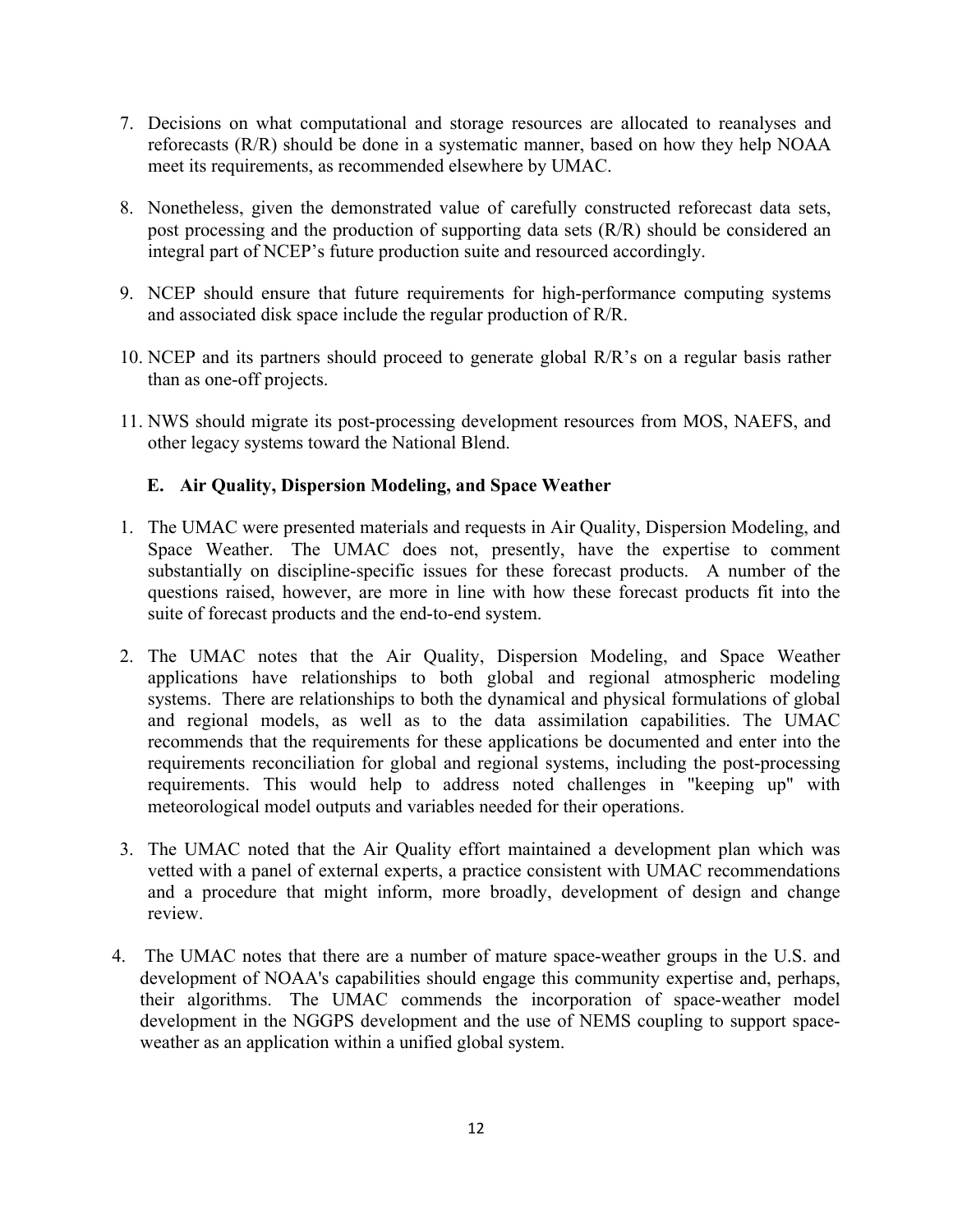## **F. NCEP as an End-to-End System**

- 1. Focus on forecast products: The true deliverable is a forecast product, which need not be slaved to a particular model. This brings attention to management of systems that include all of the functions needed to deliver the forecast products.
- to be managed across the portfolio of forecast products represented in the NCEP 2. Collect, document, manage and prioritize stakeholder requirements. The requirements need Production Suite.
- 3. Develop formal processes for NCEP-wide, evidence-based decision making that balances stakeholder requirements, scientific excellence, and cost.
- 4. Commit to development and persistence of improved Governance and Project Management. This is required to support specific UMAC recommendations, for example,
	- Improve communications
	- • Manage requirements
	- Terminate out-of-date systems
	- Make evidence-based decisions
	- • Organize across NOAA, federal agencies, communities
- 5. Use the following recommendations to gain control over the existing complexity
	- Document and maintain complete range of products and systems
	- Identify and publicize leads for all products and systems
	- Hire or identify software leads, with proven expertise in scientific software
	- Develop Change Review Boards for all products and systems
	- Develop a software release schedule for major systems on the order of 12-24 months
	- • Replace all the code that EMC uses with code developed with formalized software management
	- • Evolve successful governance and management practices from examples, for example, NGGPS and NEMS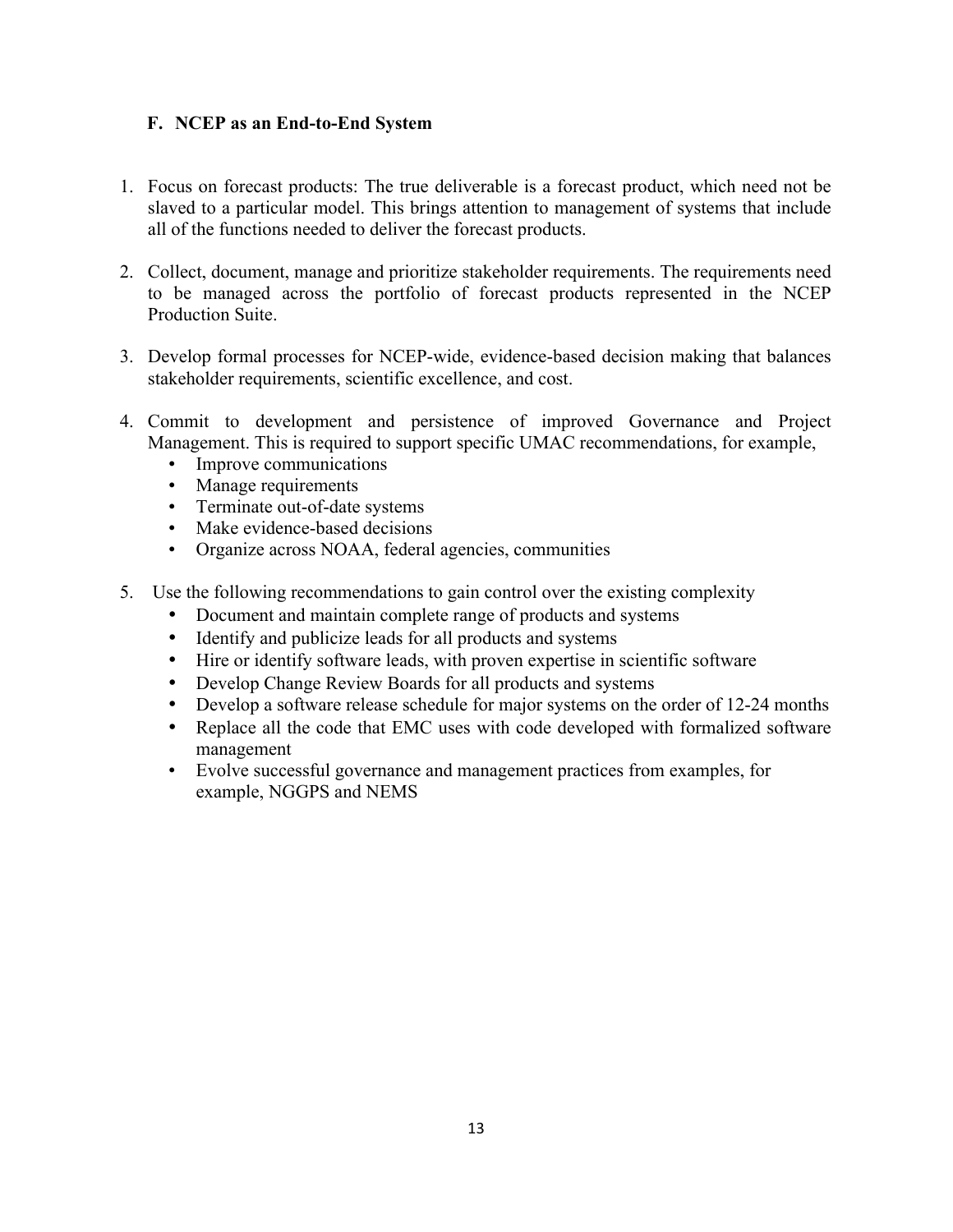## **3. Findings and Recommendations for Specific Modeling Themes**

### **A. Global Modeling Systems**

#### 3.A.1 Introduction

 Global numerical weather prediction (NWP) systems, along with their regional prediction system counterparts, are the most important foundations of NOAA's weather and climate forecasting mission. Global models are required for any prediction capability beyond a few days and provide the necessary boundary conditions for many downstream models and applications including high-resolution short-range regional prediction. Global NWP systems also provide forecast products necessary to support the nation's international political and economic interests. Scientifically, global modeling systems are traditionally the vehicle in which many complex earth system processes are captured, such as two-way atmospheric-ocean and atmosphere-land coupling. Global modeling systems also provide a basis for benchmarking the quality of the nation's numerical weather prediction through comparative skill analyses with similar products from other organizations. As such, a fundamental recommendation of this committee is that NOAA should continue to invest heavily in its global modeling initiatives and operations sufficient to achieve and sustain worldwide leadership in this science and technology.

There are three modeling systems being used operationally for global prediction at NCEP:

- The Global Forecast System (GFS; currently a Global Spectral Model or GSM)
- The Global Ensemble Forecast System (GEFS; more discussion of GEFS is in Section 3.D on Ensembles and Post-Processing)
- The Climate Forecast System (CFS; currently version 2 or CFSv2).

 The National Weather Service recently embarked on a major new initiative called the Next- Generation Global Prediction System (NGGPS). The NGGPS is expected to serve as the foundational framework for the future global modeling capabilities. Under NGGPS, a single community dynamical core (dycore) and parameterization suite will be developed for use in the GFS and GEFS systems (with possible use in future climate modeling systems as well). The new dycore will be capable of producing non-hydrostatic simulations; the software will be modular and managed via the NEMS architecture; it will permit coupled modeling, and more modular and scale-aware physical parameterizations. This has direct implications for near and long-term global model development and transition to operations at NCEP.

 Closely related to these global prediction systems is the data assimilation system, which adjust model background forecasts to the newly available observations to produce initial conditions for making subsequent forecasts. This process applies not only in the global atmosphere, but also is required to initialize other components of the coupled Earth-system model.

 Finally, there is vision of a "unified" modeling strategy in which all prediction systems, including global and regional models and their parameterizations, are united under a single modeling framework. As a first step towards unification, a recommendation of this committee, consistent with recommendations made by the UCAR Community Advisory Committee for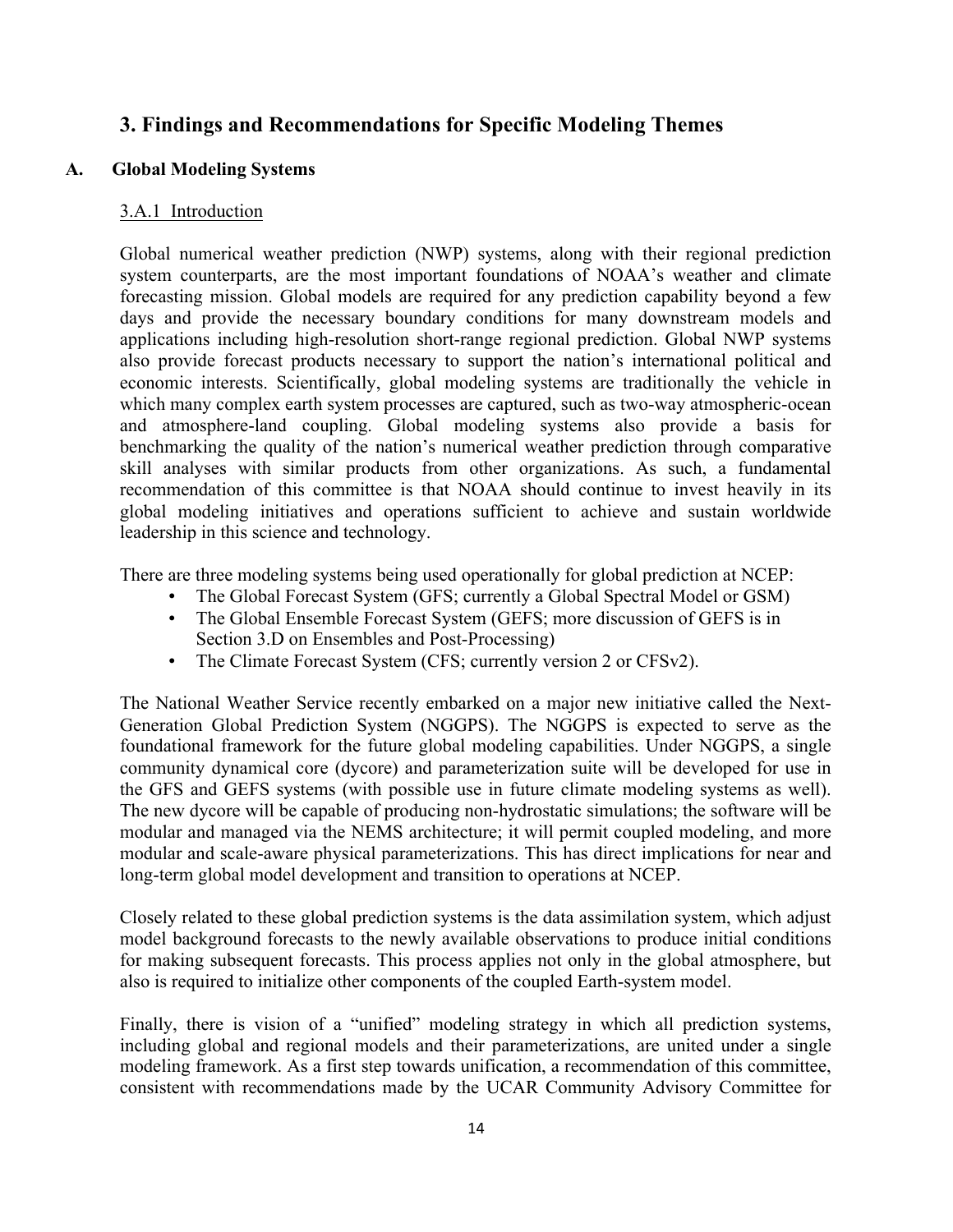NCEP (UCACN), is that NCEP should limit its near-term development efforts to one global and one regional modeling system.

 The current NCEP global operational prediction system is competitive with other national systems, but far from the world leader. The NCEP system 500-hPa anomaly correlation verification statistics are ahead of the U.S. Navy Global Environmental Modeling (NAVGEM) system. According to the British Met Office's business performance ranking of main national NWP centers relative to CBS Weighted NWP Index<sup>1</sup> NCEP's GFS model is about the same as the Canadian Meteorological Centre (CMC) and Météo-France, slightly behind the Australian the UK Met Office (UKMO) and the Japan Meteorological Agency (JMA). The NCEP global system, like all other national systems, ranks substantially behind the European Centre for Medium-range Weather Forecasts (ECMWF). GFS performance particularly lags in the Bureau of Meteorology (BoM), the Korean Meteorological Agency (KMA) and clearly behind southern hemisphere<sup>2</sup>.

## 3.A.2 Overarching Recommendations

- 1 In order to become second to none in environmental prediction, it is essential that NOAA and NWS continue to make substantial investments in the development and testing of global prediction systems as has begun with the NGGPS initiative. Attaining world leadership in global prediction within 5 years should be a core goal of NOAA and its success in achieving such leadership should be a key metric of the agency and its personnel. NCEP should consider a new or amended mission statement such as "*NCEP modeling creates world-class global analysis and prediction products that are second to none in quality and utility"* and adopt benchmarks against that mission as the cornerstone metric of success of the institution and its personnel.
- 2 In order to streamline, simplify and open the development process to broader participation from the scientific community, devise a strategy for transition to a unified modeling system at all scales (mesoscale to climate) within a decade. In the interim, there should be a single model for all global prediction requirements, including ensemble prediction and another single model for regional prediction. Greater emphasis should be placed on improving model physics and data assimilation. Additionally, verification and diagnostic software and methods should be unified across modeling systems.
- 3 NCEP should increase its use of an evidence-based approach towards model development and implementation decisions. Future directions in model and data assimilation system development should be informed by rigorous and systematic testing. This will require improved model verification statistics and evaluation approaches. Greater emphasis on the process-based error diagnosis and reduction of systematic model errors and biases is needed.

 

<sup>&</sup>lt;sup>1</sup> http://www.metoffice.gov.uk/media/pdf/t/m/MOSAC\_2014\_19.3\_Brunet.pdf

<sup>2</sup> http://www.emc.ncep.noaa.gov/gmb/STATS\_vsdb/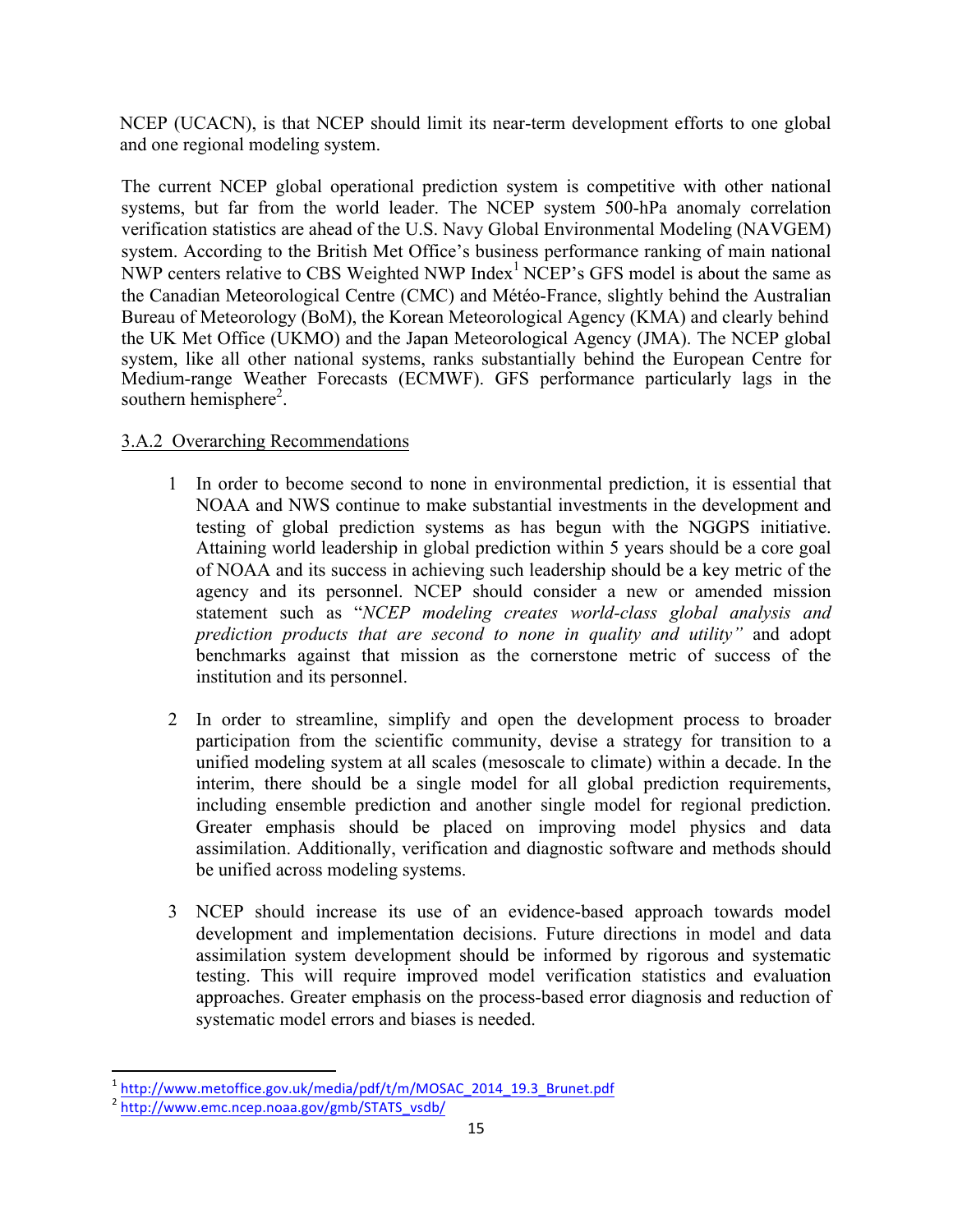4 NCEP should direct resources towards development and successful implementation of the NGGPS, which can be accomplished by reducing resources currently earmarked for development of modeling components that are not likely to be included in the NGGPS and unified model strategy. UMAC strongly recommends that NCEP develop a clear detailed plan to operationalize the NGGPS, including timelines, resources required, and explicit plans for transitioning resources away from the development of the global spectral model as the NGGPS effort matures.

#### 3.A.3 Specific-System Recommendations

 development until such time as the new NEMS system is in place. The GSM physics package will continue to be actively developed with regular implementations, including a 1. **GFS**. The NCEP short-term plan for GFS is to continue GSM dynamical core new physics package, until a new global system is ready from the NGGPS project.

#### *Findings and Recommendations*:

- (a) NCEP should be committed to a single unified global modeling system for many reasons.
	- (i) NCEP has limited personnel and computing resources; focusing its resources on achieving superiority in a narrower set of core models will increase the likelihood of success and offer a greater net return on investment to the nation.
	- (ii) With a unified modeling approach, improvements made for one application (e.g., global NWP) can provide important benefits for other applications (e.g., climate).
	- the external scientific community since a simpler modeling environment will (iii) A unified modeling approach enables broader and deeper collaborations with have less complex barriers to collaborations.
	- (iv) While a multi-model ensemble has value in predicting the true variance in outcomes, there is sufficient diversity in global prediction systems operated model products can be built. The nation would be better served by having NOAA invest in developing multi-model products based in part on ensemble predictions from external operational institutions, rather than developing its by other domestic and international modeling institutions upon which multiown multi- model capability.
- (b) As is the current EMC plan, further development of the current GFS dynamical core should be phased out. The resources released by this action can be used for improving global data assimilation and model physics, which would be useful for both GFS and the NGGPS. Specifically, all development of the GFS semi- Lagrangian dynamical core and any related non- hydrostatic GFS core development should cease and resources that are freed up applied toward the NGGPS. Further near-term improvements of the GFS physics suite should be undertaken, including the ongoing work as part of NGGPS. Implementation should only come after extensive testing and demonstration of comparable forecast skill, balanced over the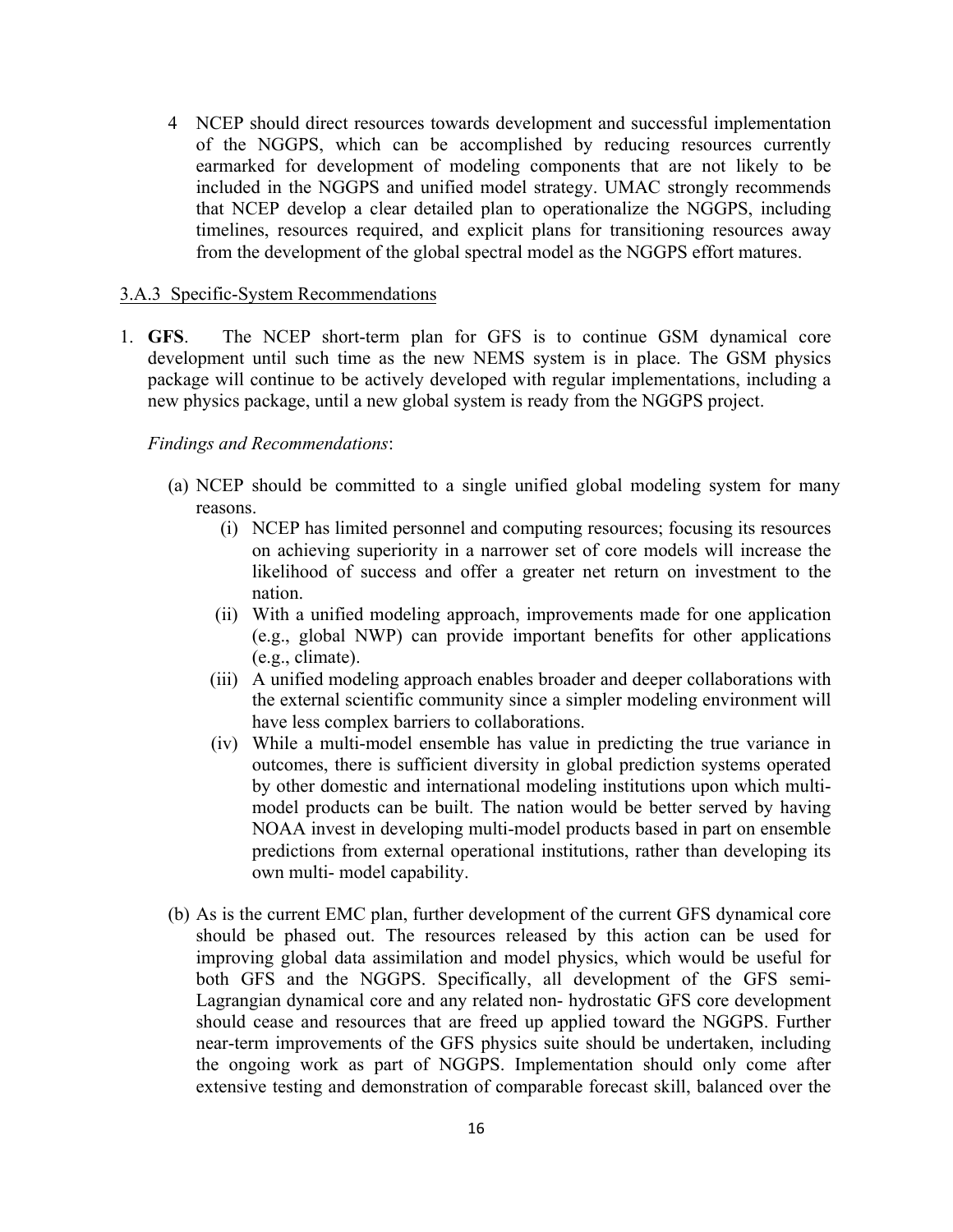full range of forecast timescales. Systematic model biases and errors need to be documented, tracked with time, and diagnosed. The physics development occurring as part of the Climate Process Teams needs to be leveraged. An increase of the GFS horizontal and vertical resolution should follow after advancement of physics and data assimilation.

- (c) Currently, NCEP Central Operations (NCO) decreases the spatial resolution of the global model during the forecast period. There are indications that degrading spatial resolution in the middle of the forecast produces spurious effects since the long-term climatological behaviors of the model at the initial and degraded resolutions are different. The impacts of reducing resolution during forecasts should be carefully evaluated, with the intent of ending this practice if the degradation in forecast quality is substantial. In addition, NCEP should endeavor to create output products that have uniform resolution in space and time across the model's forecast period.
- 2. **GEFS**. The GEFS is NCEP's system that provides ensemble global prediction products. The current GEFS system consists of a single unperturbed control run and 20 parallel forecasts generated from a set of perturbed initial conditions, all with a reduced-resolution version of the GFS. The perturbed runs include tropical cyclone relocation and Stochastic Total Tendency Perturbation for model uncertainty. Ensemble forecast products provide valuable insights regarding the range of potential outcomes in the forecast, provide measures of predictability, and generally outperform their deterministic counterparts in bulk atmospheric measures. Maintaining a world-class ensemble global prediction capability should remain part of the long-term core mission of NCEP. Findings and Specifically for GEFS, the development of the GEFS dynamical core should be frozen, and any enhancements in physics and data assimilation used in GFS should carry over to GEFS. The personnel resources released by this action can be used toward the recommendations regarding ensemble prediction are provided below in Section 4D. development of NGGPS with ensemble capability.
- 3. **CFS**. The CFSv2 is a coupled Earth-system model having four component models for the atmosphere, ocean, land surface and sea ice. Several of the component models were adopted in collaboration with institutions outside NCEP: the global ocean component (Modular Ocean Model, version 4 – MOM4) and the sea ice model (Sea Ice System – SIS) are both from the NOAA Geophysical Fluid Dynamics Laboratory (GFDL). The near-term CFS development is intended to produce version CFSv3 that encapsulates all the developments since the current version went operational in 2011. The longer-term plan involves developing a multi-component model built on the coupled National Environmental Modeling System (NEMS) and the National Unified Operational Prediction Capability (NUOPC), both built upon the Earth System Modeling Framework (ESMF) software suite. This ties into the NGGPS plan (see below).

#### *Findings and Recommendations*:

 (a) The CFSv2 is generally regarded as a leading seasonal prediction model. The CFSv2 is regularly consulted by the NCEP Climate Prediction Center as guidance for its monthly and seasonal outlooks, and, in the context of the North American Multi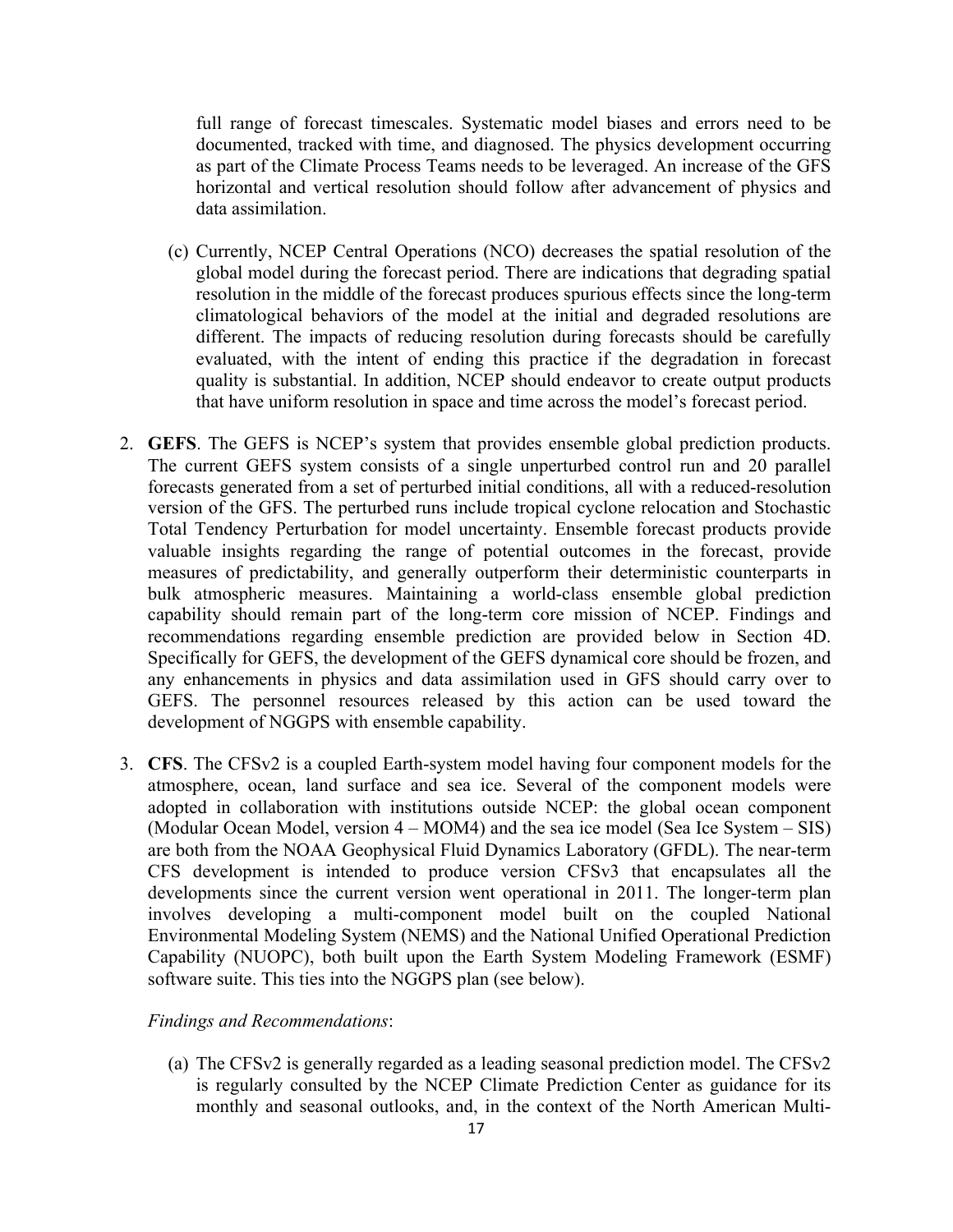Model Ensemble, it is among the more reliable contributors to that guidance. The ECMWF System 4, also used to produce seasonal forecasts, is considered to produce forecasts superior to those of CFSv2 for some quantities and lead times.

- (b) The development and improvement of CFS has lagged other modeling systems both at NCEP and elsewhere. The current operational system went into production in 2011 and has not been changed since. This is partly due to the high cost in human effort and high- end computing resources to produce a reanalysis and comprehensive set of re-forecasts. Plans for relatively rapid deployment of the next generation CFSv3 and for longer term strategic development of CFSv4 appear to be under consideration. This development cycle should be accelerated to produce an updated system on a regular, pre-announced schedule at most every 4 years.
- (c) Unlike several other Earth-system modeling efforts, the CFSv2 was developed largely in isolation at NCEP and did not directly benefit from the large research community, such as those scientists who are engaged in the Community Earth System Model project.
- (d) There is insufficient scientific in-house expertise at NCEP to analyze and develop the non-atmospheric components of the CFS, especially the ocean and sea ice components. A national seasonal prediction strategy and platform that encourages and integrates the entire community is needed.
- (e) UMAC endorses the NCEP plan to rapidly deploy CFSv3 within two years.
- (f) A more effective and productive engagement of the research community should be made the centerpiece of CFS development going forward. The Climate Forecast System beyond the two-year time horizon should be a development effort that strongly involves the community, including GFDL, ESRL, CESM and the university community. Because NGGPS (see below) is intended to involve the community and has ambitions to build a 7- or 8-component Earth system model for prediction, the particular emphasis on rigorous testing of the coupled NGGPS system in sub- seasonal and seasonal prediction mode, as well as long climate simulation runs that can address long-term biases and non-physical behavior. Involving research groups both inside and outside NOAA will require strategic planning, including CFS development path should be closely aligned with NGGPS planning, with a considerations of targeted funding.
- (g) Skillful coupled model prediction depends on significant reanalysis and reforecast efforts that should be undertaken on a regular schedule with a base budget, not planned and funded as one-off activities. This is further elaborated in Section 4E below.
- 4. **NGGPS**. The Next Generation Global Prediction Systems (NGGPS) is a five-year (2015 2019) project to develop a new global prediction system with a high-resolution non- hydrostatic atmospheric dynamical core, advanced physics and data assimilation, coupled to at least six other component models (ocean, land surface, sea ice, ocean waves,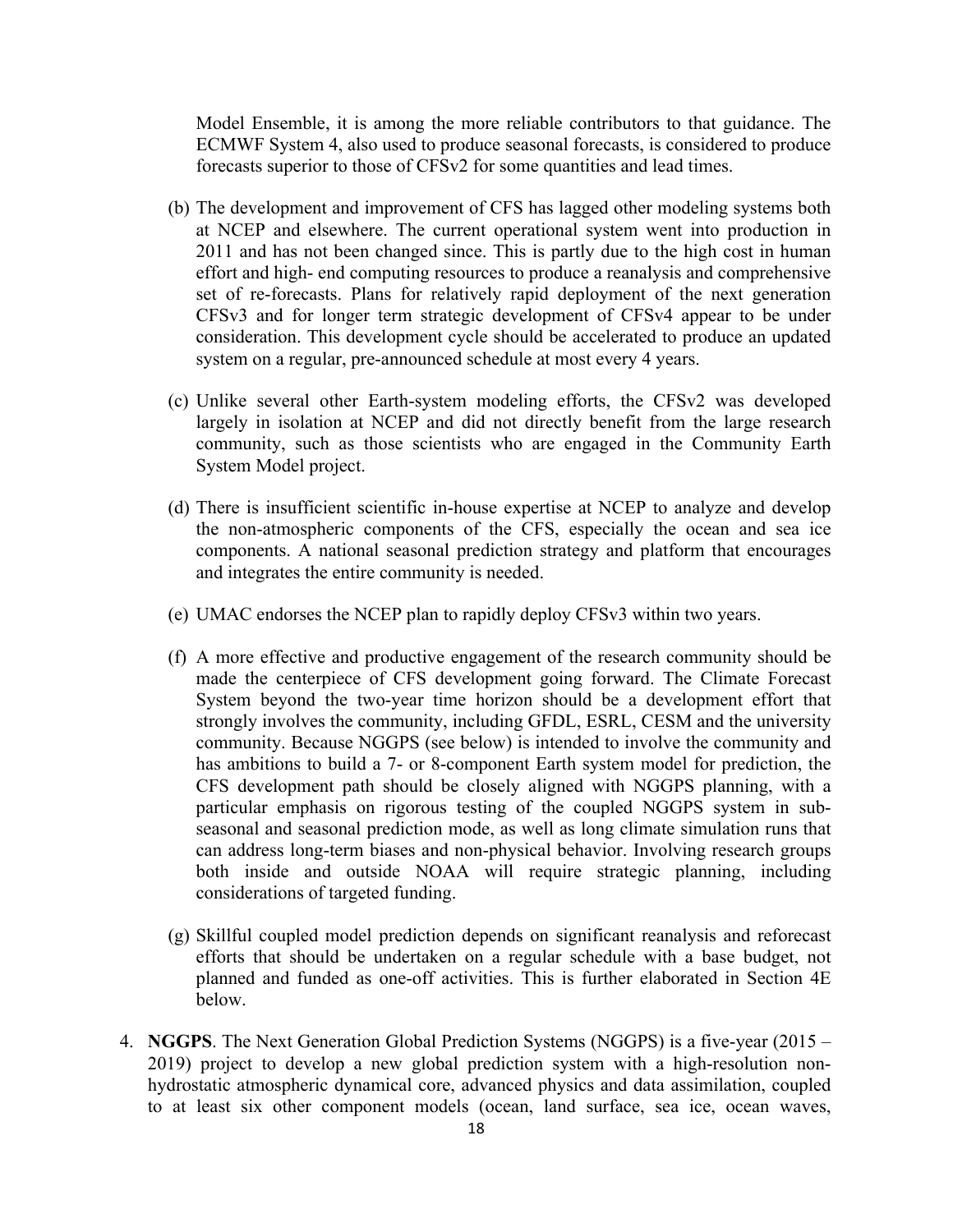atmospheric chemistry, and aerosols). There is also development work for a "whole atmosphere" capability that has a higher atmospheric "top" and resolves circulations and processes in the upper atmosphere, up to and including the ionosphere.

#### *Findings and Recommendations*

- (a) Atmospheric dynamical core The NGGPS effort has established an evidence-based process for selecting a single non-hydrostatic dynamical core for all global atmospheric model applications over the next 6-9 months, which is consistent with one of UMAC's overarching recommendations.
- (b) The committee strongly recommends that NCEP use only one dynamical core for all global model application.
- (c) Atmospheric physics There should be a process for the advancement of the global atmospheric model, that includes rigorous testing of the sub-grid scale physical realism of the parameterization of key physical processes, in addition to scale-aware capabilities for convection and boundary layer formulations and a physically based framework for stochastic parameterizations. The committee also endorses the maintenance of a user- friendly single column semi-prognostic model that can be used to test physical parameterizations and can serve to better leverage the developmental efforts of the research community. The plan for an open code repository will make it possible for a single physics package to be implemented in operations, while research on experimental versions of the physics package can be parameterizations ("physics"). The UMAC endorses increased sophistication and undertaken by the external community.
- (d) Other components The NGGPS will include 8 components (global atmosphere, ocean circulation, land surface, sea ice, ocean surface waves, aerosols, atmospheric chemistry and whole atmosphere, including ionosphere). The plan for nonatmospheric components are vague and need to be strengthened.
- (e) NGGPS development will be accomplished within the NEMS/NUOPC/ESMF of source that will encourage engagement of the research community. Coding for global systems at NCEP should be rigorously reviewed in the context of current state-of-the-art software engineering practice. The review should be undertaken by framework described above, which enables better version control and documentation an independent board of experts in computer science and software engineering.
- (f) The committee applauds the general vision of NGGPS as a community model. In order for that to happen, strong incentives must be provided for researchers, including large labs like GFDL and ESRL and individual university investigators such as those who participate in the CESM project, to actively use the NGGPS codes. Drawing on the experience of the CESM project is highly recommended. Strategic planning to extend this model of community development beyond the fiveyear timeline of NGGPS is therefore essential.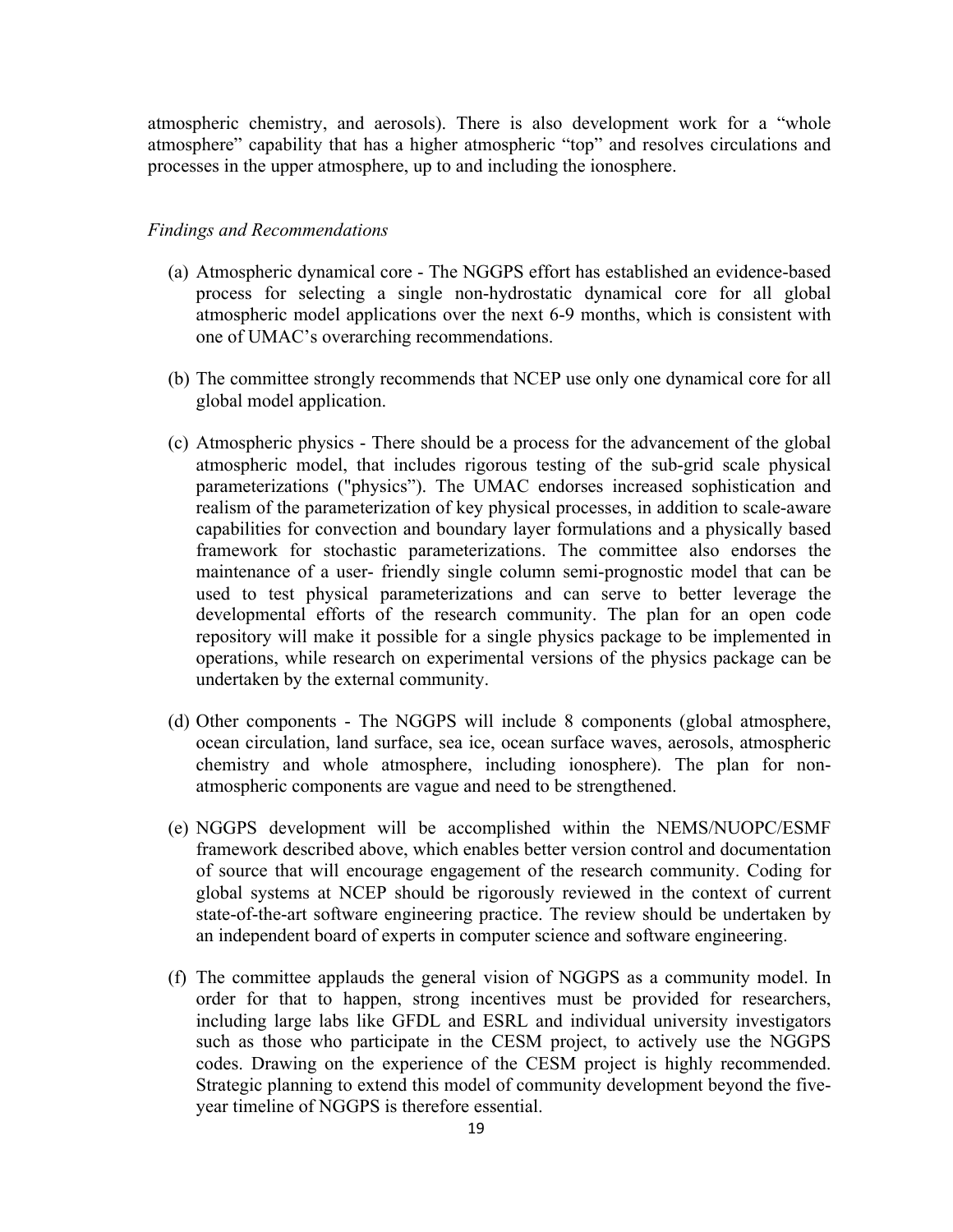- (g) UMAC strongly recommends that NCEP develop a clear science and implementation plan to get to NGGPS (including timelines, resources required) that includes strong collaboration with NOAA labs. This may require managing the development project as a system engineering effort with a project office that can ensure the project is on schedule and within budget.
- 5. Global and coupled data assimilation. Data assimilation is the methodology by which observations of the state of the atmosphere and related earth systems are synthesized with background forecasts to create initial conditions for a forecast model. Data assimilation science has received considerable attention in the past several decades as it is widely recognized that proper initialization of models is as important to improving the skill of the forecasts as is improving the observations collected and model used. Skillful data spending comparable computing resources on both the assimilation and forecast model. NCEP's current global atmospheric data assimilation system is referred to as the Gridpoint Statistical Interpolation (GSI) system and uses a hybrid ensemble Kalman Filter (Hybrid assimilation can be computationally expensive with major modelling centers often EnKF) as its core methodology.

#### *Findings and Recommendations*:

- (a) The GFS skill has increased considerably with the hybrid-EnKF assimilation upgrade and we strongly endorse additional advancements to the GFS data assimilation system including the 4D-En-Var system. Implementation of the hybrid 4D-En-Var in operations should be considered a high priority.
- (b) The current GSI code has many disadvantages, and a restructuring as proposed by JCSDA is strongly encouraged. These deficiencies include a lack of modularity; for example, the forward operator assumes a Cartesian grid structure. Forward operators are computationally expensive with ensemble data assimilation as currently configured; adjoints of the forward operator are not used to improve computational performance. The GSI cannot readily be applied to unstructured grids such as the icosahedral grid used in MPAS. Quality control is substandard; ensemble spread information is not used in the background check. Assimilation of radiances in cloudy areas could be improved.
- (c) The committee endorses enhancing the further advancement of the data assimilation system in preparation for the NGGPS and building tools to routinely diagnose and monitor the observation impact of every observing system used in the assimilation system.
- (d) As the primary developer and user of the data assimilation system, NCEP should take the leadership organizing and coordinating the data assimilation system development efforts through the multi-agency Joint Center for Satellite Data Assimilation (JCSDA). NCEP should support the effort at JCSDA to modernize the leveraging the lessons learned from Object Oriented Prediction System framework data assimilation systems using modern software engineering approaches and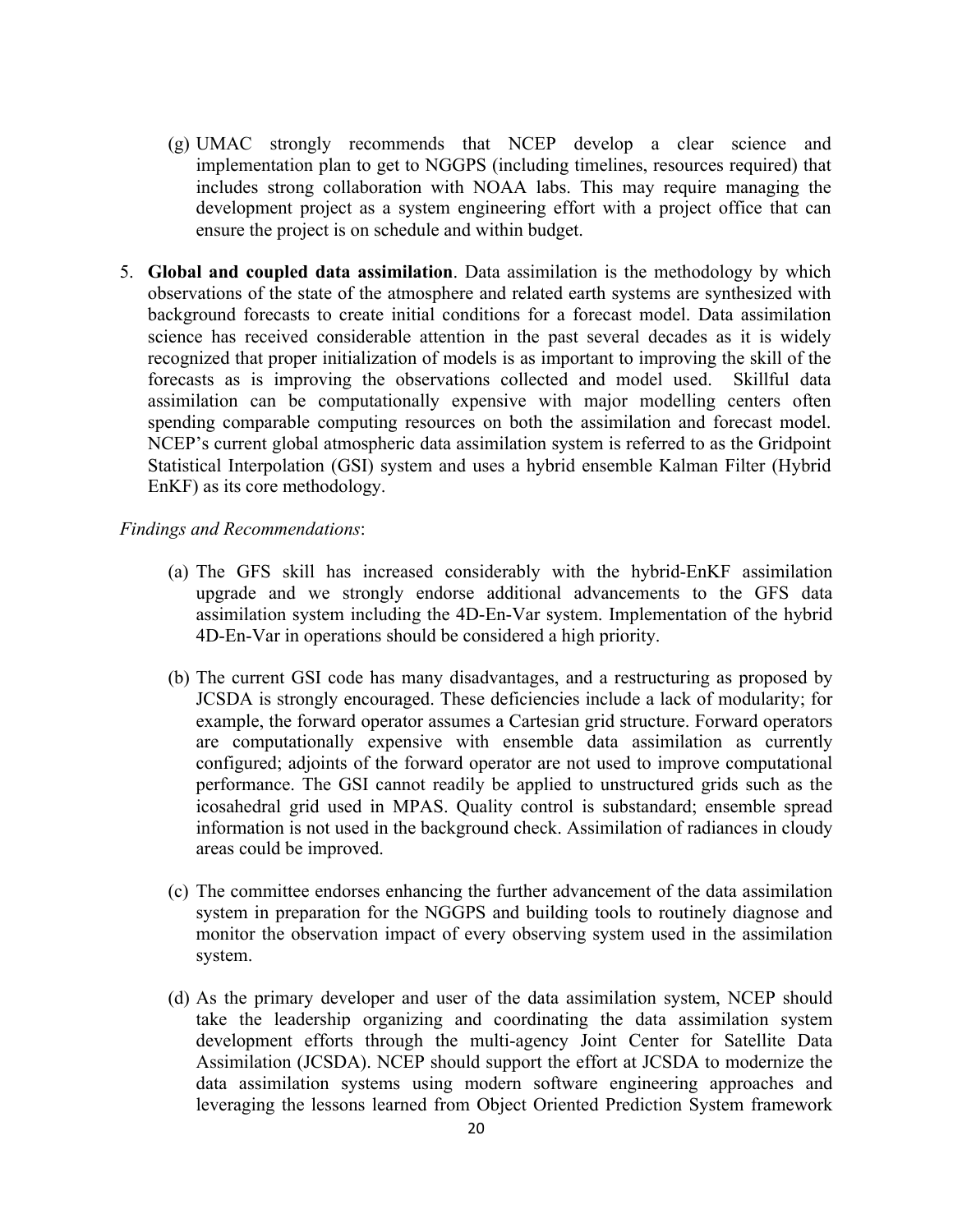developed at ECMWF.

- (e) Recognizing the limited number of individuals with suitable data assimilation experience in the U.S., NCEP and JCSDA should carefully develop a data assimilation system development and transition strategy similar to the one developed for global models (i.e. NGGPS). The manpower and computational resource should be prioritized toward the development of the new system instead of maintaining the old. NCEP should carefully manage the transition.
- (f) NCEP should adopt a transparent, evidence-based approach in allocation of computing resources to data assimilation, consistent with the overarching recommendations of this committee.

## **B. Regional Modeling Systems**

#### 3.B.1 Introduction

 The current portfolio of regional modeling systems run by NCEP is highly complex, using multiple models, multiple versions of the same models, and a complex collection of domains. Specifically, NCEP is now running operationally:

- 1. A full North American Model (NAM) run at 12-km grid spacing to 84-h using the NMMB model (Non-hydrostatic Multiscale Model on the B-grid), four times per day.
- 2. Four fixed one-way nested domains of the NMMB model run to 60-h four times per day
	- a. 4-km CONUS nest
	- b. 6-km Alaska nest
	- c. 3-km Hawaii nest
	- d. 3-km Puerto Rico nest
- 3. A very high-resolution  $(\sim 1.3 \text{ km})$  nest of NMMB run to 36-h over a very limited area. This nest is placed at varying locations depending on need.
- 4. Daily high-resolution (3-4 km) runs over the four domains noted in (2) using the NMMB and WRF ARW cores but initialized by the Rapid Refresh (ARW core, 13-km) system over CONUS, and the GFS model over the three other nests.
- 5. A Rapid Refresh system (RAP) run using the WRF ARW core with a one-hour cycle over North America at 13-km grid spacing with forecasts out to 18-h.
- 6. A High Resolution Rapid Refresh (HRRR) system run using the WRF ARW core with a one-hour cycle over North America at 3-km grid spacing with forecasts out to 15-h.
- 7. A Hurricane WRF (HWRF) system with a triply nested structure (18-7-2 km) run with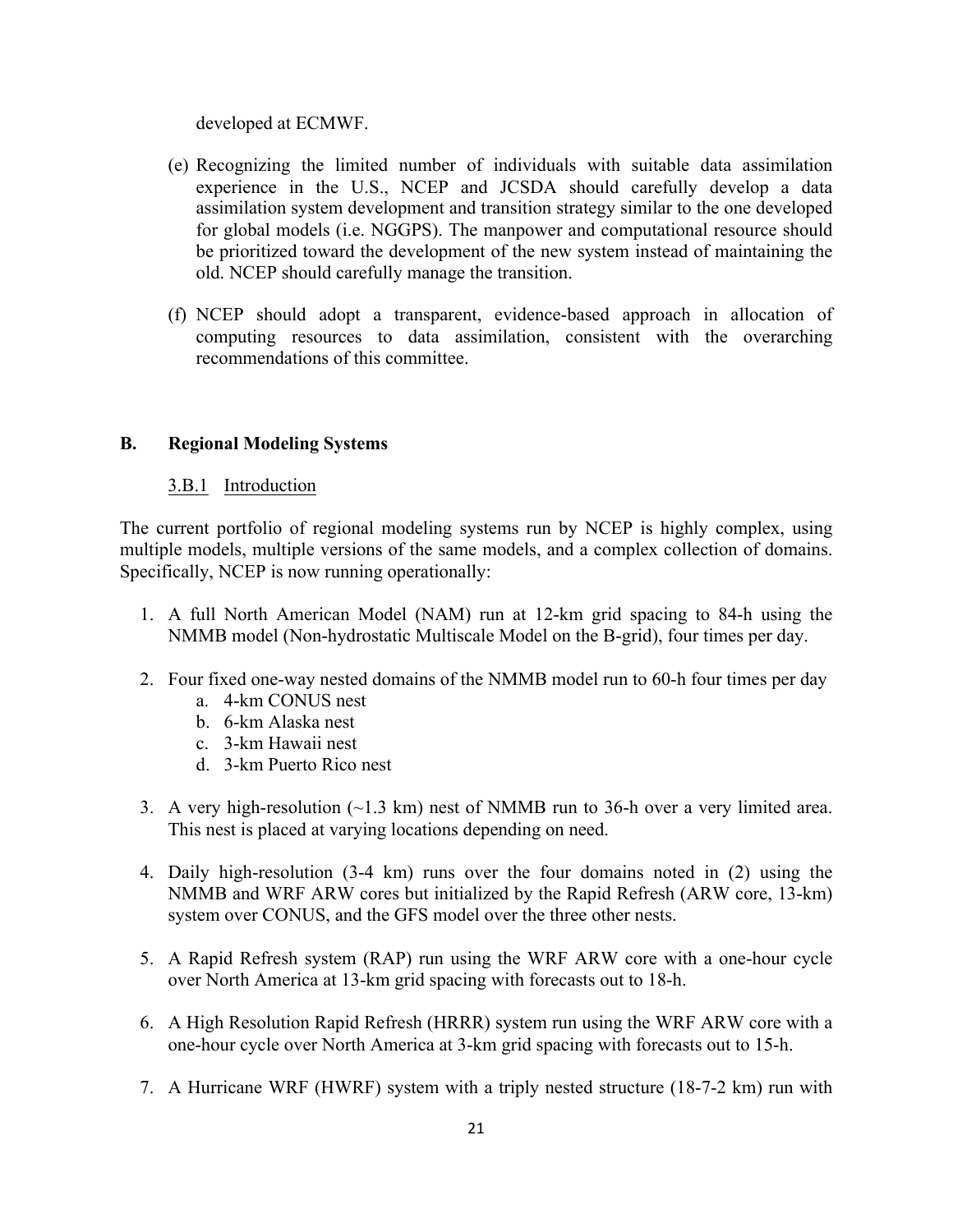the NMME atmospheric core coupled to the Princeton Ocean Model (POM). Initial and boundary conditions are provided by the NCEP GFS model. HWRF is run separately for up to 7 storms around the world. In the most recent season (2015), a 20 member HWRF ensemble was run using 27-9-3 km resolution. There are plans to go to a 40-member HWRF ensemble. The physical parameterizations in HWRF differ from the NMM and WRF-ARW.

- 8. The GFDL hurricane model, which runs nested within the GFS. The GFDL hurricane model is hydrostatic and run with a horizontal resolution of approximately 6 km. The intensity prediction accuracy of the GFDL model in the W. Atlantic has lagged other operational models in 2015 (such as HWRF and COAMPS-TC).
- 9. A Short-Range Ensemble Modeling System (SREF) with 26 members run at 16 km grid spacing over North America four times per day. Two model dynamical cores are used (NMMB, WRF-ARW) with varying physics options.
- 10. NCEP is now building a NAM-RR system, with the NMMB core being used as the center of a Rapid Refresh system parallel to the current RR system based on WRF-ARW.
- 11. Three different regional data assimilation systems are being run (RAP, NAMDA, HWRF), plus use of the GFS initializations for some regional modeling.

 In summary, NCEP is running an extraordinarily complex collection of regional models, using four different dynamical cores, many domains, a large range of resolutions, and varied data assimilation systems and physics. This complex modeling environment has been developed without a strategic vision of long-term goals or evidence-based demonstration of the efficacy of the current approaches. Within EMC there is active consideration of reducing the number of modeling systems, a direction that should be encouraged. Several of the modeling systems used by NCEP (e.g., NMM/NMMB) are generally not used by the academic community, making it more difficult for NCEP to take advantage of the latest research.

## 3.B.2 Overarching Findings and Recommendations

 Reviewing NCEP's regional modeling portfolio, UMAC finds that NCEP's regional modeling effort is excessively diverse and complex, making development and operations difficult and costly. It also reduces the effectiveness of R2O, reducing NCEP's ability to benefit from modeling research in the community. Accordingly, UMAC has the following recommendations:

1. NCEP's regional modeling efforts should be increasingly guided by an evidence-based approach in which verification and testing precedes decisions regarding deployment of modeling. Best practices of successful modeling efforts of other major operational new modeling systems, major modeling changes, or strategic planning for regional centers can also provide useful guidance.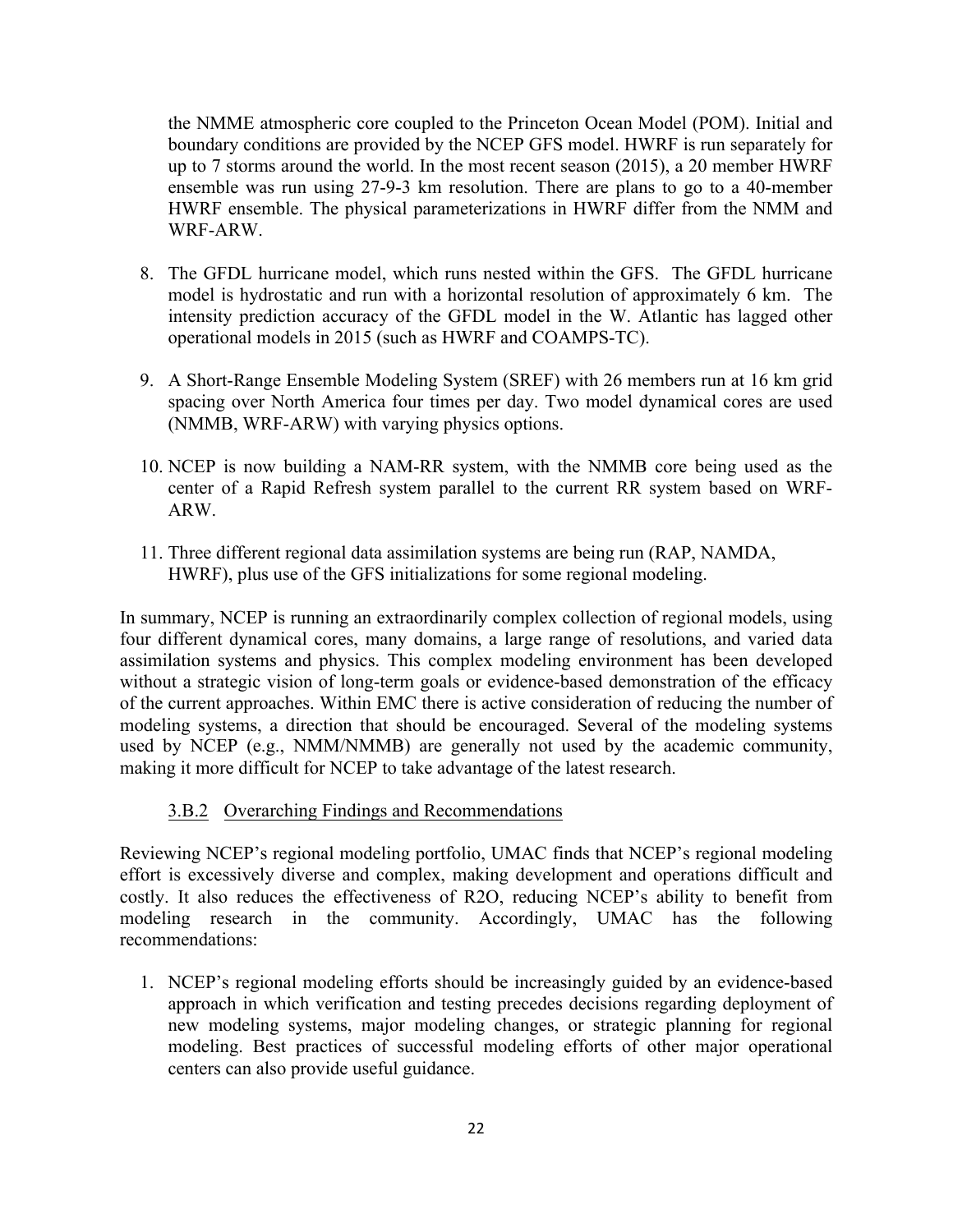- 2. To reduce complexity and to facilitate more effective model development, NCEP should strive towards using one model dynamical core for all regional modeling applications, and in the long term adopt one core for both global and regional applications. Because of its effectiveness in promoting rapid progress, a unified approach has become standard operating procedure at other major operational centers.
- 3. NCEP should develop a convection-allowing ensemble over the United States. Such an ensemble is a clear national need and recommended in numerous NRC reports and national workshops (e.g., NRC: "Completing the Forecast" (2006)).
- ensemble prediction, rapid refresh modeling, and mesoscale data assimilation together 4. NCEP should strive to bring high-resolution deterministic prediction, high-resolution into a single model framework.

#### 3.B.3 Specific-System Findings and Recommendations

- 1 The overlapping/duplicative modeling runs is highly inefficient, in terms of both human and computing resources. Careful strategic planning, substantial simplification of NCEP's regional modeling suite, and more extensive use of community modeling are required current complex array of modeling systems, model cores, and for NCEP regional modeling to achieve world-class performance.
	- a. Considering these points, the committee strongly recommends that NCEP reduce its mesoscale modeling effort to a single regional dynamical core during the next 2-3 years. Furthermore, NCEP should put high priority in building a unified modeling system, whereby regional and global models use the same dynamical core and a common community-based physics suite. The latter transition should be completed during the next 5-10 years.
- 2. Strategic planning is required for both coherent model/system development and as a guide for outside users and the research community. Currently, NCEP does not appear to have a strategic vision or plan for its regional modeling, and thus the committee recommends that the development of such a plan be given substantial priority.
- 3. There is considerable evidence (e.g., Palmer et. al. 2009; ECMWF Tech Memo 598) that the use of stochastic physics and related approaches is a viable approach to represent model error in ensemble applications, in contrast to the multiple core/multiple physics option approach used in the NCEP SREF. Multi-model regional ensemble systems have a high cost in human resources and maintenance, and possess conceptual deficiencies.
- 4. NCEP should carefully test and evaluate approaches for achieving physics diversity during the next two years, and rapidly move (within 5 years) to the stochastic physics approach if it proves to be comparable to or superior to the current multi-model/ physics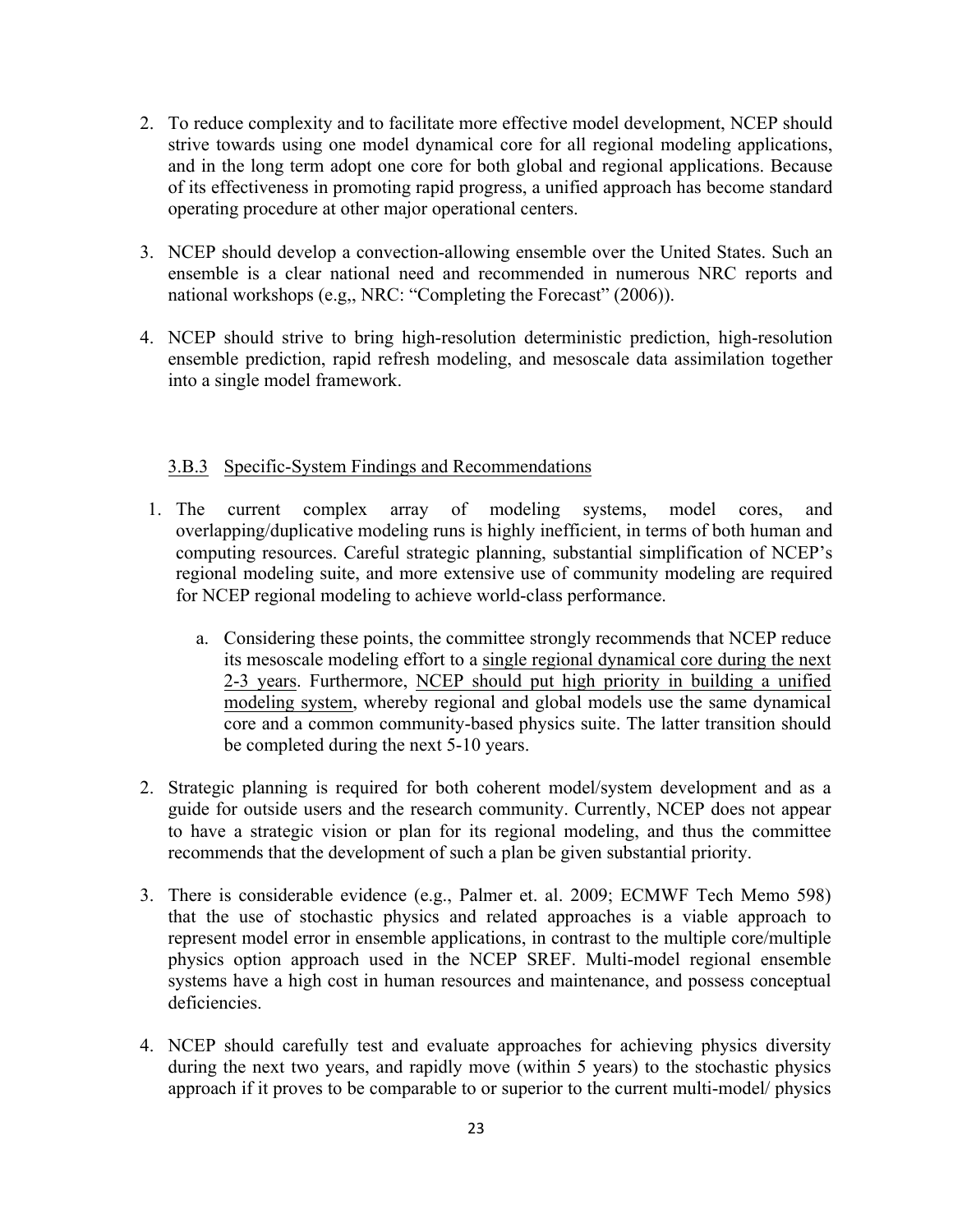parameterization approach, as suggested by current research and the experiences at other major centers.

- 5. The committee notes the NCEP SREF (16-km) has comparable resolution to the expected upgrade of NCEP's Global Ensemble Forecast system (GEFS, 25 km). The committee sees little reason for NCEP to maintain two hydrostatic ensemble systems of similar resolution, particularly since a global ensemble system is innately superior. The addition of physics diversity to GEFS would further support the ending of NCEP's SREF. NCEP should proceed with a comparison of the proposed GEFS system with SREF and drop SREF if the GEFS probabilistic forecasts are comparable or superior. The committee also encourages NCEP to increase GEFS resolution to approximately 15 km to better simulate key mesoscale features around the world – or consider performing a native GFS resolution (13 km) ensemble for shorter time periods.
- 6. There is an acute need for a convection-allowing  $(2-3 \text{ km})$  ensemble system in the U.S. to provide probabilistic guidance for severe storms and other mesoscale phenomena ensemble system has been recommended in numerous National Academy reports and community workshops/meetings. The absence of EMC guidance in this area has resulted in community responses outside of NCO operations to provide partial solutions to address these needs, such as the Storm Scale Ensemble of Opportunity (SSEO) and (e.g., orographic precipitation, downslope windstorms, coastal winds). Such an NCAR's current WRF-ARW high-resolution ensemble effort.
	- a. To deal with this important requirement, NCEP, working with the academic community and national labs, should plan and construct a convection resolving (roughly 3 km) ensemble system over the CONUS during the next two years with as many members as computationally feasible and justified through testing, with an ultimate goal of 50-100 or more members. This ensemble should include both initial condition and physics diversity (achieved through stochastic physics approaches), making use of recently expanded computer resources and the reclamation of resources from terminated modeling systems (e.g., possibly SREF). There is considerable value in running even a small (5-10 member) ensemble and then acquiring additional computational resources for this system system, as it is a critical capability needed in operations to support the weather as funding and technology permits. A detailed short and long-term development and implementation plan is needed for this convection-allowing ensemble enterprise.
- 7. Since the GFS is now being run at the equivalent of 13-km grid spacing four times a day, the NAM (NMMB) 12-km run may no longer be necessary. There is substantial operational model verification to show the past and current superiority of GFS over NAM, providing objective evidence for ending the NAM 12-km run. NCEP should complete a careful comparison of the GFS and NMMB 12-km forecasts, phasing out the latter if the former shows equal or superior verification. This evaluation and decision should be made during 2016.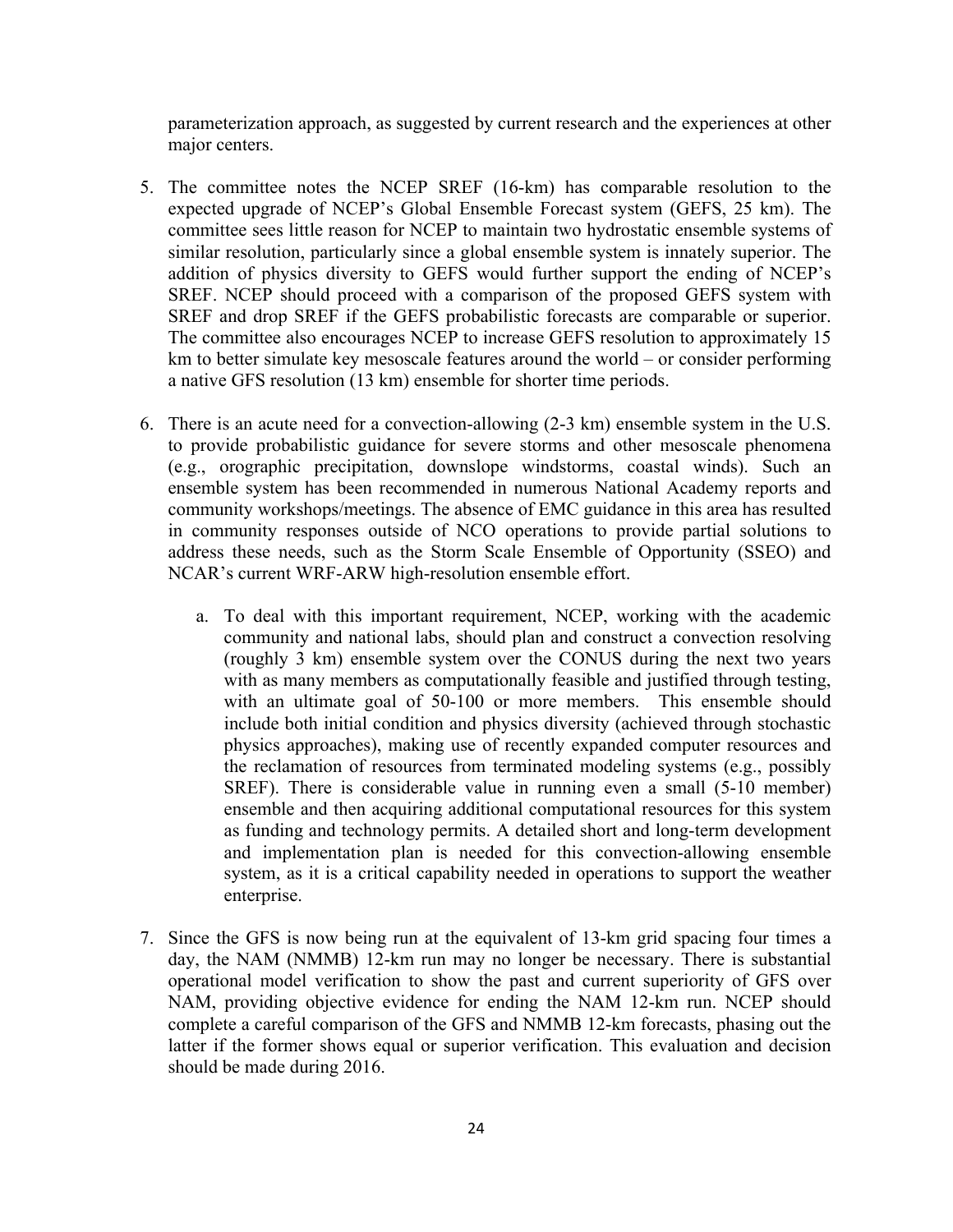- 8. NCEP EMC staff is now developing a Rapid Refresh version of NAM called NAM-RR, making use of the NMMB core. This proposed modeling system appears to be duplicative of the current Rapid Refresh system, which runs the ARW core operationally. NAM-RR will require large amounts of computer resources resources and has been shown to have poor performance at convection-allowing resolutions. To verification, that such a NAM-RR system would add substantial value to the current RR system or the current RR system extended with stochastic physics. If this bar cannot be proceed with this development, NCEP should provide evidence, based on extended reached, the NAM-RR effort should be terminated.
- 9. There is considerable evidence that high-resolution mesoscale data assimilation should be ensemble based. It is also evident that rapid-refresh systems should also be ensemble based to secure uncertainty information over short time scales. It thus makes sense to have a common ensemble modeling framework serving multiple needs regarding ensemble forecasts and verification. Thus, over the longer term (3-6 years), NCEP should move towards an integrated high-resolution ensemble, rapid-refresh, and data assimilation system that will serve all regional ensemble needs. In such a system, a large (50-100 member) ensemble of high-resolution short-term (e.g., one-hour) forecasts will assimilate all available mesoscale observations. Extended (0-3 day) mesoscale ensemble runs should be made at regular intervals.
- 10. One of the problems plaguing NCEP's high-resolution modeling portfolio has been the isolation of much of its modeling effort from the benefits and positive impacts flowing from insights and developments of the research community. To allow NCEP to more effectively partner with the research community, UMAC recommends that NCEP should transition from its current in-house NMMB dynamic core to a community core, such as ARW or the new NGGPS core. It is important to note that a community core is not a core *offered* to the community, but a core *used actively* by a substantial fraction of the community.
- 11. The HWRF system represents an additional high-resolution modeling infrastructure dedicated to one application (tropical storms), in contrast to successful efforts at other institutions (such as UK Met Office, ECMWF), which use one modeling framework for all scales and phenomena. HWRF is computationally intensive, often running several high-resolution domains, relies on a large development and support staff, uses an old dynamical core (NMME), and recently has experienced substantial resource reductions.
	- a. The committee believes the HWRF system would benefit greatly if it were to adopt the NCEP unified system approach that takes advantage of a community or NGGPS core. The current HWRF is not sufficiently generalized and is heavily dependent on the NMME. UMAC recommends that NCEP's future high- resolution hurricane infrastructure be model (and dynamical core) independent, so that the data assimilation, physics, and vortex initialization can be easily ported to a unified modeling system.
	- b. A major question is whether HWRF should be run for storms across the globe,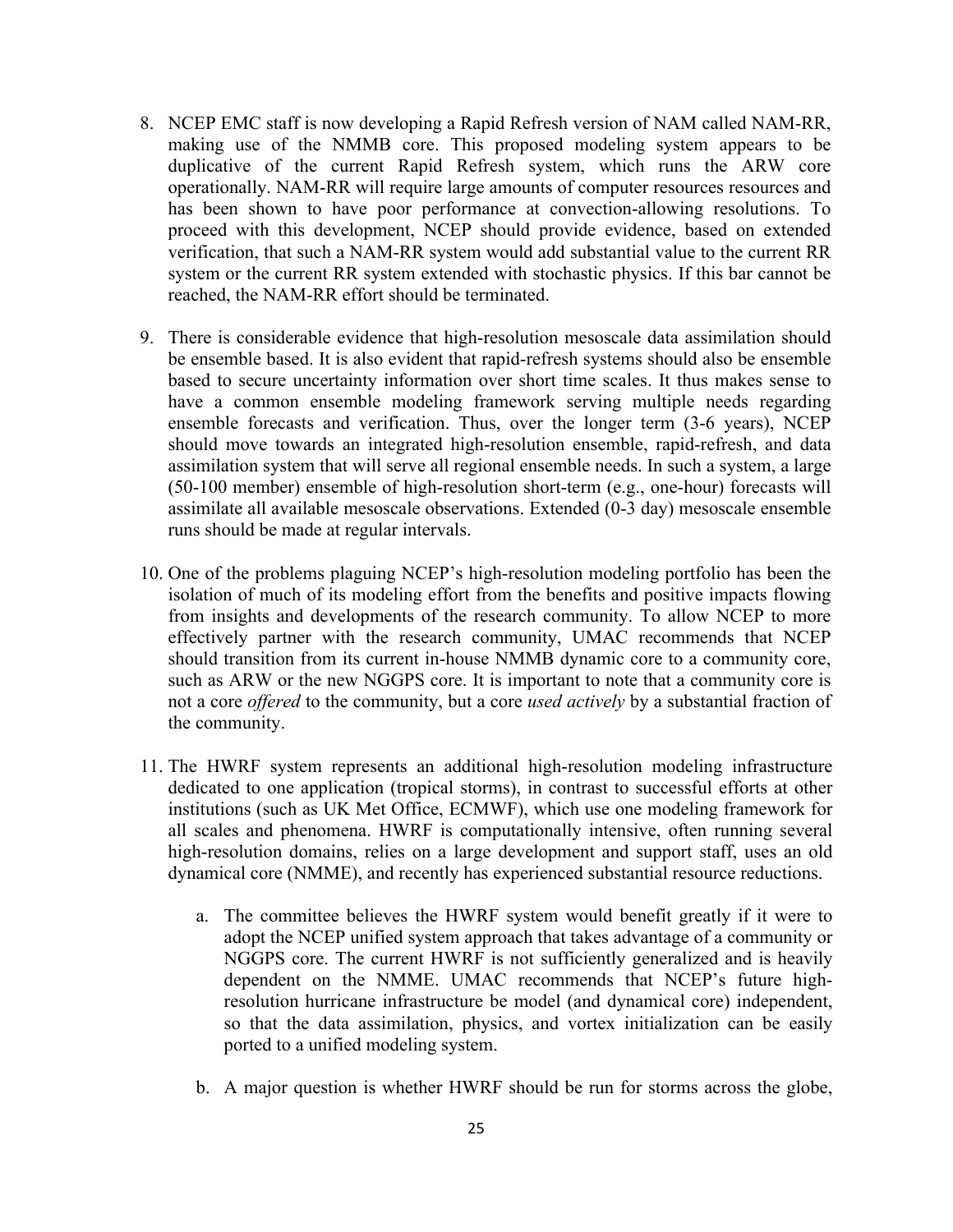Furthermore, with appropriate domains encompassing U.S. coastal zones, a nesting capability may not be required, offering substantial simplification. Given the considerable computational and human resources required for the current HWRF, we recommend NCEP evaluate the cost-benefits of running HWRF rather than being limited to hurricanes threatening the U.S. coastal zone. using static coastal nests, thus eliminating the requirement for movable nests.

- 12. Current NCEP verification systems and public verification data are inadequate and do not provide NCEP or its user community with detailed regionally relevant statistics on model performance or illuminate model deficiencies. This issue requires attention and remediation. We recommend that NCEP unify its verification systems, and migrate toward a community verification system, based on infrastructure such as MET and entities, such as NOAA ESRL, also have built verification infrastructures that may be useful. If research and operations used the same verification system, R2O would be greatly enhanced. Additionally, the model development and evaluation process would METviewer, with comprehensive and regionally specific statistics. Other research benefit from a verification scorecard that is derived from stakeholder input.
- Currently, private sector forecasting concerns (e.g., the Weather Company, Global Weather Corporation) are providing superior forecasts due to more modern post- processing of the same observation/model datastreams. UMAC recognizes, though, that the short time series of forecasts typically available with regional models, the relatively poor data sets trained against, the lack of data saved from the models, the high state of flux in regional model choices and the lack of a strategy for reforecasting for regional scales all provide significant challenges for addressing this issue quickly. Also, the separation of the statistical forecasting group at MDL from NCEP is not optimal for integration of post-processing research for NCEP modeling systems. Thus, UMAC further recommends that the relevant components of MDL be moved into NCEP to 13. More sophisticated statistical post-processing is required for U.S. regional modeling. facilitate the development of a world-class statistical forecasting capability.
- 14. Extensive model documentation is a necessity for evaluating the value and strengths/weaknesses of NCEP modeling systems. It is also an important means of communication to the research and user community. The current NCEP model documentation is often inadequate, with dead links or out-of-date information. The NCEP SREF model description page provides a good illustration of the problem (http://www.emc.ncep.noaa.gov/mmb/SREF-Docs/). Users should be able to view the latest model descriptions for all NCEP modeling systems on the NCEP website.
- 15. Unified data assimilation is needed for NCEP's regional modeling needs. Currently, NCEP has at least three separate mesoscale data assimilation systems for its regional runs (NAMDA, RAP/HRRR, and HWRF), with GFS initial conditions used for some runs without additional manipulation. These separate data assimilation systems are at the model level, with GSI serving as the underlying data assimilation approach. The use of separated data assimilation systems is a redundant, costly approach that is a poor use of human and infrastructure resources. The committee recommends simplification to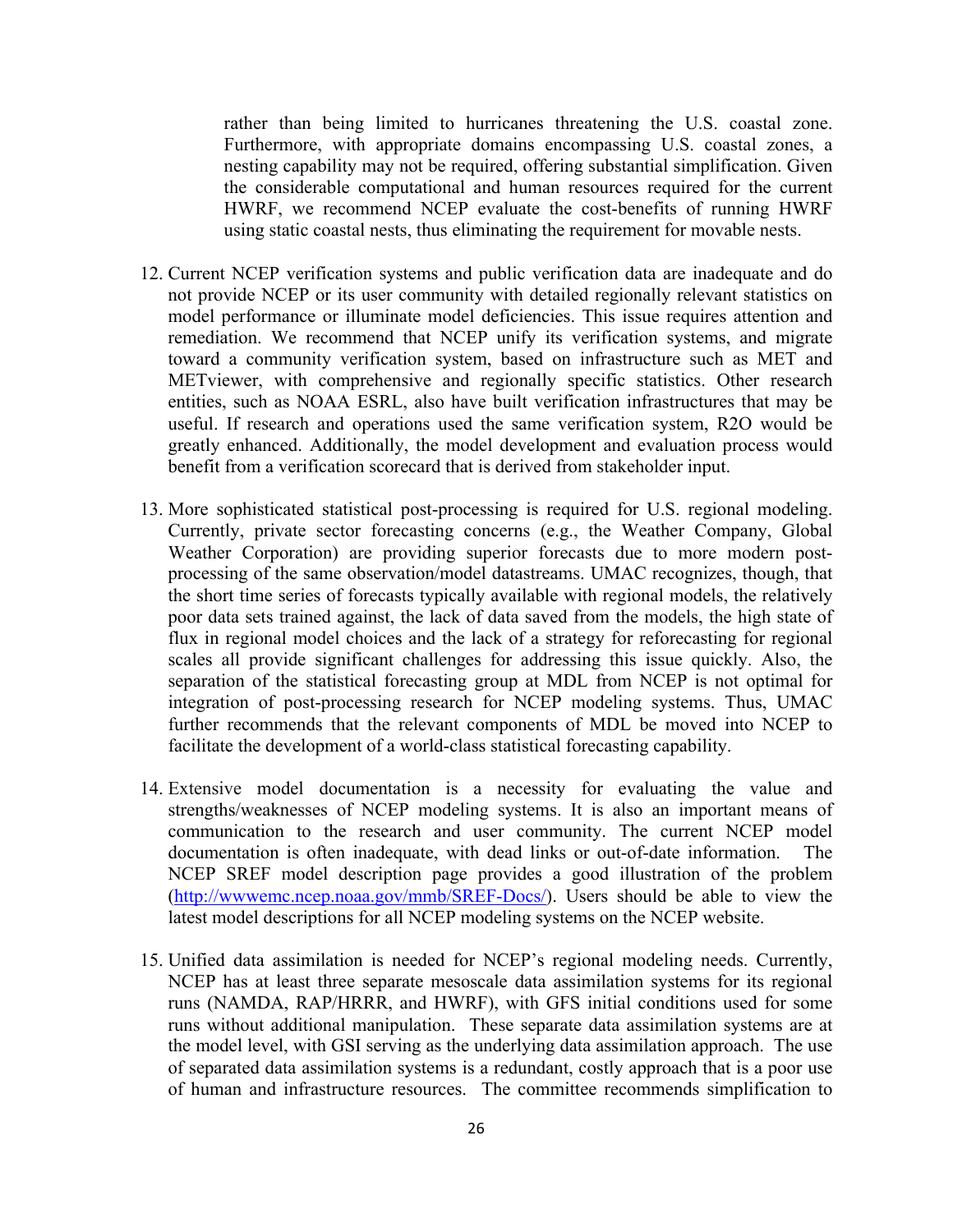one regional assimilation system, with the long-term goal of unification of data assimilation across scales. The committee also recommends that NCEP routinely execute data assimilation observation impact studies to continually assess the performance of the data assimilation system and to document the most beneficial observing systems for the regional and hurricane prediction systems. The quantification of the observation impact is crucial to inform the current and future national observing systems, including satellite-based observations.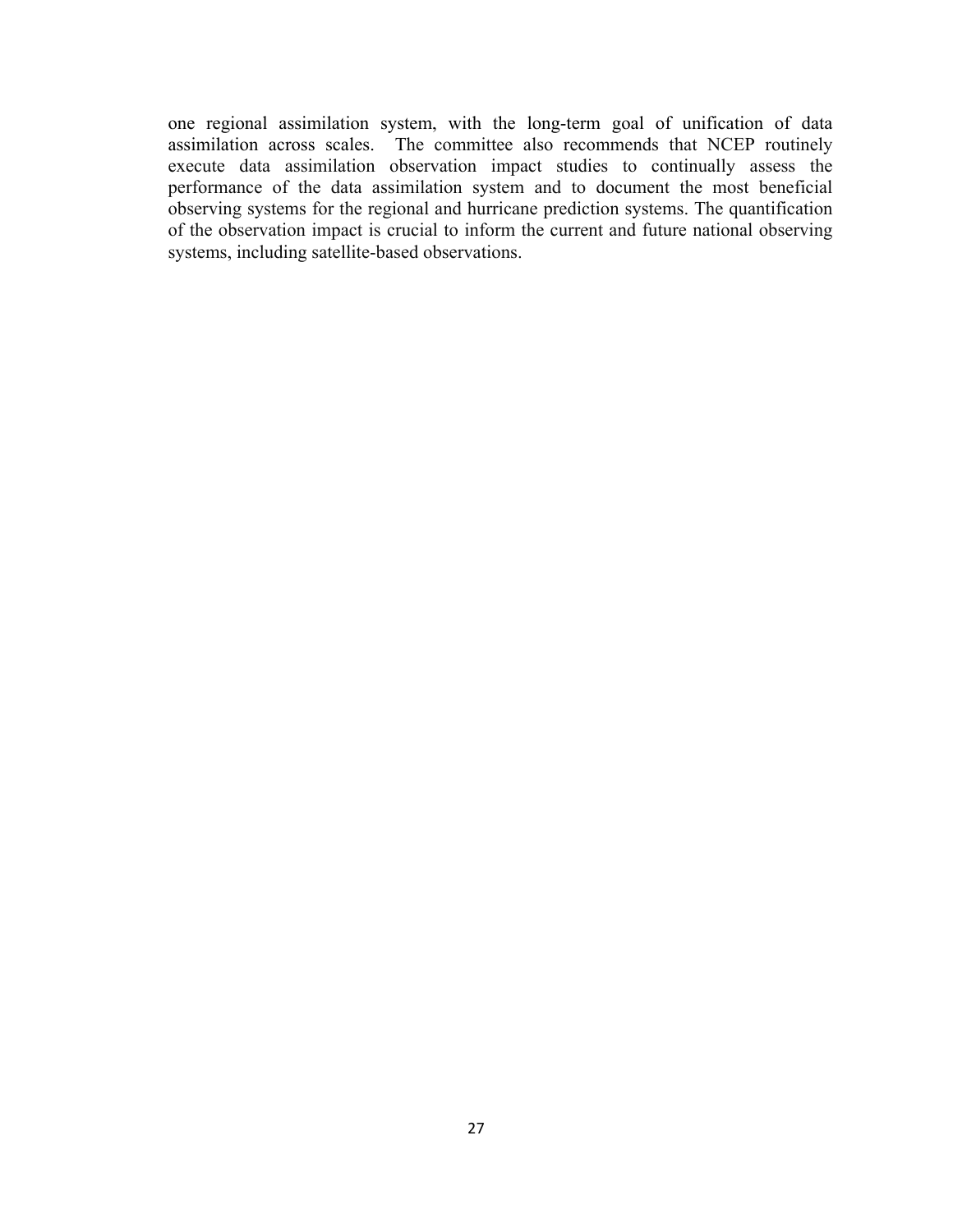## **C. Water-Related Modeling Systems**

## 3.C.1 Introduction

Reviewing NCEP's water-related modeling portfolio, UMAC finds that NCEP's effort is quite diverse and could benefit from closer coordination among EMC, NOS, and NWC.

## 3.C.2 Overarching Recommendations

- 1. Close coordination among EMC, NOS and the National Water Center (NWC) is critical, including shared plans for how requirements will be met through hiring personnel, prediction system developments, data assimilation and verification capabilities.
- 2. External factors to NCEP are driving requirements for NCO to execute prediction system such as from NOS and NWC. There needs to be an objective, standardized process for reviewing, prioritizing, and allocating NCO resources.
- 3. The external review process at NOS seems to be a positive model first step that should be enhanced and integrated with and implemented at EMC.
- 4. The newly established National Water Center requires a well thought out stepwise plan to find the best path for water modeling and forecasting. Many conflicting choices are presenting themselves now.
- 5. It is important for the modelers in the NOAA water arena to be more visible in the community, e.g., appearing at conferences and submitting manuscripts for publishing in the peer reviewed literature.
- 6. Hydrologic prediction is inherently uncertain, in part because of precipitation uncertainty, in part because of significant uncertainty of the land-surface state and hydrologic prediction systems. For hydrologic forecasting beyond lead times of 48- 72 hours, the computational approach should be inherently probabilistic.

## 3.C.3 Specific-System Recommendations

## **1. Ocean**

 NCEP currently uses three ocean models, HYCOM for short-term forecasts (RTOFS), MOM within the CFS for long term forecasts, and POM in HWRF for hurricane forecasting.

 a) HYCOM is the ocean component of the NAVY Global Ocean Forecasting System (GOFS) and has been optimized for high-resolution ocean prediction. The current MOU between Navy and NOAA allows for the provision of restart files as well as implementation of NCODA, the data assimilation code of GOFS. NCEP uses the restart files to provide global 5-day forecasts at 1/12 degree resolution. Future NCEP plans include higher resolution Atlantic, Pacific, and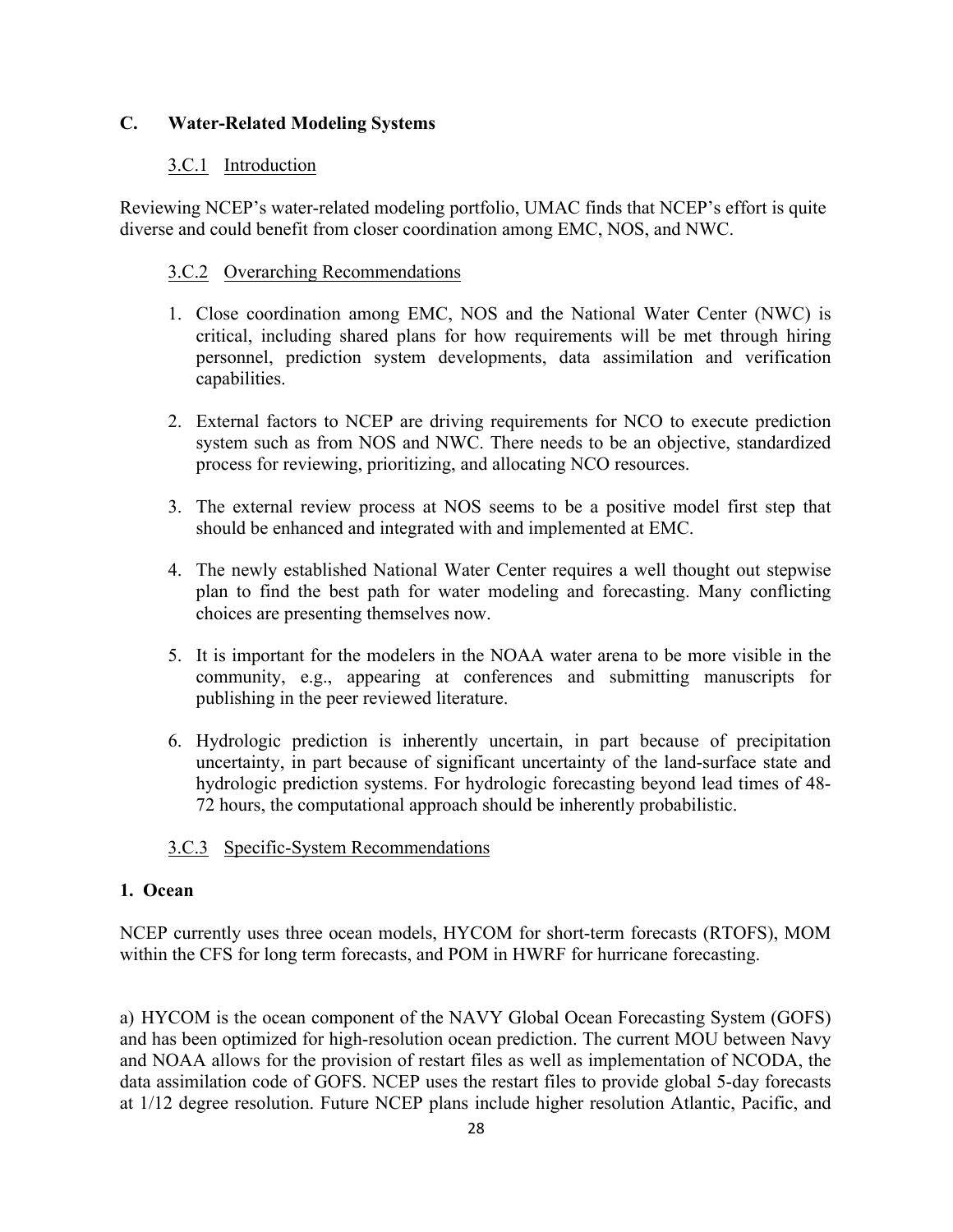Arctic configurations to be coupled to HWRF for hurricane prediction.

 b) MOM4 is the current ocean component of the CFS at 1/2 degree resolution and has been used extensively for longer integrations and forecasts. Hybrid coupled DA is used for the forecast. Future plans include upgrading MOM4 to MOM6.

 c) POM is the current ocean component of HWRF, but is in the process of being phased out and replaced by HYCOM (see above).

## *Findings and Recommendations*:

- 1. While it would be beneficial for NCEP to use a single ocean model (less dilution of local expertise), NCEP has quite effectively used the expertise of the Navy in short-term forecasts and of GFDL in long-term forecasts. Switching to a single model at this point in time would be counterproductive, but that option should be investigated in the years to come using an objective, science-based process. There will be opportunities to a) test HYCOM's performance within the CFS since HYCOM is in NEMS, b) develop common data assimilation techniques to HYCOM and MOM since the ALE vertical coordinate of MOM6 is very similar to the one used in HYCOM, and c) examine model diversity by performing ensemble prediction with two ocean component models.
- 2. NCEP should continue to leverage Navy's expertise on high-resolution short-term ocean prediction and should strengthen its ties with GFDL. Regarding the latter, it is essential that NCEP develop strong local capability with MOM6 in order to take advantage of GFDL's expertise (postdoctoral program with option to hire for example or visiting scientist program). Finally, in order to fulfill the ocean data assimilation needs (global, coastal, and coupled), the data assimilation team needs to be strengthened given the recent departures and retirements.

## **2. Waves**

## *Findings and Recommendations*:

 The WAVEWATCH III community seems strong (within and outside of NCEP), including training/workshops, and could be a model for developing community modeling activities.

## **3. Coastal**

 NOAA's National Ocean Service has the mission and mandate to provide guidance and information to support the nation's navigation and coastal needs. To support this mission, NOS has been developing and implementing a national network of hydrodynamic operational oceanographic nowcast and forecast modeling systems to support navigational and environmental applications in U.S. coastal, estuarine waters, and the Great Lakes.

*Findings and Recommendations*: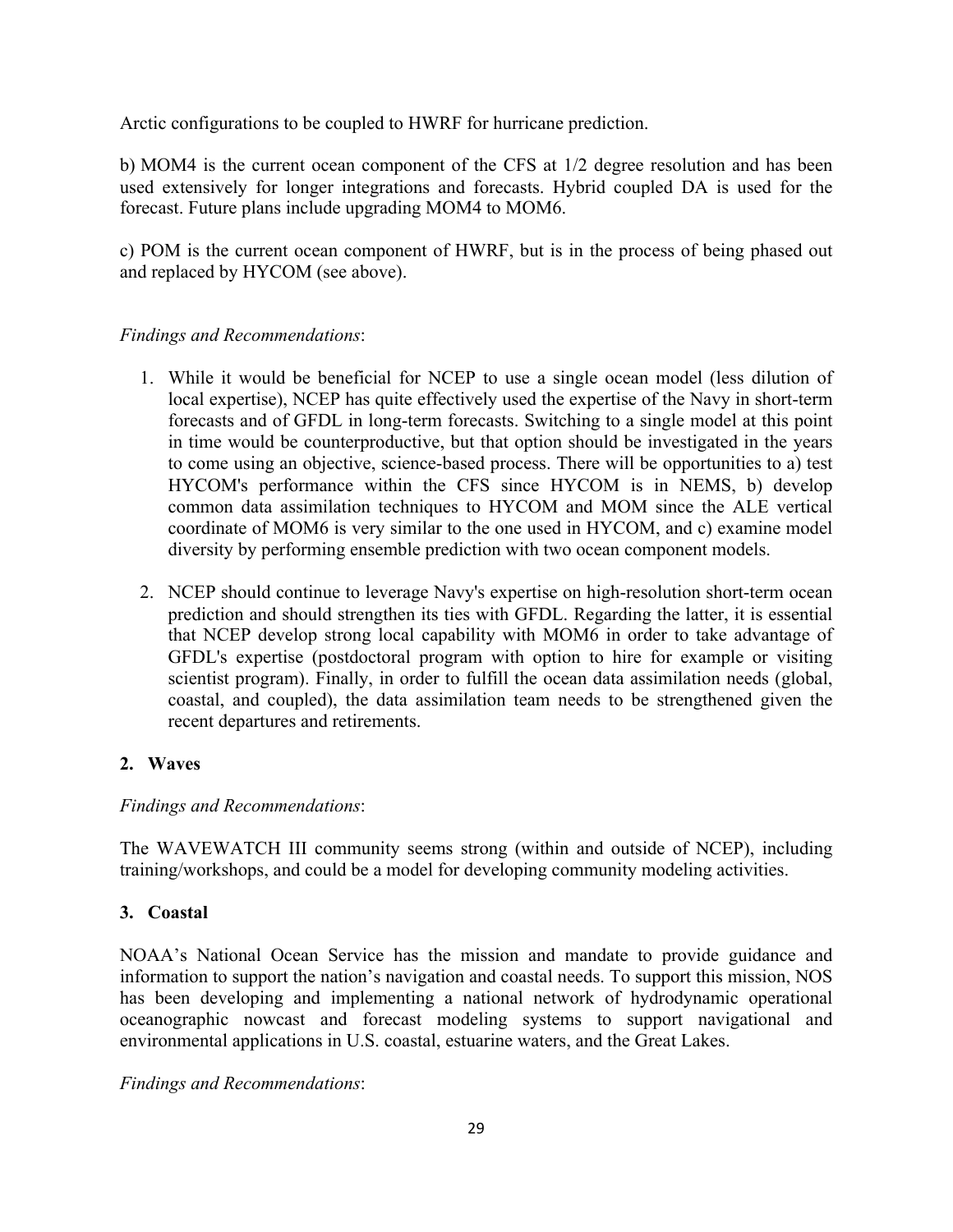- 1. NOS currently operates and maintains 15 operational forecast systems for the eastern and western U.S. coasts (including Alaska and Hawaii, the Gulf of Mexico, and Great Lakes, covering approximately 35% of the CONUS coast. Over the next 5 to 8 years, NOS will work toward full CONUS coverage. Presently, there are 6 different hydrodynamic circulation models running on NOS platforms. The plan is to transition to two, but the process by which these two models are chosen needs to be documented in order to get endorsement by the users and science community. Given the plan for 100 % CONUS coverage and an expansion of mission (e.g., from supporting navigation to ecological forecasting), NOAA/NOS would greatly benefit from developing a strategy document (e.g., similar to other NOAA modeling "roadmaps") for the Operational Forecast System program and its validation.
- 2. NOAA/NOS does not have all that is required in-house to achieve its mission, so it is essential that partnerships be strengthened or developed. NOS would benefit from 1) a closer and more effective working relationship with NCEP to operationalize the systems, by having a senior NOAA scientist responsible for the interactions and 2) strong interactions and even formal partnerships with academics that have developed independent robust and accurate forecast systems. In particular, NOS is encouraged to leverage the metrics that are being developed within the GODAE OceanView Task teams.
- 3. We recommend caution when expanding into ecosystems applications since there is not of lot of in-house expertise and there are few observations to validate the forecasts.

#### **4. Storm Surge**

 NOAA has a responsibility to accurately assess and predict the total water level during a coastal inundation event (as caused by surge, tides, waves, rivers, and other oceanographic and terrestrial water source effects). This also includes accounting for uncertainty in models and observations, and predicting it via ensembles and probabilistic forecasts.

#### *Findings and Recommendations*:

1. The approach taken by NOAA is to use two types of models: a simple model (SLOSH) that can be used for quick guidance and probabilistic products and a slightly more complex model (ADCIRC) that captures surge response better, but is computationally more demanding. NOAA should be applauded for developing an agency-wide Storm Surge Roadmap. The Roadmap, however, does not describe the stakeholder requirements in an integrated way, especially with regard to the effectiveness of the two types of model products. Nor does it state the requirements that might motivate more robust representation of physical processes. Therefore the roadmap appears to perpetuate developers. Requirements need to be documented and reconciled, and the development of the storm surge products need to follow from these requirements. The Roadmap document outlines the activities of the personnel involved but fails to provide an apparent strategy or evidence of a commitment: the two modeling paths, based on the interests of the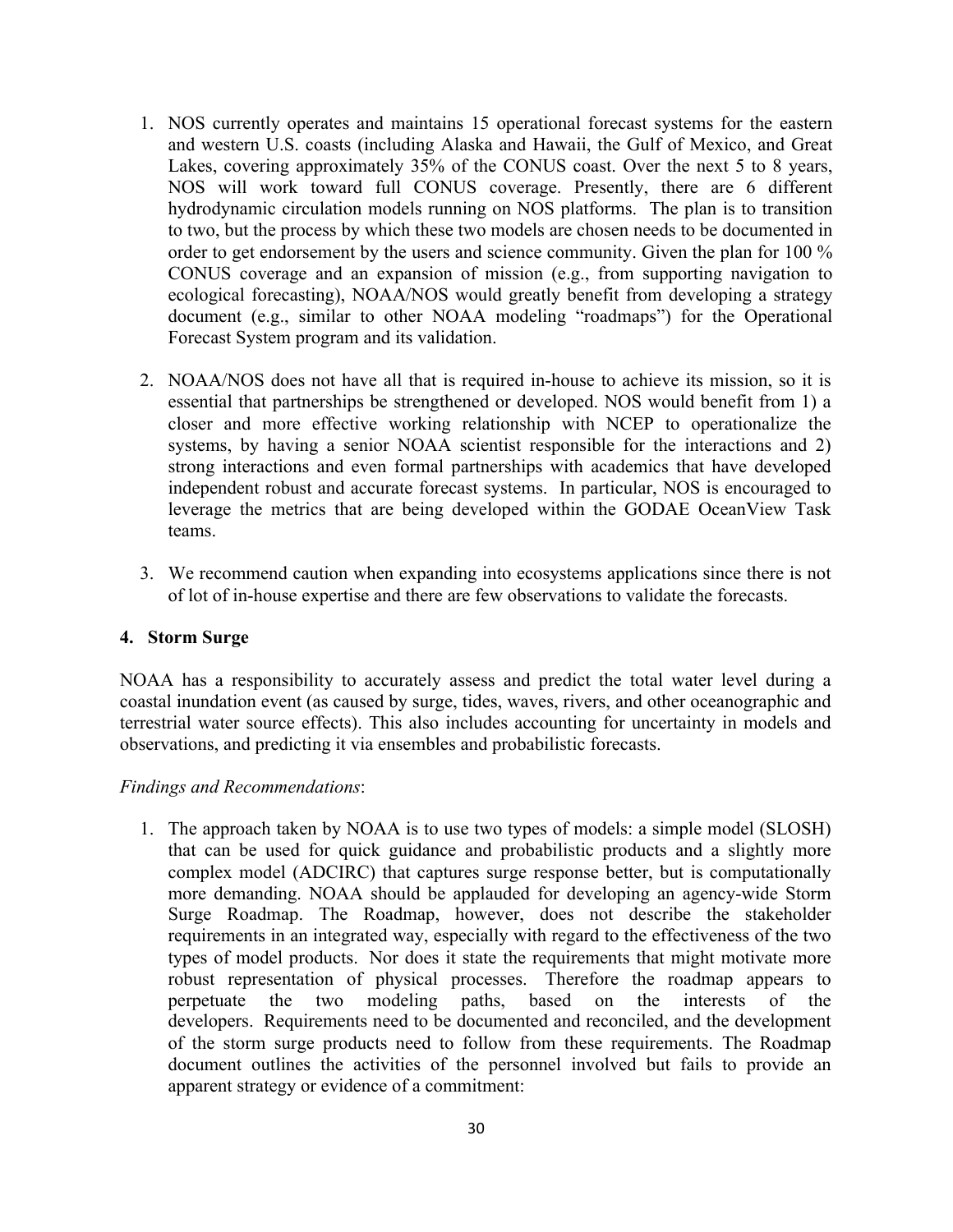- (i) to utilize the capabilities of SLOSH and ADCIRC together to provide an integrated set of storm surge products for the public; or
- (ii) to coordinate model development activities. The former means that NOAA may not be maximizing the value of these combined modeling capabilities and the latter means that NOAA may not be investing wisely in further model development.

Improving the Roadmap to better capture the current NOAA's Roadmap Team's strategy and commitments should be planned.

- 2. Given that ADCIRC includes tides in a rigorous fashion, is coupled to a wave model and covers large domains while providing high resolution, it is hard to understand the reason for expanding SLOSH to include these capabilities. The justification for SLOSH in the NOAA Roadmap is speed and the recognized compromise is accuracy. The investments that are described in SLOSH clearly reflect a desire to expand its role beyond being fast (and in fact will cause it to run more slowly) and it is not clear how they mesh with ADCIRC's role in a coordinated strategy. It should be noted that SLOSH has a number of shortcomings that will limit its ultimate applicability, e.g., it is not written for use on modern multi-processor, high performance computers; it requires the use of fictitious water depths in deep water; and it has an inflexible representation of bottom stress for capturing varying land surface types that needs modification. It also has minimal (if any) buy-in as a development platform from the academic coastal ocean modeling community and thus does not benefit from the investments of this group. Thus, it is fundamentally limited in its future performance and accuracy compared to ADCIRC.
- 3. Since both SLOSH and ADCIRC are inherently incomplete with respect to bottom stress and use the average velocity of the water column in their parameterization of bottom stress, the rationale that the physically limited SLOSH and ADCIRC models must be used because they are less demanding of computational resources must be addressed and justified. NOS uses full 3-D models with complete physics for their operational forecasting and their use will likely lead to more accurate forecasts of storm surges. The current allocation for storm surges on WCOSS resources seems surprisingly small given the significance of this issue. The allocation should be expanded given the new computer power so that appropriate physics-based models can be run.
- 4. Development of academic partnerships jointly with NOS and NWS or directly with NCEP should be established.

#### **5. Hydrology:**

 With support from the highest levels of NOAA and DOC, the newly established National Water Center (NWC) has embarked on an ambitious and long-overdue program to revolutionize U.S. national water modeling and forecasting. As part of this effort, the NWC has adopted the NCAR WRF-Hydro modeling system and is currently supporting an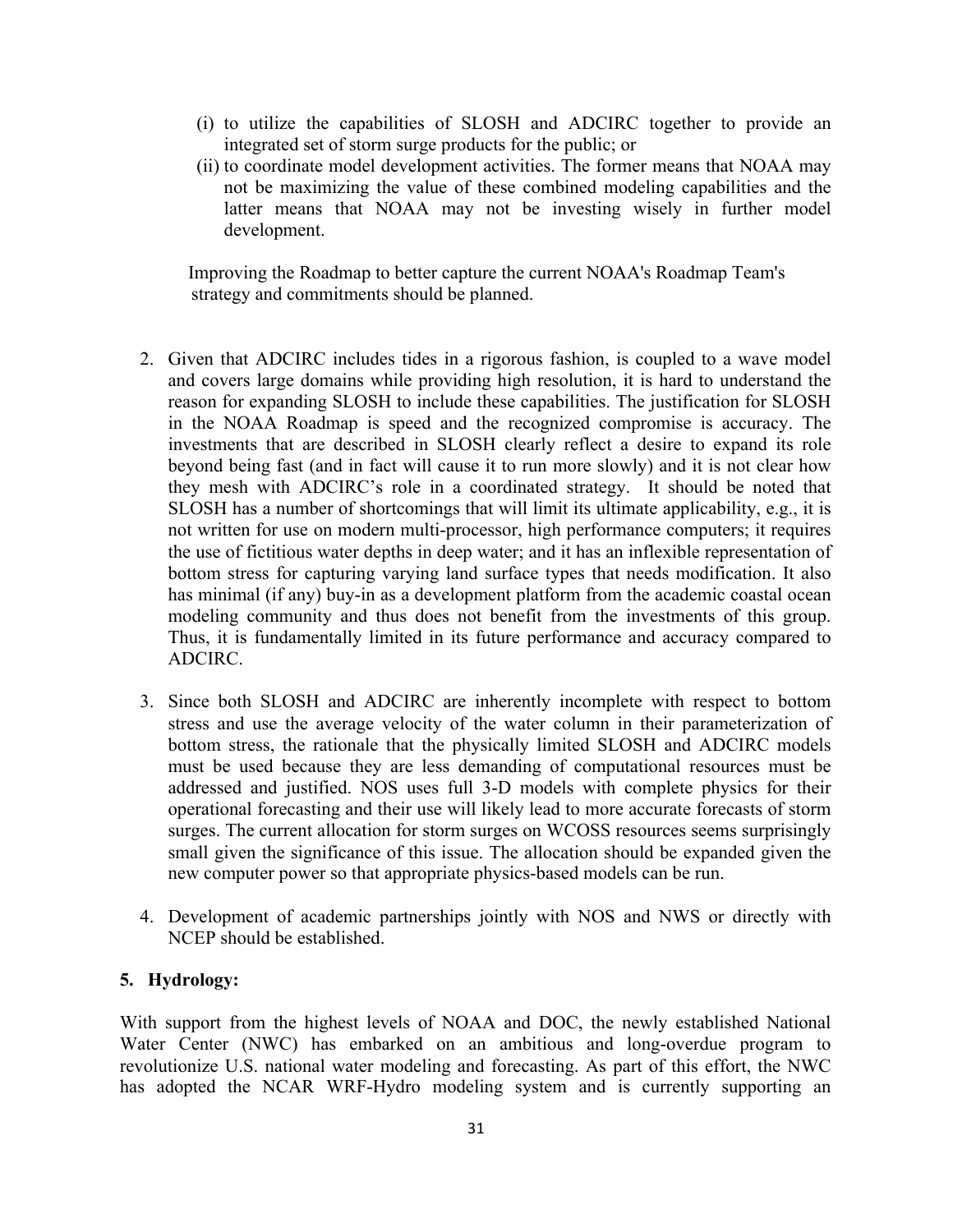accelerated transition of the WRF- Hydro model to the NWS Weather and Climate Operational Supercomputing System (WCOSS) supercomputer.

#### *Findings and Recommendations*:

- 1. While the planned WRF-Hydro capabilities represent a substantial leap forward from the lumped, highly parameterized, forecaster-in-the-loop prediction currently done at the 13 River Forecast Centers, the computational costs are on par with other large atmospheric modeling systems, and therefore NWS must balance this investment must carefully consider how to evaluate the value of a more physical model, including potential biases and additional parameter uncertainties, versus a conceptual model that is more easily tuned for a single objective. NWC desires a capability of resolving water prediction at scales of individual hill slopes and catchments, and UMAC recommends dedication of resources commensurate with the importance of these requirements. However, the trade- off space for accuracy vs. computational cost must be more fully against other competing demands for limited computational resources. Further, NWC and objectively explored.
- 2. Aside from the scientific and computational considerations, the WRF-Hydro modeling system name is misleading. Perhaps the NWS should consider re-branding the project to be more descriptive.
- and benchmarking activities, is critical to the success of this effort. RFC and community buy-in will only be possible after extensive, publicly accessible verification and 3. Finally, the Water Resources Evaluation Service (WRES), which includes verification benchmarking efforts against observations and existing capabilities (hindcasts).

#### **6. Land Surface**

 Land surface modeling within EMC consists of efforts aimed primarily at providing precipitation, soil moisture, snow, streamflow, and evaporation products to the drought community, in addition to initialization of and coupling with in-house models such as NAM, GFS, and CFS. Recent efforts have focused on unifying the land surface components of the modeling systems, by first moving towards a unified land surface model (the Noah LSM), developing common parameter datasets (e.g., MODIS or VIIRS-based vegetation data) as well as efforts to develop common land data assimilation systems (LDAS) that can be used to initialize forecast models such as NAM, GFS and CFS. Currently, only CFS has an operational LDAS, known as the Global LDAS (GLDAS). While NAM, GFS and CFS all run variants of the Noah LSM, the HRRR uses a different land surface model known as the RUC model, and the HWRF is in the process of upgrading to Noah.

## *Findings and Recommendations*:

1. The committee applauds efforts to consolidate and streamline the land surface modeling and data assimilation efforts. By focusing its efforts on a single land surface model (Noah), common parameters (e.g., VIIRS GVF), and common community-based software infrastructure (NASA's Land Information System), the EMC land surface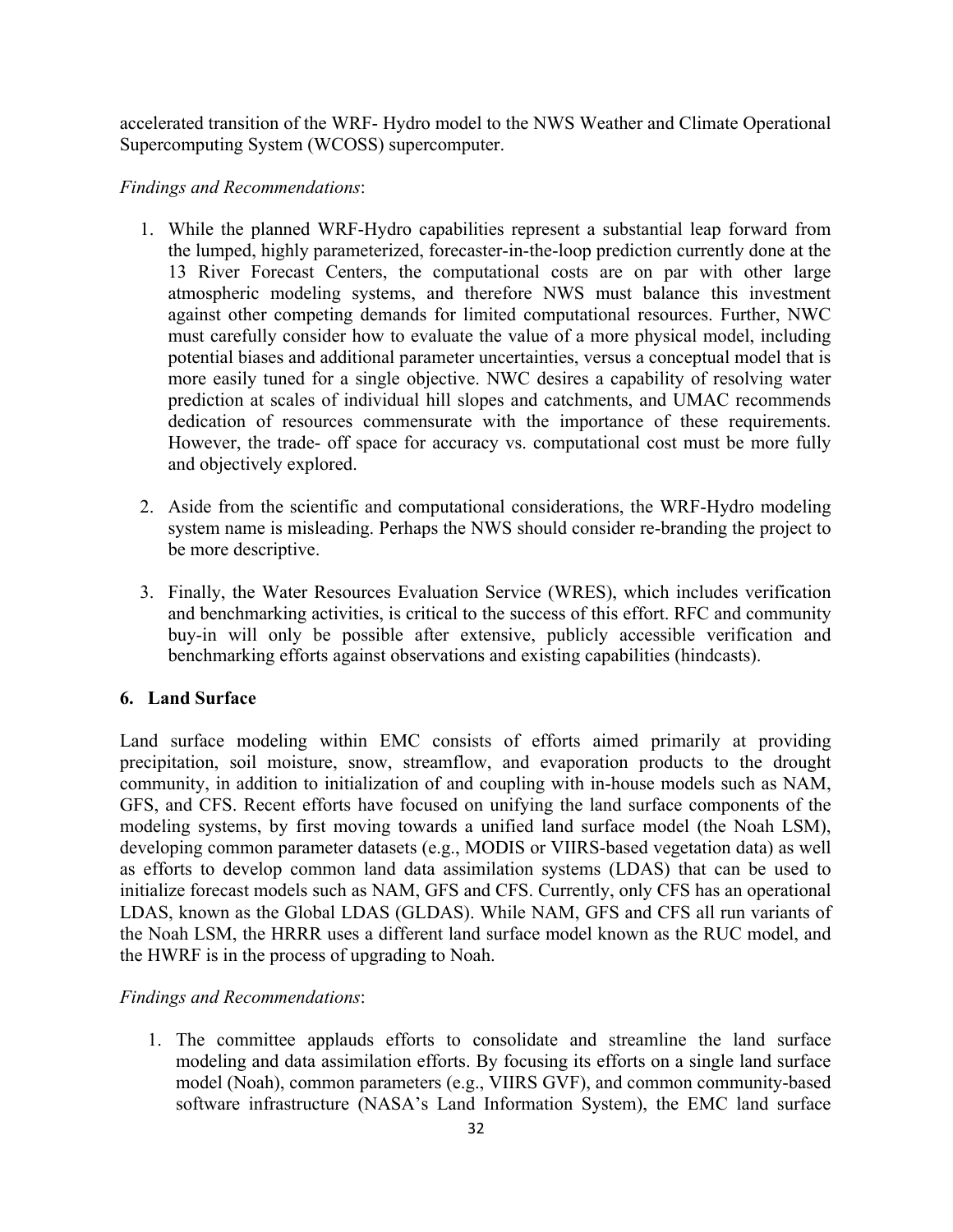group can more effectively incorporate advances in land surface physics and data assimilation that could benefit all EMC systems. The Noah-MP model is somewhat problematic, as the numerous physics options cannot be fully vetted. Hence, EMC needs a benchmarking effort to help objectively evaluate a land physics suite for use in operational systems.

- 2. Further, these efforts, particularly the North American LDAS (NLDAS), have a long history of strong community involvement and widespread use of the data, even though the NLDAS is not currently used to initialize any EMC models. The NLDAS project runs an ensemble of four land surface models (Noah, VIC, Mosaic, SAC) several days behind real-time, and became operational in August 2014. The NLDAS' only clear stakeholder is CPC and the drought community (e.g., NIDIS). However, the NLDAS capabilities are directly relevant to developing LDAS' for NAM, GFS, HRRR and HWRF. Further, the NLDAS objectives overlap somewhat with NWC national water modeling objectives, so it is critical to strategically consider the future of NLDAS vs. CPC (drought), EMC (NAM, HRRR, GFS, CFS) and NWC modeling efforts.
- 3. Given the overlaps between EMC and NWC requirements for land surface/hydrological modeling, a more comprehensive look at data (e.g., retrospective forcing data from reanalysis and/or analysis of record, modeling architectures (e.g., NGGPS and SREF) and the models themselves (Noah, Noah-MP, RUC, etc.) is needed.
- 4. Finally, unlike atmospheric model verification, land surface verification is not standardized or operational, and requires extensive data-gathering efforts from non- NOAA sources in addition to standardized techniques. Further, recent work on land model benchmarking suggests that complexity does not immediately yield should be developed and disseminated so that they are easily repeatable by the improvement. Hence, land surface verification and benchmarking data and techniques community.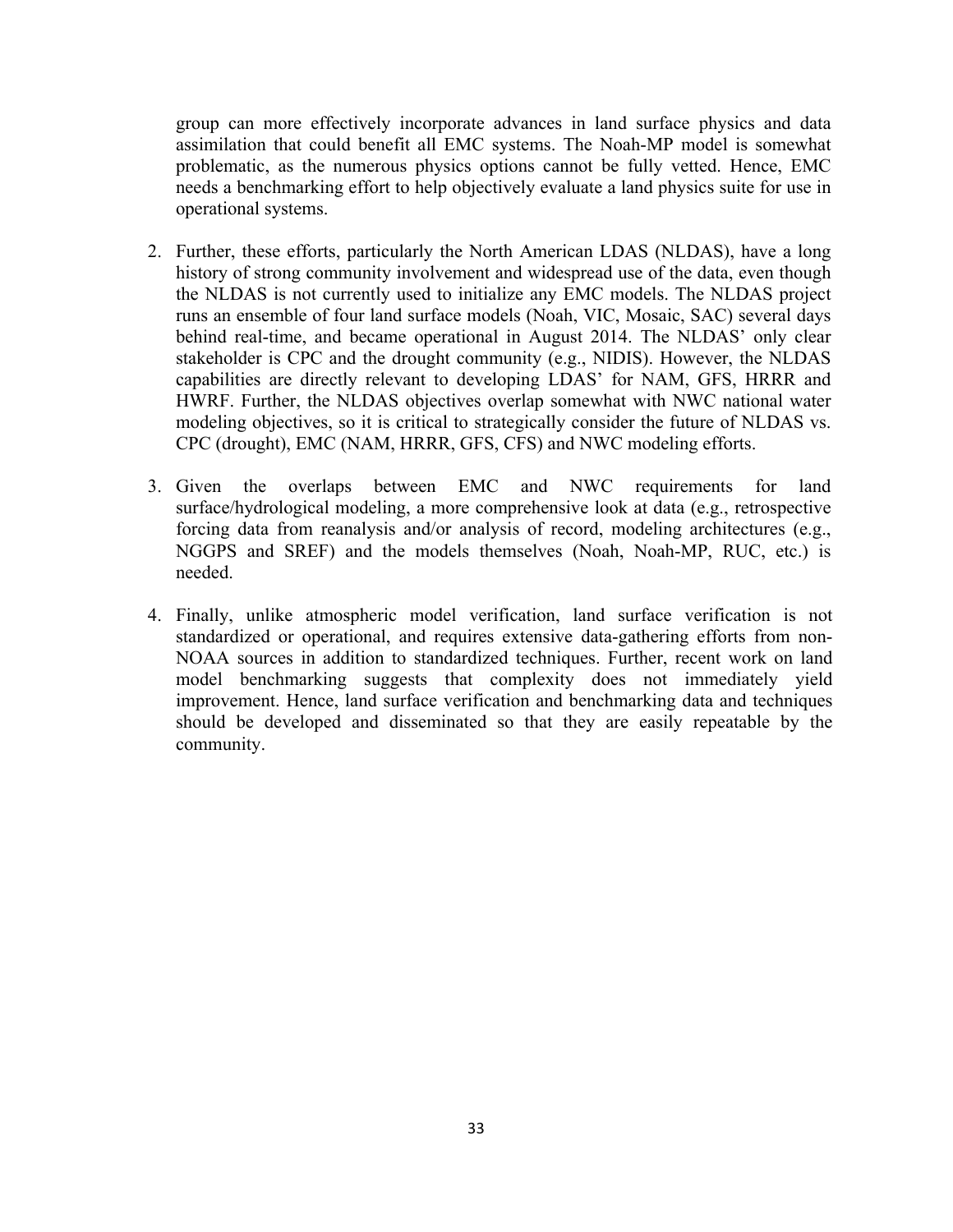#### **D. Ensembles and Predictability**

## 3.D.1 Introduction

 EMC generates predictions from several ensemble systems tailored to the needs of customers at various time scales. These included (implicitly) a lagged ensemble from the HRRR, the SREF, the GEFS, and the CFS. Hydrologic ensembles are also produced by the NWC. Here we highlight several overarching issues related to the ensemble and predictability recommendations.

 3.D.1.a. *Multi-model ensembles*. A major issue regarding EMC's ensemble design plans is the use of multi-model ensembles (MMEs). There is ample evidence that MMEs provide a greater diversity of solutions, and because there is commonly too little spread in ensemble prediction systems, the greater diversity leads to statistics that demonstrate more consistent spread and ensemble-mean error. This is seen as a prominent advantage of MMEs.

 There are several challenges with this line of ensemble augmentation, however. First, is the spread "good", in the sense that it provides the user with information on state- dependent uncertainty, as opposed to reflecting a differential growth of systematic errors among members? This requires evaluation of the ensemble using more than simple spread and error vs. time plots. For example, binned spread-error relationships could be calculated, especially ones where spread and error have been normalized by climatological error variance so that these relationships do not reflect regional climatological differences in uncertainty.

 A more fundamental problem exists with MMEs, including NOAA MMEs. As discussed elsewhere in the UMAC document, if available resources are spread across multiple dynamical cores and multiple suites of parameterizations, then the potential rate of improvement of any one system is slowed. Further, there is the potential for conflict Suppose a dramatically improved parameterization for a particular type of physics (e.g., PBL) is developed that has minimal systematic error, while other existing parameterizations have systematic errors to varying degrees. In a MME, the old parameterizations may be retained in many members for sake of ensemble diversity, and only the few members that use the improved parameterization will have less systematic error. In this way, the rate of improvement of the overall ensemble prediction system is between model improvement and maintaining spread in an ensemble prediction system. slowed.

 Such concerns have led to decisions at other prediction centers, including CMC, ECMWF, and the UK Met Office, to consolidate their prediction systems and to treat the relative lack of spread through "stochastic parameterizations," whose development can be adequately resourced. This is practically an international consensus best practice now, and it underlies the UMAC recommended consolidation of ensemble prediction under a unified dynamical core as discussed below.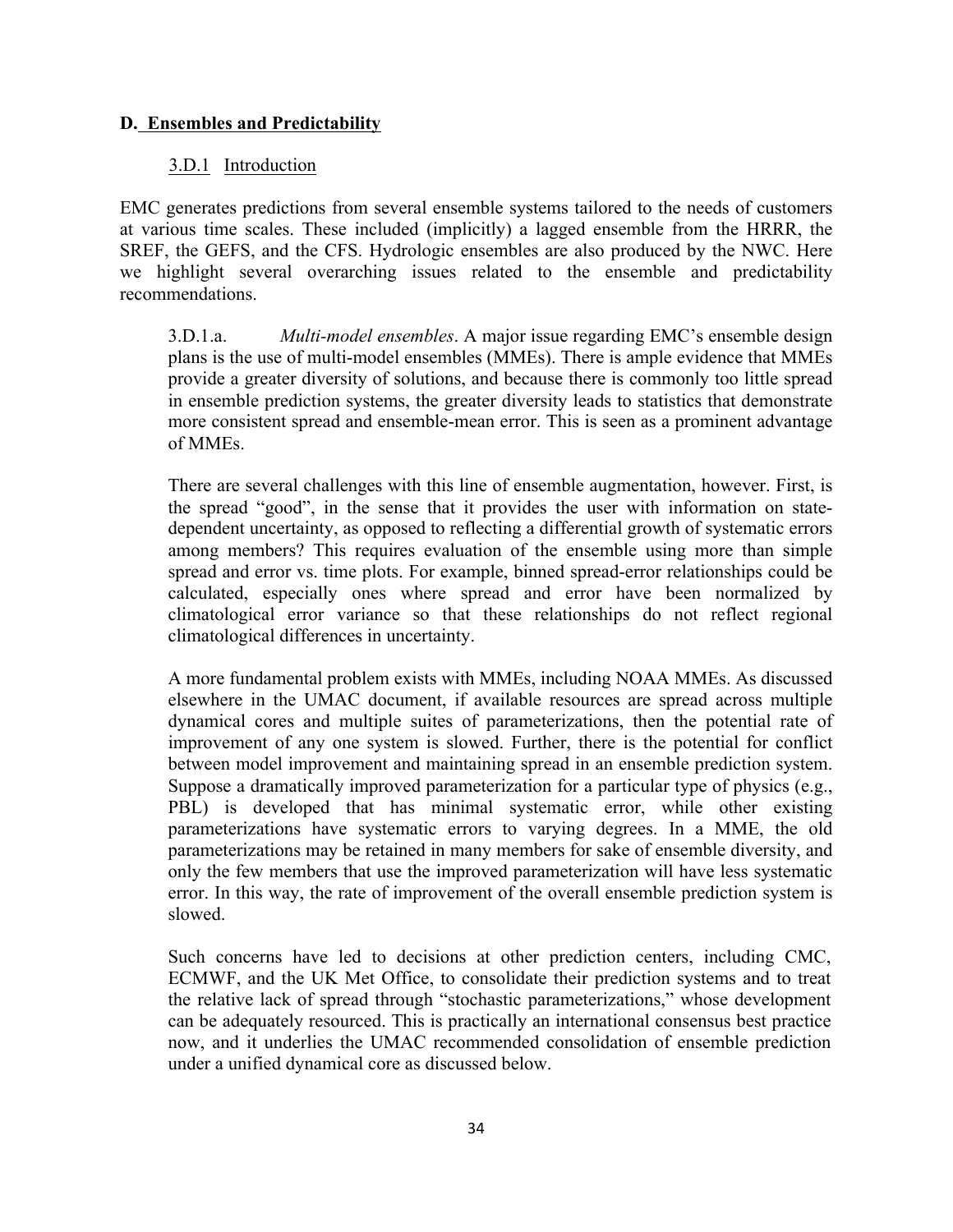A final rationale for the use of single-dycore ensembles is that reforecasting is computationally less expensive. If every member has a unique systematic error, as may occur with MMEs, then the reforecast will require as many members as the real-time ensemble, in order to provide estimates of the systematic error for each member. If all members have exchangeable error statistics, a smaller reforecast ensemble may be practical for most applications.

 3.D.1.b *Computational considerations*. Ensembles are computationally expensive. All things being equal, higher-resolution, larger-member ensembles will provide more course, there are many other ways to use the available computational cycles, including improving the data assimilation system, providing more retrospective analyses and forecasts, improving the parameterization suite, coupling state components of the model, and extending the forecasts to longer leads. UMAC's recommendations on usable probabilistic information than lower-resolution, smaller-member ensembles. Of ensembles should be considered in this larger context.

 Considerations of predictability should also be considered when allocating computer resources. Suppose an examination of hurricane predictability demonstrated that small- scale fluctuations of the eye wall (e.g., asymmetries, replacement cycles) and attendant intensity changes were unpredictable beyond a time scale of 48 h. Unless the increased resolution demonstrably improved other aspects of the prediction, then the use of highresolution ensembles would not be warranted.

 3.d.1.c *Regional ensembles*. The resolution of the GEFS is likely to be enhanced significantly, making it similar in resolution to the current hydrostatic regional ensemble system, the SREF. Further resolution increases to the GEFS are possible if the cycles used with the SREF are reallocated to the GEFS. Given this and the numerical issues related to the use of lateral boundary conditions in the SREF, this system is an obvious candidate for pruning.

#### 3.D.2 Overarching Recommendations

- 1. NCEP should consolidate its ensemble prediction under unified dynamical cores using physically based stochastic parameterizations to treat model uncertainty in the ensembles. Ideally, one core would be used for both global and regional, but in the intermediate timeframe, separate regional and global cores may be inevitable.
- 2. The allocation of production-suite resources for ensemble prediction systems must be balanced with other uses based on a careful analysis of requirements.
- 3. Ensemble product generation from the SREF should be moved over to the GEFS, and the SREF should be discontinued.
- 4. If data from other mature ensemble prediction systems are available at little or no cost to NOAA from national or international partners, then their use should be evaluated by NOAA. However, the primary goal for NOAA's ensemble prediction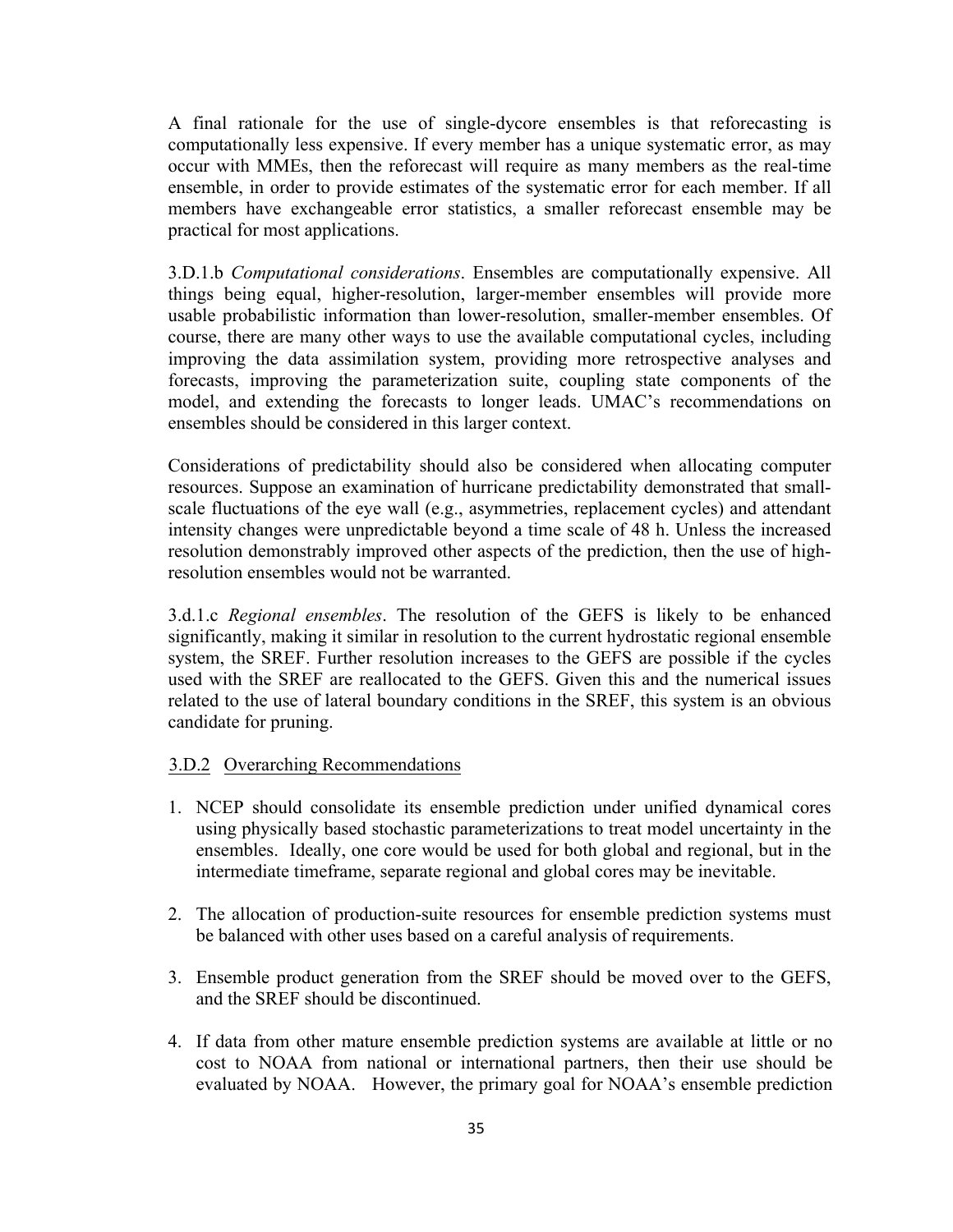development should be to produce numerical guidance of such quality that little is gained from leveraging other centers' data.

- 5. NOAA climate prediction resources should be used to fund the improvement of NOAA models, not external models.
- 6. NOAA's ensemble prediction community should work with the UMAC- recommended chief NEWP scientist to produce plans that clarify objectives, resources, and infrastructures needed, and implement these plans with modern project management concepts and systems-engineering oversight.

#### 3.D.3 Specific-System Findings and Recommendations

- 1. *Regional convection-permitting ensembles*. UMAC notionally supports the development of a convection-permitting regional ensemble system for applications that support Warn- On-Forecast, heavy precipitation, severe local storms, hurricanes, and others. The resources allocated to a convection-permitting ensemble should be evidence-based, following other UMAC recommendations.
- 2. *SREF*: This system should be discontinued. Products requirements and developmental resources for the SREF should be shifted to a higher-resolution GEFS.
- 3. *GEFS*:
	- a. Model initialization should be done with initial conditions generated by the operational ensemble-based data assimilation system.
	- b. Given the challenges maintaining multiple dynamical cores and parameterization suites, ensemble diversity should be dealt with through the development of physically based stochastic parameterizations
	- c. When the new global dynamical core from NGGPS is ready for operational development, the global ensemble developmental resources should be moved as quick as possibly to using this new core and its parameterization suite.
	- d. Continued leveraging of analysis and forecast data from other independent centers such as the Canadian Meteorological Centre is recommended. form blended products has been shown to improve skill. It is noted that this increases the complexity of data management for post-processing, however. Despite the recommendation for leveraging other centers' data, the primary goal for NOAA should be to produce numerical guidance of such quality that Leveraging other international centers' existing ensemble prediction data to little is gained from leveraging other centers' data.
- 4. *CFS*:
	- a. When ready, NOAA should concentrate its developmental resources for climate ensembles around the new dynamical core and parameterization suite provided by NGGPS.
	- b. UMAC recognizes that other organizations around the US are also independently developing seasonal ensemble prediction systems. NOAA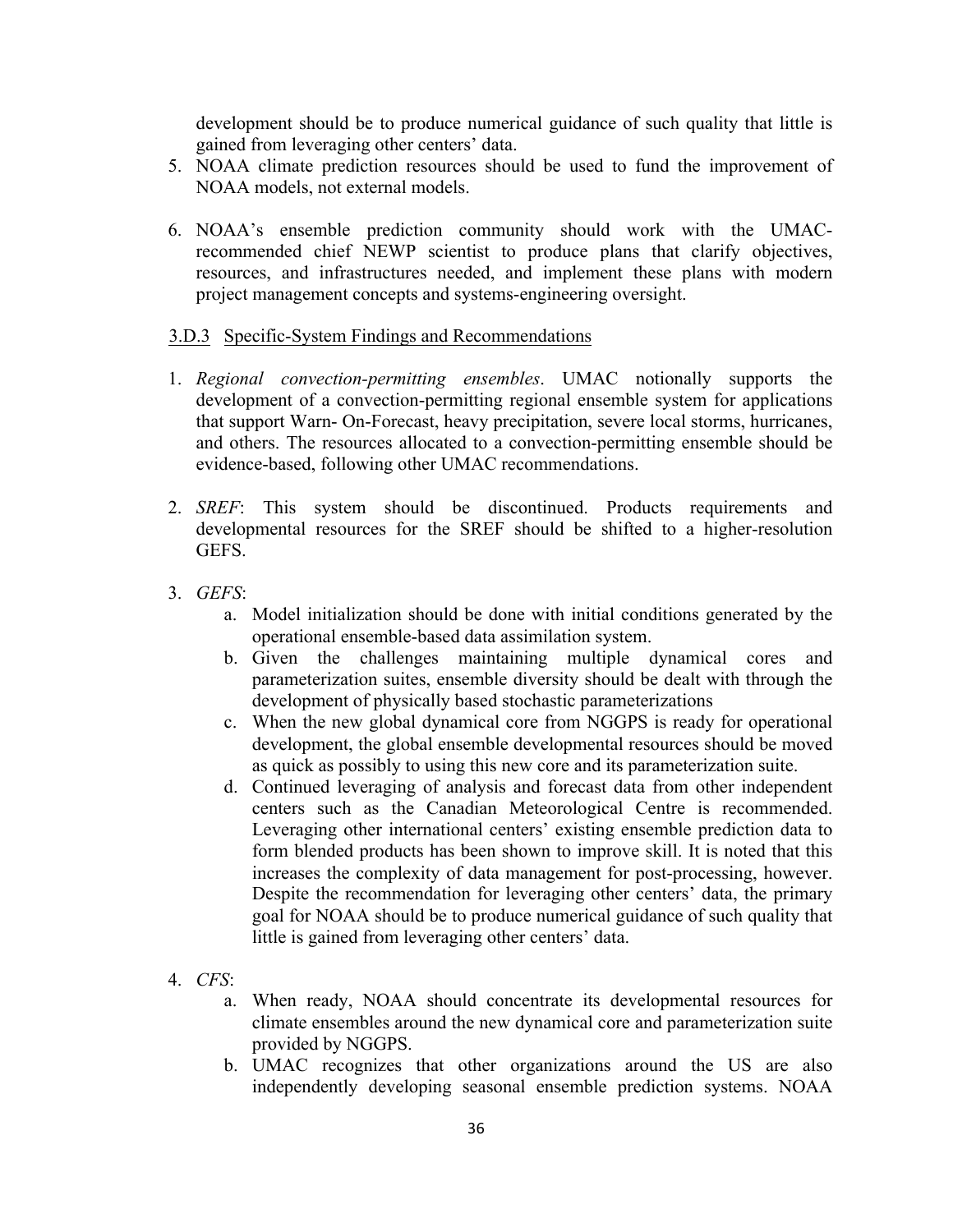should collaborate with these partners to incorporate the best elements from their systems into the evolving CFS rather than distributing its developmental resources into producing multi-model ensembles.

5. *Hydrologic ensemble prediction*. For hydrologic forecasting at small scales and for lead times more than a few hours, the computational approach should be inherently probabilistic, and hydrologic prediction systems should be designed accordingly. Hydrologic prediction is inherently uncertain, in part because of precipitation analysis and forecast uncertainty, in part because of significant uncertainty of the land-surface state and the imperfect descriptions of physical processes in hydrologic prediction systems. The design of NOAA's hydrologic prediction system should reflect this.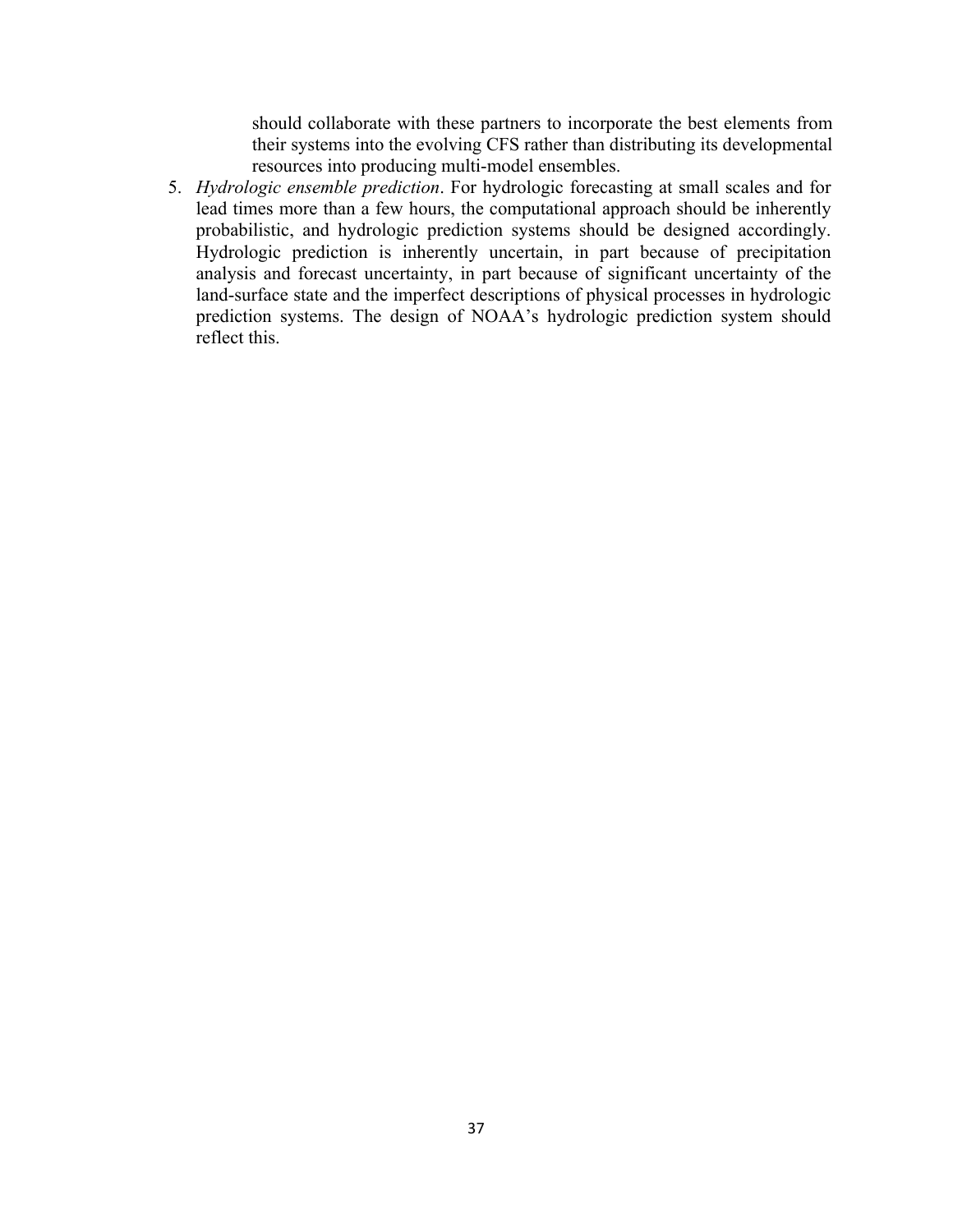#### **E. Reanalysis / Reforecast / Post-processing**

#### 3.E.1. Introduction.

 Statistical post-processing refers to the objective modification of new forecast guidance using discrepancies noted between past forecasts and observations/analyses. Statistical post- processing can dramatically reduce systematic errors, ameliorate spread deficiencies common in ensembles, and when using suitable methods with high-quality data sets can produce skillful, very reliable probabilistic guidance. Given this, some of NOAA's requirements will be able to be met more rapidly and at less cost through the combination of numerical weather prediction and post- processing.

#### 3.E.1.a. Post-processing discussion.

 One of the management challenges with the current suite of NWS post-processed guidance is its growing diversity. Post-processing is performed in the NAEFS system, MOS, the National Blend, as well as in other products generated at other centers (the recent National Blend project will provide foundational guidance to the National Digital Forecast Database, which is used and modified to produce the worded NWS forecasts used across the US). There are overlapping functionalities; NAEFS, MOS, and the National Blend each provide post-processed guidance of many sensible-weather elements. Given limits on resources, some consolidation of the suite of post-processed guidance is in order.

3.E.1.b Reanalysis, reforecast, and supporting data set discussion.

 Experience has shown that for longer-lead forecasts and for more rare events, large training sample sizes are needed in order to produce skillful, reliable guidance. It is increasingly common worldwide to generate reforecasts, i.e., retrospective forecasts using consistent assimilation and forecast models. Retrospective initial conditions are also needed, which motivates the production of reanalyses (of course, such reanalyses have many other potential uses as well). Were the reforecasts computed in real time on the same computer system used to generate real-time forecasts, then in some sense the reforecasts would be in competition for resources with the real-time system. This would require a somewhat reduced system resolution, or fewer reforecasts. However, unlike the real-time system, reforecasts do not have the same on- time reliability concerns. Reforecasts for the month of March might be computed in January, and if there were a computer outage, there would be ample time to catch up. Hence, it may make sense to perform the reforecast computations on a different system with less reliability but also presumably less computational expense per compute cycle.

 The hydrologic forecasting community has indicated that even more extensive reforecast data sets would be useful to them, not just for statistical post-processing, but also for validating the forecasts of past high-flow events. Suppose the hydrologists requested a reforecast that included 15 years for training of statistical models and 15 additional years for validation. It is worth examining whether every day of reforecasts need to be computed for the 15 prior years, or perhaps whether several dozens to hundreds of additional case days will cover the range of highest-impact events that are of greatest validation importance.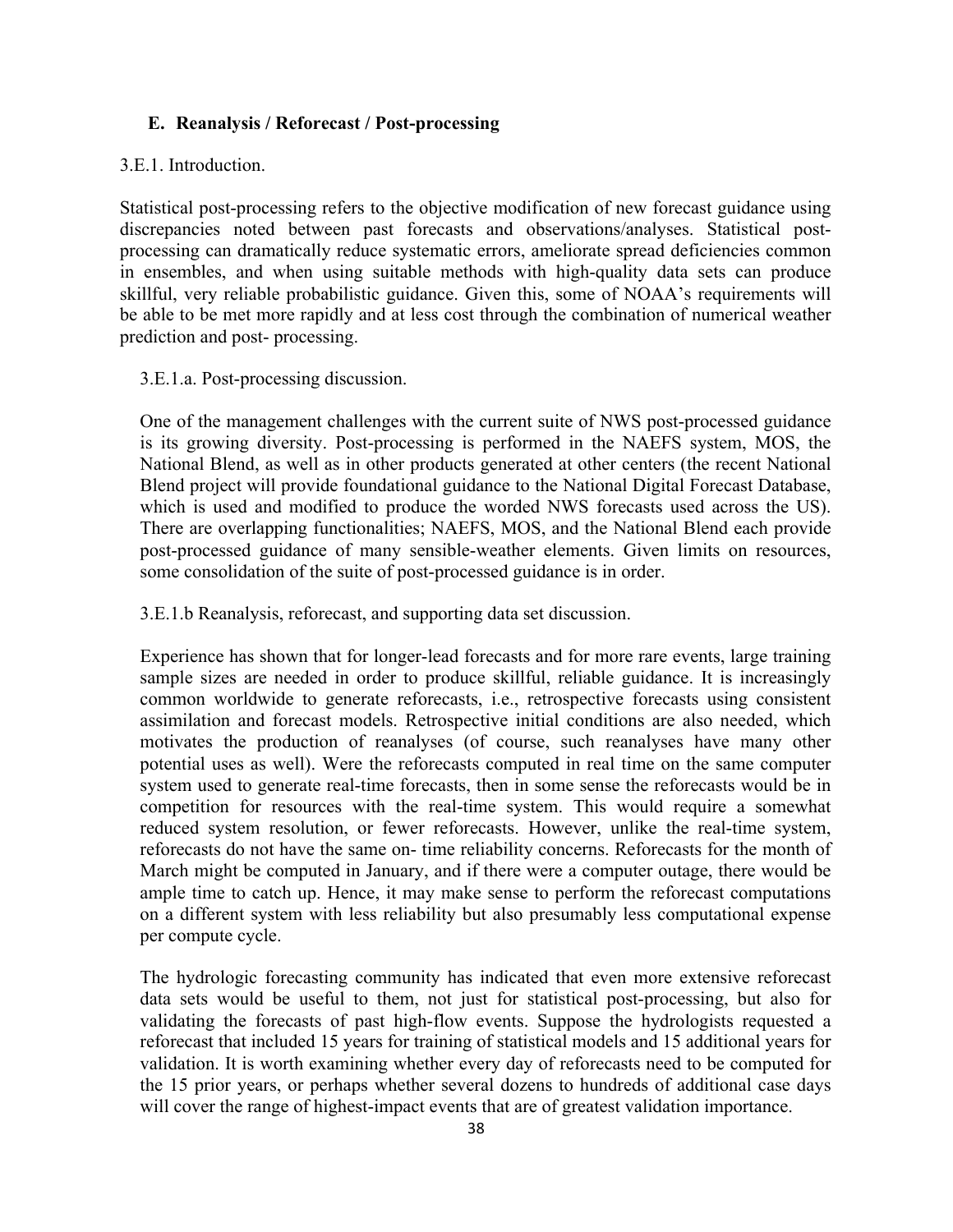Assuming high-quality reforecast and observation / analysis training data sets are in place, the conduct of statistical post-processing algorithms is not particularly computationally expensive. The greater resource challenge is the production of these high-quality supporting data sets. The generation of high-quality R/R's that are statistically consistent with the real- time system is logistically and scientifically challenging and cannot be treated as an afterthought. To be consistent with the operational data assimilation system, a modern generation reanalysis will need to be ensemble-based, cycling high-resolution forecasts and using the same state-of-the-art assimilation method used operationally (which is likely to be 4D-En-Var in the near future). That is a computationally expensive proposition.

 Reanalyses and reforecasts (R/R) are probably too computationally expensive to be generated with every new change to the assimilation/forecast system. If the change introduces only minor changes to the systematic error characteristics, new R/R's will not provide an increase in value commensurate with their computational expense. However, if systematic errors change markedly with the upgrade, then post-processed guidance will not be nearly as skillful nor as reliable when if the training data consists of older reforecasts with different systematic errors. It's quite likely that a prediction systems' systematic errors will change significantly on a time scale of several years, not decades. Hence, this will require that NOAA build a durable infrastructure for periodic reanalysis generation, including building a flexible database for archival of the observations and associated information used in reanalyses. It will also require maintaining staff with expertise in forecast models such as the 2012-era GEFS will be able to be removed from production, reanalysis generation and evaluation. With the regularized production of R/R's, obsolescent rather than being retained because of the extensive associated R/R's.

 Low-error, unbiased, high-resolution reanalyses of record (such as an enhanced real-time Ideally these would span the length of reforecasts to permit full leverage of the reforecast mesoscale analysis) are also very important for post-processing and model verification. training data.

#### 3.E.2 Overarching Recommendations

- 1. Decisions on what computational and storage resources are allocated to R/R should be done in a systematic manner, based on how they help NOAA meet its requirements, as recommended elsewhere by UMAC.
- 2. Nonetheless, given the demonstrated value of carefully constructed reforecast data sets, post processing and the production of supporting data sets (reanalysis/reforecast, R/R) should be considered an integral part of NCEP's future production suite and resourced accordingly.
- 3. NCEP should ensure that future requirements for high-performance computing systems and associated disk space include the regular production of R/R's.
- 4. NCEP and its partners should proceed to generate global R/R's on a regular basis rather than as one-off projects.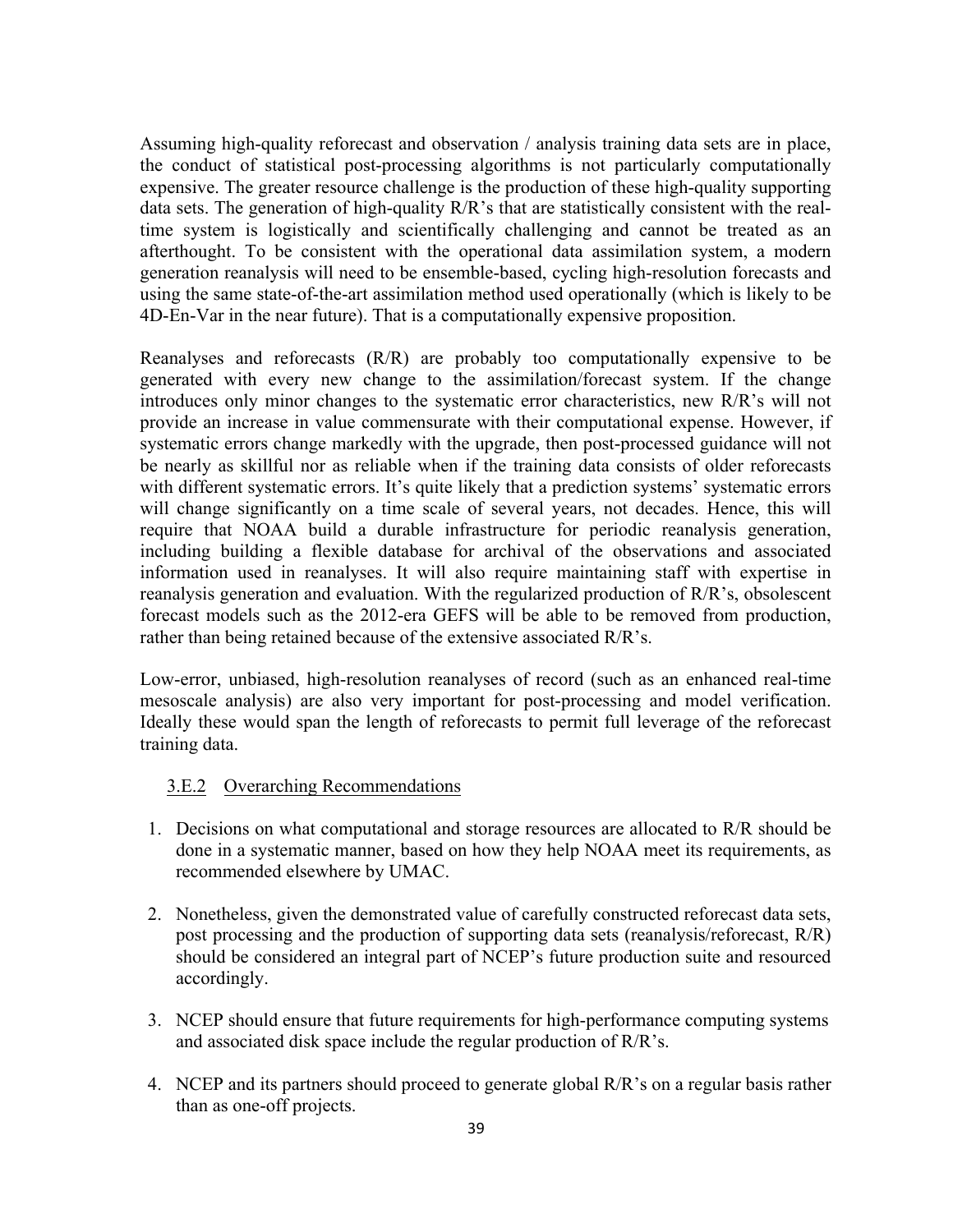5. NWS should migrate its post-processing development resources from MOS, NAEFS, and other legacy systems toward the National Blend.

### 3.E.2 Detailed Recommendations.

- 1. NCEP and its partners should evaluate whether multiple global reanalyses will be required to meet diverse community needs. Some may need to be generated periodically with evolving operational data (suitable for post-processing applications), and some less frequently, with fixed observation networks (for climate monitoring and related purposes).
- 2. NCEP should develop diagnostics that help it when system changes have altered forecast characteristics enough to warrant production of another R/R. Some forecast model or assimilation system changes may not affect the statistical characteristics enough to warrant the logistical expense of generating a new R/R.
	- (a) Consideration of R/R's for regional models should wait until convection- permitting ensembles are a stable system. Elsewhere in UMAC recommendations, we note that major changes to regional modeling systems are recommended, changes that are likely to take years to implement.
- reforecasting/reanalysis, which does not have the same reliability and on-time delivery 3. Non-operational, less expensive computer resources should be used requirements as real-time forecasting.
- 4. Because post-processing is also dependent on the quality of the observational / analysis data used for training, adequate resources should be dedicated to their improvement.
- 5. NWS should continue to engage international partners (Met Office, ECMWF, JMA) to contribute to MME. In return, the NWS should be willing to make its post-processing software a community resource.
- 6. MDL and its partners should emphasize the development of post-processing techniques that provide the greatest improvement with the least training data. For example, many model biases may not be dependent on location, and training data from other sites may be able to be used, reducing the need for lengthy reforecasts. As new, more data- efficient methodologies are developed, this should be reflected in the configuration of future reanalyses and reforecasts.
- 7. Ph.D-level statisticians are needed in MDL to develop algorithms to leverage the high- quality training data. The dedication of MDL staff is noted, but their existing staff would benefit from new additions with deep expertise in statistical methods that could advance NWS beyond MOS.
- 8. Consider co-locating the statistical forecasting components of MDL with NCEP so post-processing is better integrated into the NWS NWP effort.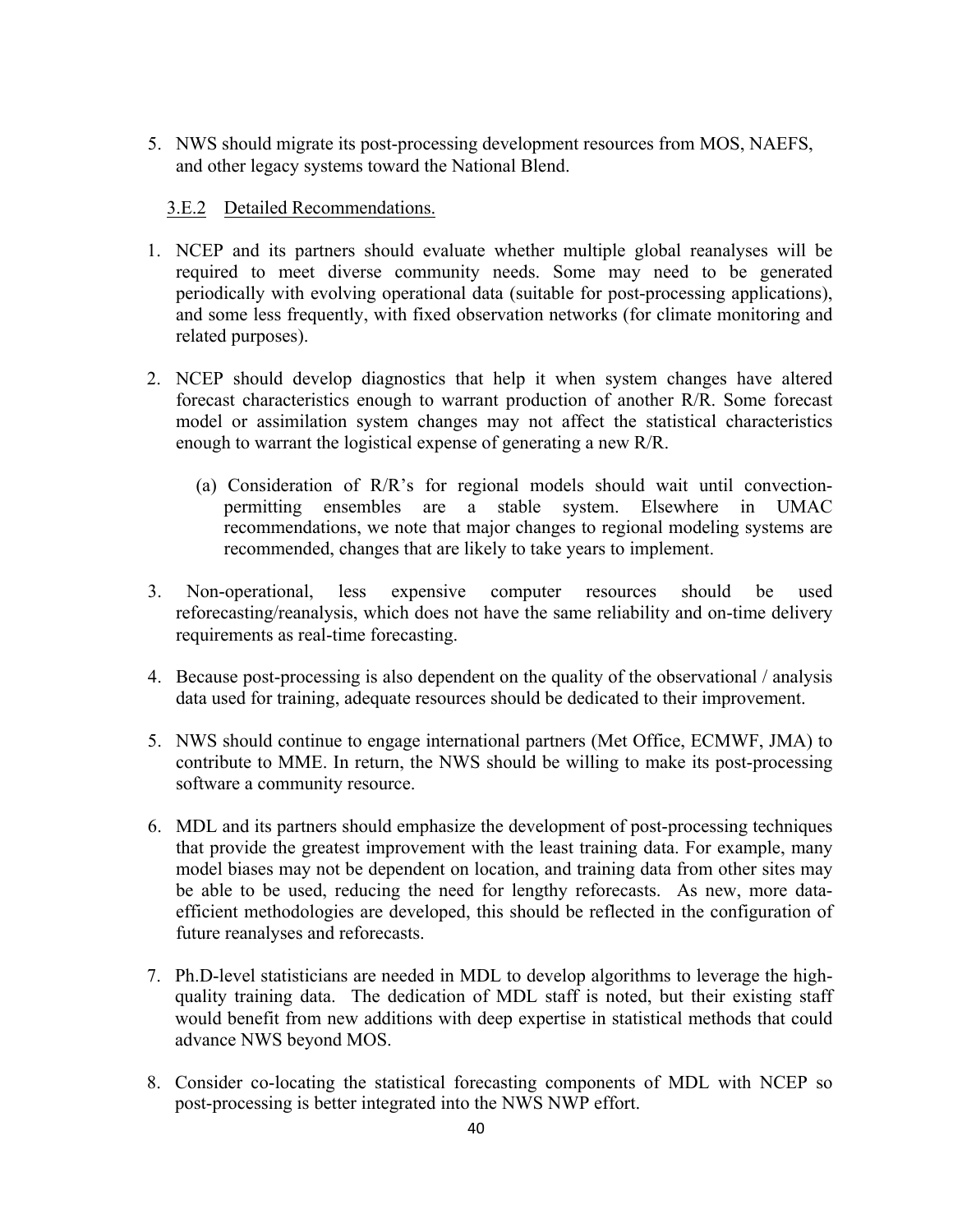9. MDL and its partners should hire software-engineering professionals and develop a more durable, modular software infrastructure for the archival of training data and its post- processing. Data should be archived in formats that are more standard and have quicker I/O. MDL is encouraged in particular to explore netCDF as an alternative to GRIB or their internal formats.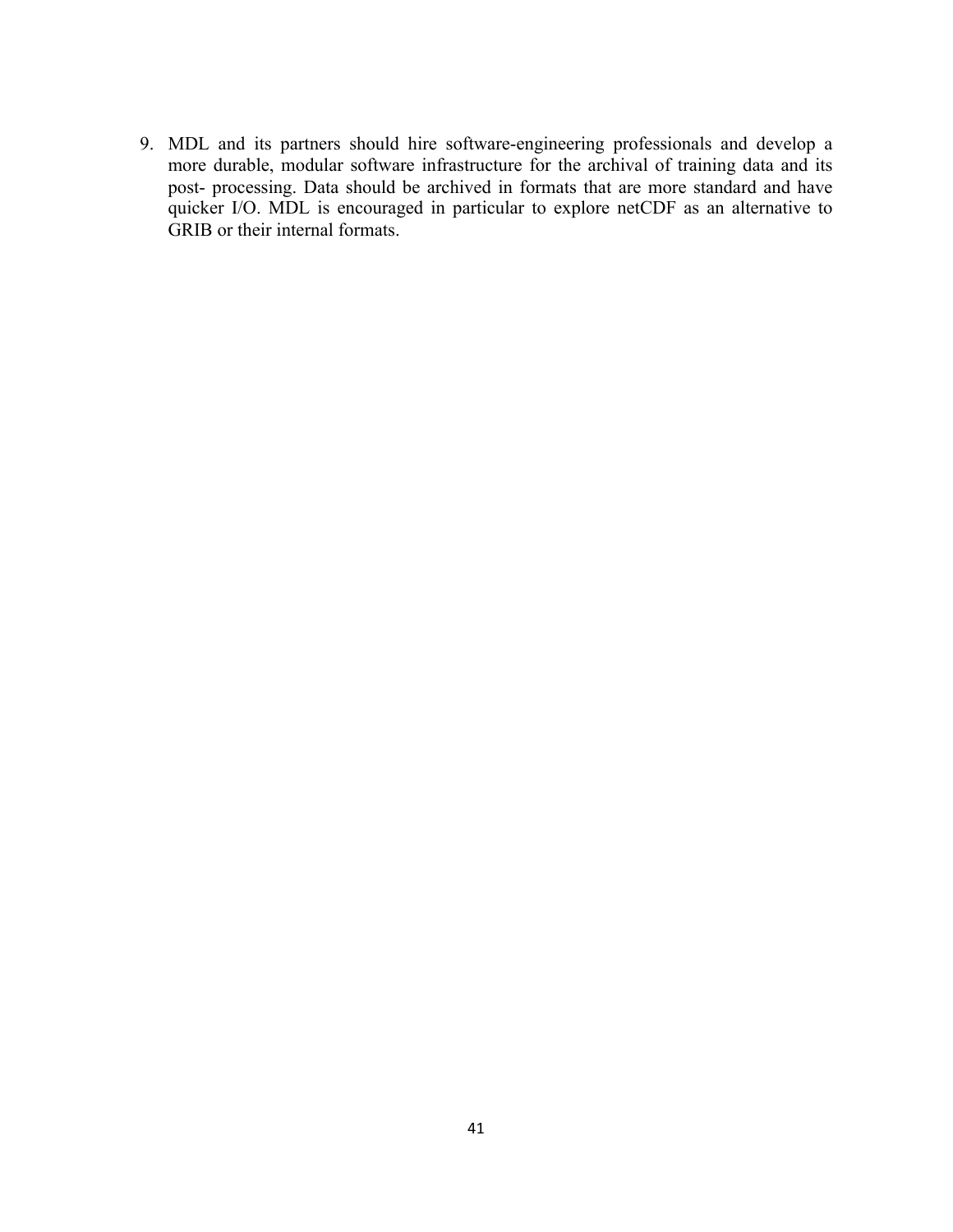# **4. NCEP as an End-to-End System**

 NCEP, now, has the potential to rapidly progress to world leadership. However, this requires a new level of organization and bold, evidence-driven decision-making. The UMAC recommends that NCEP take a more formalized systems approach to development and management of its model-guidance or forecast products. This section will describe what the UMAC means by a systems approach, suggest policies and practices that have proved successful, and provide concrete examples for clarity. A systems approach, using principles drawn from systems engineering, represents a profound change of NCEP's historical practices and requires a multi- year transformation. Such a transformation relies on commitment and continuity from leadership, with the goal to develop an organizational culture that always individuals and small groups spearhead many efforts; this results in a fundamental finding of the UMAC - excessive complexity of the modeling, computing, and services portfolio. The UMAC was provided examples of activities within NCEP that are seeds of a more integrated, formalized approach. These emergent centers of focus are encouraging and will be discussed focuses on pulling together disparate and diverging efforts. Presently, often well-intentioned below.

## **Overarching Recommendations**

- 1. Focus on *forecast products*: The true deliverable is a forecast product, which need not be slaved to a particular model. This brings attention to management of *systems* that include all of functions needed to delivery the forecast products.
- need to be managed across the portfolio of forecast products represented in the NCEP 2. Collect, document, manage and prioritize *stakeholder requirements*. The requirements Production Suite.
- 3. Develop formal processes for NCEP-wide, *evidence-based decision making* that balances *stakeholder requirements, scientific excellence, and cost*.
- 4. Commit to development and persistence of improved *Governance and Project Management.* This is required to support specific UMAC recommendations, for example,
	- Improve communications
	- Manage requirements
	- • Terminate out-of-date systems
	- Make evidence-based decisions
	- • Organize across NOAA, federal agencies, communities
- 5. Initiate the following recommendations to gain control over the existing complexity
	- Document and maintain complete range of products and systems
	- Identify and publicize leads for all products and systems
	- Hire or identify software leads, with proved expertise in scientific software
	- Develop Change Review Boards for all products and systems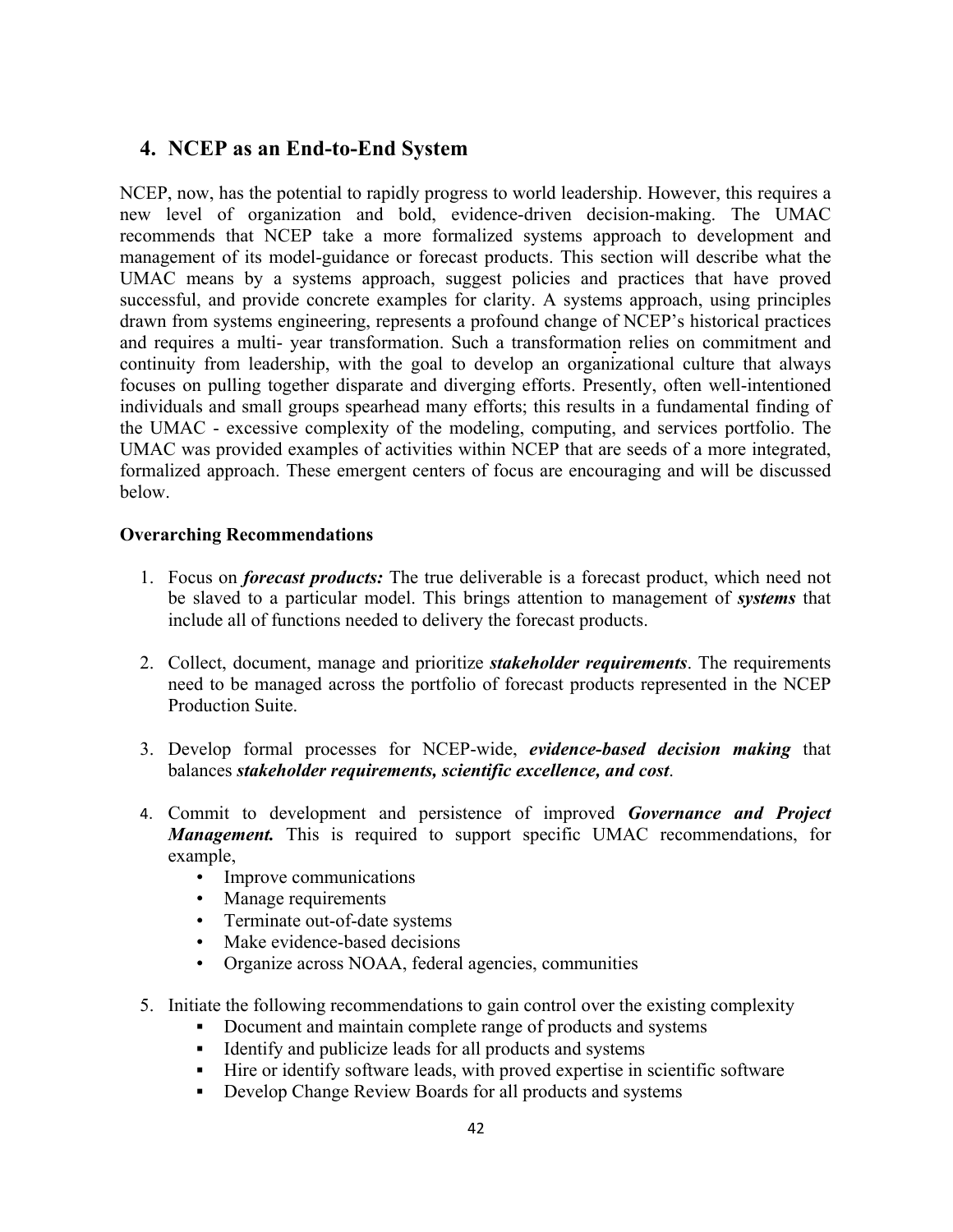- Develop a software release schedule for major systems on the order of 12-24 months
- Initiate replacement of all the code that EMC uses with code developed with formalized software management
- § Evolve successful governance and management practices from examples, for example, NGGPS and NEMS

 The UMAC's analysis calls for a focus on the model-guidance products that are developed to optimize customer requirements, scientific excellence, and cost. There is a need for more integration and appropriate unification of systems to manage complexity. To be a world-class scientific organization, NCEP's future requires more unified systems, effective participation with the research community, and development of coupled forecast-analysis systems of increasing complexity. New, management practices are required to transform NCEP for an organization of scientists to a science-based organization.

 The following narrative strives to provide meaning to these findings and recommendations and provide a framework on which to initiate *a transformation to a science-based, service organization directed toward building a weather-ready nation*.

# **A New Level of Organization**

 Prior to the August meeting and in the formation of the agenda, the UMAC started the process of moving attention away from models or modeling systems, for example, GFS, to the forecast products or applications that the modeling systems were being built to support. The model is a tool that is a means to a forecast product, for example, a global medium-range forecast or a space-weather forecast. The forecast product is the intersection of stakeholder requirements with systems development. The forecast product should be model agnostic, with the scientific foundation and cost determining the model. The forecast product defines how to prioritize development decisions – how the tool must be built. With the attention on the forecast product, then end-user requirements (requests, expectations) can be balanced with scientific excellence and cost to delivery. In many instances, the focus on products as an organizing entity to support prioritization appears to be a reversal of current practice. That is, the science-based, forecast model is the focus, with the model being constructed to meet an un-prioritized, ephemeral set of customer expectations. The reconciliation of conflicting expectations is worked out after the tool is constructed.

 A system is a set of interacting or interdependent parts forming an integrated whole. Is has structure, behavior, interconnection, and in this case, it has purpose. That is, the outcome of executing or running the system is expected to provide products that are deemed of value by stakeholders or end-users.

 The model is but one part of a system needed to provide a forecast product. In modern forecast products, the model is integrated with an assimilation-based data analysis to provide model initial conditions. The term forecast-analysis model is used to connote this integration of data assimilation and forecast model. The forecast-analysis model is only part of the system required to provide a forecast product. The system to provide a forecast product includes: workflow,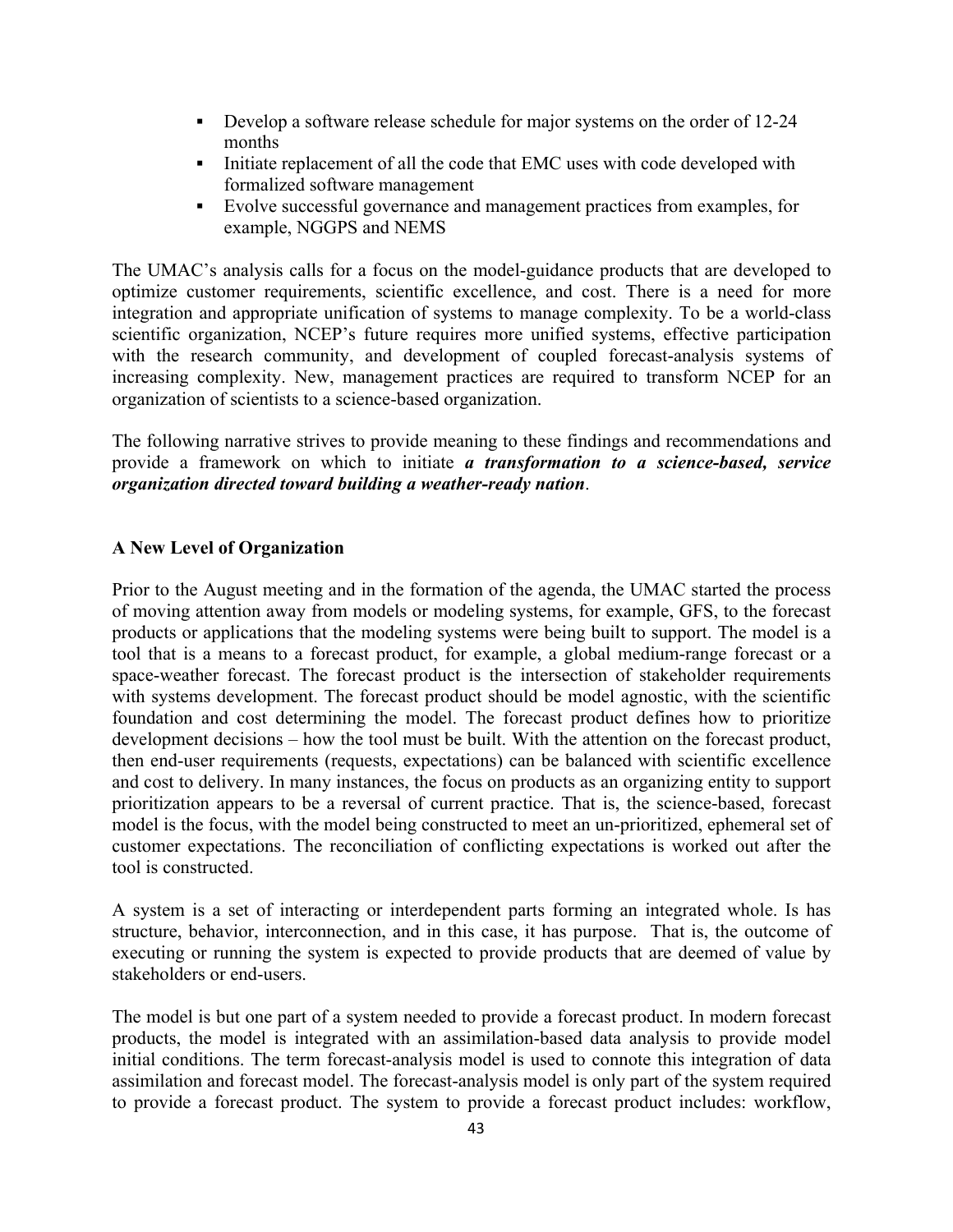forecast-analysis model, software infrastructure, computational environment (present and experience. If the primary focus of NCEP activities is on the forecast-analysis model, then the other aspects of the forecast-product system, e.g., pre-processing, post processing, computational, end-user interface, etc. are left to accommodate the fragmented model development. This leads to cost inefficiency, difficult to sustain systems, and uneven future), services and derived products, end-user interfaces, and end-user and stakeholder satisfaction of stakeholder expectations.

 Looking inward, the forecast-analysis model is, also, a system and includes: data acquisition, data pre-processing, data assimilation (analysis), the model (forecast), evaluation, forecast and analysis (two products), and post-processing. The model, the data assimilation, indeed, all of the listed parts of the forecast-analysis modeling system are also systems. The model, for example, has a dynamical core, physical parameterizations, and boundary conditions, which are coupled into a whole. Increasingly, systems require the coupling of forecast-analysis models. For example, a seasonal forecast requires an atmospheric component, a land component, an oceanic component, and an ice component. If decisions are made at the model-level, rather than at the forecast product level, then it is a natural outcome that the complexity becomes excessive, unmanageable, and in fact, the sustainability of the system as a whole is increasingly in doubt. Simply, perhaps, the decision to replace a physical parameterization with an algorithm that has more (or less) variables, has the potential to impact the use of data by the assimilation procedure, as well as impacts on computational parallelism, post processing, and customer interfaces.

 Looking outward, a particular forecast product is only part of a portfolio of products; hence, one system in a set of product systems. There are cases where there are scientific relationships between products; that is, a change in one product has impacts on the quality of the other products. As an example, regional forecast products depend on global forecasts and analyses. Even in the absence of a scientific relationship, there are relationships realized in the workflows, the computational environment, end-user interfaces, etc.

 Another class of interdependencies comes from models that are embedded in several products; for example, the GFS is used in short-term, medium-range, and seasonal forecasts as well as in the space-weather forecast. A focus on forecast products and, more generally, the entire portfolio of products allows for integrated management practices that support a reduction of complexity, optimization of competing requirements, management of resources and cost, and simplification of end-user interfaces.

 The discussion above describes UMAC's findings and analysis of the existing NCEP forecast- product portfolio. In the future, forecast-product systems are expected to become more complex. The past decade has seen greater complexity in observational data systems, a trend that will continue into the future. Forecast-analysis models will require credible and comprehensive representation of, not only, the atmosphere, but the land, oceans, chemistry, and sea ice. The coupling brings new classes of scientific problems, as well as fundamental changes services and interfaces. NCEP already has difficulty managing complexity. With complexity to model and product evaluation, workflow complexity, computational viability, end-user growing from increasing science-based completeness, changing observing systems, changing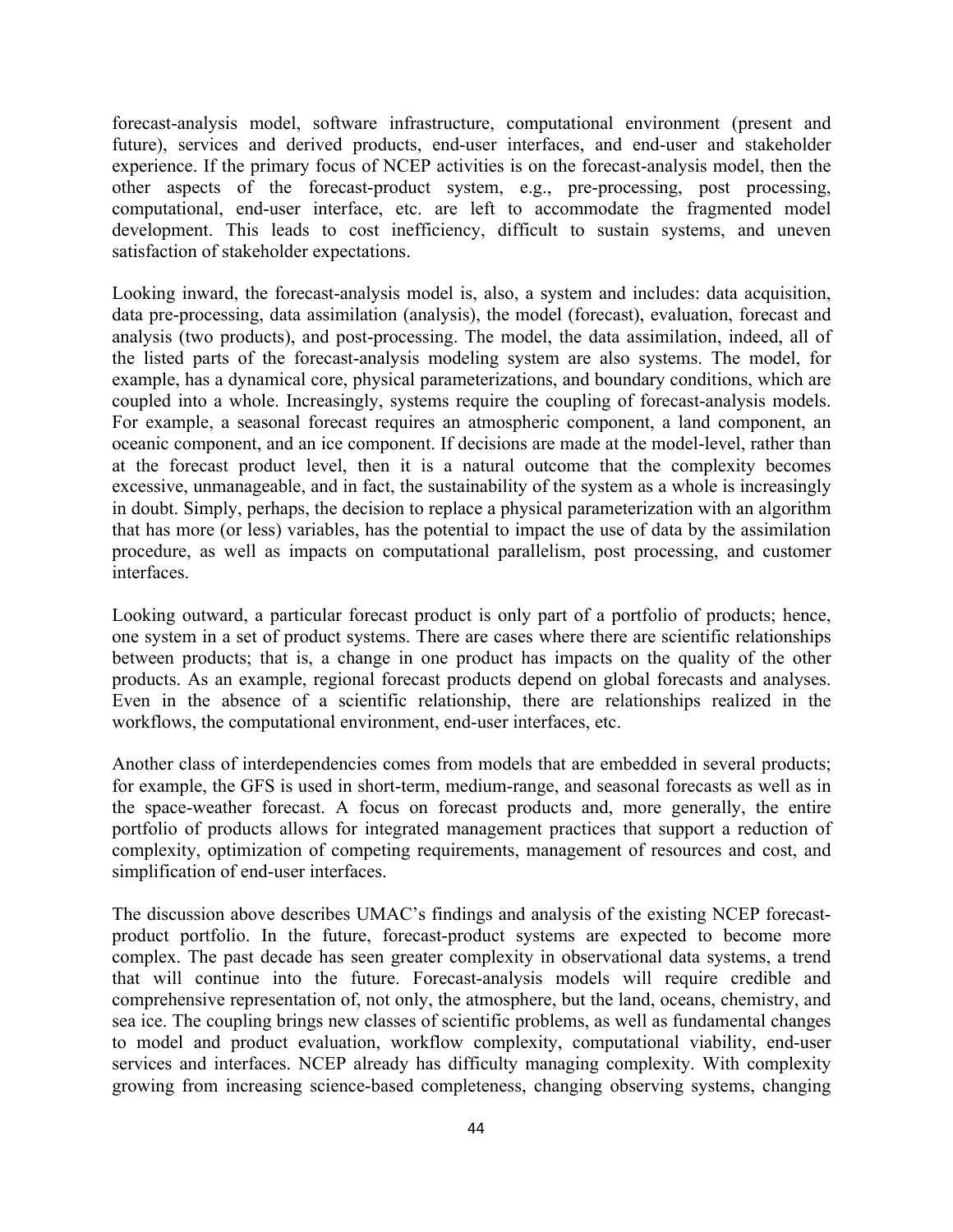computational technologies, and increasing numbers of applications of environmental guidance, NCEP must develop better ways to manage complexity; it is an existential priority.

 Simply changing the focus from models or modeling systems to forecast products will not manage excess complexity. More formalized project management practices are required for NCEP product systems as well as for the subprojects that are required in each product system. Given that NCEP maintains a portfolio of interrelated products, with multiple sponsors, and uncountable stakeholders, formalized approaches to institutional management or governance are required.

 Strategically, management of the complexity in NCEP's model-guidance portfolio suggests the to reduce complexity in a way that optimizes for end-user requirements, scientific excellence, and cost of product generation and delivery. The need for a more unified approach is amplified because system complexity is increasing for sound scientific reasons; this is a tension that will need for integration or unification of efforts, tools, products, etc. The unification should strive have to be actively managed.

 There is another strategic fact that arises from the increasing complexity. NCEP will need to work with the community to engage needed expertise as well as to obtain algorithmic software. Over the past 15 years, several reports have pointed out the rich resources of the U.S. research community and the need for operational products to better utilize this community. Such community engagement requires NCEP to assume the role of an integrator of expertise and algorithms into an operational capacity. The UMAC noted that communication in NCEP was deficient, and the future will require far more effective and continuous communication practices. The need for communication and management demands effective methods of community governance. This is not a matter of polling the community for requirements, simply accepting community algorithms, or building a model that is openly available to the community. Rather, it requires the concept of participatory communities engaged in co- development and co-ownership of essential products. The governance needs to assure effective communication, as well as a process for prioritization and decision-making to meet the requirements for operational products.

#### **Governance and Project Management**

 The UMAC recommends a new level of organization for NCEP, and the Overview Section introduces the need for more formalized approaches to governance and management. This section discusses governance and management in order to provide meaning to the UMAC's recommendation. The UMAC believes that UMAC's defining governance and management policies and practices beyond this guidance is not possible. It requires commitment and continuity from NCEP's leadership, with the internal evolution of governance and management methods that work for the organization.

 The UMAC notes that more attention to governance and management will require substantial commitment of personnel's time. It will be difficult. Initially, more commitment to governance and management may be perceived as in conflict with the urgency to develop systems and improve products. Structured management may be viewed as in conflict with and antithetical to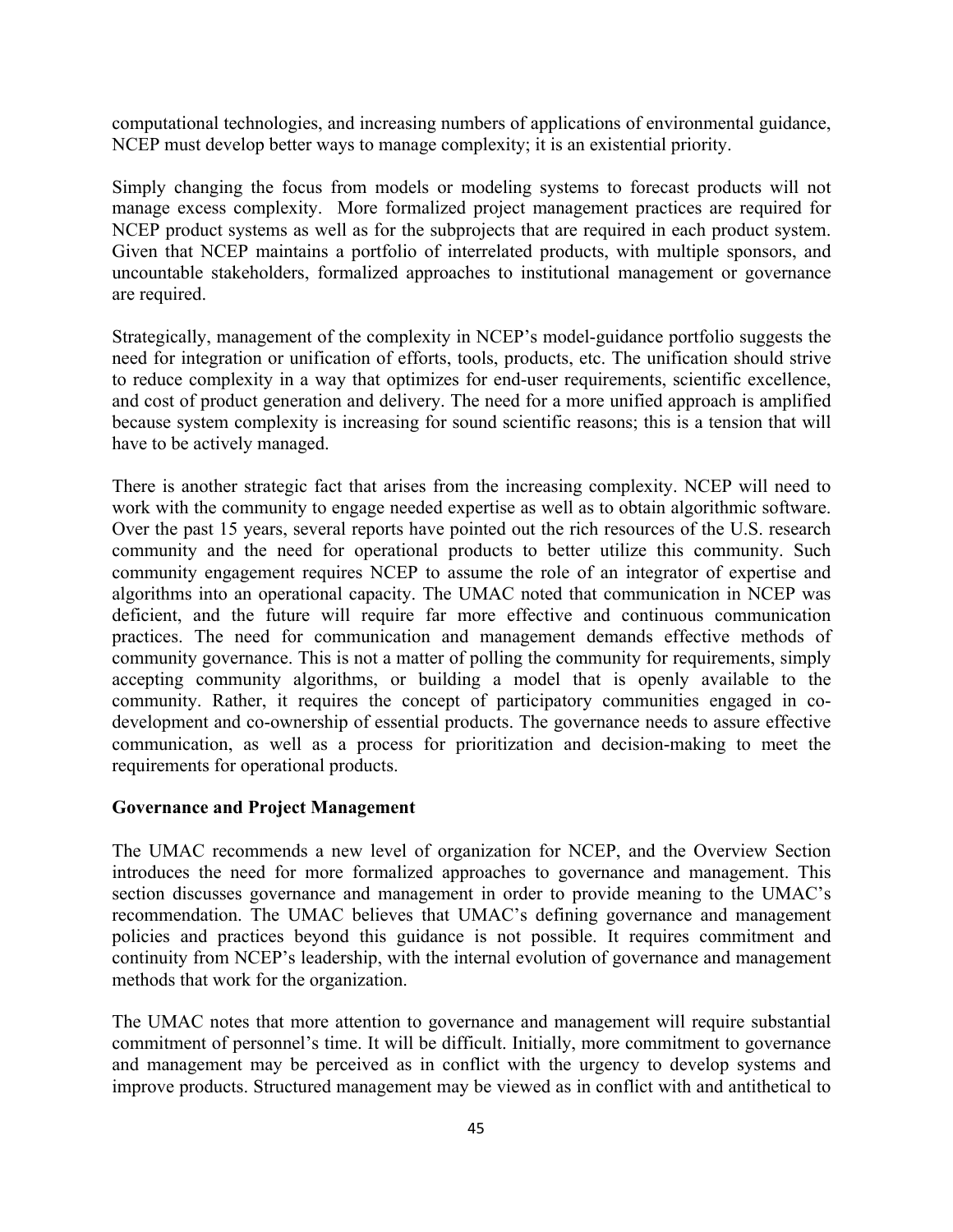"science." The UMAC states that if a new level of organization for NCEP is not realized, then NCEP will not progress towards world leadership, and will face a series of increasingly more serious crises.

 In support of its recommendation, the UMAC notes that documented software management principles, for example as represented in the traditional Capability Maturity Model (https://en.wikipedia.org/wiki/Capability\_Maturity\_Model ) and the more recent Agile development substantiate that early and ongoing design, planning, testing, and integration are key indicators on meeting stakeholder requirements on schedule and on budget. This has been proved methods (https://en.wikipedia.org/wiki/Agile\_software\_development ), repeatedly in organizations whose products and services depend on software.

#### *Governance*

 For its recommendation, the UMAC uses the term "governance" to describe the policy and practices of how an organization functions; it aligns the organization with its goals. Project management is distinguished from governance, by project management being focused on the execution of tasks to provide products and services. There is an urgent need within NCEP to address both governance and project management. The UMAC recommends taking on project management improvement within specific projects to support the development of governance.

 In NCEP's case, governance is needed, especially, when there is the need to manage relationships (e.g. across NOAA, across federal agencies, across communities), balance competing interests, and to make decisions at the organizational level that influence meeting stakeholder requirements, scientific excellence, and cost. We note that many NCEP products and their user groups will also require project-level governance. The UMAC, particularly, notes the need for governance to improve communications, to vet requirements, to terminate out-of- date systems, and to make evidence-based decisions across the entire portfolio of the model- guidance suite. Governance is essential to more effective interactions with the community, and with the participation of the community at the research-operations interface. Governance is needed within NCEP to manage its relationships with other elements of NOAA, as well as to manage external relationships with other government agencies and non-governmental stakeholders.

 There are some essential attributes of governance. There is participation by interested people, who generally organize into bodies. Careful attention needs to be paid to forming the member's participants are included in effective ways. There are known rules of behavior. The members accept these rules. The rules allow for the balance of the interests by the participants and support accountability – the ability to defend decisions. Effective governance supports governing bodies, for example, sponsors, end-users, developers, executives, etc., to assure organizational function and contributes to organizational viability.

 The advantages of good governance extend far beyond the function of the organization. Improved governance at NCEP should provide transparency into how decisions are made. This defensible decisions are made, helps to support resource requests and reduce external criticism that might arise because decision rationale is unknown. This allows end-users and sponsors to helps to build trust with end users and sponsors. Good governance, assuming rational,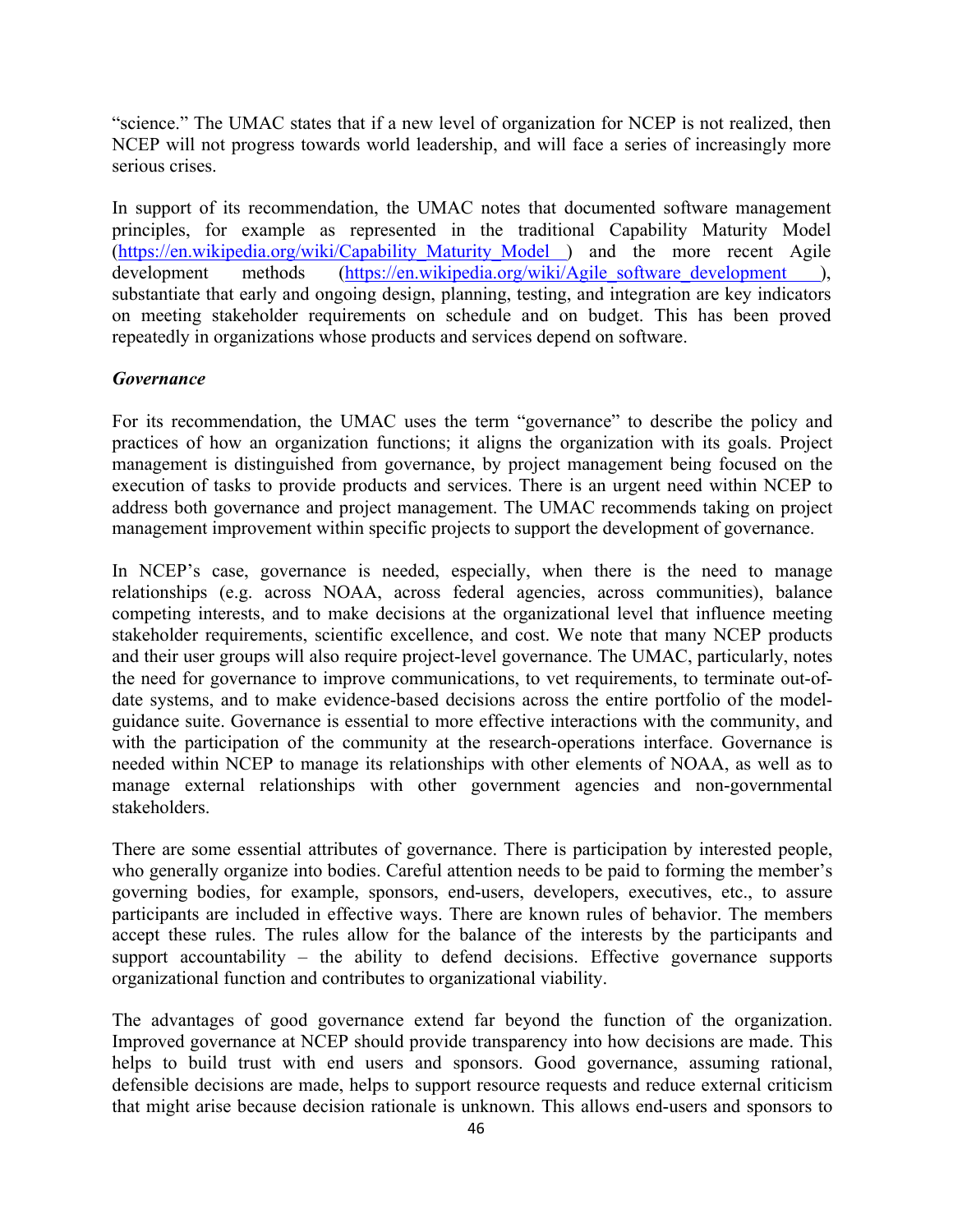invest in the organization with a reasonable expectation of knowing when and how their requirements and expectations will be met.

#### *Project Management*

 Project management is distinguished from governance by a much stronger focus on the delivery of a product on time and on budget. Requirements are turned into tasks, and the tasks are executed in a coordinated way. In the short term, it is essential that NCEP develop a culture of managed forecast products, where the product managers communicate and contribute to functioning of the organization as a whole; that is, to NCEP's governance.

 The UMAC notes some basic shortcomings in project management that need to be addressed, urgently, in order to provide a core structure around which to organize. It was difficult for the UMAC to identify the complete range of products and systems in the model-guidance portfolio. It was more difficult to identify key personnel responsible for those systems. During the meeting, the UMAC repeatedly identified organizational gaps in communication, information, and knowledge. The NCEP Director and leadership needs to define NCEP's core, priority products, identify responsible leaders, and set up the structures and tools for regular and recorded communications. These leaders need to identify the basic elements of their product systems and interfaces to other systems. Early on, this group needs to take on the elimination of out-of-date (or duplicative) systems, which will improve NCEP's ability to take on necessary mission, products, and services is a necessary early step towards a new level of organization. The practice of well- intentioned individuals and small groups making decisions on models and products, sometimes on the rationale that cost for a particular capability in an existing system is governance and management practices. This basic, organizational-scale understanding of small, is fragmenting the organization and is a source of excess complexity.

 Ultimately, project management for a forecast product, for example, the global medium-range forecast, divides into two natural classes. In the first class, there is the need to manage the relationships with the requirements, goals, and expectations of end users and sponsors. These external-to-NCEP derived requirements are then incorporated into the development of systems and services. A subset of the requirements describes the forecast and analysis outcomes that define the scientific development and computational execution of the forecast-analysis product system, e.g., the Global Forecast System. These project-level considerations are, de facto, project governance, and execute the evidence-based decisions that balance the requirements, scientific quality and cost for a particular product and its relationships with other products in the suite.

 The second class of project management is that focused on turning requirements into tasks, which are in many cases executed in terms of development of scientific and systems software. Software and data are the tangible, long-lived foundation on which NCEP's success relies, and rigor in software and data management is essential for organizational excellence. The process of turning requirements into tasks is a balance of scientific, computational, and software engineering, is critical for a science-based, service organization directed toward building a feasibility. Management rigor in software development and implementation, e.g. software weather-ready nation.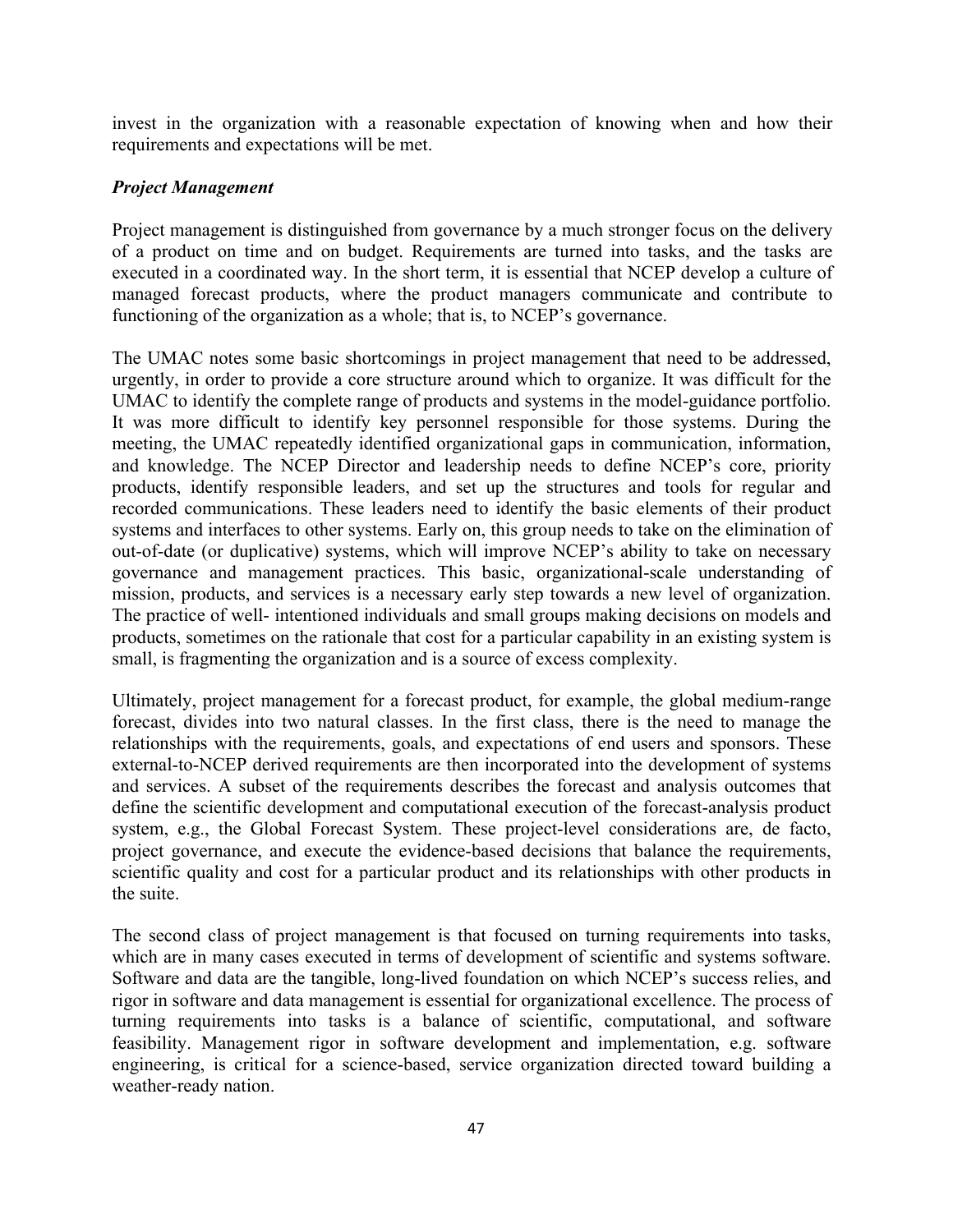The UMAC recommends that NCEP move as soon as possible to a software design and build process that is anchored on regularly scheduled releases. A release schedule for a major global system of 18-24 months, would allow definition of a coordinated set of end-user requirements, plans, and cost that could be performed in that time span. Then a release package could be scientific capability, software development, computational requirements, test and evaluation defined, which would allow both developers and end-users to anticipate upcoming capabilities.

 There are attributes of project management and software engineering that are reliably present (standard practice) when validated products and services are delivered on schedule and budget. These attributes are essential practice for any product system whose complexity exceeds the ability of an individual to assume complete responsibility for development, evaluation, and execution; that is, any NCEP product. These project attributes include ongoing gathering of requirements and feedback, vetting, management; design; regular end-user and sponsor review; computational review; test and evaluation plans; documented tests at both unit and systems level; structured and recorded communication; documentation of software and services; publishing of products and services; training and education; known product and metrics that determine that goals are met; end-user and sponsor survey of product quality; a path for endusers and sponsors to fed into future development.

 Of essential character to project management is a defined and documented process that assures and the executive functions responsible for decision-making and product performance. The importance of regular communication that iterates requirements, capability, and cost cannot be complex workflows, requires special attention to scientific and computational requirements with the optimization of possibility and capability. Projects have multiple bodies of communication of developers, scientists, end-users, sponsors, testers, evaluators, community, over emphasized. Scientific software, which relies on high-performance computing and runs in constituencies: e.g., Executive Board, Sponsor Board, Community User Groups, Core Development Team, External Advisory Board, etc. The frequency of communication depends on the function of the body and the timeline of the project.

 The most essential functions, however, for NCEP to expand in the short term are those associated with Change Control or Review Boards<sup>3</sup>, where decisions are made on system releases, balancing requirements, scientific capability, and cost. Effective Change Control Boards require that there be a software manager, who has experience with development of software that is driven by end-user requirements and scientific quality. The Change Control stakeholders, and informed by the managers of resources, capabilities, and schedule. The Change Review Board: reviews and authorizes proposed changes to reference implementations maintained by development teams; updates the development and release schedules; reviews and approves the content of releases to assure that development tasks are completed; and needs to Board is populated with application developers representing agency and institutional report to an executive function that sets metrics and evaluates performance.

 

<sup>&</sup>lt;sup>3</sup> https://en.wikipedia.org/wiki/Change\_control\_board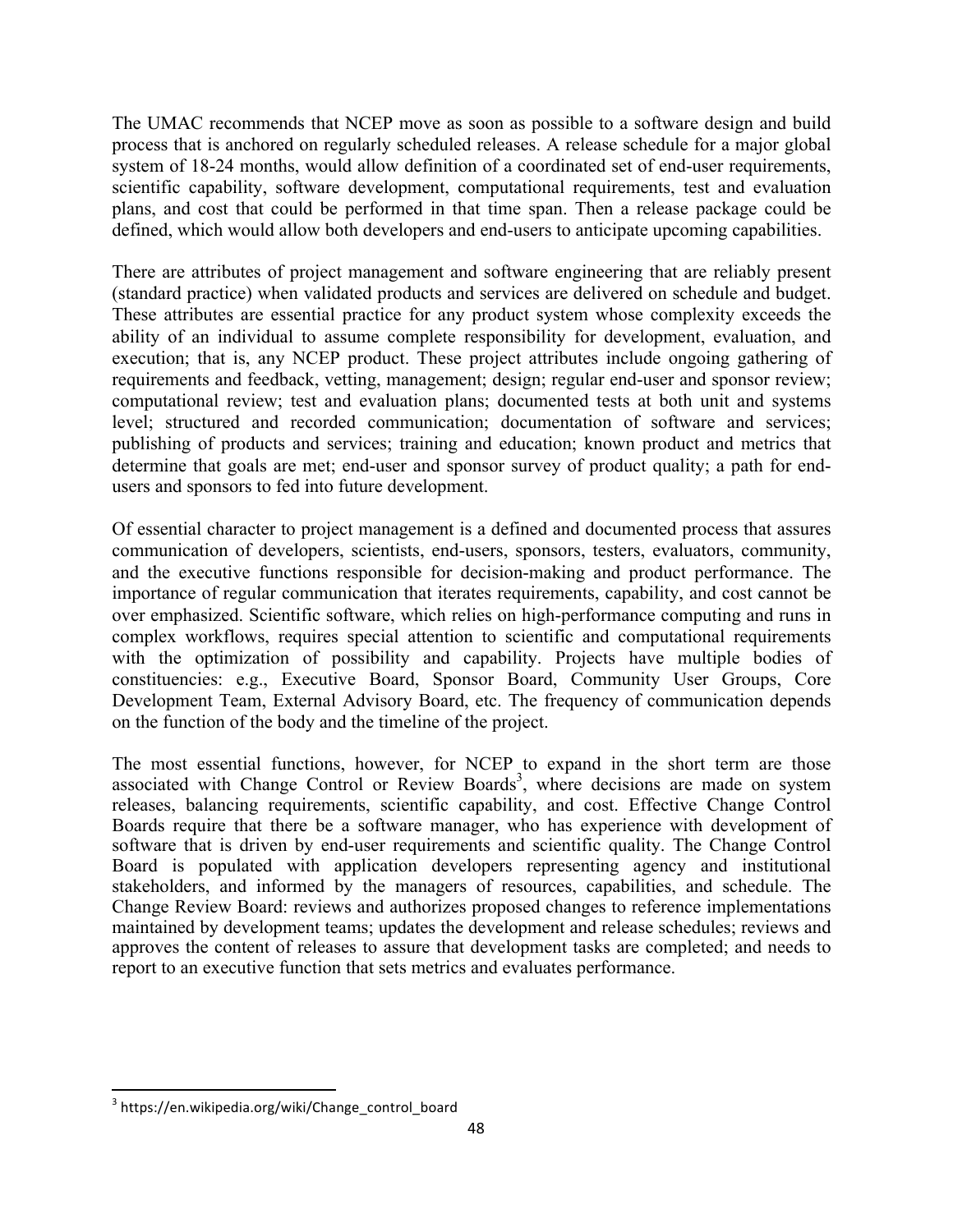#### *An Example of Governance and Project Management:*

 The UMAC noted that the Next Generation Global Prediction System (NGGPS) was an important step forward in evidence- based decision-making. The NGGPS project has, for example, a dynamical core working group, which has engaged the broader research community in an open, documented process to select the dynamical core for NGGPS. There are working groups for physical parameterizations and computational performance as well. These working groups are being managed as a project, with testing, independent evaluation, deliverables and timelines.

 NGGPS will use the NOAA Environmental Modeling System (NEMS) infrastructure for building modeling applications. NEMS is based on the Earth System Modeling Framework supported by utilizing the multi-agency National Unified Operational Prediction Capability (NUOPC) Layer. The NUOPC Layer adds a standard syntax for initialization and run phases of a model and a standard way to build dependencies between ESMF-based system components. The commitment to NEMS is an important step towards unification of modeling systems, a major recommendation of the UMAC. The use of standards and services facilitates community participation. NGGPS envisions using tested and scientifically evaluated component models that are configured to meet the requirements for a portfolio of forecast products. This infrastructure provides a mechanism to support controlled scientific investigation of coupled (ESMF), which provides high-performance grid remapping and other tools. Interoperability is systems, evaluated across a suite of products.

 NEMS coupling system development has been ongoing for several years, with support from both the NOAA Climate Program Office and the National Weather Service/NGGPS. It has brought together models and scientists from multiple federal agencies and the broader community. The effort has exposed NCEP applications to the Community Earth System Model (CESM) community. This brings algorithms and expertise in, for example, sea ice modeling, a capability that is required in forecast systems at many time scales. Not only does this controlled environment bring community scientific expertise, but it brings community practices in These are practices that emerge within the broader community as standards, facilitating software management (repositories, open source, licensing, etc.) and community governance. interactions between the research and operations community.

 The NGGPS and NEMS coupled system development efforts represent governed and managed projects. Many of the attributes of governance and project management, described above, are present in the NGGPS and NEMS efforts, and the UMAC recognizes the substantial progress represented by these efforts. NEMS has initiated a set of software engineering practices that follow established principles and are producing results. The maturation of these processes depends on greater engagement by teams at EMC responsible for code management and workflows, the identification of a software manager, and the establishment of unifying prioritization processes such as the Change Control Board. The UMAC recommends that NCEP systematically replace all the code that EMC uses with code that has been developed under review. The UMAC recommends that NCEP becomes part of the community governance that assures shared ownership of community code repositories to reduce the barriers and the natural rigorous requirements management, testing, version control, documentation, and performance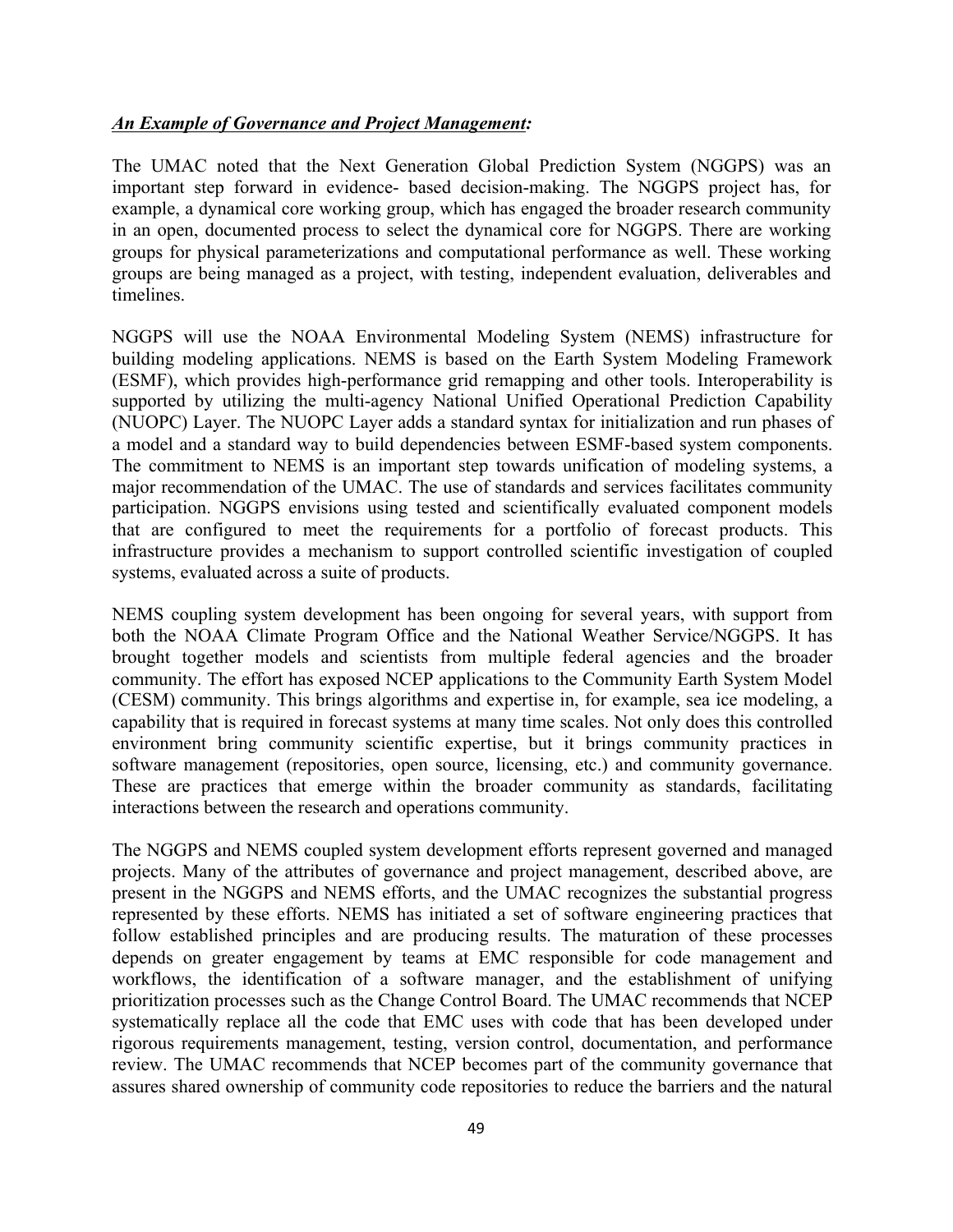separation and isolation that comes when access to operational code is fenced off.

 The NGGPS and NEMS coupled system development activities are not the only examples of successful governance and project management. The UMAC notes that within the U.S., a number of successful community governance and management models have emerged. In order to address a future of increased scientific complexity, model unification, and greater partnership with the community, NCEP will need to be adaptive in governed, partnerships with the community. NCEP will integrate community capacity and supplement that capacity with the development required to meet their operational product generation. Such partnerships with community, a new model for open, community engagement, will support NCEP's efforts to realize the potential to rapidly progress to world leadership.

#### **Transition to Increasingly Evidence-Driven Decision-Making**

 Measurement, testing, evaluation, and validation are integral to the scientific method. Though intuitive in the validation of a weather forecast, the collection of evidence is also an integral part of computer allocation, community engagement, and requirements analysis – in fact, all aspects of effective organizational function. The recommendation of the UMAC is for NCEP to across the portfolio of products, and they are an essential part of the project-management practices needed to transform NCEP for an organization of scientists to a science-based develop an evidence-driven approach towards decision-making. This approach needs to extend organization.

 Here is an example posed to the UMAC, what should be the balance between deterministic and ensemble forecasting? Perhaps, what is the value of a single forecast with high-resolution and more comprehensive physics versus the value provided by an ensemble of lower resolution forecasts. This is an archetypical example of where decisions should be made with evidence derived from stakeholder requirements and stakeholder's metrics of usability, science-based evaluation, and cost. The downstream implications of the decisions include impacts on workflow, software infrastructure, computational systems, and services.

 The UMAC was presented with or identified several problems where evidence-driven decision- making is required. For example, what is the justification and cost for multiple ensemble systems, with multiple models? What are the right amounts of resources to commit to reforecasts, which comes into tension with resolution and ensemble members? How are product requirements and delivery for hydrological forecasting balanced with other forecast products for which NCEP, NWS, and NOAA have responsibility? What is the evidence that 1-degree resolution is required to simulate category 5 hurricanes? How does NCEP balance the requirements and costs of the end users who want the best possible 8-hour forecast versus those who want the best possible 3-day forecast? How is best possible defined?

 At the organizational level, evidence-based decision-making is a deliberative process requiring communication across the leads and teams of all of the products in the model-guidance portfolio. There will always be tensions and compromise, and the need for decisions that optimize cost, scientific excellence, and stakeholder interests. The evidence supporting the decisions needs to be documented to stand as the transparent justification for the decisions, as well as to provide the foundation for the next round of product development and improvement.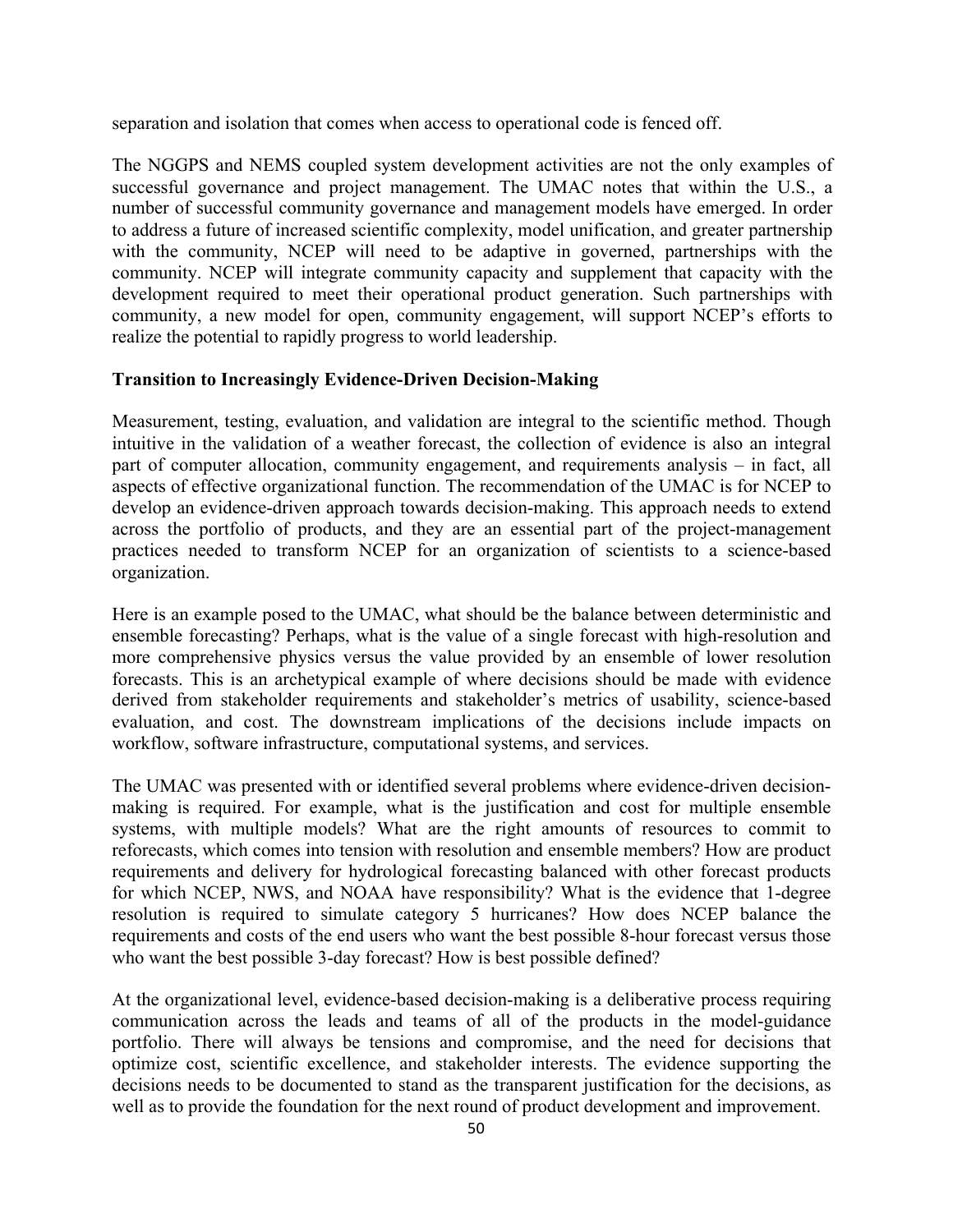At the project level, evidence-driven decision-making requires more detailed discussion of types of evidence. Evaluation of forecast outcomes is a familiar and essential part of scientific development. For this document, this will be defined as scientific validation; i.e. comparison with observations. In the development of complex software systems there are multiple levels of testing and evaluation, some focused on assuring that individual parts of the system are performing as expected, and others focused on whether the system as a whole is performing as expected. For this document, these will be classified as tests, for example, unit tests and system tests. Verification follows from evaluation of test results verified by comparisons to analytic test cases and computational baselines. Therefore, verification is primarily computational, and validation is in the domain of earth science. It is reasonable to frame that a verified system is ready for the validation process.

 The scientific validation plans for all of the product systems need to be documented and determined at the onset of a development cycle. What are the goals of this development cycle? How do we know that the goals have been accomplished? It is recognized that for complex systems there are multiple validation metrics and that they might not all be achieved. It is also recognized that the broad customer base leads to situations where the requirements of one customer might come at the expense of the requirements of other customers.

 Scientific validation, therefore, requires recognition of several facts. The scientific method requires a measure of independence between those who develop systems and those who do the validation. Good management also requires such independence, because otherwise systems are always being manipulated to improve the developers' most valued metrics. Scientific validation is a deliberative process where multiple, documented metrics are optimized. Scientific validation requires stakeholder participation. The validation plan provides an essential element of the organizational evidence needed to optimize cost, scientific excellence, and stakeholder interests.

 Verification and the tests that support verification are an essential part of systems development and software management. NCEP focuses on systems testing, comparison with archived forecasts or comparison to forecasts from a validated system (parallel runs). However, finer grain tests are essential for efficient and accurate development of complex systems. A test strategy that relies on running the entire modeling system is inherently inefficient due both to computational requirements and interactions of code changes in the complex system. Furthermore, more granular, documented tests are essential to support development by multiple developers, both internal to NCEP and from the broader community. Defined tests and documented test results are an essential part of the transitions across the research and operations interfaces.

 The transition to organization-wide, evidence-driven decision-making stands at the foundation of the transformational changes required to realize the potential to progress towards world leadership. A chain of data and documentation to support the evidence needs to be developed from unit testing for software development, to scientific validation, to allocation of resources, to assessment of product quality and effectiveness. The use of objective, knowledge-based information sits at the base, extending from community engagement, intra-organizational trust, to managing complexity, to developing products on schedule and budget, to transparency to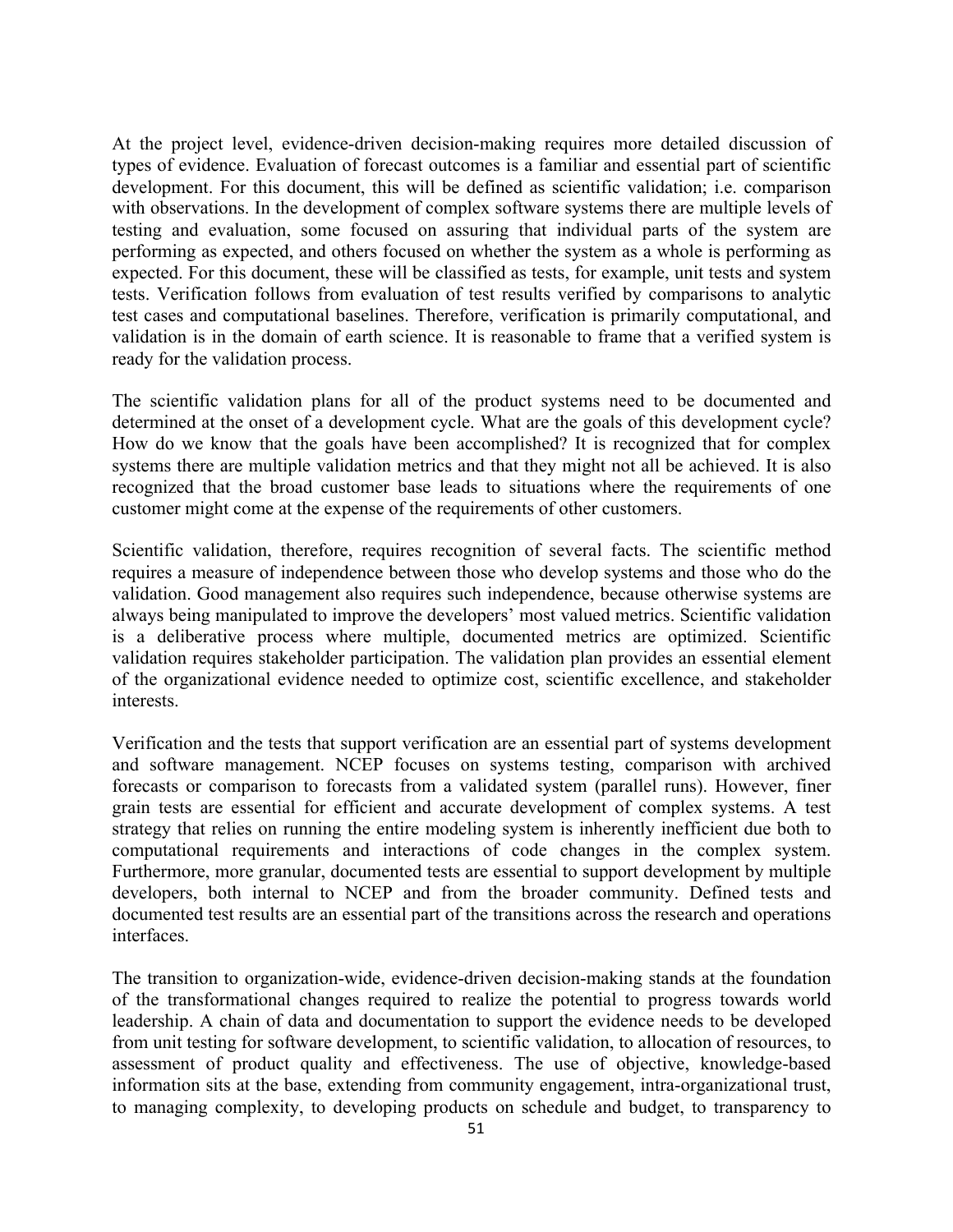establish confidence of scientific evidence, and stakeholder success.

#### **Comprehensive and Vetted Requirements**

 At the core of the UMAC's strategic recommendations is that NCEP needs to become an organization relying on evidence-based decisions that balance stakeholder requirements, scientific excellence, and cost. Requirements, therefore, come from three basic sources: stakeholders, science, and cost.

 Each of these sources of requirements can be subdivided. Stakeholders, at some level, are the primary source of the requirements. The stakeholder group is enormously complex, including the general public and all variety of organizations: commercial, governmental, non- governmental, private and public. Stakeholders include sponsors and end-users, and they, also, hold much of determination that requirements are being met. Scientific requirements need to balance what is possible with what is practical and the expected impacts on the products. comparison to products of other centers; that is, what is the state of the science? Cost, which often focuses on computers, in fact, connects all elements of the system, including the ability to Scientific requirements also bring focus to scientific completeness and credibility in satisfy stakeholder requirements.

 The UMAC recognizes that NCEP makes decisions based on evidence that meets requirements, for example, an improved weather forecast making use of a particular observation type. However, the UMAC noted several examples of disjointed decisions based on requirements that are not vetted as part of a whole. Some requirements have the character of the request of a particular end-user that prefers a particular modeling system. The basis of this preference might be because of performance in the end-user's particular application, the interface to the product, or other attributes. Other requirements have the character of advice by an advisory panel or from a scientific working group, which represents a particular development path. There are requirements that come from sponsors to fund particular system capabilities of use to their programs. Ultimately, the disjointed requirements become a powerful rationalization, for example, to continue to operate and build a particular system, sometimes, beyond a costeffective system lifetime.

 The UMAC, also, recognizes that it is a difficult challenge to collect, to determine, and to manage requirements, requiring strong management and leadership. Requirements suitable for inclusion of a new data type into a forecast-analysis, to prepare model output for a unified post- processing system, or to prepare software for the memory configuration of a new computer are not suitably managed across the entirety of NCEP. However, the systems to which these product requirements as well as NCEP requirements that balance stakeholder requirements, scientific excellence, and cost. Therefore, requirements are part of managed, organized, and requirements contribute, need to be managed in a concerted fashion, feeding up, ultimately, into vetted system.

 With regard to scientific requirements, the UMAC recommends the development of holistic requirements (or values), which emphasize science-based correctness. Are processes being represented in a way that is consistent with physical (chemical, biological) principles? The UMAC understands that a best forecast, a fundamental expectation of NCEP, may be related to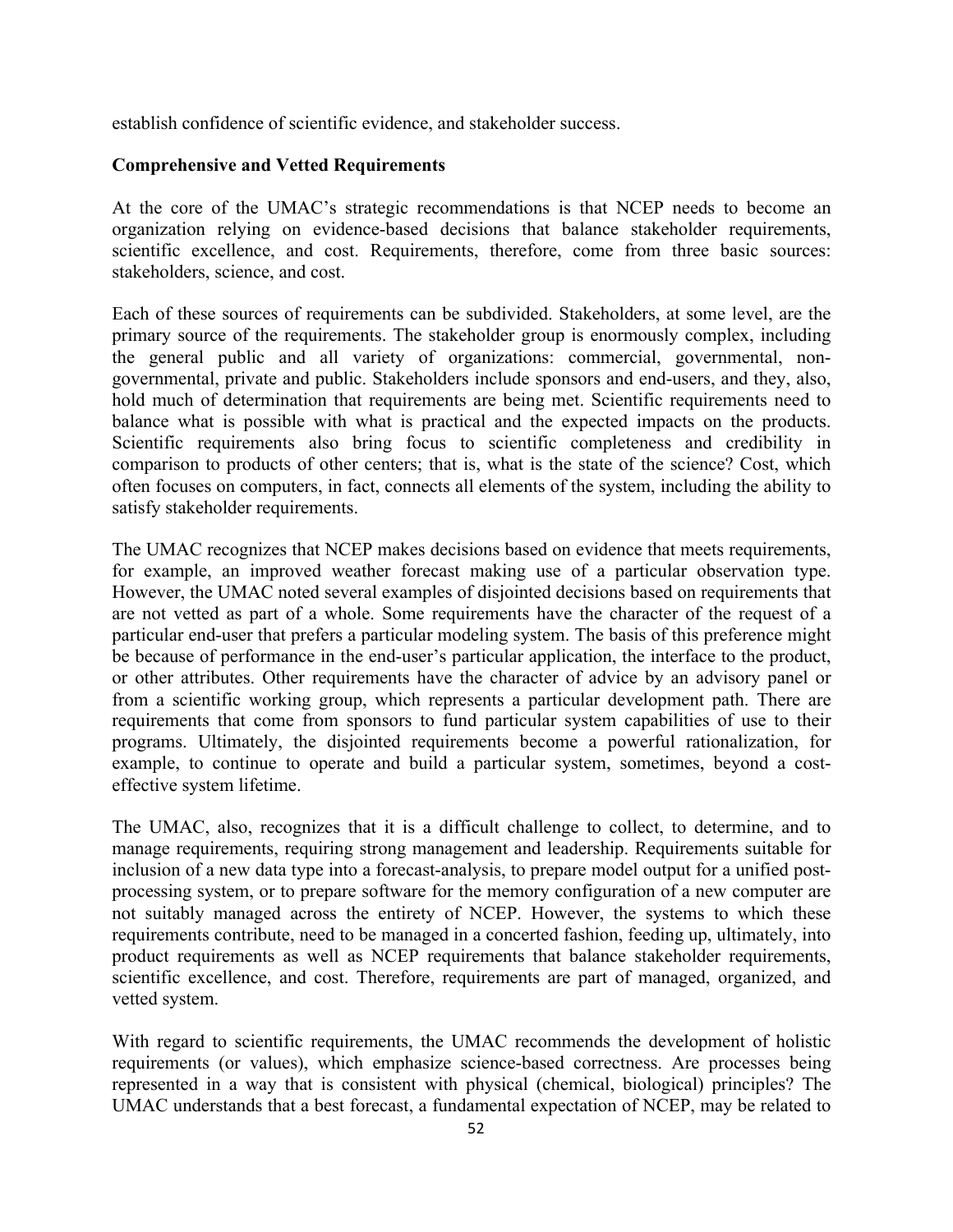tuned parameters and filters. However, such engineered forecasts are likely to fail in unexpected ways that perpetuate more engineering to desired solutions. Furthermore, models that represent physical processes robustly are better positioned for development and the managing the increased physical (chemical and biological) complexity of future requirements.

 Requirements for software infrastructure that manage model coupling; interfaces to data assimilation; computational efficiency; readiness for next-generation high-performance interfaces; etc. are important for the scientific integrity of systems and products, scientific workflow and all system elements have important implications for the balanced, optimized need to be managed under the umbrella of the portfolio of model-guidance products. Questions such as: Have the global products evolved to the point that they address requirements previously met by regional products? What is the cost-value calculation to maintain historical workflow cadence at the expense of new, scientifically justified products and systems? What is the organizational impact to maintain existing systems and work practices on the ability of computing systems; evaluation, ensembles, and post-processing environments; end-user evolution, operations and maintenance, and computational cost. Likewise, requirements for approach to stakeholder requirements, scientific excellence, and cost. Ultimately requirements NCEP to meet future requirements.

 Finally, the paramount importance and complexity of requirements place their management, prioritization and execution as a crucial element of management and governance. Requirements, which are documented and managed in a transparent way that exposes the decision-making process, are a way to build trust with end users and sponsors. End users and sponsors can have confidence that their requirements are being addressed, and therefore, the ability to plan for when their requirements will be addressed. The management of a comprehensive and vetted set of requirements substantiates requests for resources as well as provides visible, tangible interfaces for community engagement.

# **Possible Strategy for Phasing Out of Redundant or Obsolescent Models**

 The UMAC recommends that NCEP develop, as part of its governance, a mechanism to evaluate product systems to determine stakeholder satisfaction, scientific merit, and cost. The review should be comparative, looking across the portfolio of products and vetted requirements, with determination of the ability to meet requirements within the portfolio. If a system's cost is determined to be high or if the scientific merit is determined to be deficient, then meeting the requirements by other products in the portfolio should be evaluated. Such systems are an outof- date system, and they should be phased out.

The UMAC notes that the NOAA Partnership Policy<sup>4</sup> facilitates the ability of a single end user to sustain out-of-date systems. The Partnership Policy needs to be reviewed, and its impact on NCEP's capacity to provide state-of-the-science products needs to be evaluated. The NOAA Partnership Policy needs to be integrated into NCEP's governance to allow participation in the evaluation of product systems to determine stakeholder satisfaction, scientific merit, and cost. The UMAC also notes that there are likely other policies, unknown to the UMAC, that need to be exposed and included in NCEP's governance.

 

<sup>&</sup>lt;sup>4</sup> http://www.nws.noaa.gov/fairweather/policy.php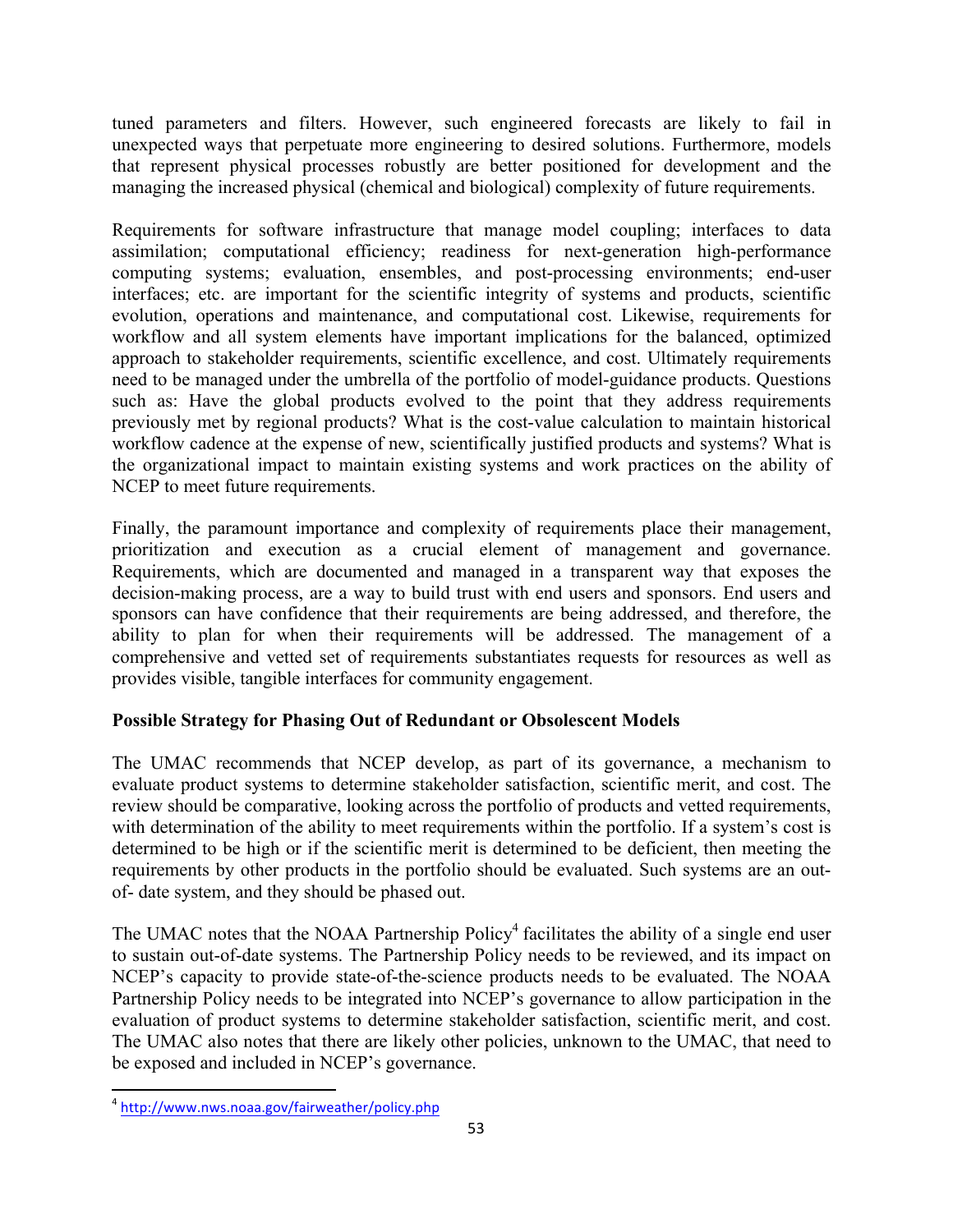The phase out of out-of-date systems should assure education of end-users and development of services to allow continuity of end-users products. During the phase out, expenditures on a system should be limited to maintenance and operations. The UMAC notes that the phase out of out-of-date systems would benefit, directly, from the systems approach advocated in this report. Of special importance would be standardization of end-user interfaces. The NCEP Director needs to set a future date when data are provided on a limited number of grids. The grids would be decided in an open, requirements-driven process. The grid properties would be published and a transition period defined for end users. Services, for example re-gridding, should be provided.

 The reviews to assess the cost and benefits of maintaining product-generating systems should be at regular intervals. Special attention should be given to multiple products that are meeting similar requirements. Terms of reference for Product-Review Panels should be developed. Product-review Panels need to include end-users, sponsors, internal and external science experts, internal and external software developers, and budgetary analysis, including comparative analysis of costs of multiple systems that might meet a specific requirement. To provide opportunity for complete engagement of the end-user community, there should be a public comment period. If NCEP decides to continue the operation of systems that are deemed of low science merit, then the impact of that decision on other development and implementation priorities needs to be documented and justified.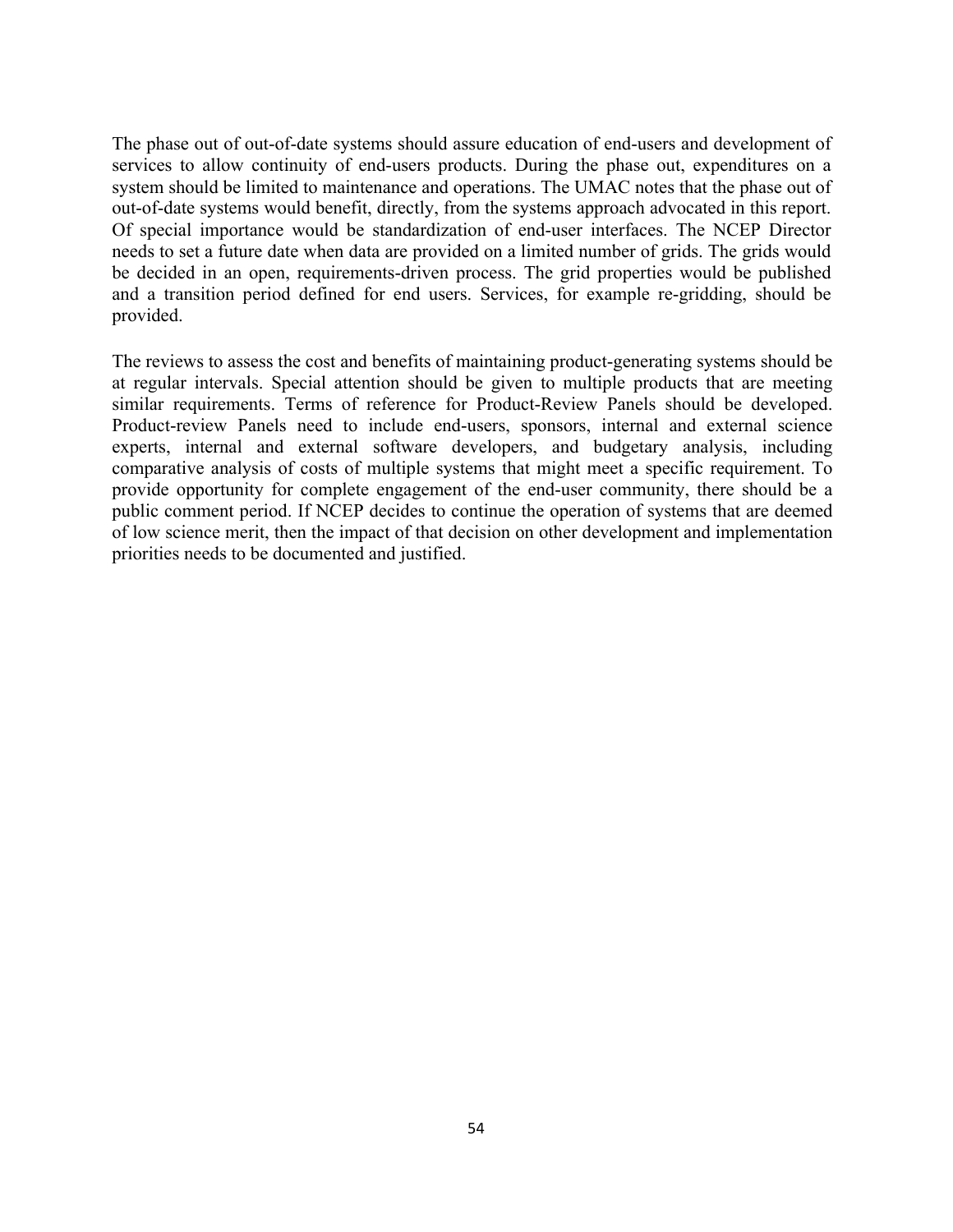# **Appendix I: Request for Review**

# **University Corporation for Atmospheric Research Community Advisory Committee for NCEP (UCACN):**

### **2015 Request for Review of the NCEP Production Suite**

Dr. William Lapenta, NCEP Director 02 March 2015

#### **Background:**

 In November 2008, UCAR was requested by NCEP to conduct a thorough and thoughtful review of the nine Centers that comprise NCEP, as well as the NCEP Office of the Director (OD). An Executive Committee plus five panels conducted the reviews, which are collectively referred to as the 2009 Review. The reports were completed in early 2010 and are available at http://www.vsp.ucar.edu/UCACN/index.html. One of the major recommendations of the 2009 Review was that NCEP should establish a permanent external advisory committee to provide guidance on improvement of products and services based on the latest advances in science and technology. As a result, UCACN was established by UCAR in March 2011; its primary responsibilities are:

- 1. To conduct a comprehensive review of NCEP (the nine Centers and the Office of the Director) every five years, starting in the year 2015;
- 2. In the years between the comprehensive reviews, to:
	- a. Monitor progress of the Centers in the context of the NCEP strategic plan and previous UCACN recommendations, and provide informal updates and advice to NCEP leadership through the UCAR President (or designate);
	- b. Provide input to the strategic planning and long--range goals of the Centers and NCEP as a whole.

 Given that NCEP is currently developing its strategic plan for 2015-2020, the NCEP Director and the UCACN co-chairs have targeted the next comprehensive center reviews to take place in 2016. That provides NCEP the opportunity to operate under the new budget, portfolio and NWSHQ structures for a year before being reviewed. However, the NCEP centers are encouraged to interact with the UCACN to address strategic priorities identified in the FY15 annual operating plan (AOP) and those under development in the FY16 AOP.

 In the fall of 2014, the UCACN terms of reference was modified such that the NCEP Director may request that UCACN work on a particularly important strategic issue on which NCEP  requires guidance. *The purpose of this document is to charge the UCACN to perform a comprehensive review of the NCEP Production Suite (NPS) and associated strategic plans in 2015*.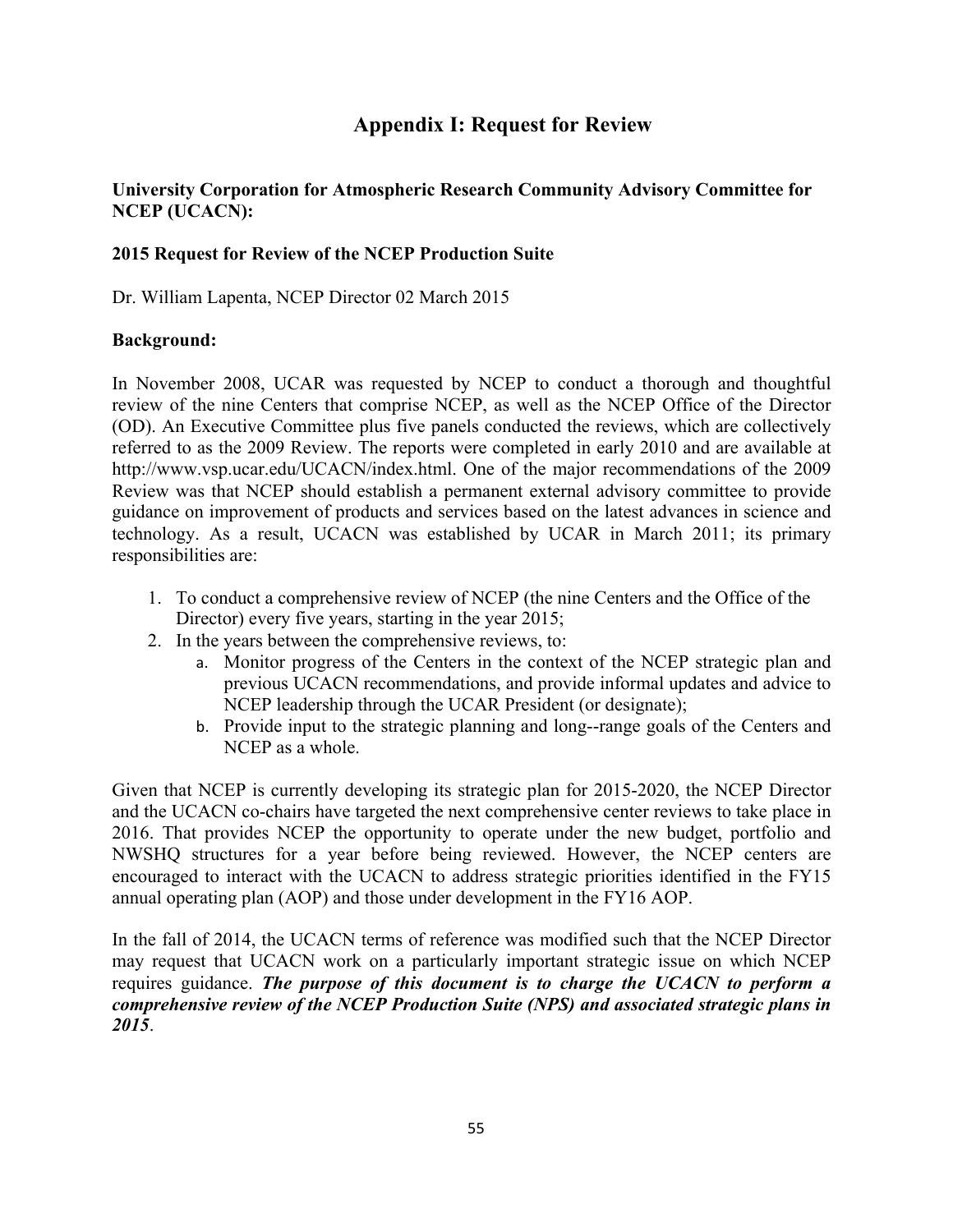#### **Requirement for NOAA Operational Environmental Modeling:**

 Numerical earth system prediction capabilities are critical to address evolving societal needs for security and defense as well as future economic prosperity. The National Oceanic and Atmospheric Administration (NOAA) operational modeling suite at NCEP provides timely information on the future state of weather, land surface, ocean, sea ice, short-term climate, and ecosystems. The modeling suite provides input for the decision-making process for individuals and policy makers, and for sectors ranging from water resources to financial markets. The modeling systems directly support the National Weather Service (NWS) mission to provide weather, water, and climate data, forecasts and warnings for the protection of life and property natural disaster preparedness, ensuring food security for growing planetary population, national and enhancement of the national economy.

 There are numerous strategic and technical factors that must be taken into account when planning the evolution of the modeling suite. The NWS imperative of a Weather-Ready Nation (WRN) is about building community resiliency in the face of increasing vulnerability to extreme weather. Therefore, the foundational operational numerical guidance system must support the WRN initiative. Global modeling systems are now being run operationally at resolutions approaching 10km. Regional systems are running operationally at 3km and lower techniques are being applied on global and regional scales. Demands are building for skillful outlooks in the week 3 and 4 time frame that will require coupled atmosphere and ocean global and are applied to convective predictability and severe weather. Advanced data assimilation systems executed in ensemble mode.

#### **Recent Infusion of Funding:**

 During the past several years the NOAA modeling enterprise has received national attention. The Disaster Relief Appropriations Act of 2012 provided \$50M+ to advance the skill of NOAA operational numerical guidance systems for medium range weather prediction. Specific targeted areas include operational and research high performance computing, scientific development of NWS introduced a new \$14.3M initiative called "R2O" to improve the transition of research into NWS operations with an emphasis on operational global modeling and data assimilation. There are other programs within NOAA that have modeling components including the Warn on Forecast (WoF), National Multi-Model Ensemble (NMME), the National Earth System data assimilation capabilities, model physics, dynamics and ensemble techniques. In FY14, the Prediction Capability (ESPC) and the NOAA Climate and Earth System Modeling Strategy.

#### **Integrated NOAA Modeling Strategy:**

 NOAA has an unprecedented opportunity to advance its end-to-end modeling capability to meet both operational and research requirements. In January 2015, the NOAA administrator has tasked the NOAA Chief Scientist to revise the integrated modeling strategy connecting individual projects and programs across all the NOAA Line Offices with a common thread. The strategy is expected to be revised by the end of 2105. The results of the UMAC review will be used as input to the modeling strategy.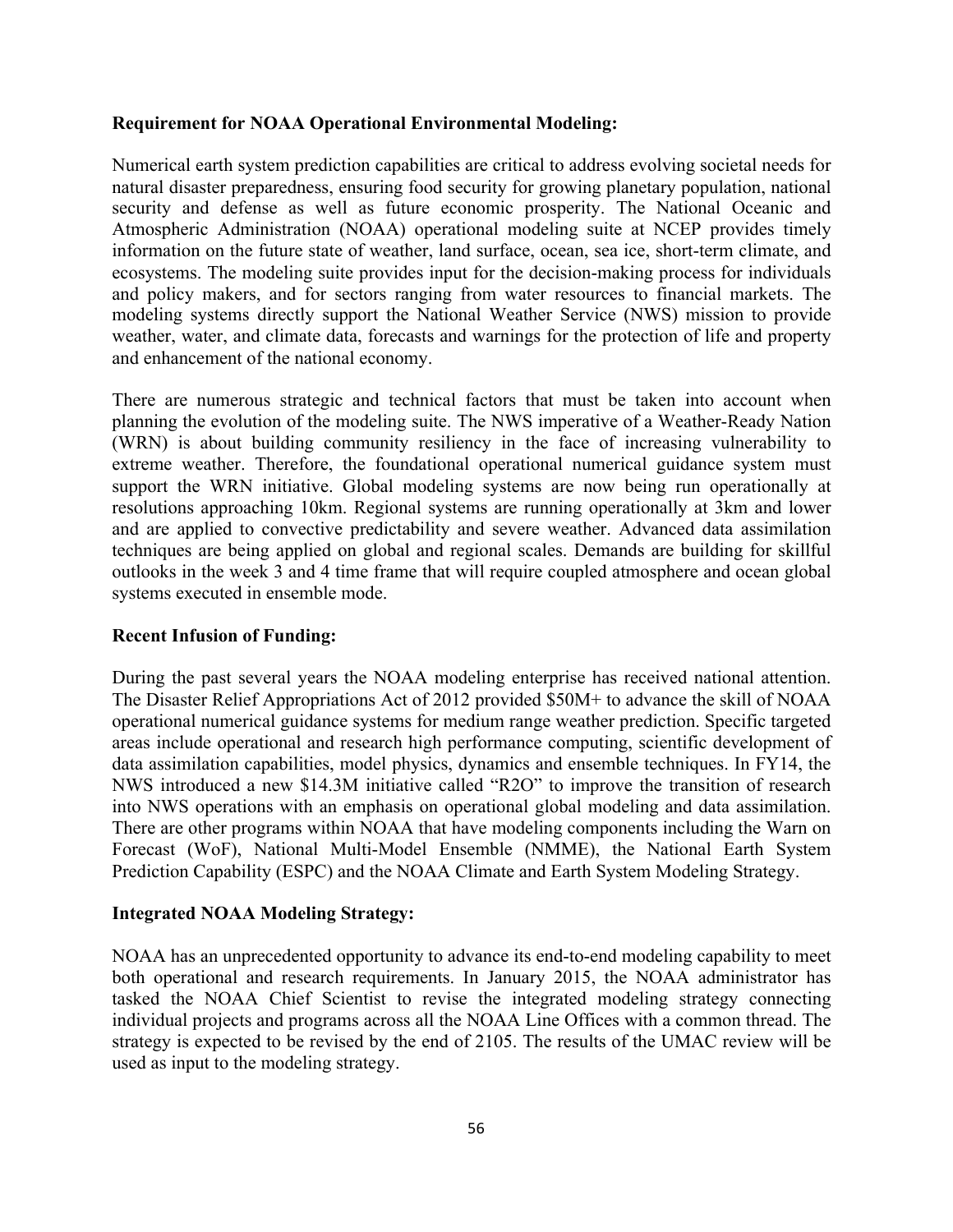## **Charge to UCACN in 2015: Review of the NCEP Production Suite**

 NOAA is a science based agency with an operational mission to provide environmental of operational products and services. As described above, there is a significant amount of NOAA research being devoted to numerical modeling that should advance the skill of the NPS components. In addition, a unified message from NCEP stakeholders obtained during the development of the strategic plan was the need to systematically obtain user requirements and predictions. Therefore, NOAA leadership is striving to align its research portfolio with delivery incorporate them into the decision-making process that drives the NPS evolution.

 The NCEP Director requests the formation of a UCACN Modeling Advisory Committee (UMAC) to provide a comprehensive, technical review of the NPS strategy for development. The proposed terms of reference of the UMAC are provided below:

#### *Structure:*

- 1. The UMAC will be established no later than March 2015 and will exist for a minimum of three years.
- 2. The first review of the NPS will occur between June and August 2015 in College Park MD.
- 3. The UMAC will consist of approximately 12-14 members who are established subject matter experts in numerical modeling, drawn from academia, non-governmental organizations, the private sector and Federal and state agencies.
- 4. The Chair(s) of the UCACN and the Director of NCEP will select the members of the UMAC.
- 5. Members of the UCACN may be asked to also serve on the UMAC.
- 6. The UMAC will meet at least annually and provide a written report of its findings and recommendations to the UCAR Authority, who will then transmit the report to the Director of NCEP.

# *UMAC Scope:*

 The NPS is operated by NCEP Central Operations and currently contains more than 20 end-to- continental ensembles, global ensembles and seasonal. It has systems for near shore coastal, global ocean, surge, space weather, and waves. Soon we will be adding on-demand tsunami and coupled terrestrial-ionosphere space weather capabilities. The future production suite will become even more complicated as we move towards complex earth system modeling systems end operational modeling systems ranging from on-demand dispersion, regional hurricane, across a wide time and space paradigm.

 This will be the first ever holistic technical review of the NPS. All major model developers will provide input to the review to ensure communication takes place across all scales and components. Participants will also include representatives of the stakeholder community from NOAA (i.e., SPC, WPC, the NWS regions, NWC, OAR, NOS), public, private and academia.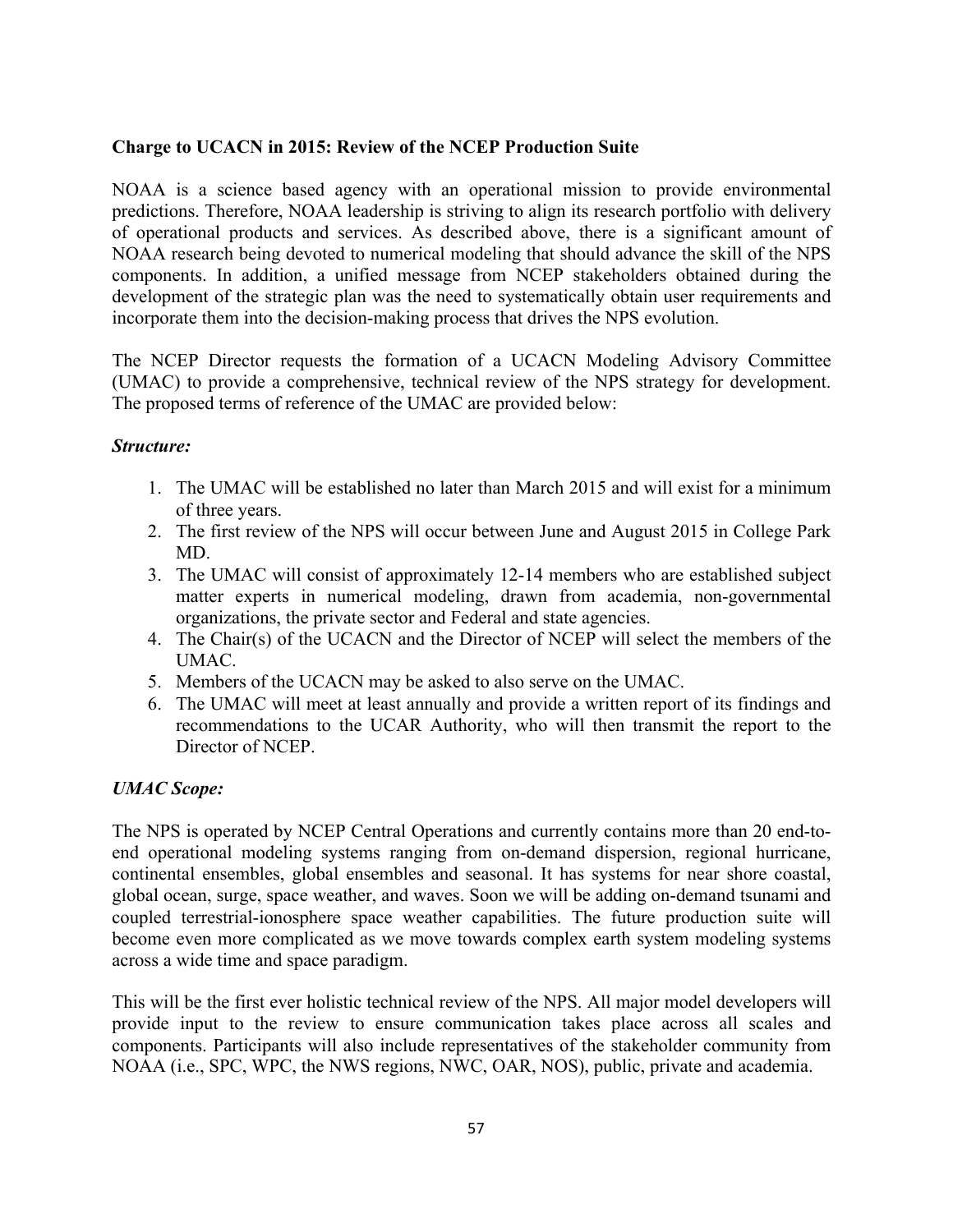## **Nowcasting and Short Range Systems (0-3 day):**

- High Resolution Rapid Refresh (HRRR)
- Rapid Refresh  $(RAP)$
- North American Mesoscale (NAM) and associated nests
- High Resolution Windows (HiRESW)
- Short Range Ensemble Forecast System (SREF)
- Air Quality (CMAQ; HYSPLIT)
- Great Lakes waves
- Coastal Ocean/Bays (ESTOFS)
- Near Shore Wave Prediction System (NWPS)
- Hydrology (HEFS, AHIPS)
- Tropical and Extratropical Storm Surge (ETSS; PSURGE; SLOSH)
- Solar flare (ENLIL)
- Geomagnetic
- Coupled space weather model (WAM)

## **Regional Hurricane (0-5 day):**

Hurricane Weather Research and Forecast (HWRF) GFDL

# **Medium Range Systems (0-16 day; global):**

- Global data assimilation and forecast system (GDAS/GFS)
- Real Time Ocean Forecast System (RTOFS)
- Global Ensemble Forecast System (GEFS)
- North American Multi-Model Ensemble (NMME)
- North American Ensemble Forecast System (NAEFS)
- NEMS GFS Aerosol Component (NGAC)

# **Extended Range (0-45 days):**

- Global Ensemble Forecast System (GEFS)
- Climate Forecast System (CFS

# **Seasonal (0-9 months):**

- Climate Forecast System (CFS)
- North American Multi-Model Ensemble (NMME)
- North American Ensemble Forecast System (NAEFS)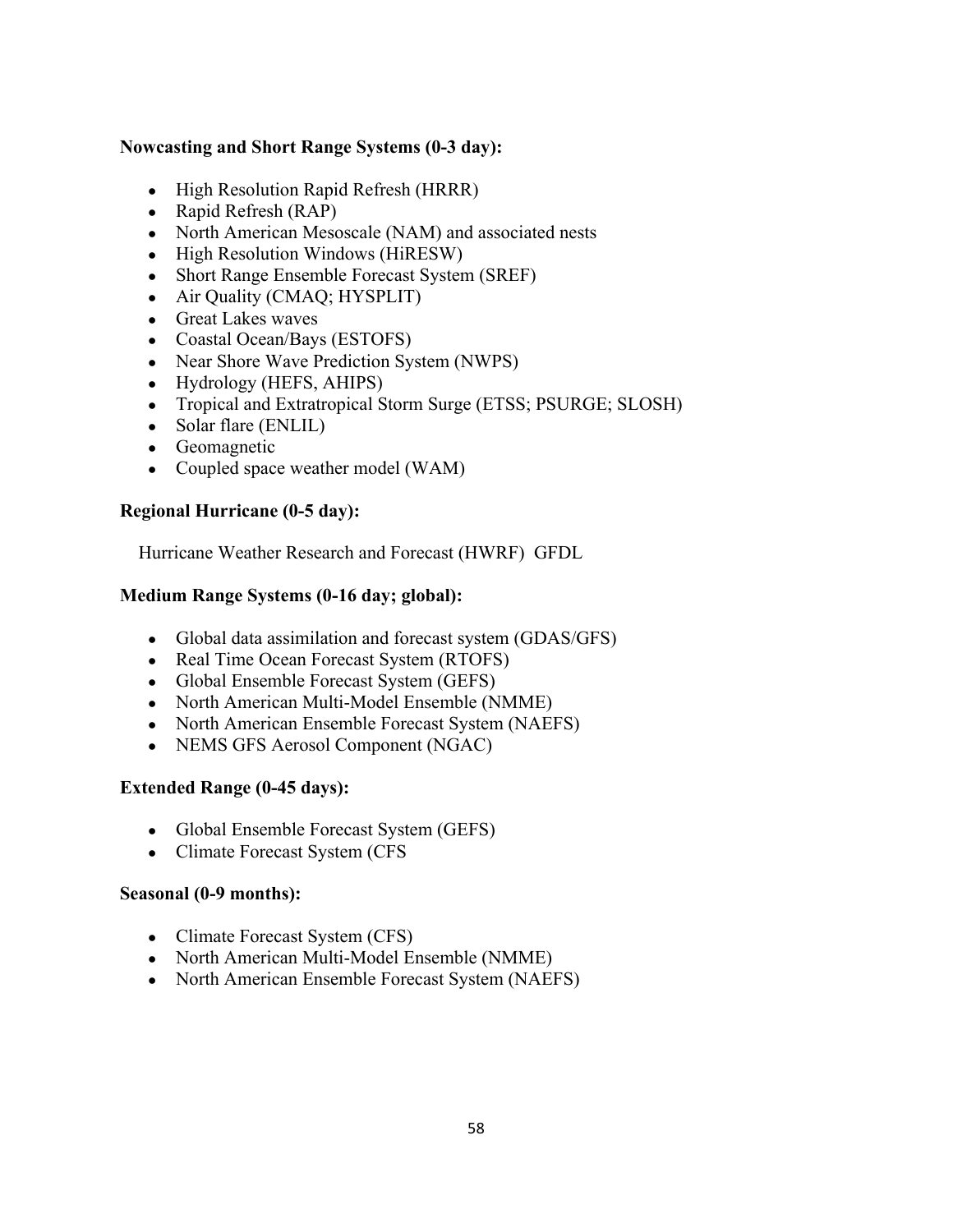# **Appendix II: Meeting Attendees**

| <b>UMAC</b> Member | Blumberg         | Alan              | <b>UCACN</b> ; Stevens Tech             |
|--------------------|------------------|-------------------|-----------------------------------------|
| <b>UMAC</b> Member | <b>Brown</b>     | Andy              | Met Office                              |
| <b>UMAC</b> Member | <b>Brunet</b>    | Gilbert           | UCACN; Environment Canada               |
| <b>UMAC</b> Member | Carr             | Fred              | UCACN; University of Oklahoma           |
| <b>UMAC</b> Member | Chassignet       | Eric              | FSU, Director, COAPS                    |
| <b>UMAC</b> Member | Doyle            | Jim               | NRL, Monterey                           |
| <b>UMAC</b> Member | Hamill           | Tom               | <b>NOAA/ESRL</b>                        |
| <b>UMAC</b> Member | Kinter           | Jim               | UCACN; COLA/GMU                         |
| <b>UMAC</b> Member | Kuo              | <b>Bill</b>       | UCACN; DTC; NCAR                        |
| <b>UMAC</b> Member | Tsengdar         | Lee               | UCACN; NASA HQ                          |
| <b>UMAC</b> Member | Mass             | Cliff             | University of Washington                |
| <b>UMAC</b> Member | Neilley          | Peter             | <b>UCACN</b> ; Weather Company          |
| <b>UMAC</b> Member | Peters-Lidard    | Christa           | NASA/GSFC                               |
| <b>UMAC</b> Member | Rood             | Ricky             | University of Michigan                  |
| Role               | <b>Last Name</b> | <b>First Name</b> | <b>Organizaton/Title (if available)</b> |
| Stakeholder        | Berchoff         | Don               | Americas and                            |
|                    |                  |                   | Transport,                              |
|                    |                  |                   | MetraWeather                            |
| Stakeholder        | <b>Bradford</b>  | <b>Steve</b>      | <b>FAA</b>                              |
| Stakeholder        | Craven           | Jeff              | <b>NWS Central Region SSD</b>           |
| Stakeholder        | DePodwin         | Dan               | AccuWeather                             |
| Stakeholder        | DeWitt           | Dave              | NOAA/NWS/NCEP/CPC                       |
| Stakeholder        | Dutton           | John              | Prescient Weather                       |
| Stakeholder        | Edman            | Andy              | NWS Western Region SSD                  |
| Stakeholder        | Eicher           | Rob               | <b>AMS Broadcaster Chair</b>            |
| Stakeholder        | Eleuterio        | Daniel            | ONR/ESPC 322MM/AG                       |
| Stakeholder        | Grimit           | Eric              | Vaisala                                 |
| Stakeholder        | Greybush         | Steven            | Penn State University                   |
| Stakeholder        | Grumm            | Rich              | <b>NOAA/NWS</b>                         |
| Stakeholder        | Hartman          | Rob               | HIC @ CNFRC                             |
| Stakeholder        | Jacobs           | Neil              | Panasonic Avionics Corporation          |
| Stakeholder        | Koval            | Joe               | The Weather Channel                     |
| Stakeholder        | Muzio            | Miles             | Media/NWA                               |
| Stakeholder        | Novak            | David             | <b>NCEP Weather Prediction Center</b>   |
| Stakeholder        | Ross             | Jeremy            | Prescient Weather                       |
| Stakeholder        | Ryan             | William           | Penn State University                   |
| Stakeholder        | Schneider        | <b>Russ</b>       | <b>NCEP Storm Prediction Center</b>     |
| <b>Role</b>        | <b>Last Name</b> | <b>First Name</b> | <b>Organizaton/Title (if available)</b> |
| Observer           | Auligne          | Tom               | <b>JCSDA/ESSIC</b>                      |
| Observer           | Carman           | Jessie            | NOAA/OAR/OAWS                           |
| Observer           | Cortinas         | John              | NOAA/OAR/OAQWS                          |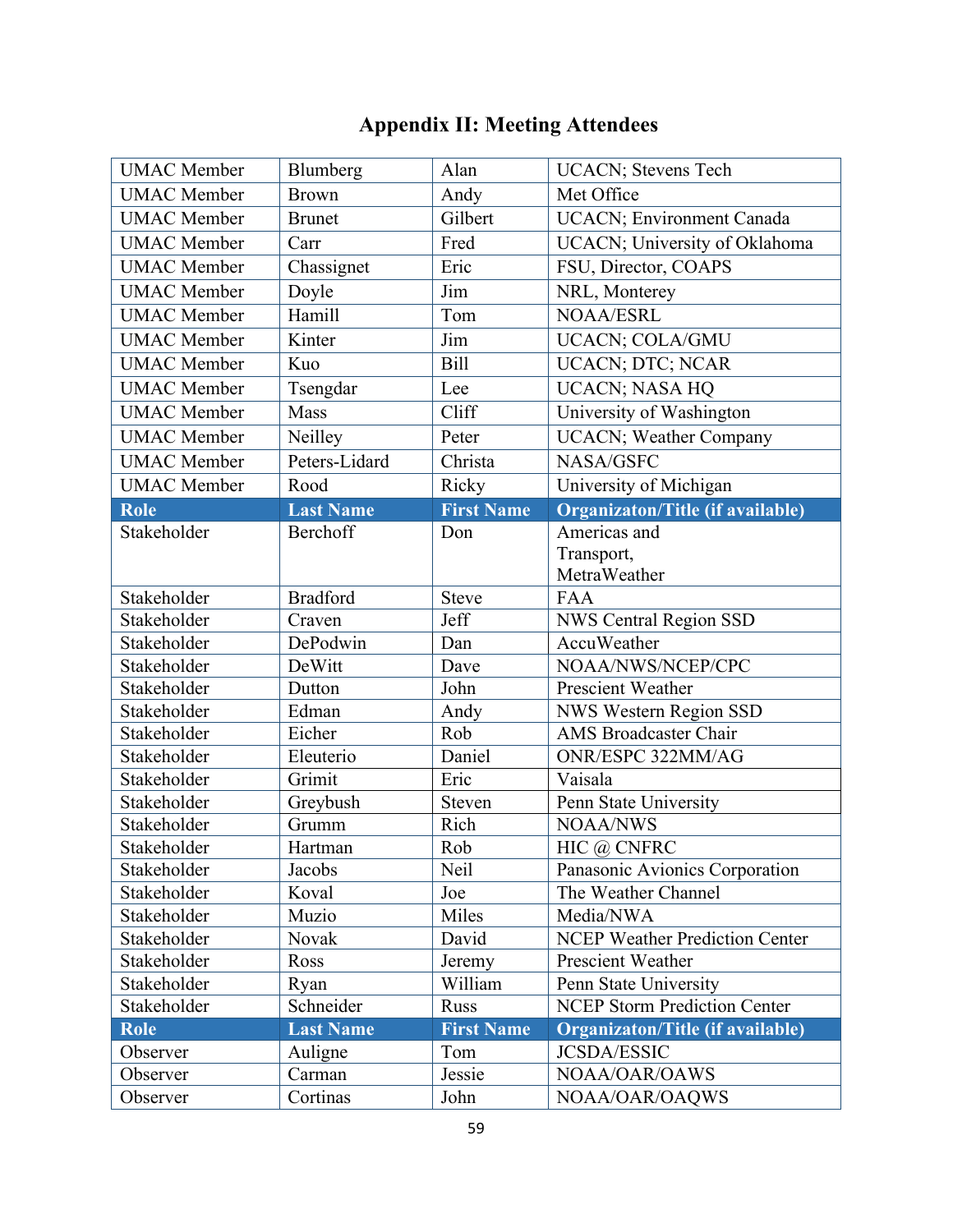| Fine<br><b>Steven</b><br>NOAA/OAR<br>Observer<br><b>Brian</b><br>Observer<br>Gross<br><b>NOAA/NWS</b><br>Higgins<br>NOAA/OAR/CPO<br>Observer<br>Wayne<br>NOAA/NWS/STI<br>Observer<br>Ji<br>Ming<br>Kain<br>Jack<br>NOAA/OAR/NSSL<br>Observer<br>Kelleher<br>Kevin<br>NOAA/OAR/ESRL/GSD<br>Observer<br>NOAA/NCEP/NCO<br>Observer<br>Kyger<br>Ben<br>William<br><b>NCEP</b><br>Observer<br>Lapenta<br>Michaud<br>NWS/CP<br>Observer<br>Dave<br>NOAA/NWS/COO<br>Observer<br>Murphy<br>Murphy<br>Shambaugh<br>Jamie<br>Observer<br><b>OAR</b><br>Ivanka<br>NOAA/NWS/STI<br>Observer<br>Stajner<br>Peter<br>Stone<br>Observer<br><b>NOAA/NOS</b><br>Toepfer<br>Fred<br>NOAA/NWS/STI<br>Observer<br>Warren<br>Observer<br><b>Steve</b><br><b>NOAA/NWS</b><br>Role<br><b>Last Name</b><br><b>First Name</b><br>Organizaton/Title (if available)<br>Alexander<br>Developer<br>OAR/ESRL/GSD<br>Curtus<br>Benjamin<br>Stan<br>OAR/ESRL/GSD<br>Developer<br>Pat<br>Developer<br><b>Burke</b><br><b>NOS</b><br>NWS/NCEP/EMC<br>Developer<br>Chawla<br>Arun<br><b>Brian</b><br>NWS/NWC<br>Developer<br>Cosgrove<br>Developer<br>Derber<br>NWS/NCEP/EMC; OAR/ESRL/PSD<br>John<br>Developer<br>Geoff<br>NWS/NCEP/EMC<br>DiMego<br>Developer<br>NWS/NCEP/EMC<br>Du<br>Jun<br>Ek<br>Mike<br>NWS/NCEP/EMC<br>Developer<br>Developer<br>Feyen<br>Jessie<br><b>NOS</b><br>NOAA/NWS/WPC/OPC<br>Developer<br>Gilbert<br>Kathryn<br><b>NCAR</b><br>Developer<br>Gochis<br>David<br>NCEP/EMC<br>Mark<br>Developer<br>Iredell<br>Pius<br><b>OAR/ARL</b><br>Lee<br>Developer<br>Avichal<br>Developer<br>Mehra<br>NWS/NCEP/EMC<br>Developer<br>Michalakes<br>NOAA/NCEP/EMC (IMSG)<br>John<br>Developer<br>Millward<br>George<br>NWS/NCEP/SWPC<br>Moorthi<br>Shrinivas<br>Developer<br><b>NOAA</b><br>Developer<br>Peroutka<br>NWS/OSTI<br>Matthew<br>Meteorological<br>Development Lab<br>NWS/NCEP/EMC<br>Pyle<br>Matt<br>Developer<br>Developer<br>NWS/NCEP/EMC<br>Saha<br>Suru<br>NWS/NCEP/EMC<br>Developer<br>Tallapragada<br>Vijay | Observer  | Farrar | Micheal | <b>NWS</b> |
|-------------------------------------------------------------------------------------------------------------------------------------------------------------------------------------------------------------------------------------------------------------------------------------------------------------------------------------------------------------------------------------------------------------------------------------------------------------------------------------------------------------------------------------------------------------------------------------------------------------------------------------------------------------------------------------------------------------------------------------------------------------------------------------------------------------------------------------------------------------------------------------------------------------------------------------------------------------------------------------------------------------------------------------------------------------------------------------------------------------------------------------------------------------------------------------------------------------------------------------------------------------------------------------------------------------------------------------------------------------------------------------------------------------------------------------------------------------------------------------------------------------------------------------------------------------------------------------------------------------------------------------------------------------------------------------------------------------------------------------------------------------------------------------------------------------------------------------------------------------------------------------------------------------------------------------------------------------------------------------------------------------|-----------|--------|---------|------------|
|                                                                                                                                                                                                                                                                                                                                                                                                                                                                                                                                                                                                                                                                                                                                                                                                                                                                                                                                                                                                                                                                                                                                                                                                                                                                                                                                                                                                                                                                                                                                                                                                                                                                                                                                                                                                                                                                                                                                                                                                             |           |        |         |            |
|                                                                                                                                                                                                                                                                                                                                                                                                                                                                                                                                                                                                                                                                                                                                                                                                                                                                                                                                                                                                                                                                                                                                                                                                                                                                                                                                                                                                                                                                                                                                                                                                                                                                                                                                                                                                                                                                                                                                                                                                             |           |        |         |            |
|                                                                                                                                                                                                                                                                                                                                                                                                                                                                                                                                                                                                                                                                                                                                                                                                                                                                                                                                                                                                                                                                                                                                                                                                                                                                                                                                                                                                                                                                                                                                                                                                                                                                                                                                                                                                                                                                                                                                                                                                             |           |        |         |            |
|                                                                                                                                                                                                                                                                                                                                                                                                                                                                                                                                                                                                                                                                                                                                                                                                                                                                                                                                                                                                                                                                                                                                                                                                                                                                                                                                                                                                                                                                                                                                                                                                                                                                                                                                                                                                                                                                                                                                                                                                             |           |        |         |            |
|                                                                                                                                                                                                                                                                                                                                                                                                                                                                                                                                                                                                                                                                                                                                                                                                                                                                                                                                                                                                                                                                                                                                                                                                                                                                                                                                                                                                                                                                                                                                                                                                                                                                                                                                                                                                                                                                                                                                                                                                             |           |        |         |            |
|                                                                                                                                                                                                                                                                                                                                                                                                                                                                                                                                                                                                                                                                                                                                                                                                                                                                                                                                                                                                                                                                                                                                                                                                                                                                                                                                                                                                                                                                                                                                                                                                                                                                                                                                                                                                                                                                                                                                                                                                             |           |        |         |            |
|                                                                                                                                                                                                                                                                                                                                                                                                                                                                                                                                                                                                                                                                                                                                                                                                                                                                                                                                                                                                                                                                                                                                                                                                                                                                                                                                                                                                                                                                                                                                                                                                                                                                                                                                                                                                                                                                                                                                                                                                             |           |        |         |            |
|                                                                                                                                                                                                                                                                                                                                                                                                                                                                                                                                                                                                                                                                                                                                                                                                                                                                                                                                                                                                                                                                                                                                                                                                                                                                                                                                                                                                                                                                                                                                                                                                                                                                                                                                                                                                                                                                                                                                                                                                             |           |        |         |            |
|                                                                                                                                                                                                                                                                                                                                                                                                                                                                                                                                                                                                                                                                                                                                                                                                                                                                                                                                                                                                                                                                                                                                                                                                                                                                                                                                                                                                                                                                                                                                                                                                                                                                                                                                                                                                                                                                                                                                                                                                             |           |        |         |            |
|                                                                                                                                                                                                                                                                                                                                                                                                                                                                                                                                                                                                                                                                                                                                                                                                                                                                                                                                                                                                                                                                                                                                                                                                                                                                                                                                                                                                                                                                                                                                                                                                                                                                                                                                                                                                                                                                                                                                                                                                             |           |        |         |            |
|                                                                                                                                                                                                                                                                                                                                                                                                                                                                                                                                                                                                                                                                                                                                                                                                                                                                                                                                                                                                                                                                                                                                                                                                                                                                                                                                                                                                                                                                                                                                                                                                                                                                                                                                                                                                                                                                                                                                                                                                             |           |        |         |            |
|                                                                                                                                                                                                                                                                                                                                                                                                                                                                                                                                                                                                                                                                                                                                                                                                                                                                                                                                                                                                                                                                                                                                                                                                                                                                                                                                                                                                                                                                                                                                                                                                                                                                                                                                                                                                                                                                                                                                                                                                             |           |        |         |            |
|                                                                                                                                                                                                                                                                                                                                                                                                                                                                                                                                                                                                                                                                                                                                                                                                                                                                                                                                                                                                                                                                                                                                                                                                                                                                                                                                                                                                                                                                                                                                                                                                                                                                                                                                                                                                                                                                                                                                                                                                             |           |        |         |            |
|                                                                                                                                                                                                                                                                                                                                                                                                                                                                                                                                                                                                                                                                                                                                                                                                                                                                                                                                                                                                                                                                                                                                                                                                                                                                                                                                                                                                                                                                                                                                                                                                                                                                                                                                                                                                                                                                                                                                                                                                             |           |        |         |            |
|                                                                                                                                                                                                                                                                                                                                                                                                                                                                                                                                                                                                                                                                                                                                                                                                                                                                                                                                                                                                                                                                                                                                                                                                                                                                                                                                                                                                                                                                                                                                                                                                                                                                                                                                                                                                                                                                                                                                                                                                             |           |        |         |            |
|                                                                                                                                                                                                                                                                                                                                                                                                                                                                                                                                                                                                                                                                                                                                                                                                                                                                                                                                                                                                                                                                                                                                                                                                                                                                                                                                                                                                                                                                                                                                                                                                                                                                                                                                                                                                                                                                                                                                                                                                             |           |        |         |            |
|                                                                                                                                                                                                                                                                                                                                                                                                                                                                                                                                                                                                                                                                                                                                                                                                                                                                                                                                                                                                                                                                                                                                                                                                                                                                                                                                                                                                                                                                                                                                                                                                                                                                                                                                                                                                                                                                                                                                                                                                             |           |        |         |            |
|                                                                                                                                                                                                                                                                                                                                                                                                                                                                                                                                                                                                                                                                                                                                                                                                                                                                                                                                                                                                                                                                                                                                                                                                                                                                                                                                                                                                                                                                                                                                                                                                                                                                                                                                                                                                                                                                                                                                                                                                             |           |        |         |            |
|                                                                                                                                                                                                                                                                                                                                                                                                                                                                                                                                                                                                                                                                                                                                                                                                                                                                                                                                                                                                                                                                                                                                                                                                                                                                                                                                                                                                                                                                                                                                                                                                                                                                                                                                                                                                                                                                                                                                                                                                             |           |        |         |            |
|                                                                                                                                                                                                                                                                                                                                                                                                                                                                                                                                                                                                                                                                                                                                                                                                                                                                                                                                                                                                                                                                                                                                                                                                                                                                                                                                                                                                                                                                                                                                                                                                                                                                                                                                                                                                                                                                                                                                                                                                             |           |        |         |            |
|                                                                                                                                                                                                                                                                                                                                                                                                                                                                                                                                                                                                                                                                                                                                                                                                                                                                                                                                                                                                                                                                                                                                                                                                                                                                                                                                                                                                                                                                                                                                                                                                                                                                                                                                                                                                                                                                                                                                                                                                             |           |        |         |            |
|                                                                                                                                                                                                                                                                                                                                                                                                                                                                                                                                                                                                                                                                                                                                                                                                                                                                                                                                                                                                                                                                                                                                                                                                                                                                                                                                                                                                                                                                                                                                                                                                                                                                                                                                                                                                                                                                                                                                                                                                             |           |        |         |            |
|                                                                                                                                                                                                                                                                                                                                                                                                                                                                                                                                                                                                                                                                                                                                                                                                                                                                                                                                                                                                                                                                                                                                                                                                                                                                                                                                                                                                                                                                                                                                                                                                                                                                                                                                                                                                                                                                                                                                                                                                             |           |        |         |            |
|                                                                                                                                                                                                                                                                                                                                                                                                                                                                                                                                                                                                                                                                                                                                                                                                                                                                                                                                                                                                                                                                                                                                                                                                                                                                                                                                                                                                                                                                                                                                                                                                                                                                                                                                                                                                                                                                                                                                                                                                             |           |        |         |            |
|                                                                                                                                                                                                                                                                                                                                                                                                                                                                                                                                                                                                                                                                                                                                                                                                                                                                                                                                                                                                                                                                                                                                                                                                                                                                                                                                                                                                                                                                                                                                                                                                                                                                                                                                                                                                                                                                                                                                                                                                             |           |        |         |            |
|                                                                                                                                                                                                                                                                                                                                                                                                                                                                                                                                                                                                                                                                                                                                                                                                                                                                                                                                                                                                                                                                                                                                                                                                                                                                                                                                                                                                                                                                                                                                                                                                                                                                                                                                                                                                                                                                                                                                                                                                             |           |        |         |            |
|                                                                                                                                                                                                                                                                                                                                                                                                                                                                                                                                                                                                                                                                                                                                                                                                                                                                                                                                                                                                                                                                                                                                                                                                                                                                                                                                                                                                                                                                                                                                                                                                                                                                                                                                                                                                                                                                                                                                                                                                             |           |        |         |            |
|                                                                                                                                                                                                                                                                                                                                                                                                                                                                                                                                                                                                                                                                                                                                                                                                                                                                                                                                                                                                                                                                                                                                                                                                                                                                                                                                                                                                                                                                                                                                                                                                                                                                                                                                                                                                                                                                                                                                                                                                             |           |        |         |            |
|                                                                                                                                                                                                                                                                                                                                                                                                                                                                                                                                                                                                                                                                                                                                                                                                                                                                                                                                                                                                                                                                                                                                                                                                                                                                                                                                                                                                                                                                                                                                                                                                                                                                                                                                                                                                                                                                                                                                                                                                             |           |        |         |            |
|                                                                                                                                                                                                                                                                                                                                                                                                                                                                                                                                                                                                                                                                                                                                                                                                                                                                                                                                                                                                                                                                                                                                                                                                                                                                                                                                                                                                                                                                                                                                                                                                                                                                                                                                                                                                                                                                                                                                                                                                             |           |        |         |            |
|                                                                                                                                                                                                                                                                                                                                                                                                                                                                                                                                                                                                                                                                                                                                                                                                                                                                                                                                                                                                                                                                                                                                                                                                                                                                                                                                                                                                                                                                                                                                                                                                                                                                                                                                                                                                                                                                                                                                                                                                             |           |        |         |            |
|                                                                                                                                                                                                                                                                                                                                                                                                                                                                                                                                                                                                                                                                                                                                                                                                                                                                                                                                                                                                                                                                                                                                                                                                                                                                                                                                                                                                                                                                                                                                                                                                                                                                                                                                                                                                                                                                                                                                                                                                             |           |        |         |            |
|                                                                                                                                                                                                                                                                                                                                                                                                                                                                                                                                                                                                                                                                                                                                                                                                                                                                                                                                                                                                                                                                                                                                                                                                                                                                                                                                                                                                                                                                                                                                                                                                                                                                                                                                                                                                                                                                                                                                                                                                             |           |        |         |            |
|                                                                                                                                                                                                                                                                                                                                                                                                                                                                                                                                                                                                                                                                                                                                                                                                                                                                                                                                                                                                                                                                                                                                                                                                                                                                                                                                                                                                                                                                                                                                                                                                                                                                                                                                                                                                                                                                                                                                                                                                             |           |        |         |            |
|                                                                                                                                                                                                                                                                                                                                                                                                                                                                                                                                                                                                                                                                                                                                                                                                                                                                                                                                                                                                                                                                                                                                                                                                                                                                                                                                                                                                                                                                                                                                                                                                                                                                                                                                                                                                                                                                                                                                                                                                             |           |        |         |            |
|                                                                                                                                                                                                                                                                                                                                                                                                                                                                                                                                                                                                                                                                                                                                                                                                                                                                                                                                                                                                                                                                                                                                                                                                                                                                                                                                                                                                                                                                                                                                                                                                                                                                                                                                                                                                                                                                                                                                                                                                             |           |        |         |            |
|                                                                                                                                                                                                                                                                                                                                                                                                                                                                                                                                                                                                                                                                                                                                                                                                                                                                                                                                                                                                                                                                                                                                                                                                                                                                                                                                                                                                                                                                                                                                                                                                                                                                                                                                                                                                                                                                                                                                                                                                             |           |        |         |            |
|                                                                                                                                                                                                                                                                                                                                                                                                                                                                                                                                                                                                                                                                                                                                                                                                                                                                                                                                                                                                                                                                                                                                                                                                                                                                                                                                                                                                                                                                                                                                                                                                                                                                                                                                                                                                                                                                                                                                                                                                             |           |        |         |            |
|                                                                                                                                                                                                                                                                                                                                                                                                                                                                                                                                                                                                                                                                                                                                                                                                                                                                                                                                                                                                                                                                                                                                                                                                                                                                                                                                                                                                                                                                                                                                                                                                                                                                                                                                                                                                                                                                                                                                                                                                             |           |        |         |            |
|                                                                                                                                                                                                                                                                                                                                                                                                                                                                                                                                                                                                                                                                                                                                                                                                                                                                                                                                                                                                                                                                                                                                                                                                                                                                                                                                                                                                                                                                                                                                                                                                                                                                                                                                                                                                                                                                                                                                                                                                             |           |        |         |            |
|                                                                                                                                                                                                                                                                                                                                                                                                                                                                                                                                                                                                                                                                                                                                                                                                                                                                                                                                                                                                                                                                                                                                                                                                                                                                                                                                                                                                                                                                                                                                                                                                                                                                                                                                                                                                                                                                                                                                                                                                             |           |        |         |            |
|                                                                                                                                                                                                                                                                                                                                                                                                                                                                                                                                                                                                                                                                                                                                                                                                                                                                                                                                                                                                                                                                                                                                                                                                                                                                                                                                                                                                                                                                                                                                                                                                                                                                                                                                                                                                                                                                                                                                                                                                             | Developer | Taylor | Arthur  | <b>NWS</b> |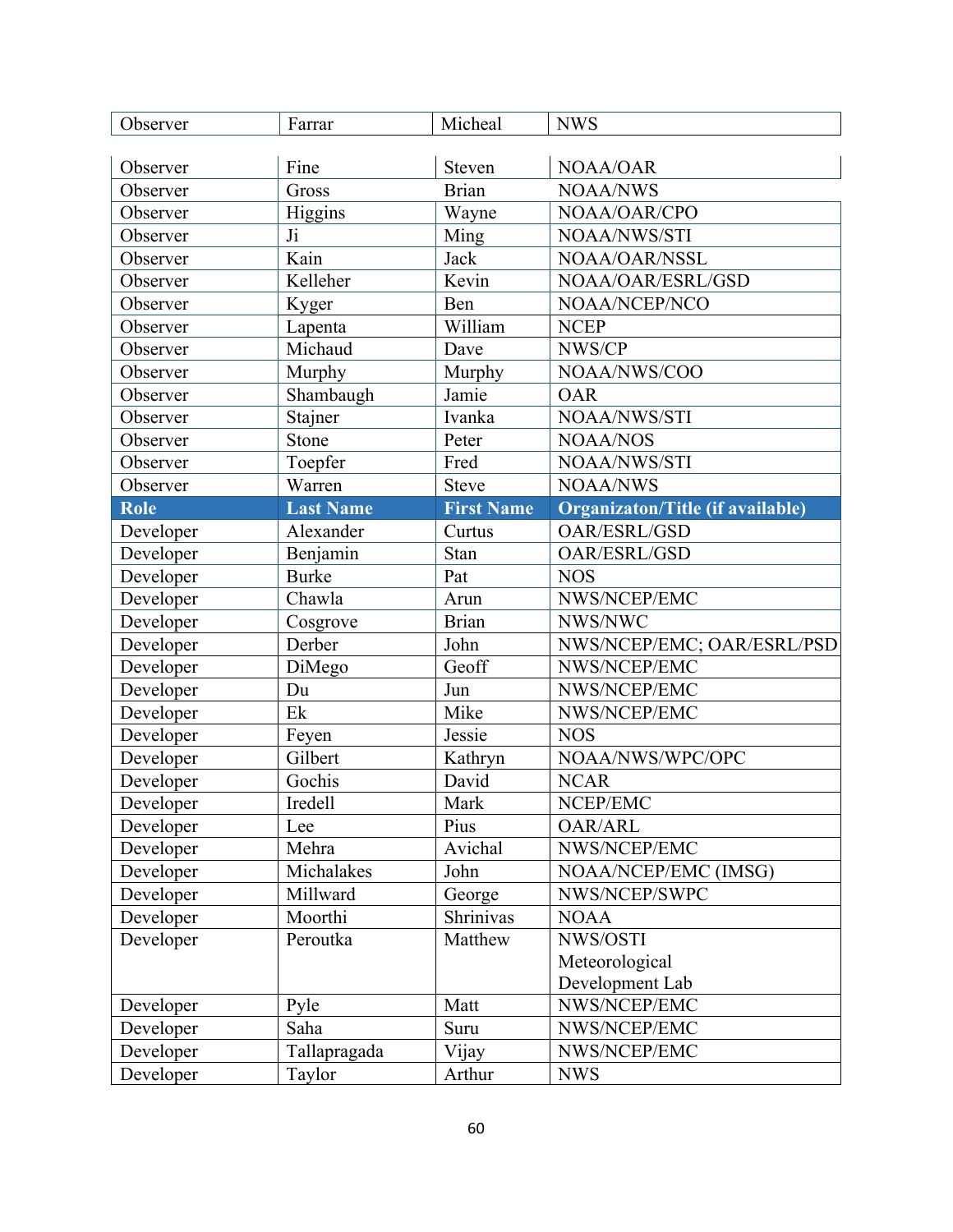| Developer | Van der    | Andre        | NWS/NCEP/EMC      |
|-----------|------------|--------------|-------------------|
|           | Westhuysen |              |                   |
| Developer | Viereck    | Rodney       | NWS/NCEP/SWPC-EMC |
| Developer | Weygandt   | <b>Steve</b> | OAR/ESRL/GSD      |

| Developer | Wicker   | Lou     | <b>OAR/NSSL</b>     |
|-----------|----------|---------|---------------------|
| Developer | Whitaker | Jeff    | <b>OAR/ESRL/PSD</b> |
| Developer | Zhu      | Yuejian | NWS/NCEP/EMC        |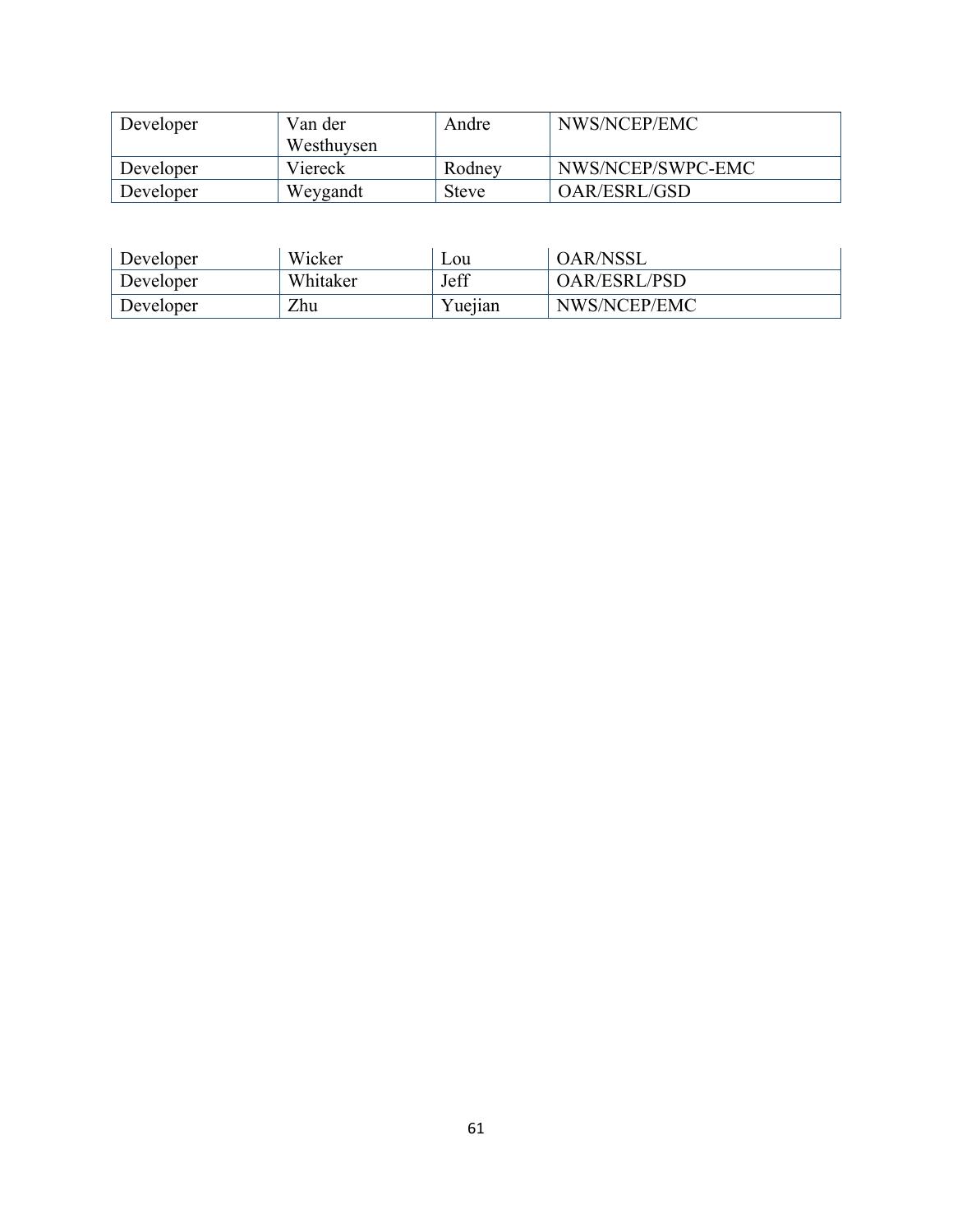# **Appendix III: UMAC Meeting Agenda**

| Tuesday, August 4, 2015<br>Note: the links following a topic are associated with background materials for that topic |                                                                                                            |                                                      |  |
|----------------------------------------------------------------------------------------------------------------------|------------------------------------------------------------------------------------------------------------|------------------------------------------------------|--|
| <b>Time</b>                                                                                                          | <b>Topic</b>                                                                                               | Presenter(s)                                         |  |
| 0800-<br>0830                                                                                                        | <b>Registration</b>                                                                                        |                                                      |  |
| 0830-<br>0845                                                                                                        | <b>Welcome and NCWCP Logistics</b>                                                                         | <b>Bill Lapenta (NCEP) and</b><br>Kendra Greb (UCAR) |  |
| 0845-<br>0900                                                                                                        | <b>Opening Statements from the UMAC</b><br><b>Co-Chairs</b>                                                | <b>Fred Carr and Ricky Rood</b>                      |  |
| 0900-<br>0930                                                                                                        | <b>Introductions; Meeting</b><br><b>Purpose, Expectations and</b><br><b>Outcomes</b>                       | <b>Bill Lapenta (NCEP)</b>                           |  |
| 0930-<br>0945                                                                                                        | <b>FY16 Production Suite plans</b>                                                                         | <b>Rebecca Cosgrove</b><br>(NWS/NCEP/CO)             |  |
| 0945-<br>1000                                                                                                        | <b>NOAA Operational and R&amp;D</b><br><b>Computing Plans</b>                                              | <b>Brian Gross (NOAA/OCIO)</b>                       |  |
| 1000-<br>1030                                                                                                        | <b>BREAK</b>                                                                                               |                                                      |  |
| 1030-<br>1130                                                                                                        | Each invited stakeholder will be given 3<br>minutes to provide Production Suite<br>high-level requirements | <b>All Invited Stakeholders</b>                      |  |
| 1130-<br>1200                                                                                                        | <b>Discussion, Question and Answer</b><br>session with Stakeholders--UMAC &<br><b>Modelers</b>             | <b>UMAC; Stakeholders</b><br>and Modelers            |  |
| 1200-<br>1300                                                                                                        | <b>LUNCH</b>                                                                                               |                                                      |  |
| 1300-<br>1315                                                                                                        | <b>Earth System Prediction Capability</b>                                                                  | <b>Jessie Carman</b><br>(OAR/OARO/OWAQ)              |  |
| 1315-<br>1330                                                                                                        | <b>Next Generation Global Prediction</b><br><b>System (NGGPS) Overview</b>                                 | <b>Fred Toepfer (NWS/STI)</b>                        |  |
|                                                                                                                      | NGGPS: Next-Generation Global Prediction System, Components and Models                                     |                                                      |  |
| 1330-<br>1345                                                                                                        | <b>Impact of NGGPS on GFS Evolution</b>                                                                    | Hendrik Tolman (NWS/EMC)                             |  |
|                                                                                                                      | <b>Transition to Operations</b>                                                                            |                                                      |  |
| 1345-<br>1430                                                                                                        | Discussion, Q&A                                                                                            | <b>UMAC</b> Lead                                     |  |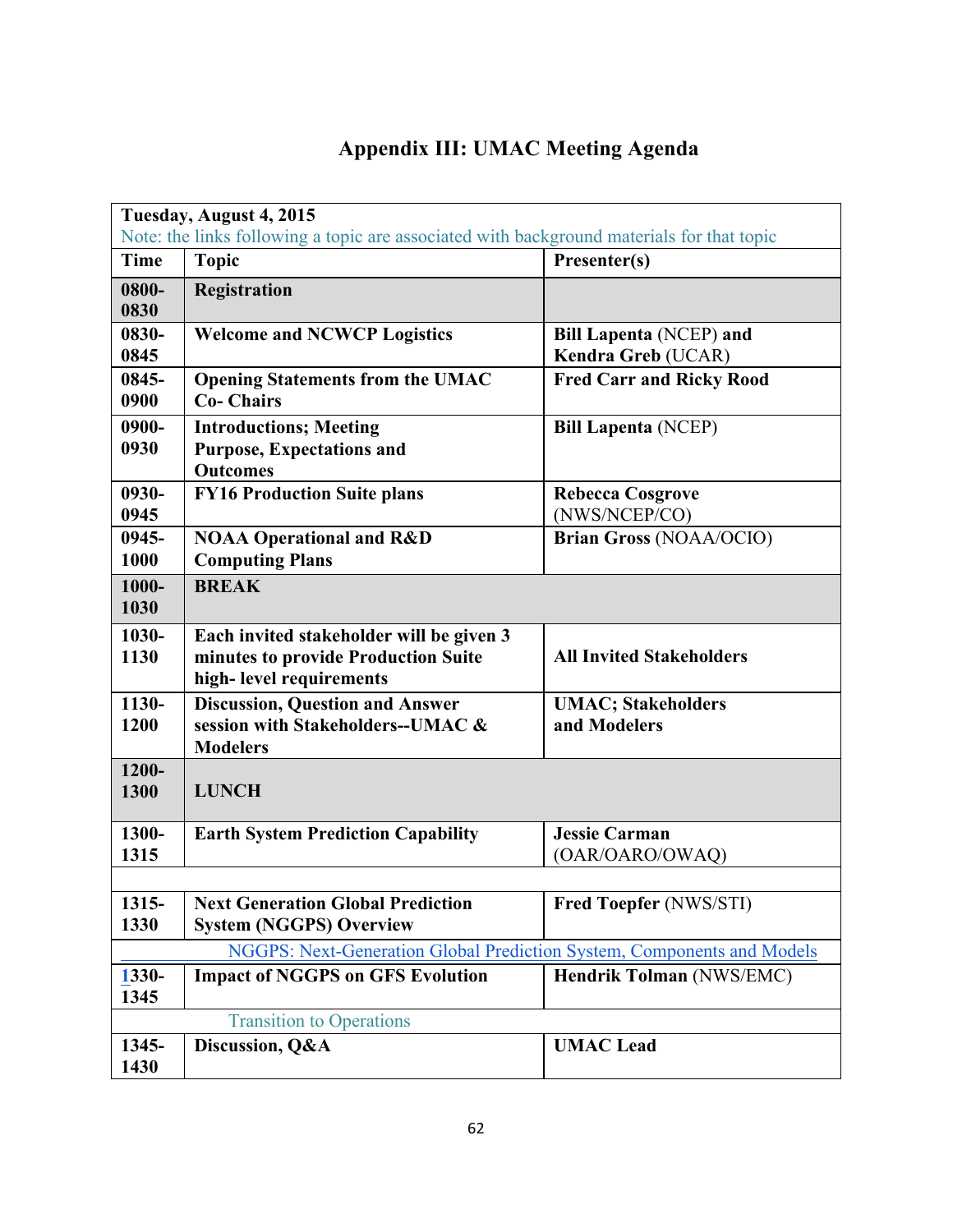| $1430 -$<br>$\vert$ 1500 | <b>BREAK</b>                               |                              |
|--------------------------|--------------------------------------------|------------------------------|
| 1500-<br>1515            | <b>Global Model Development Priorities</b> | Vijay Tallapragada (NWS/EMC) |

|                  | GFS: Global Forecast System, Description and Plan                            |                                                           |
|------------------|------------------------------------------------------------------------------|-----------------------------------------------------------|
|                  | <b>NGAC: Aerosols, Overview</b>                                              |                                                           |
|                  | <b>NGAC: Aerosols, References</b>                                            |                                                           |
|                  | <b>NGAC: NEMS GFS Aerosol Component</b>                                      |                                                           |
| $1515 -$<br>1530 | <b>Global Data Assimilation Priorities</b>                                   | John Derber (NWS/EMC) and<br>Jeff Whitaker (OAR/ESRL/PSD) |
|                  | GFS: Global Forecast System, Description and Plan                            |                                                           |
| 1530-<br>1545    | <b>Whole Atmosphere for Space Weather</b>                                    | <b>Rodney Viereck</b><br>(NWS/SWPC/SWSB)                  |
|                  | Space Weather: Model and Plans<br>Space Weather: Geospace Model<br>Selection |                                                           |
| 1545-<br>1600    | Discussion; Q&A                                                              | <b>UMAC</b> Lead                                          |
| 1600-<br>1615    | <b>Global Ensemble Strategy</b>                                              | <b>Yuejian Zhu (NWS/EMC)</b>                              |
|                  | GEFS: Global Ensemble Forecast System, Description                           |                                                           |
|                  | <b>NAEFS: North America Ensemble Forecast, Description</b>                   |                                                           |
| $1615 -$<br>1630 | Coupled Modeling for Weeks 3 & 4                                             | Yuejian Zhu (NWS/EMC) and<br>Suru Saha (NWS/EMC)          |
|                  | GEFS: Global Ensemble Forecast System, Description                           |                                                           |
|                  | CFSV2: Climate Forecast System, Model and Plans                              |                                                           |
| 1630-<br>1645    | <b>Coupled Modeling for Seasonal</b><br>to Interannual                       | Suru Saha (NWS/EMC)                                       |
|                  | CFSV2: Climate Forecast System, Model and Plans                              |                                                           |
|                  | CFSV2: Climate Forecast System Forecast Performance                          |                                                           |
|                  | CFSV2: Climate Forecast System Retrospective Forecast Evaluation             |                                                           |
| $1645 -$<br>1700 | <b>Seasonal to Interannual multi-</b><br>model approach                      | Jin Huang (NWS/CPC) and<br>Yuejian Zhu (NWS/EMC)          |
|                  | NMME: National Multi-Model Ensemble, Description and Plans                   |                                                           |
| 1700-<br>1715    | Discussion; Q&A                                                              | <b>UMAC</b> Lead                                          |
| 1715-<br>1800    | <b>UMAC Executive Session</b>                                                |                                                           |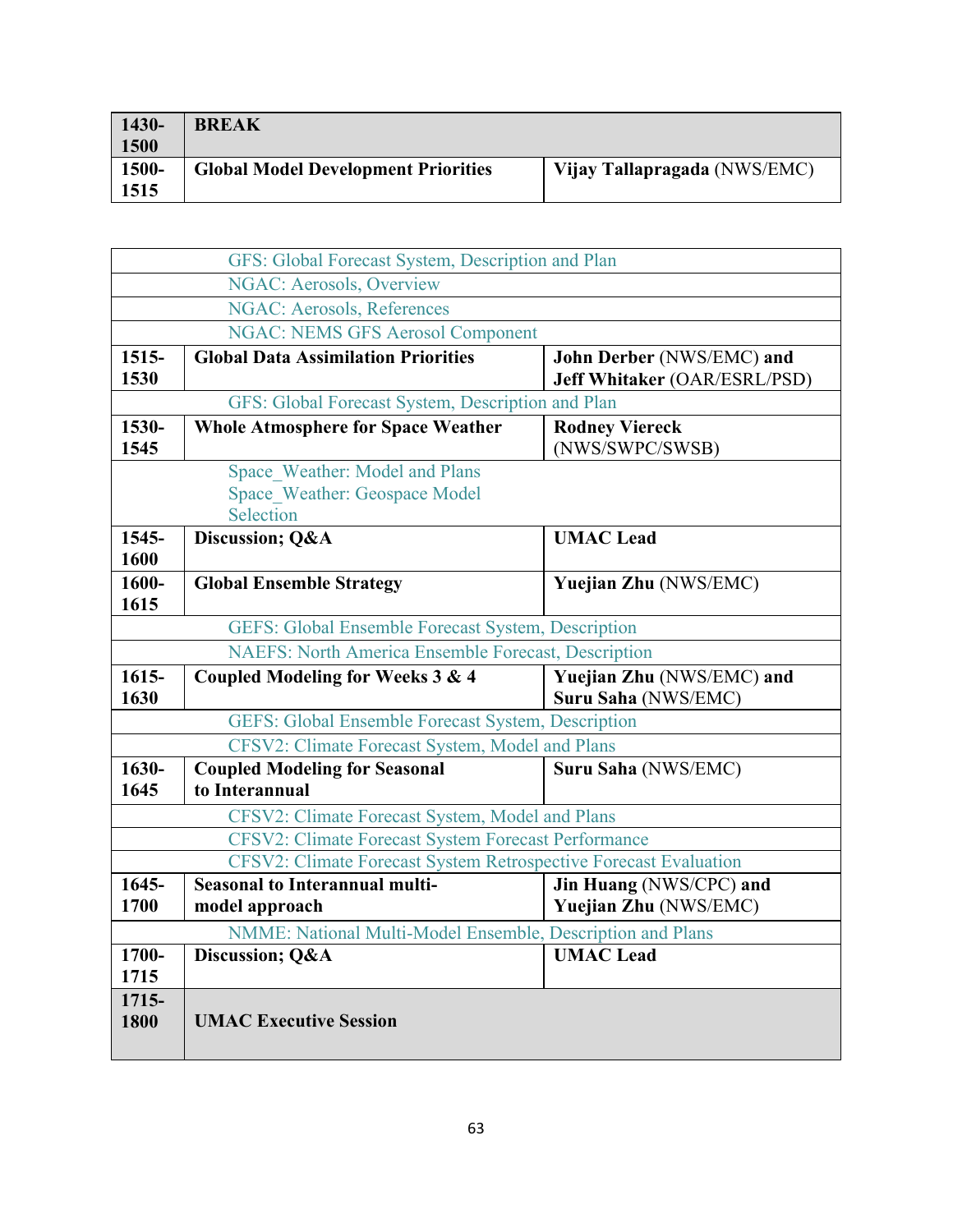| Wednesday, August 5, 2015                                |                                                                                           |                                |  |
|----------------------------------------------------------|-------------------------------------------------------------------------------------------|--------------------------------|--|
|                                                          | Note: the links following a topic are associated with background materials for that topic |                                |  |
| <b>Time</b>                                              | <b>Topic</b>                                                                              | Presenter(s)                   |  |
| 0800-                                                    | <b>COFFEE</b>                                                                             |                                |  |
| 0830                                                     |                                                                                           |                                |  |
| 0830-                                                    | <b>Global Ocean Modeling Strategy</b>                                                     | <b>Avichal Mehra (NWS/EMC)</b> |  |
| 0845                                                     |                                                                                           |                                |  |
| RTOFS: Real-Time Ocean Forecast System, Status and Plans |                                                                                           |                                |  |

| 0845-<br>0900    | Sea ice modeling                                                   | <b>Bob Grumbine (NWS/EMC)</b>                                                                |
|------------------|--------------------------------------------------------------------|----------------------------------------------------------------------------------------------|
|                  | KISS: Sea Ice (CICE), Plan                                         |                                                                                              |
| 0900-<br>0915    | Discussion; Q&A                                                    | <b>UMAC</b> Lead                                                                             |
| 0915-<br>0930    | <b>Global and Regional Wave</b><br>Guidance                        | Arun Chawla (NWS/EMC), Henrique Alves<br>(NWS/EMC) and Andre Van der Westhuysen<br>(NWS/EMC) |
|                  | <b>NWPS: Wave Prediction, Model and Plans</b>                      |                                                                                              |
|                  | Waves Suite: Model and Plans                                       |                                                                                              |
| 0930-            | <b>Coastal and Bay requirements</b>                                | Pat Burke (NOS)                                                                              |
| 0945             | and plans                                                          |                                                                                              |
|                  |                                                                    | NOS - OFS: Ocean Operational Forecast System, Description of Products                        |
|                  |                                                                    | NOS - OFS: Ocean Operational Forecast System, Description and Plans                          |
| $0945 -$<br>1000 | Discussion; Q&A                                                    | <b>UMAC</b> Lead                                                                             |
| 1000-<br>1030    | <b>BREAK</b>                                                       |                                                                                              |
| 1030-            | <b>NOAA Environmental Modeling</b>                                 | Mark Iredell (NWS/EMC)                                                                       |
| 1045             | <b>System Infrastructure</b>                                       |                                                                                              |
|                  | <b>NEMS: Overarching System from NGGPS Meeting</b>                 |                                                                                              |
| 1045-<br>1100    | <b>NEMS and NGGPS Integration</b>                                  | <b>Hendrik Tolman (NWS/EMC)</b>                                                              |
|                  |                                                                    |                                                                                              |
|                  |                                                                    |                                                                                              |
| 1100-<br>1115    | Discussion; Q&A                                                    | <b>UMAC</b> Lead                                                                             |
| 1115-<br>1130    | <b>Requirements for hurricane</b><br>track and intensity guidance  | Vijay Tallapragada (NWS/EMC)                                                                 |
|                  | <b>HWRF: Model and Plans</b>                                       |                                                                                              |
| 1130-<br>1145    | <b>Examination of Nesting</b><br><b>Requirements for CONUS and</b> | Vijay Tallapragada (NWS/EMC), Geoff<br>DiMego (NWS/EMC) and Stan Benjamin                    |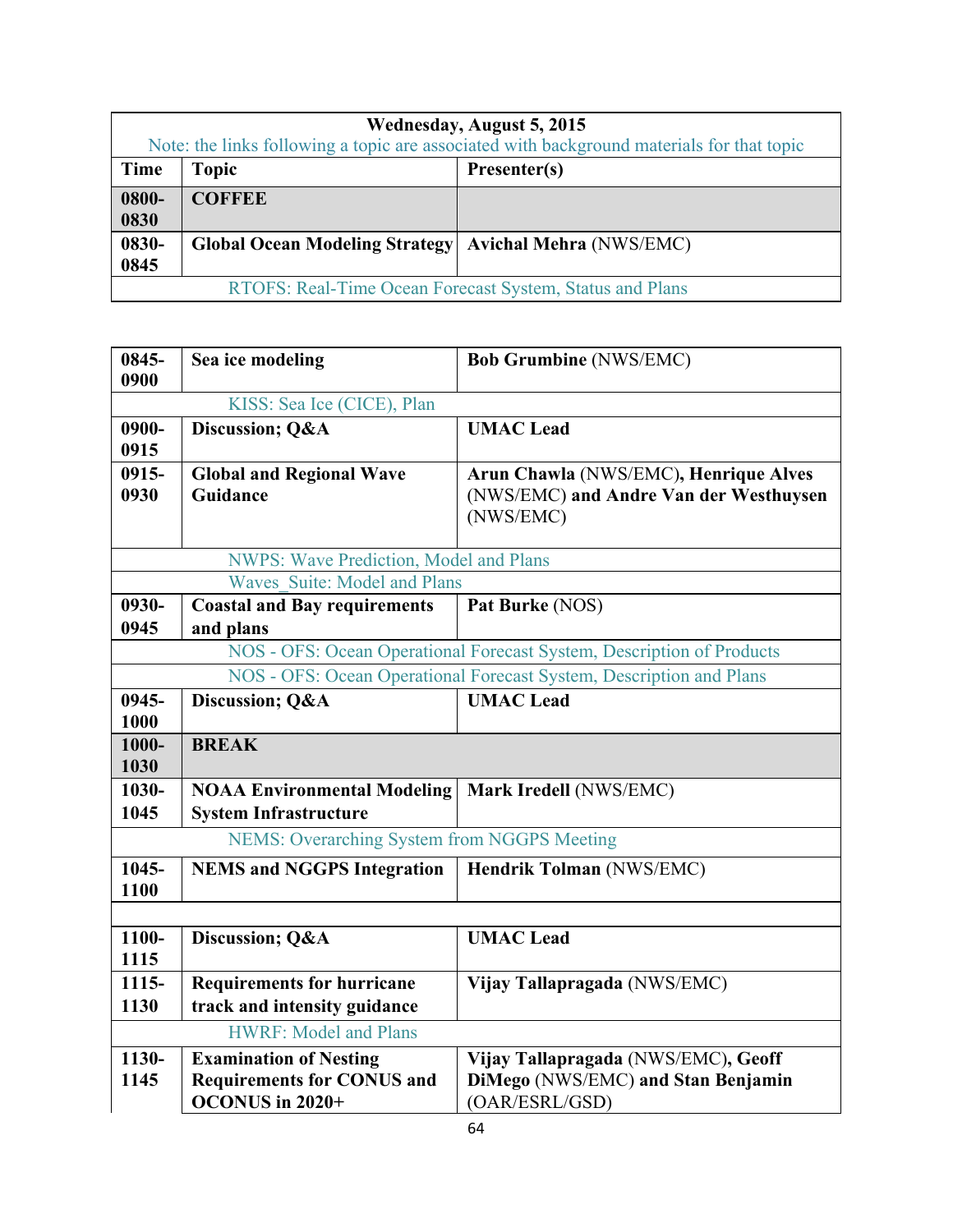| NGGPS: Nested Grids from NGGPS Meeting   |                                                                                                                                                         |                  |  |
|------------------------------------------|---------------------------------------------------------------------------------------------------------------------------------------------------------|------------------|--|
| 1145-<br>1200                            | Discussion; Q&A                                                                                                                                         | <b>UMAC</b> Lead |  |
| 1200-<br><b>1300</b>                     | <b>LUNCH</b>                                                                                                                                            |                  |  |
| 1300-<br>1315                            | <b>Evolution and Priorities for</b><br>Geoff DiMego (NWS/EMC) and Stan<br>Benjamin (OAR/ESRL/GSD)<br><b>OCONUS and CONUS</b><br><b>Guidance Systems</b> |                  |  |
| Regional: NAM, HiResW, SREF, Description |                                                                                                                                                         |                  |  |
| RTMA and URMA: Mesoscale Assimilation    |                                                                                                                                                         |                  |  |

| 1315-                                                                                       | Development of a                                        | Lou Wicker (OAR/NSSL), Stan                                       |  |
|---------------------------------------------------------------------------------------------|---------------------------------------------------------|-------------------------------------------------------------------|--|
| 1330                                                                                        | convective permitting                                   | Benjamin (OAR/ESRL/GSD) and Geoff                                 |  |
|                                                                                             | <b>OCONUS and CONUS</b>                                 | DiMego (NWS/EMC)                                                  |  |
|                                                                                             | ensemble system                                         |                                                                   |  |
|                                                                                             | WoF: Warning on Forecast, Configuration                 |                                                                   |  |
|                                                                                             | WoF: Warning on Forecast, Vision                        |                                                                   |  |
| 1330-<br>1345                                                                               | Discussion; Q&A                                         | <b>UMAC</b> Lead                                                  |  |
| 1345-<br>1400                                                                               | <b>Dispersion Modeling</b>                              | Ariel Stein (OAR/ARL)                                             |  |
|                                                                                             |                                                         | NAQFC: National Air Quality Forecast Capability, Operations       |  |
| 1400-<br>1415                                                                               | <b>Air Quality</b>                                      | Pius Lee(OAR/ARL)                                                 |  |
|                                                                                             |                                                         | NAQFC: National Air Quality Forecast Capability, Operations       |  |
| 1415-                                                                                       | Discussion; Q&A                                         | <b>UMAC</b> Lead                                                  |  |
| 1430                                                                                        |                                                         |                                                                   |  |
| 1430-<br>1500                                                                               | <b>BREAK</b>                                            |                                                                   |  |
| 1500-                                                                                       | <b>Extratropical Storm Surge</b>                        | Jessie Feyen (NOS/OCS/CSDL/CMMB)                                  |  |
| 1515                                                                                        | <b>Modeling</b>                                         |                                                                   |  |
|                                                                                             |                                                         | ESTOFS: Extratropical Storm Surge, Atlantic and Gulf, Description |  |
|                                                                                             | ESTOFS: Extratropical Storm Surge, Pacific, Description |                                                                   |  |
|                                                                                             | ESTOFS: Extratropical Storm Surge, Pacific, Evaluation  |                                                                   |  |
| $1515 -$                                                                                    | <b>Probabilistic Storm Surge</b>                        | <b>Author Taylor (NWS/STI/DSB)</b>                                |  |
| 1530                                                                                        | <b>Modeling</b>                                         |                                                                   |  |
| SSR: Storm Surge Roadmap, Model Descriptions (ADCIRC, ESTOFS,<br>ETSS, HSSOFS, SLOSH, NWPS) |                                                         |                                                                   |  |
|                                                                                             | SSR: Storm Surge Roadmap, Plan                          |                                                                   |  |
| HSSOFS: Hurricane Storm Surge, Development and Testing Description                          |                                                         |                                                                   |  |
| HSSOFS: Hurricane Storm Surge, Development and Evaluation                                   |                                                         |                                                                   |  |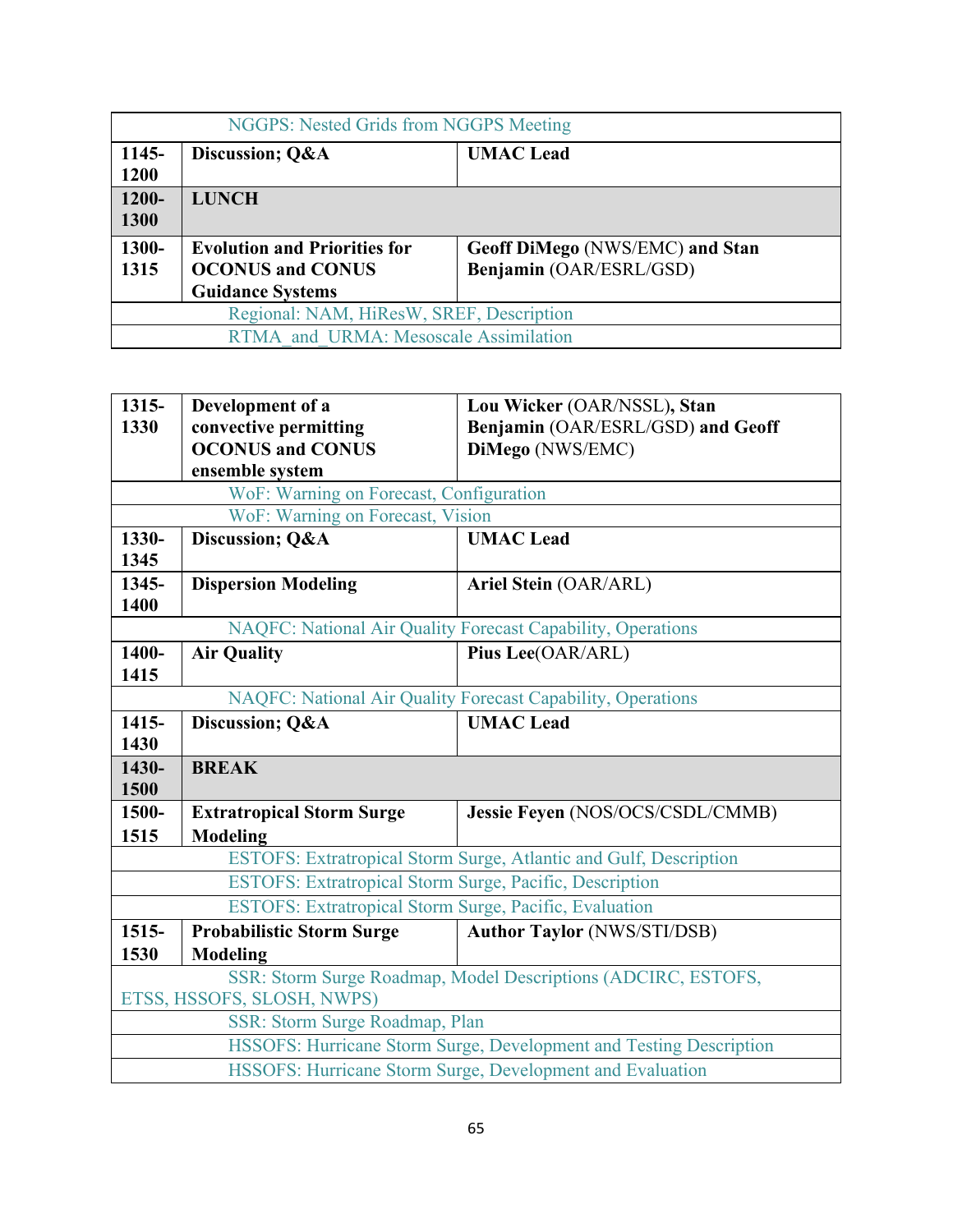| 1530-    | Discussion; O&A                                    | <b>UMAC</b> Lead                |
|----------|----------------------------------------------------|---------------------------------|
| 1545     |                                                    |                                 |
| 1545-    | <b>National Water Center</b>                       | <b>Brian Cosgrove (NWS/NWC)</b> |
| 1600     | <b>Hydrologic Modeling Strategy</b>                |                                 |
|          | <b>WRF</b> Hydro: Description Plans                |                                 |
|          | <b>WRF</b> Hydro: Technical Description            |                                 |
| 1600-    | <b>Off Line Land Modeling</b>                      | Mike Ek (NWS/EMC)               |
| 1615     |                                                    |                                 |
|          | <b>NLDAS</b> : Land Data Assimilation, Description |                                 |
|          | <b>NGGPS: Land from NGGPS Meeting</b>              |                                 |
| $1615 -$ | Discussion; O&A                                    | <b>UMAC</b> Lead                |
| 1630     |                                                    |                                 |
| $1630 -$ |                                                    |                                 |
| 1645     |                                                    |                                 |

**1645-**

# **1800 UMAC Executive Session**

| Thursday, August 6, 2015                                                                  |                                    |                                        |
|-------------------------------------------------------------------------------------------|------------------------------------|----------------------------------------|
| Note: the links following a topic are associated with background materials for that topic |                                    |                                        |
| <b>Time</b>                                                                               | <b>Topic</b>                       | Presenter(s)                           |
| 0800-                                                                                     | <b>COFFEE</b>                      |                                        |
| 0830                                                                                      |                                    |                                        |
| 0830-                                                                                     | <b>Statistical Post Processing</b> | <b>Matthew Peroutka (NWS/STI/WIAB)</b> |
| 0845                                                                                      |                                    |                                        |
| <b>NGGPS: Postprocessing From NGGPS Meeting</b>                                           |                                    |                                        |
| 0845-                                                                                     | <b>National Blend</b>              | <b>Kathy Gilbert (NWS/HPC)</b>         |
| 0900                                                                                      |                                    |                                        |
|                                                                                           |                                    |                                        |
| 0900-                                                                                     | Discussion; O&A                    | <b>UMAC</b> Lead                       |
| 0915                                                                                      |                                    |                                        |
| $0915 -$                                                                                  | <b>Ensemble Reforecasts</b>        | Yuejian Zhu (NWS/EMC), Hendrik Tolman  |
| 0930                                                                                      |                                    | (NWS/EMC)                              |
| GFS: Global Forecast System, Description and Plan                                         |                                    |                                        |
| <b>GEFS: Global Ensemble Forecast System, Description</b>                                 |                                    |                                        |
| CFSV2: Climate Forecast System, Model and Plans                                           |                                    |                                        |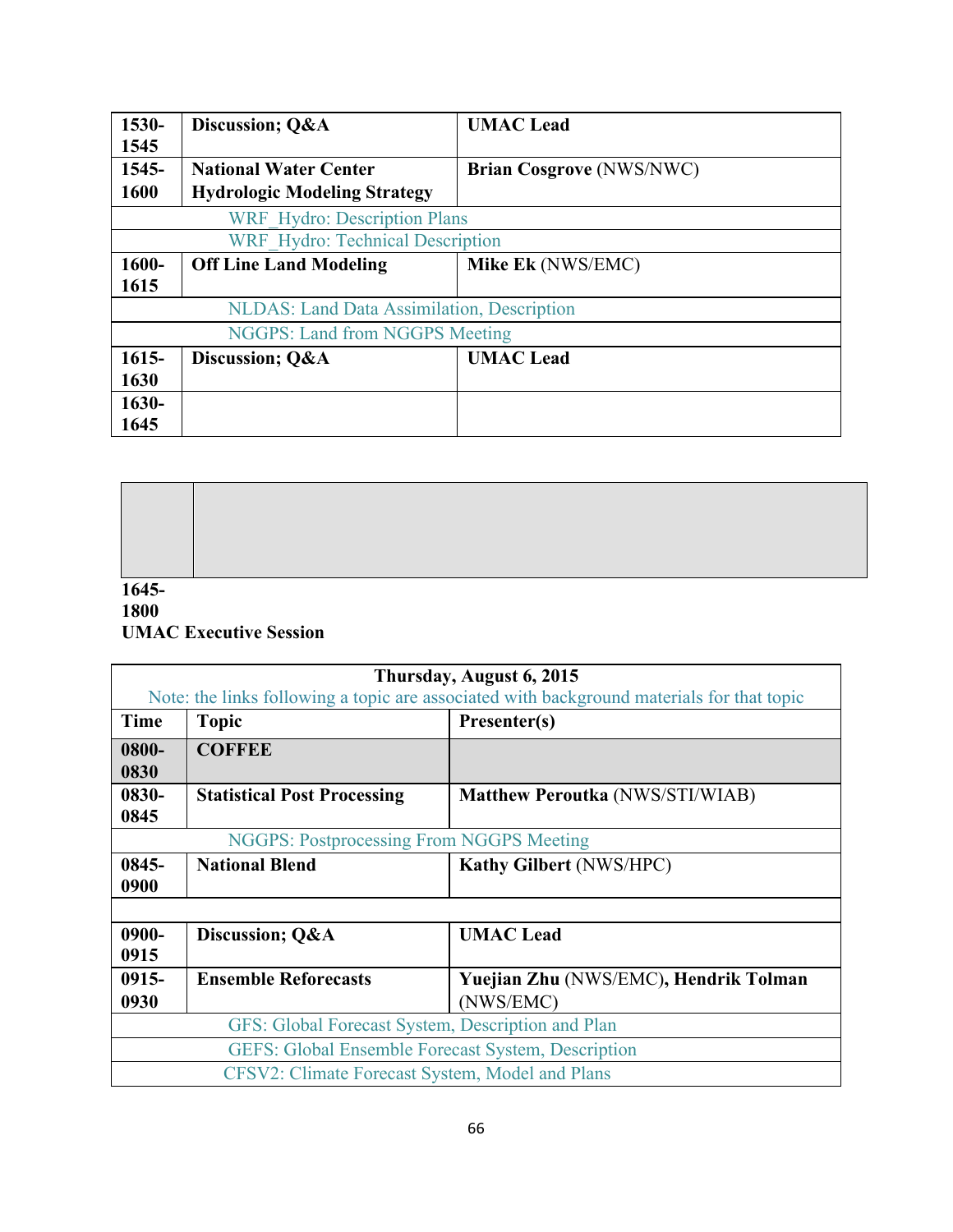| 0930-                                                            | <b>Reanalyses</b>                                 | Suru Saha (NWS/EMC)                       |  |
|------------------------------------------------------------------|---------------------------------------------------|-------------------------------------------|--|
| 0945                                                             |                                                   |                                           |  |
|                                                                  | GFS: Global Forecast System, Description and Plan |                                           |  |
| <b>GEFS: Global Ensemble Forecast System, Description</b>        |                                                   |                                           |  |
|                                                                  | CFSV2: Climate Forecast System, Model and Plans   |                                           |  |
| $0945 -$                                                         | Discussion; Q&A                                   | <b>UMAC</b> Lead                          |  |
| 1000                                                             |                                                   |                                           |  |
| 1000-                                                            | <b>BREAK</b>                                      |                                           |  |
| 1030                                                             |                                                   |                                           |  |
| 1030-                                                            | <b>Verification Strategy</b>                      | Geoff DiMego (NWS/EMC), Fanglin Yang      |  |
| 1045                                                             | (Atmosphere)                                      | (NWS/EMC), Stan Benjamin (OAR/ESRL/GSD)   |  |
| GFS: Global Forecast System, Description and Plan                |                                                   |                                           |  |
| Regional: NAM, HiResW, SREF, Description                         |                                                   |                                           |  |
| NGAC: Aerosols, Verification                                     |                                                   |                                           |  |
| <b>CFSV2: Climate Forecast System Forecast Performance</b>       |                                                   |                                           |  |
| CFSV2: Climate Forecast System Retrospective Forecast Evaluation |                                                   |                                           |  |
| <b>HWRF: Model and Plans</b>                                     |                                                   |                                           |  |
| 1045-                                                            | <b>Verification Strategy (Air</b>                 | Pius lee (OAR/ARL), Ariel Stein (OAR/ARL) |  |
| 1100                                                             | <b>Quality</b> )                                  | and Jeff McQueen (NWS/EMC)                |  |
| NAQFC: National Air Quality Forecast Capability, Operations      |                                                   |                                           |  |

| NAQFC: National Air Quality Forecast Capability, Verification |                                                                            |                                                          |
|---------------------------------------------------------------|----------------------------------------------------------------------------|----------------------------------------------------------|
| 1100-                                                         | Discussion; Q&A                                                            | <b>UMAC</b> Lead                                         |
| 1115                                                          |                                                                            |                                                          |
| $1115 -$                                                      | <b>Verification Strategy</b>                                               | Avichal Mehra (NWS/EMC), Arun Chwala                     |
| 1130                                                          | (Global Ocean, Waves and                                                   | (NWS/EMC), Bob Grumbine (NWS/EMC)                        |
|                                                               | sea ice)                                                                   |                                                          |
|                                                               |                                                                            | RTOFS: Real-Time Ocean Forecast System, Status and Plans |
| KISS: Sea Ice (CICE), Plan                                    |                                                                            |                                                          |
| <b>NWPS: Wave Prediction, Model and Plans</b>                 |                                                                            |                                                          |
| Waves Suite: Model and Plans                                  |                                                                            |                                                          |
| 1130-                                                         | Mike Ek (NWS/EMC) and Brian Cosgrove<br><b>Verification Strategy (land</b> |                                                          |
| 1145                                                          | and hydrology)                                                             | (NWS/NWC)                                                |
| NLDAS: Land Data Assimilation, Description                    |                                                                            |                                                          |
| <b>WRF</b> Hydro: Description Plans                           |                                                                            |                                                          |
| 1145-                                                         | Discussion; Q&A                                                            | <b>UMAC</b> Lead                                         |
| 1200                                                          |                                                                            |                                                          |
| $1200 -$                                                      | <b>LUNCH</b>                                                               |                                                          |
| 1300                                                          |                                                                            |                                                          |
| 1300-                                                         | <b>UMAC Q&amp;A Open Floor</b>                                             |                                                          |
| 1430                                                          |                                                                            |                                                          |
|                                                               |                                                                            |                                                          |
|                                                               |                                                                            |                                                          |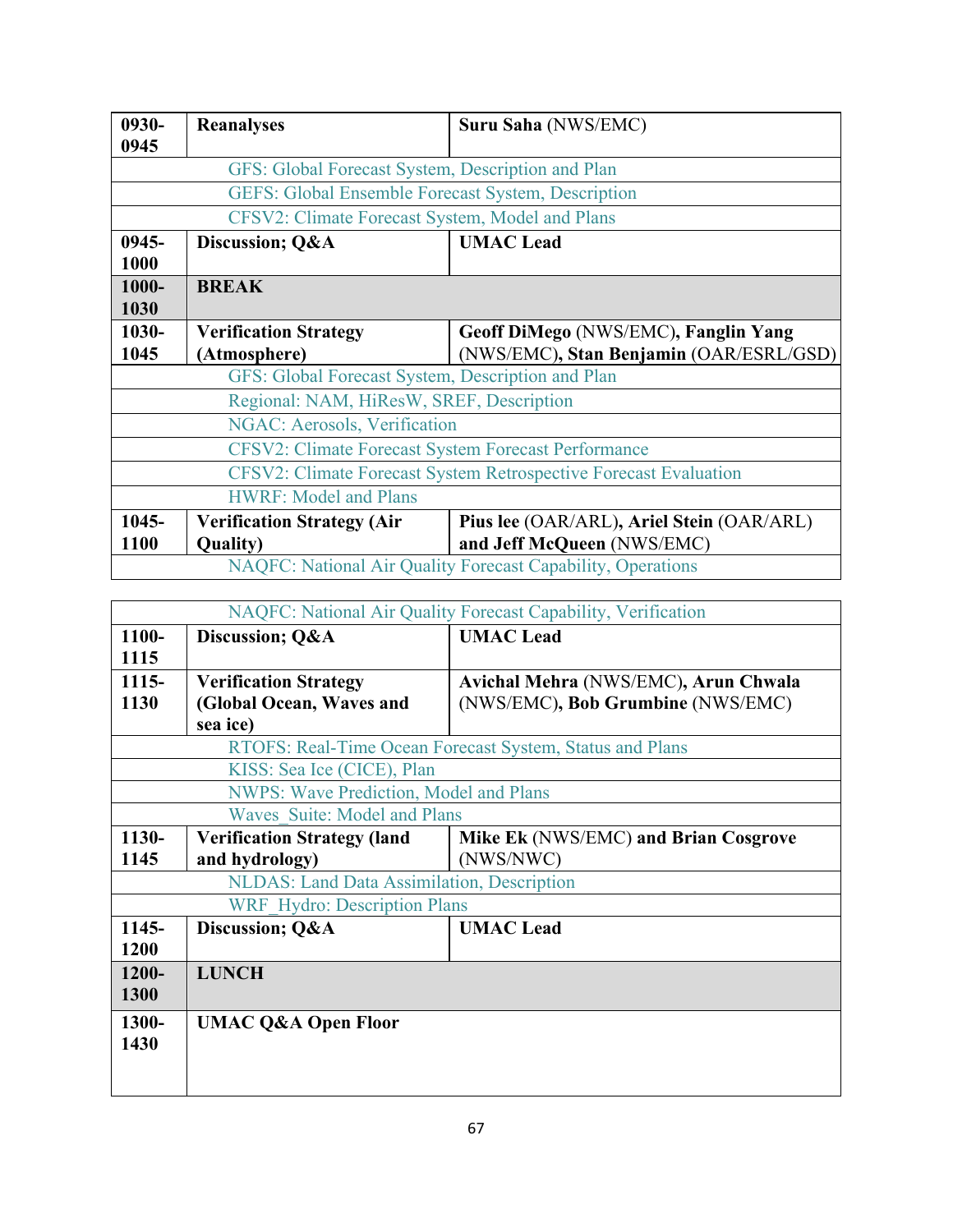| $1430-$<br>1500 | <b>BREAK</b>                  |
|-----------------|-------------------------------|
| 1500-<br>1700   | <b>UMAC Executive Session</b> |
| 1700            | <b>ADJOURN</b>                |

| Friday, August 7, 2015 |                                                                  |              |
|------------------------|------------------------------------------------------------------|--------------|
| <b>Time</b>            | <b>Topic</b>                                                     | Presenter(s) |
| 0800-0830              | <b>COFFEE</b>                                                    |              |
| 0830-1000              | <b>UMAC Executive Session</b>                                    |              |
| 1000-1030              | <b>BREAK</b>                                                     |              |
| 1030-1200              | <b>UMAC</b> out-brief to NOAA Modelers, Observers and Leadership |              |
| 1200                   | <b>ADJOURN</b>                                                   |              |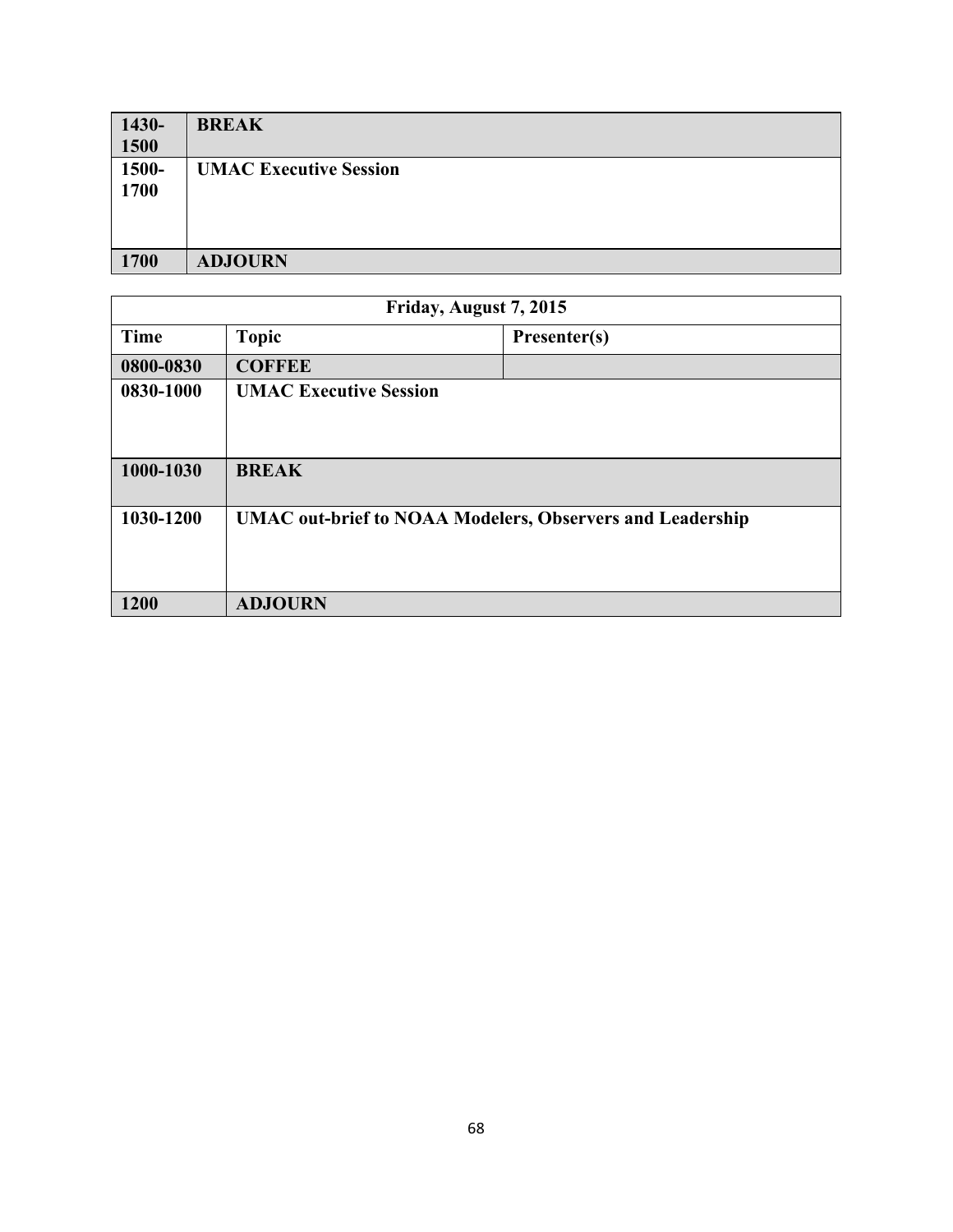# **Appendix IV: Acronyms**

| <b>ADCIRC</b>     | <b>ADvanced CIRCulation model</b>                                       |
|-------------------|-------------------------------------------------------------------------|
| ALE               | Arbitrary Lagrangian Eulerian (vertical coordinate)                     |
| AMB               | Assimilation and Modeling Branch (GSD/ESRL)                             |
| AMS               | American Meteorological Society                                         |
| <b>AOML</b>       | Atlantic Oceanographic and Meteorological Laboratory                    |
| AOP               | <b>Annual Operating Plan</b>                                            |
| ARL               | Air Resources Laboratory                                                |
| <b>ARW</b>        | <b>Advanced Research WRF</b>                                            |
| <b>AWC</b>        | <b>Aviation Weather Center</b>                                          |
| <b>AWIPS</b>      | <b>Advanced Weather Information Processing System</b>                   |
| $AWIPS-2$ (or II) | Advanced Weather Information Processing System (generation 2)           |
| BoM               | Bureau of Meteorology (Australia)                                       |
| CAPS              | Center for Analysis and Prediction of Storms (OU)                       |
| <b>CBS</b>        | Commission for Basic Systems (WMO)                                      |
| <b>CESM</b>       | Community Earth System Model (NCAR)                                     |
| <b>CFS</b>        | <b>Climate Forecast System</b>                                          |
| CFSv2(v3, v4)     | Climate Forecast System version 2 (or 3 or 4)                           |
| <b>CIO</b>        | <b>Chief Information Officer</b>                                        |
| <b>COAMPS-TC</b>  | Coupled Ocean/Atmosphere Mesoscale Prediction System - Tropical Cyclone |
| <b>CMC</b>        | Canadian Meteorological Centre                                          |
| CoG               | <b>Commodity Governance</b>                                             |
| <b>COLA</b>       | Center for Ocean-Land-Atmosphere Studies                                |
| <b>CONUS</b>      | <b>Continental United States</b>                                        |
| COSMIC-2          | Constellation Observing System for Meteorology Ionosphere and Climate   |
| <b>CPC</b>        | <b>Climate Prediction Center</b>                                        |
| <b>CPO</b>        | Climate Program Office                                                  |
| <b>CSDL</b>       | <b>Coastal Survey Development Lab</b>                                   |
| <b>CTB</b>        | Climate Test Bed                                                        |
| DA                | Data Assimilation                                                       |
| D <sub>o</sub> C  | Department of Commerce                                                  |
| DoD               | Department of Defense                                                   |
| DoE               | Department of Energy                                                    |
| DoI               | Department of the Interior                                              |
| <b>DTC</b>        | Developmental Testbed Center                                            |
| Dycore            | Dynamical core (of a model)                                             |
| <b>ECWMF</b>      | European Center for Medium-range Weather Forecasting                    |
| <b>EMC</b>        | <b>Environmental Modeling Center</b>                                    |
| EnKF              | Ensemble Kalman Filter                                                  |
| <b>ESMF</b>       | Earth System Modeling Framework                                         |
| <b>ESPC</b>       | Earth System Prediction Capability                                      |
| <b>ESRL</b>       | Earth System Research Laboratory                                        |
| F&R               | Findings and Recommendations                                            |
| <b>FAA</b>        | <b>Federal Aviation Administration</b>                                  |
| <b>FIM</b>        | Flow-following (Finite-volume) Icosahedral-grid Model                   |
| 4DVar             | Four-Dimensional Variational (Data Assimilation)                        |
| 4D-En-Var         | Four-Dimensional Ensemble Kalman Filter Variational (Data Assimilation) |
| <b>FVCOM</b>      | (Unstructured Grid) Finite Volume Coastal Ocean Model                   |
| <b>GEFS</b>       | Global Ensemble Forecast System                                         |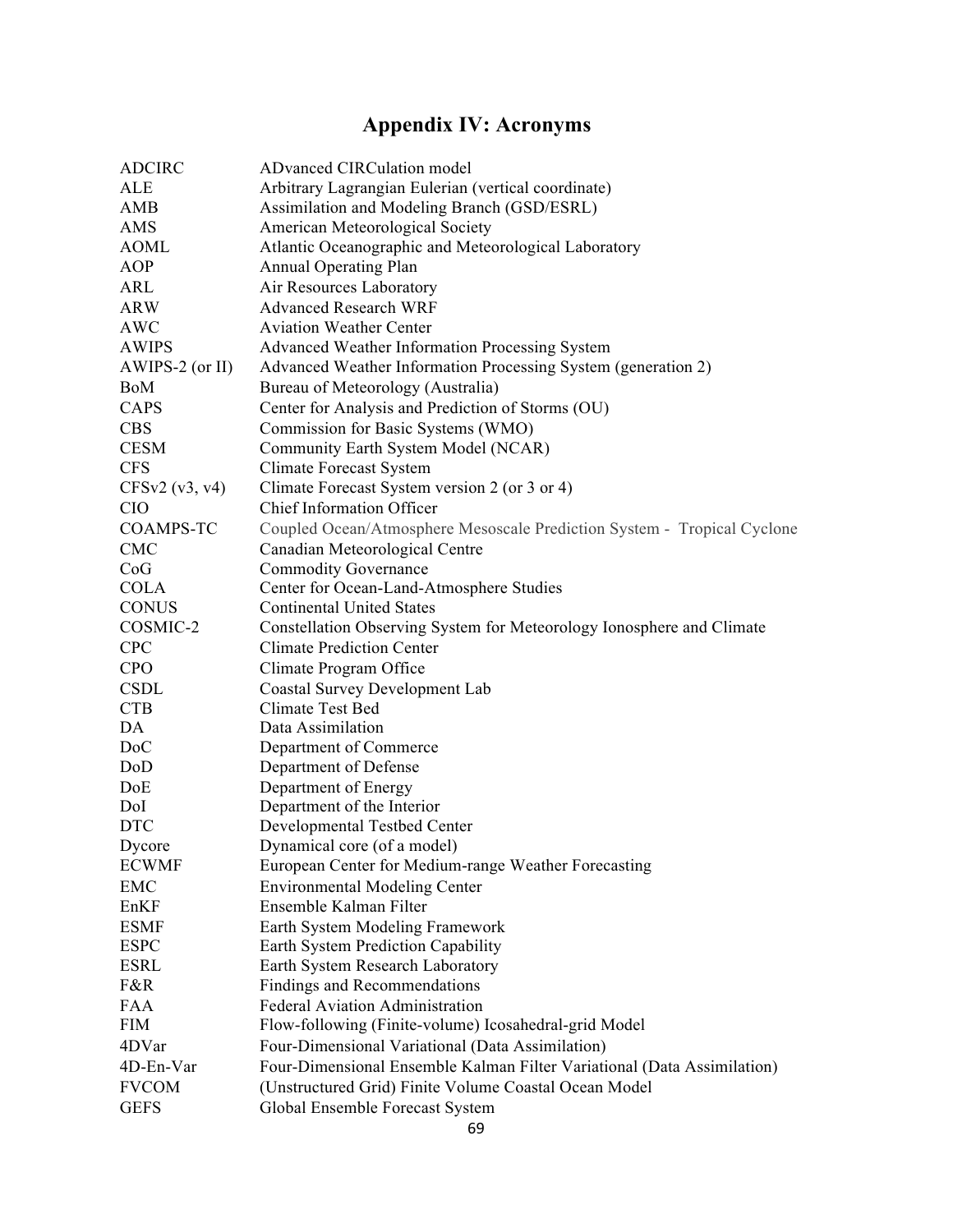| <b>GFDL</b>   | Geophysical Fluid Dynamics Laboratory                     |
|---------------|-----------------------------------------------------------|
| <b>GFS</b>    | Global Forecast System                                    |
| <b>GIS</b>    | Geographic Information Systems                            |
| <b>GLDAS</b>  | Global Land Data Assimilation System                      |
| <b>GOES</b>   | <b>Geostationary Operational Environmental Satellites</b> |
| <b>GOFS</b>   | Global Ocean Forecasting System (Navy)                    |
| <b>GPRA</b>   | Government Performance and Results Act                    |
| <b>GPS</b>    | Global Positioning System                                 |
| <b>GPU</b>    | Graphical Processing Unit                                 |
| <b>GRIB</b>   | Gridded Information in Binary                             |
| <b>GSD</b>    | Global Systems Division                                   |
| <b>GSI</b>    | Gridpoint Statistical Interpolation                       |
| <b>GSM</b>    | Global Spectral Model                                     |
| <b>GVF</b>    |                                                           |
|               | Green Vegetation Fraction                                 |
| <b>HFIP</b>   | Hurricane Forecast Improvement Project                    |
| <b>HIWPP</b>  | High Impact Weather Prediction Project (in OAR)           |
| <b>HMT</b>    | Hydrometeorological Testbed                               |
| <b>HPC</b>    | High Performance Computing                                |
|               | (or, formerly, Hydrometeorological Prediction             |
|               | Center, now called Weather Prediction Center)             |
| HQ            | Headquarters                                              |
| <b>HRRR</b>   | High-Resolution Rapid Refresh                             |
| <b>HRRRE</b>  | High-Resolution Rapid Refresh Ensemble                    |
| <b>HWRF</b>   | Hurricane Weather Research and Forecasting (model)        |
| <b>HWT</b>    | Hazardous Weather Testbed                                 |
| <b>HYCOM</b>  | Hybrid Coordinate Ocean Model                             |
| <b>IDSS</b>   | Impact-based Decision Support Services (or System)        |
| I/O           | Input/Output                                              |
| <b>IOOS</b>   | <b>International Ocean Observing System</b>               |
| <b>ISI</b>    | Intraseasonal, Seasonal and Interannual                   |
| IT            | <b>Information Technology</b>                             |
| <b>IWT</b>    | <b>Integrated Warning Team</b>                            |
| <b>JCSDA</b>  | Joint Center for Satellite Data Assimilation              |
| <b>JMA</b>    | Japan Meteorological Agency                               |
| <b>KMA</b>    | Korean Meteorological Agency                              |
| LDAS          | Land Data Assimilation System                             |
| LSM           | <b>Land Surface Model</b>                                 |
| <b>MDL</b>    | Mesoscale Development Laboratory                          |
| <b>MME</b>    | Multi-Model Ensemble                                      |
| <b>MOA</b>    | Memorandum of Agreement                                   |
| <b>MODIS</b>  |                                                           |
|               | Moderate Resolution Imaging Spectroradiometer)            |
| <b>MOM</b>    | Modular Ocean Model                                       |
| <b>MOS</b>    | <b>Model Output Statistics</b>                            |
| <b>MOU</b>    | Memorandum of Understanding                               |
| <b>MPAS</b>   | <b>Model for Prediction Across Scales</b>                 |
| <b>NAEFS</b>  | North American Ensemble Forecast System                   |
| <b>NAM</b>    | North American Model                                      |
| <b>NAMDA</b>  | North American Model Data Assimilation                    |
| <b>NAPA</b>   | National Academy of Public Administration                 |
| <b>NASA</b>   | National Aeronautics and Space Administration             |
| <b>NAVGEM</b> | (U.S.) Navy Global Environmental Modeling                 |
|               | 70                                                        |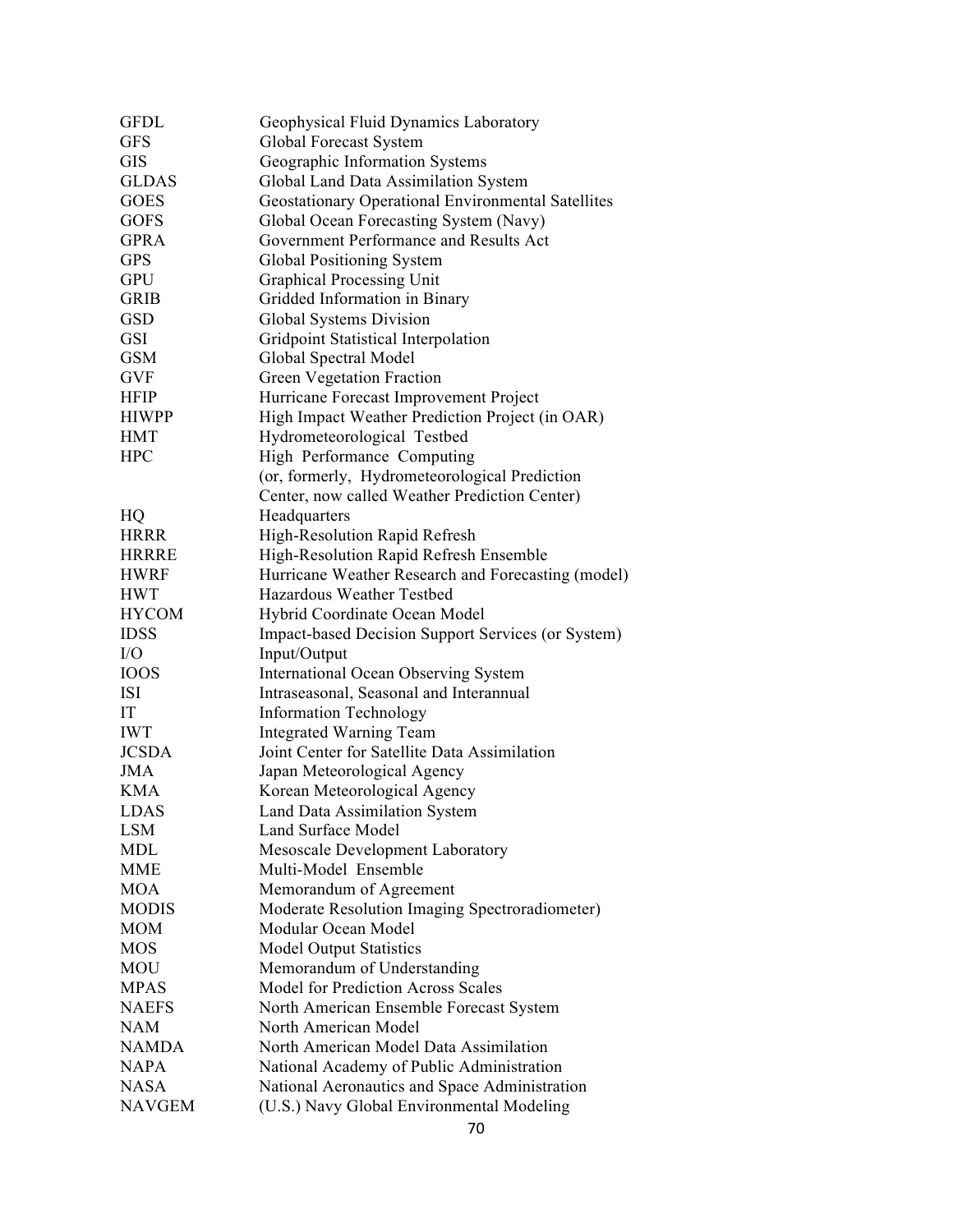| <b>NCEP</b><br>National Centers for Environmental Prediction<br>NCO<br><b>NCEP Central Operations</b><br>Navy Coupled Ocean Data Assimilation<br><b>NCODA</b><br>National Climate Prediction Project<br><b>NCPP</b><br>NOAA Center for Weather and Climate Prediction<br><b>NCWCP</b><br><b>NEMS</b><br><b>NOAA Environmental Modeling System</b><br>National Environmental Satellite Data and Information Service<br><b>NESDIS</b><br>Network Common Data Format<br><b>NetCDF</b><br>Numerical Environmental and Weather Prediction<br><b>NEWP</b><br>Next Generation Global Prediction System<br><b>NGGPS</b><br>National Integrated Drought Information System<br><b>NIDIS</b><br>Non-hydrostatic Icosahedral Model<br>NIM<br><b>NLDAS</b><br>North American Land Data Assimilation System<br><b>NMMB</b><br>Non-hydrostatic Multiscale Model on the B-grid<br><b>NMME</b><br>National (North American) Multi-Model Ensemble<br>National Oceanic and Atmospheric Administration<br><b>NOAA</b><br>NOAA land surface model<br>Noah<br>Noah-MP<br>NOAA land surface model, multi-physics option<br><b>NOS</b><br>National Ocean Service (NOAA)<br><b>NCEP Production Suite</b><br><b>NPS</b><br><b>NPSS</b><br><b>NOAA Polar Satellite System</b><br><b>NRC</b><br>National Research Council<br><b>NRL</b><br>Naval Research Laboratory<br><b>NSSL</b><br>National Severe Storms Laboratory<br>National Unified Operational Prediction Capability<br><b>NUOPC</b><br><b>NWC</b><br>National Water Center (also National Weather Center) NWP<br><b>Numerical Weather Prediction</b><br>National Weather Service<br><b>NWS</b><br>O <sub>2</sub> R<br>Operations to Research<br>Oceanic and Atmospheric Research (NOAA)<br><b>OAR</b><br>Office of Federal Coordinator of Meteorology<br><b>OFCM</b><br><b>OMB</b><br>Office of Management and Budget<br>Ocean Prediction Center<br><b>OPC</b><br><b>OSTP</b><br>Office of Science and Technology Policy<br>Planetary Boundary Layer<br>PBL<br>Princeton Ocean Model<br><b>POM</b><br>QPE<br><b>Quantitative Precipitation Estimates</b><br>Quantitative Precipitation Forecasts<br>QPF<br>R2O<br><b>Research to Operations</b><br>R&D<br><b>Research and Development</b><br>Rapid Refresh (model)<br><b>RAP</b><br><b>RFC</b><br><b>River Forecast Center</b><br><b>ROMS</b><br>Regional Ocean Modeling System<br><b>RR</b><br>Rapid Refresh<br>R/R<br>Reanalyses and reforecasts<br><b>RTOFS</b><br>Real-Time Ocean Forecast System<br><b>RUC</b><br>Rapid Update Cycle (model)<br><b>SAC</b><br>Sacramento land surface model | <b>NCAR</b>      | National Center for Atmospheric Research |
|---------------------------------------------------------------------------------------------------------------------------------------------------------------------------------------------------------------------------------------------------------------------------------------------------------------------------------------------------------------------------------------------------------------------------------------------------------------------------------------------------------------------------------------------------------------------------------------------------------------------------------------------------------------------------------------------------------------------------------------------------------------------------------------------------------------------------------------------------------------------------------------------------------------------------------------------------------------------------------------------------------------------------------------------------------------------------------------------------------------------------------------------------------------------------------------------------------------------------------------------------------------------------------------------------------------------------------------------------------------------------------------------------------------------------------------------------------------------------------------------------------------------------------------------------------------------------------------------------------------------------------------------------------------------------------------------------------------------------------------------------------------------------------------------------------------------------------------------------------------------------------------------------------------------------------------------------------------------------------------------------------------------------------------------------------------------------------------------------------------------------------------------------------------------------------------------------------------------------------------------------------------------------------------------------------------------------------------------------------------------------------------------------------------------------------------------------------------------------------------------------------------------------------------------------------------------------------|------------------|------------------------------------------|
|                                                                                                                                                                                                                                                                                                                                                                                                                                                                                                                                                                                                                                                                                                                                                                                                                                                                                                                                                                                                                                                                                                                                                                                                                                                                                                                                                                                                                                                                                                                                                                                                                                                                                                                                                                                                                                                                                                                                                                                                                                                                                                                                                                                                                                                                                                                                                                                                                                                                                                                                                                                 |                  |                                          |
|                                                                                                                                                                                                                                                                                                                                                                                                                                                                                                                                                                                                                                                                                                                                                                                                                                                                                                                                                                                                                                                                                                                                                                                                                                                                                                                                                                                                                                                                                                                                                                                                                                                                                                                                                                                                                                                                                                                                                                                                                                                                                                                                                                                                                                                                                                                                                                                                                                                                                                                                                                                 |                  |                                          |
|                                                                                                                                                                                                                                                                                                                                                                                                                                                                                                                                                                                                                                                                                                                                                                                                                                                                                                                                                                                                                                                                                                                                                                                                                                                                                                                                                                                                                                                                                                                                                                                                                                                                                                                                                                                                                                                                                                                                                                                                                                                                                                                                                                                                                                                                                                                                                                                                                                                                                                                                                                                 |                  |                                          |
|                                                                                                                                                                                                                                                                                                                                                                                                                                                                                                                                                                                                                                                                                                                                                                                                                                                                                                                                                                                                                                                                                                                                                                                                                                                                                                                                                                                                                                                                                                                                                                                                                                                                                                                                                                                                                                                                                                                                                                                                                                                                                                                                                                                                                                                                                                                                                                                                                                                                                                                                                                                 |                  |                                          |
|                                                                                                                                                                                                                                                                                                                                                                                                                                                                                                                                                                                                                                                                                                                                                                                                                                                                                                                                                                                                                                                                                                                                                                                                                                                                                                                                                                                                                                                                                                                                                                                                                                                                                                                                                                                                                                                                                                                                                                                                                                                                                                                                                                                                                                                                                                                                                                                                                                                                                                                                                                                 |                  |                                          |
|                                                                                                                                                                                                                                                                                                                                                                                                                                                                                                                                                                                                                                                                                                                                                                                                                                                                                                                                                                                                                                                                                                                                                                                                                                                                                                                                                                                                                                                                                                                                                                                                                                                                                                                                                                                                                                                                                                                                                                                                                                                                                                                                                                                                                                                                                                                                                                                                                                                                                                                                                                                 |                  |                                          |
|                                                                                                                                                                                                                                                                                                                                                                                                                                                                                                                                                                                                                                                                                                                                                                                                                                                                                                                                                                                                                                                                                                                                                                                                                                                                                                                                                                                                                                                                                                                                                                                                                                                                                                                                                                                                                                                                                                                                                                                                                                                                                                                                                                                                                                                                                                                                                                                                                                                                                                                                                                                 |                  |                                          |
|                                                                                                                                                                                                                                                                                                                                                                                                                                                                                                                                                                                                                                                                                                                                                                                                                                                                                                                                                                                                                                                                                                                                                                                                                                                                                                                                                                                                                                                                                                                                                                                                                                                                                                                                                                                                                                                                                                                                                                                                                                                                                                                                                                                                                                                                                                                                                                                                                                                                                                                                                                                 |                  |                                          |
|                                                                                                                                                                                                                                                                                                                                                                                                                                                                                                                                                                                                                                                                                                                                                                                                                                                                                                                                                                                                                                                                                                                                                                                                                                                                                                                                                                                                                                                                                                                                                                                                                                                                                                                                                                                                                                                                                                                                                                                                                                                                                                                                                                                                                                                                                                                                                                                                                                                                                                                                                                                 |                  |                                          |
|                                                                                                                                                                                                                                                                                                                                                                                                                                                                                                                                                                                                                                                                                                                                                                                                                                                                                                                                                                                                                                                                                                                                                                                                                                                                                                                                                                                                                                                                                                                                                                                                                                                                                                                                                                                                                                                                                                                                                                                                                                                                                                                                                                                                                                                                                                                                                                                                                                                                                                                                                                                 |                  |                                          |
|                                                                                                                                                                                                                                                                                                                                                                                                                                                                                                                                                                                                                                                                                                                                                                                                                                                                                                                                                                                                                                                                                                                                                                                                                                                                                                                                                                                                                                                                                                                                                                                                                                                                                                                                                                                                                                                                                                                                                                                                                                                                                                                                                                                                                                                                                                                                                                                                                                                                                                                                                                                 |                  |                                          |
|                                                                                                                                                                                                                                                                                                                                                                                                                                                                                                                                                                                                                                                                                                                                                                                                                                                                                                                                                                                                                                                                                                                                                                                                                                                                                                                                                                                                                                                                                                                                                                                                                                                                                                                                                                                                                                                                                                                                                                                                                                                                                                                                                                                                                                                                                                                                                                                                                                                                                                                                                                                 |                  |                                          |
|                                                                                                                                                                                                                                                                                                                                                                                                                                                                                                                                                                                                                                                                                                                                                                                                                                                                                                                                                                                                                                                                                                                                                                                                                                                                                                                                                                                                                                                                                                                                                                                                                                                                                                                                                                                                                                                                                                                                                                                                                                                                                                                                                                                                                                                                                                                                                                                                                                                                                                                                                                                 |                  |                                          |
|                                                                                                                                                                                                                                                                                                                                                                                                                                                                                                                                                                                                                                                                                                                                                                                                                                                                                                                                                                                                                                                                                                                                                                                                                                                                                                                                                                                                                                                                                                                                                                                                                                                                                                                                                                                                                                                                                                                                                                                                                                                                                                                                                                                                                                                                                                                                                                                                                                                                                                                                                                                 |                  |                                          |
|                                                                                                                                                                                                                                                                                                                                                                                                                                                                                                                                                                                                                                                                                                                                                                                                                                                                                                                                                                                                                                                                                                                                                                                                                                                                                                                                                                                                                                                                                                                                                                                                                                                                                                                                                                                                                                                                                                                                                                                                                                                                                                                                                                                                                                                                                                                                                                                                                                                                                                                                                                                 |                  |                                          |
|                                                                                                                                                                                                                                                                                                                                                                                                                                                                                                                                                                                                                                                                                                                                                                                                                                                                                                                                                                                                                                                                                                                                                                                                                                                                                                                                                                                                                                                                                                                                                                                                                                                                                                                                                                                                                                                                                                                                                                                                                                                                                                                                                                                                                                                                                                                                                                                                                                                                                                                                                                                 |                  |                                          |
|                                                                                                                                                                                                                                                                                                                                                                                                                                                                                                                                                                                                                                                                                                                                                                                                                                                                                                                                                                                                                                                                                                                                                                                                                                                                                                                                                                                                                                                                                                                                                                                                                                                                                                                                                                                                                                                                                                                                                                                                                                                                                                                                                                                                                                                                                                                                                                                                                                                                                                                                                                                 |                  |                                          |
|                                                                                                                                                                                                                                                                                                                                                                                                                                                                                                                                                                                                                                                                                                                                                                                                                                                                                                                                                                                                                                                                                                                                                                                                                                                                                                                                                                                                                                                                                                                                                                                                                                                                                                                                                                                                                                                                                                                                                                                                                                                                                                                                                                                                                                                                                                                                                                                                                                                                                                                                                                                 |                  |                                          |
|                                                                                                                                                                                                                                                                                                                                                                                                                                                                                                                                                                                                                                                                                                                                                                                                                                                                                                                                                                                                                                                                                                                                                                                                                                                                                                                                                                                                                                                                                                                                                                                                                                                                                                                                                                                                                                                                                                                                                                                                                                                                                                                                                                                                                                                                                                                                                                                                                                                                                                                                                                                 |                  |                                          |
|                                                                                                                                                                                                                                                                                                                                                                                                                                                                                                                                                                                                                                                                                                                                                                                                                                                                                                                                                                                                                                                                                                                                                                                                                                                                                                                                                                                                                                                                                                                                                                                                                                                                                                                                                                                                                                                                                                                                                                                                                                                                                                                                                                                                                                                                                                                                                                                                                                                                                                                                                                                 |                  |                                          |
|                                                                                                                                                                                                                                                                                                                                                                                                                                                                                                                                                                                                                                                                                                                                                                                                                                                                                                                                                                                                                                                                                                                                                                                                                                                                                                                                                                                                                                                                                                                                                                                                                                                                                                                                                                                                                                                                                                                                                                                                                                                                                                                                                                                                                                                                                                                                                                                                                                                                                                                                                                                 |                  |                                          |
|                                                                                                                                                                                                                                                                                                                                                                                                                                                                                                                                                                                                                                                                                                                                                                                                                                                                                                                                                                                                                                                                                                                                                                                                                                                                                                                                                                                                                                                                                                                                                                                                                                                                                                                                                                                                                                                                                                                                                                                                                                                                                                                                                                                                                                                                                                                                                                                                                                                                                                                                                                                 |                  |                                          |
|                                                                                                                                                                                                                                                                                                                                                                                                                                                                                                                                                                                                                                                                                                                                                                                                                                                                                                                                                                                                                                                                                                                                                                                                                                                                                                                                                                                                                                                                                                                                                                                                                                                                                                                                                                                                                                                                                                                                                                                                                                                                                                                                                                                                                                                                                                                                                                                                                                                                                                                                                                                 |                  |                                          |
|                                                                                                                                                                                                                                                                                                                                                                                                                                                                                                                                                                                                                                                                                                                                                                                                                                                                                                                                                                                                                                                                                                                                                                                                                                                                                                                                                                                                                                                                                                                                                                                                                                                                                                                                                                                                                                                                                                                                                                                                                                                                                                                                                                                                                                                                                                                                                                                                                                                                                                                                                                                 |                  |                                          |
|                                                                                                                                                                                                                                                                                                                                                                                                                                                                                                                                                                                                                                                                                                                                                                                                                                                                                                                                                                                                                                                                                                                                                                                                                                                                                                                                                                                                                                                                                                                                                                                                                                                                                                                                                                                                                                                                                                                                                                                                                                                                                                                                                                                                                                                                                                                                                                                                                                                                                                                                                                                 |                  |                                          |
|                                                                                                                                                                                                                                                                                                                                                                                                                                                                                                                                                                                                                                                                                                                                                                                                                                                                                                                                                                                                                                                                                                                                                                                                                                                                                                                                                                                                                                                                                                                                                                                                                                                                                                                                                                                                                                                                                                                                                                                                                                                                                                                                                                                                                                                                                                                                                                                                                                                                                                                                                                                 |                  |                                          |
|                                                                                                                                                                                                                                                                                                                                                                                                                                                                                                                                                                                                                                                                                                                                                                                                                                                                                                                                                                                                                                                                                                                                                                                                                                                                                                                                                                                                                                                                                                                                                                                                                                                                                                                                                                                                                                                                                                                                                                                                                                                                                                                                                                                                                                                                                                                                                                                                                                                                                                                                                                                 |                  |                                          |
|                                                                                                                                                                                                                                                                                                                                                                                                                                                                                                                                                                                                                                                                                                                                                                                                                                                                                                                                                                                                                                                                                                                                                                                                                                                                                                                                                                                                                                                                                                                                                                                                                                                                                                                                                                                                                                                                                                                                                                                                                                                                                                                                                                                                                                                                                                                                                                                                                                                                                                                                                                                 |                  |                                          |
|                                                                                                                                                                                                                                                                                                                                                                                                                                                                                                                                                                                                                                                                                                                                                                                                                                                                                                                                                                                                                                                                                                                                                                                                                                                                                                                                                                                                                                                                                                                                                                                                                                                                                                                                                                                                                                                                                                                                                                                                                                                                                                                                                                                                                                                                                                                                                                                                                                                                                                                                                                                 |                  |                                          |
|                                                                                                                                                                                                                                                                                                                                                                                                                                                                                                                                                                                                                                                                                                                                                                                                                                                                                                                                                                                                                                                                                                                                                                                                                                                                                                                                                                                                                                                                                                                                                                                                                                                                                                                                                                                                                                                                                                                                                                                                                                                                                                                                                                                                                                                                                                                                                                                                                                                                                                                                                                                 |                  |                                          |
|                                                                                                                                                                                                                                                                                                                                                                                                                                                                                                                                                                                                                                                                                                                                                                                                                                                                                                                                                                                                                                                                                                                                                                                                                                                                                                                                                                                                                                                                                                                                                                                                                                                                                                                                                                                                                                                                                                                                                                                                                                                                                                                                                                                                                                                                                                                                                                                                                                                                                                                                                                                 |                  |                                          |
|                                                                                                                                                                                                                                                                                                                                                                                                                                                                                                                                                                                                                                                                                                                                                                                                                                                                                                                                                                                                                                                                                                                                                                                                                                                                                                                                                                                                                                                                                                                                                                                                                                                                                                                                                                                                                                                                                                                                                                                                                                                                                                                                                                                                                                                                                                                                                                                                                                                                                                                                                                                 |                  |                                          |
|                                                                                                                                                                                                                                                                                                                                                                                                                                                                                                                                                                                                                                                                                                                                                                                                                                                                                                                                                                                                                                                                                                                                                                                                                                                                                                                                                                                                                                                                                                                                                                                                                                                                                                                                                                                                                                                                                                                                                                                                                                                                                                                                                                                                                                                                                                                                                                                                                                                                                                                                                                                 |                  |                                          |
|                                                                                                                                                                                                                                                                                                                                                                                                                                                                                                                                                                                                                                                                                                                                                                                                                                                                                                                                                                                                                                                                                                                                                                                                                                                                                                                                                                                                                                                                                                                                                                                                                                                                                                                                                                                                                                                                                                                                                                                                                                                                                                                                                                                                                                                                                                                                                                                                                                                                                                                                                                                 |                  |                                          |
|                                                                                                                                                                                                                                                                                                                                                                                                                                                                                                                                                                                                                                                                                                                                                                                                                                                                                                                                                                                                                                                                                                                                                                                                                                                                                                                                                                                                                                                                                                                                                                                                                                                                                                                                                                                                                                                                                                                                                                                                                                                                                                                                                                                                                                                                                                                                                                                                                                                                                                                                                                                 |                  |                                          |
|                                                                                                                                                                                                                                                                                                                                                                                                                                                                                                                                                                                                                                                                                                                                                                                                                                                                                                                                                                                                                                                                                                                                                                                                                                                                                                                                                                                                                                                                                                                                                                                                                                                                                                                                                                                                                                                                                                                                                                                                                                                                                                                                                                                                                                                                                                                                                                                                                                                                                                                                                                                 |                  |                                          |
|                                                                                                                                                                                                                                                                                                                                                                                                                                                                                                                                                                                                                                                                                                                                                                                                                                                                                                                                                                                                                                                                                                                                                                                                                                                                                                                                                                                                                                                                                                                                                                                                                                                                                                                                                                                                                                                                                                                                                                                                                                                                                                                                                                                                                                                                                                                                                                                                                                                                                                                                                                                 |                  |                                          |
|                                                                                                                                                                                                                                                                                                                                                                                                                                                                                                                                                                                                                                                                                                                                                                                                                                                                                                                                                                                                                                                                                                                                                                                                                                                                                                                                                                                                                                                                                                                                                                                                                                                                                                                                                                                                                                                                                                                                                                                                                                                                                                                                                                                                                                                                                                                                                                                                                                                                                                                                                                                 |                  |                                          |
|                                                                                                                                                                                                                                                                                                                                                                                                                                                                                                                                                                                                                                                                                                                                                                                                                                                                                                                                                                                                                                                                                                                                                                                                                                                                                                                                                                                                                                                                                                                                                                                                                                                                                                                                                                                                                                                                                                                                                                                                                                                                                                                                                                                                                                                                                                                                                                                                                                                                                                                                                                                 |                  |                                          |
|                                                                                                                                                                                                                                                                                                                                                                                                                                                                                                                                                                                                                                                                                                                                                                                                                                                                                                                                                                                                                                                                                                                                                                                                                                                                                                                                                                                                                                                                                                                                                                                                                                                                                                                                                                                                                                                                                                                                                                                                                                                                                                                                                                                                                                                                                                                                                                                                                                                                                                                                                                                 |                  |                                          |
|                                                                                                                                                                                                                                                                                                                                                                                                                                                                                                                                                                                                                                                                                                                                                                                                                                                                                                                                                                                                                                                                                                                                                                                                                                                                                                                                                                                                                                                                                                                                                                                                                                                                                                                                                                                                                                                                                                                                                                                                                                                                                                                                                                                                                                                                                                                                                                                                                                                                                                                                                                                 |                  |                                          |
|                                                                                                                                                                                                                                                                                                                                                                                                                                                                                                                                                                                                                                                                                                                                                                                                                                                                                                                                                                                                                                                                                                                                                                                                                                                                                                                                                                                                                                                                                                                                                                                                                                                                                                                                                                                                                                                                                                                                                                                                                                                                                                                                                                                                                                                                                                                                                                                                                                                                                                                                                                                 |                  |                                          |
|                                                                                                                                                                                                                                                                                                                                                                                                                                                                                                                                                                                                                                                                                                                                                                                                                                                                                                                                                                                                                                                                                                                                                                                                                                                                                                                                                                                                                                                                                                                                                                                                                                                                                                                                                                                                                                                                                                                                                                                                                                                                                                                                                                                                                                                                                                                                                                                                                                                                                                                                                                                 |                  |                                          |
|                                                                                                                                                                                                                                                                                                                                                                                                                                                                                                                                                                                                                                                                                                                                                                                                                                                                                                                                                                                                                                                                                                                                                                                                                                                                                                                                                                                                                                                                                                                                                                                                                                                                                                                                                                                                                                                                                                                                                                                                                                                                                                                                                                                                                                                                                                                                                                                                                                                                                                                                                                                 |                  |                                          |
|                                                                                                                                                                                                                                                                                                                                                                                                                                                                                                                                                                                                                                                                                                                                                                                                                                                                                                                                                                                                                                                                                                                                                                                                                                                                                                                                                                                                                                                                                                                                                                                                                                                                                                                                                                                                                                                                                                                                                                                                                                                                                                                                                                                                                                                                                                                                                                                                                                                                                                                                                                                 |                  |                                          |
|                                                                                                                                                                                                                                                                                                                                                                                                                                                                                                                                                                                                                                                                                                                                                                                                                                                                                                                                                                                                                                                                                                                                                                                                                                                                                                                                                                                                                                                                                                                                                                                                                                                                                                                                                                                                                                                                                                                                                                                                                                                                                                                                                                                                                                                                                                                                                                                                                                                                                                                                                                                 |                  |                                          |
|                                                                                                                                                                                                                                                                                                                                                                                                                                                                                                                                                                                                                                                                                                                                                                                                                                                                                                                                                                                                                                                                                                                                                                                                                                                                                                                                                                                                                                                                                                                                                                                                                                                                                                                                                                                                                                                                                                                                                                                                                                                                                                                                                                                                                                                                                                                                                                                                                                                                                                                                                                                 |                  |                                          |
|                                                                                                                                                                                                                                                                                                                                                                                                                                                                                                                                                                                                                                                                                                                                                                                                                                                                                                                                                                                                                                                                                                                                                                                                                                                                                                                                                                                                                                                                                                                                                                                                                                                                                                                                                                                                                                                                                                                                                                                                                                                                                                                                                                                                                                                                                                                                                                                                                                                                                                                                                                                 |                  |                                          |
|                                                                                                                                                                                                                                                                                                                                                                                                                                                                                                                                                                                                                                                                                                                                                                                                                                                                                                                                                                                                                                                                                                                                                                                                                                                                                                                                                                                                                                                                                                                                                                                                                                                                                                                                                                                                                                                                                                                                                                                                                                                                                                                                                                                                                                                                                                                                                                                                                                                                                                                                                                                 | S <sub>2</sub> S | Subseasonal to Seasonal                  |